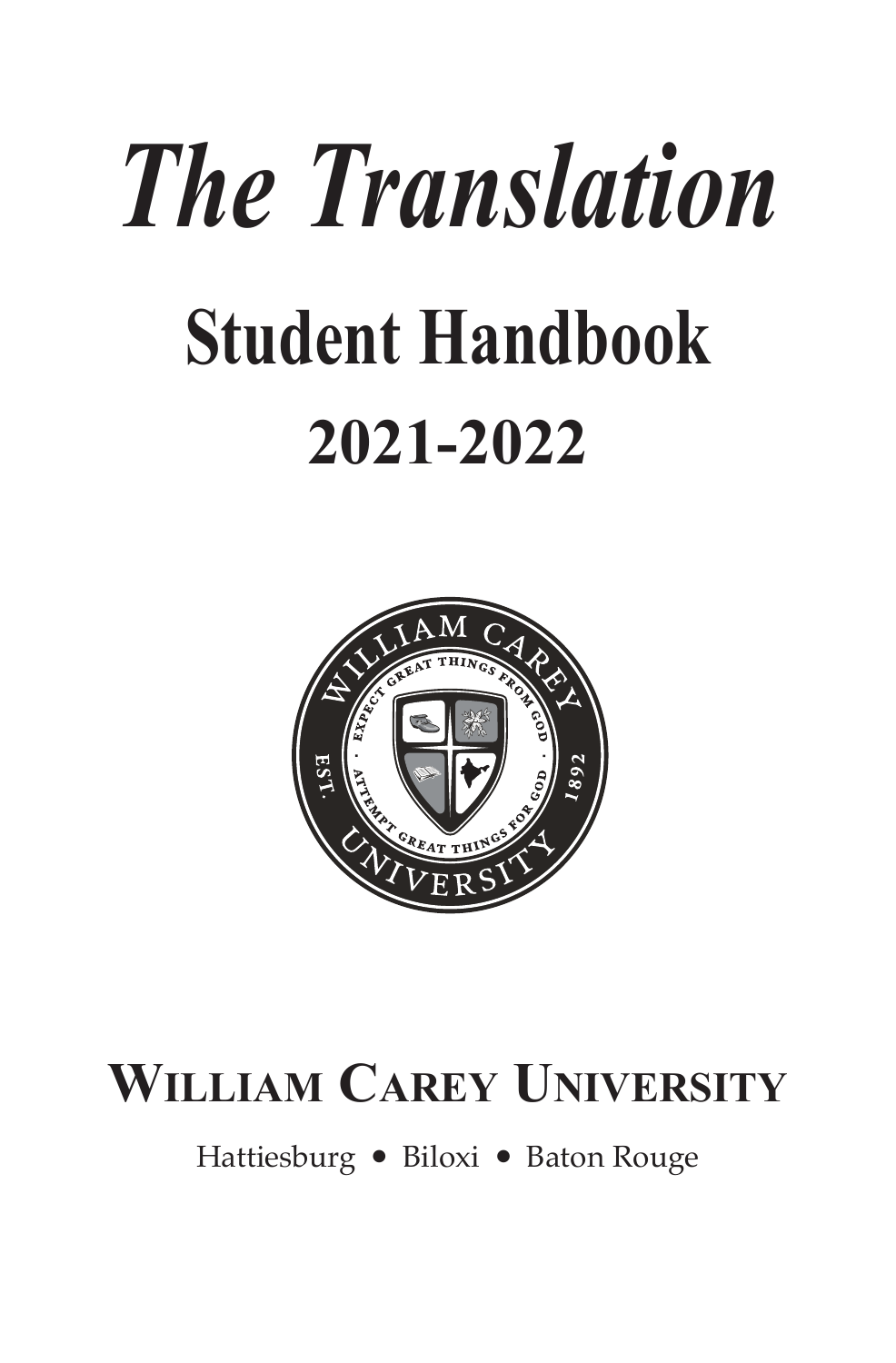# **Mission Statement**

As a Christian university which embraces its Baptist heritage and namesake, William Carey University provides quality educational programs, within a caring Christian academic community, which challenge the individual student to excel in scholarship, leadership, and service in a diverse global society.

# **Vision**

 William Carey University is a community of learners which seeks to blend faith and learning with living. Within this unique nurturing and challenging environment, students prepare to fulfill their diverse callings in the larger global community.

# **The Carey Creed**

"Expect great things from God; attempt great things for God."

# **Theme Verse**

"Be still and know…" is based on Psalm 46:10. The world has been a chaotic place over the past year, and beyond. The need for reflection and introspection is felt by many. Our theme lends itself to the diverse needs of individual students, faculty, staff and administrators. Socrates expressed the need for self-understanding: "man, know theyself." We are God's creation, and the search for self cannot be separated from the search for God. In an academic setting, the emphasis is on knowledge and understanding of a vast array of material. Quiet reflection will lead to the realization that there is a connection between today's preparation and tomorrow's success.

Front cover image, "Carey and his Pundit," courtesy, Center for Study of the Life and Work of William Carey, D.D. (1761-1834), Donnell Hall, William Carey University, Hattiesburg, Mississippi, USA.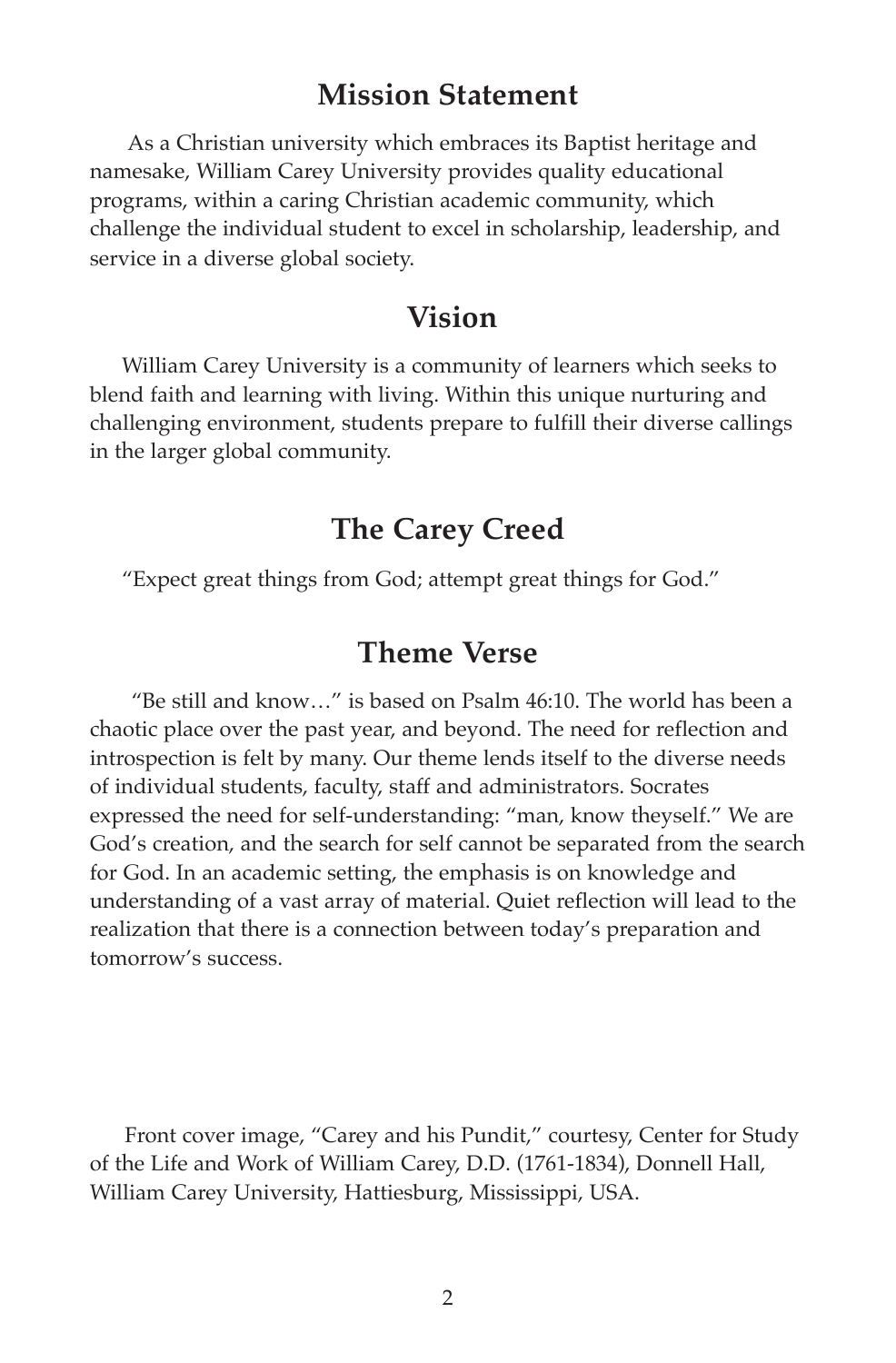# **Table of Contents**

# **Introduction**

| Academic Calendar 2021-2022 11        |  |
|---------------------------------------|--|
|                                       |  |
| Change of Class Schedule 2021-2022 13 |  |
|                                       |  |
| Letter from SGA Presidents-           |  |
|                                       |  |
|                                       |  |
|                                       |  |
|                                       |  |
|                                       |  |

# **Academic Life**

| Attendance Regulations 17         |  |
|-----------------------------------|--|
|                                   |  |
| Change of Class Schedule19        |  |
| Classification of Students16      |  |
| Computation of Grades18           |  |
|                                   |  |
|                                   |  |
| Examinations, Grades, and         |  |
|                                   |  |
|                                   |  |
| General Degree Requirements 16    |  |
|                                   |  |
| Graduate Degrees Offered 17       |  |
| Probation and Suspension 20       |  |
|                                   |  |
|                                   |  |
| Withdrawal from the University 19 |  |

# **University Libraries**

| Disability Accommodations 25 |  |
|------------------------------|--|
|                              |  |
|                              |  |
|                              |  |
|                              |  |

# **Emergency Warnings and**

| <b>Hazardous Weather Procedures26</b> |  |
|---------------------------------------|--|
|                                       |  |

#### Flooding........................................................27 Tornadoes and Hurricanes.........................26

# **Campus Life**

| Master Campus Calendar and             |  |
|----------------------------------------|--|
| Room Reservations34                    |  |
|                                        |  |
|                                        |  |
| Student & Other Campus Publications 33 |  |
| Student Government Association31       |  |
| Student Honors and Awards32            |  |
| Tradition Campus-Student Services28    |  |
|                                        |  |

# **Residence Life/Housing**

| Being a Good Roommate41                 |  |
|-----------------------------------------|--|
|                                         |  |
|                                         |  |
| Emergency Evacuation46                  |  |
| General Information and Regulations  49 |  |
|                                         |  |
|                                         |  |
|                                         |  |
|                                         |  |
|                                         |  |
|                                         |  |
| Overnight Closing of Campus and         |  |
|                                         |  |
| Penton Apartment Cleaning45             |  |
| Residence Hall Facilities 39            |  |
| Residence Hall Lobby Hours 49           |  |
| Residence Hall Meeting 46               |  |
| Residence Hall Programming 40           |  |
| Residence Life Officials38              |  |
| Room and Board Refund Policy 41         |  |
| Room and Building Damages40             |  |
|                                         |  |
|                                         |  |
|                                         |  |
|                                         |  |
| Room Keys/Lost Keys 40                  |  |
|                                         |  |
|                                         |  |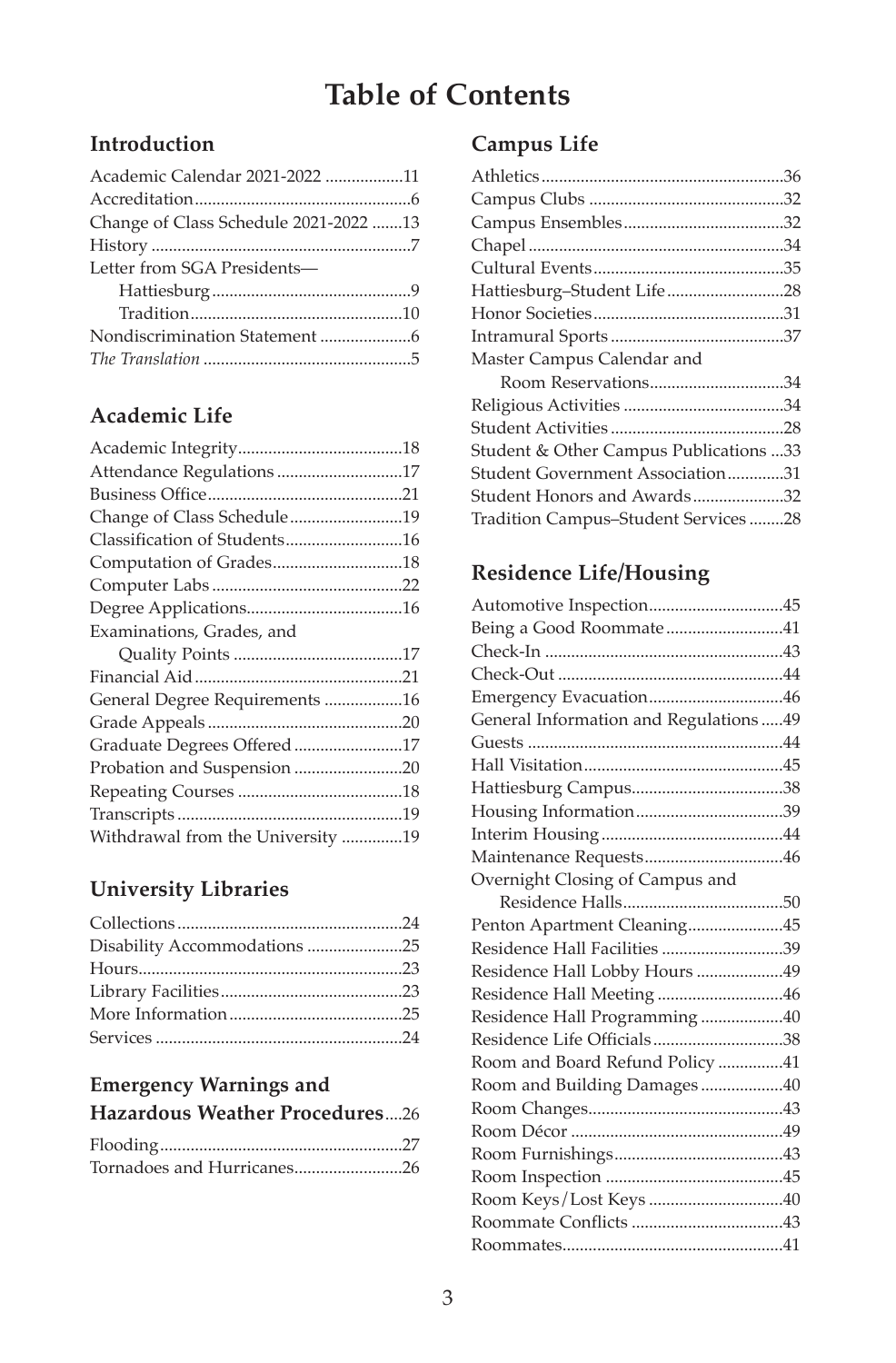| Violations and Citation Appeals50 |  |
|-----------------------------------|--|
| Visitation in Apartments45        |  |

# **Campus Services**

| Automobile Inspections 53                    |  |
|----------------------------------------------|--|
|                                              |  |
|                                              |  |
|                                              |  |
|                                              |  |
| Hattiesburg Campus Security52                |  |
| Hattiesburg Parking Rules                    |  |
|                                              |  |
| Hattiesburg Vehicle Registration 56          |  |
|                                              |  |
|                                              |  |
|                                              |  |
|                                              |  |
|                                              |  |
|                                              |  |
|                                              |  |
| Parking Permits and                          |  |
| Abandoned Vehicles53                         |  |
|                                              |  |
|                                              |  |
| Tradition Campus Security52                  |  |
| Traffic Violations (Hattiesburg/Tradition)58 |  |
|                                              |  |

# **Student Code of Conduct**

| Guide for Disciplinary Decisions 67 |  |
|-------------------------------------|--|
|                                     |  |
|                                     |  |
|                                     |  |
|                                     |  |

# **General Policies**

| Administrative Withdrawal 78            |
|-----------------------------------------|
|                                         |
|                                         |
|                                         |
| Communicable Disease Policy77           |
| Counseling and Rehabilitation           |
|                                         |
| Designation of Directory Information 72 |

| Drug Free Campus Policy75       |  |
|---------------------------------|--|
|                                 |  |
| Hattiesburg Office Locations81  |  |
| Health Risks Associated With    |  |
|                                 |  |
|                                 |  |
| Policy on Student Complaints 73 |  |
|                                 |  |
| Students with Disabilities72    |  |
|                                 |  |
|                                 |  |

# **Appendix A**

# **Appendix B**

Intramurals Rules and Regulations .....87

| Hattiesburg Campus Map 95 |  |
|---------------------------|--|

# **Student Rights and Responsibilities**

| Academic Honor Pledge18               |
|---------------------------------------|
| Academic Integrity 18, 60, 83         |
| Annual Disclosure of                  |
| Crime/Statistics/Policies78           |
|                                       |
|                                       |
|                                       |
|                                       |
|                                       |
| Directory Information Designation72   |
| Family Educational Rights and         |
|                                       |
|                                       |
| Housing Requirements38                |
|                                       |
|                                       |
|                                       |
|                                       |
| Policy on Probation and Suspension 20 |
| Policy on Student Complaints 73       |
| Policy on University Withdrawal19     |
|                                       |
| Student Government Association31      |
| Student Organizations28               |
|                                       |
|                                       |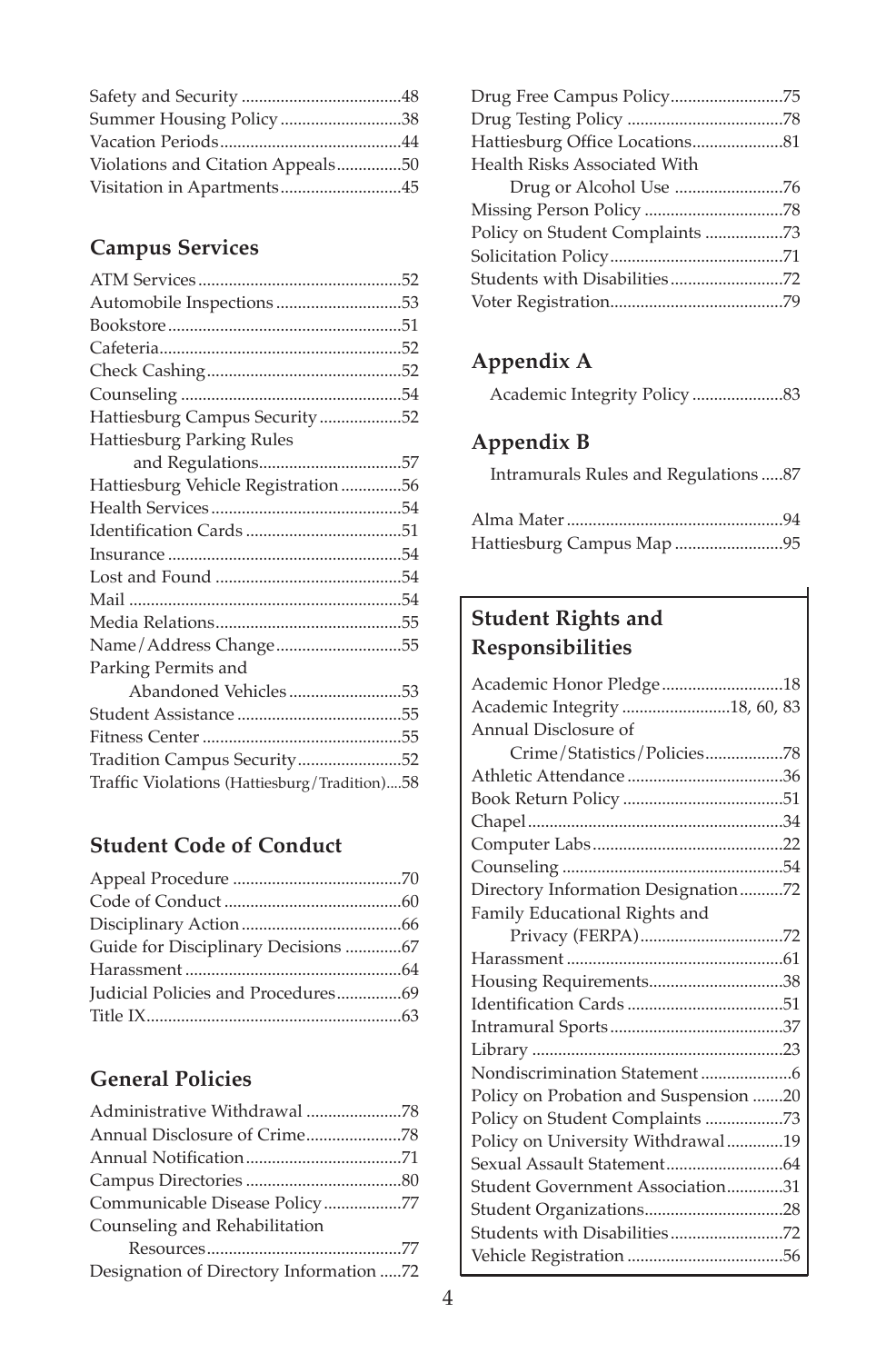# *The Translation*

The William Carey University student handbook is titled *The Translation*. Its purpose is to clearly communicate information that is needed by all WCU students. William Carey was a poor cobbler with limited education, but through persistence and hard work he became a world-renouned scholar. He mastered Latin, Greek, Hebrew, and most of the known languages of his time, translating the Bible into more than 40 languages and dialects. When the practice of Sati (widows being burned to death on their husbands' funeral pyres) was outlawed in India, Carey was chosen to translate the order into Sanskrit in order to communicate the new law to all the people. The purpose of this edition of *The Translation* is to communicate to you the information that you need in order to achieve the maximum benefit from your time at Carey.

The William Carey University mission statement, vision, creed and annual theme are intended to communicate an ethos that permeates who we intend to be as an institution. Policies, regulations, guidelines, and other information in this handbook are provided to communicate expectations of a WCU student. It is acknowledged, however, that policies, rules, and regulations cannot govern every conceivable condition or circumstance that may arise. It is therefore stated clearly that students are to adhere to Judeo-Christian ethics and moral standards as informed by the Baptist tradition. The current version of *The Trustee Statement of Faith and Practice* is a clear statement of these beliefs. Any behavior on the part of any WCU student or employee that detracts from the kind of academic community that we seek to build, or any action that is in violation of the long-held beliefs stated in *The Trustee Statement of Faith and Practice* is subject to disciplinary action as stated in this handbook or determined by university personnel.

Students who are admitted to William Carey University are special and will be held to high academic, moral and ethical standards while at Carey. By signing for this handbook and registering for classes, you accept the challenge described in this handbook.

 The university updates the student handbook annually, and current and new students are issued copies at the opening of the academic year. Residential students sign for copies when checking into the resident hall. Returning commuter students sign for copies in the student life office when renewing vehicle campus permits. New students sign for the handbook at orientation at each of the campus locations or in the student life office when a student identification card is made.

 **This handbook does not constitute a contract between William Carey University and its students. The plans, policies and procedures described in this handbook are subject to change by the university at any time. The current student handbook is posted on the university website, and students are responsible for the most current revision.** 

**Failure to read this handbook and other sources of regulations governing college life at William Carey University does not excuse the student from the requirements and regulations described therein.**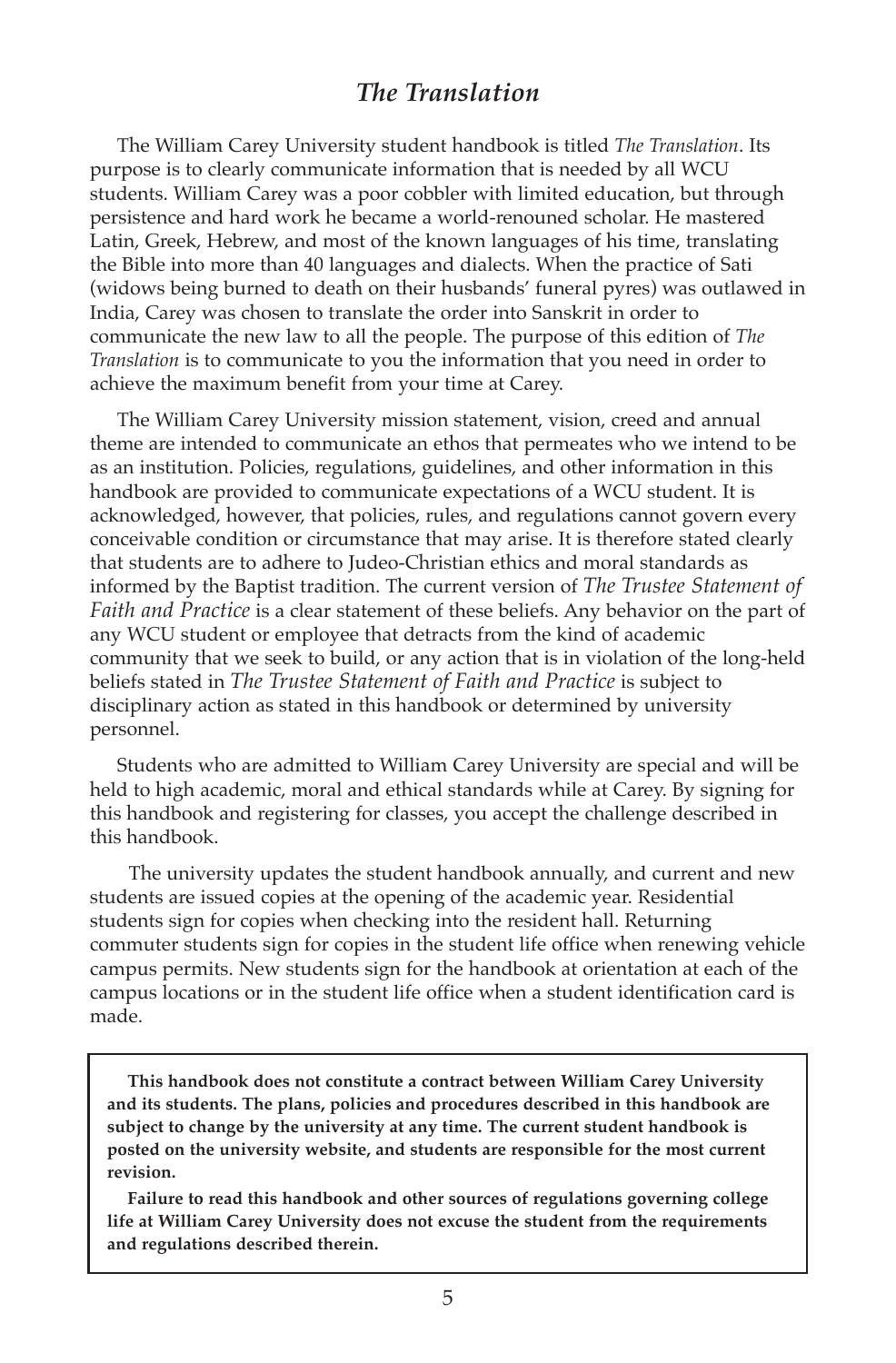#### **NoNdISCRIMINATIoN STATEMENT**

 William Carey University complies with all applicable federal and state nondiscrimination laws, and does not engage in prohibited discrimination on the basis of race, color, national or ethnic origin, sex, age, or disability in admission or in the administration of its education policies, scholarships, loan programs, athletic and other school administered rights, privileges, programs, and activities generally accorded or made available to students at the school.

 Further, to assure compliance with the Commission on Osteopathic College Accreditation (COCA), in administering its affairs, William Carey University College of Osteopathic Medicine (WCUCOM) will comply with the current COCA standards regarding nondiscrimination.

 The following person has been designated to handle inquiries regarding the nondiscrimination policies: Vice President for Academic Affairs, 710 William Carey Parkway, Hattiesburg, MS 39401; (601) 318-6101.

#### **ACCREdITATIoN**

William Carey University is a level 6 institution accredited by the Southern Association of Colleges and Schools Commission on Colleges to award bachelor, master, education specialist, and doctoral degrees. Contact the Commission on Colleges at 1866 Southern Lane, Decatur, Georgia 30033-4097 or call 404-679-4500 for questions about the accreditation of William Carey University. All normal inquiries regarding the operation of the university, including admissions, financial aid, educational programs, and other operational matters should be addressed directly to the university and not to the Commission. The Commission should be contacted only if there is evidence of significant non-compliance with the requirements or standards for accreditation.

The Donald and Frances Winters School of Music is an accredited institutional member of the National Association of Schools of Music (NASM). The music therapy program is accredited by the American Music Therapy Association.

The baccalaureate degree in nursing and the master's degree in nursing at William Carey University are accredited by the Commission on Collegiate Nursing Education, One Dupont Circle, NW, Suite 530, Washington, DC 20036, 202-887-6791; by the board of trustees, and the Institutes of Higher Learning of the State of Mississippi.

 The William Carey University College of Osteopathic Medicine (WCUCOM) received full accreditation on May 3, 2014 by the Commission on Osteopathic College Accreditation (COCA) of the American Osteopathic Association (AOA). Contact the Commission on Osteopathic Colleges at 142 East Ontario Street, Chicago, IL 60611 for more information about the accreditation of William Carey University College of Osteopathic Medicine.

 The School of Education at William Carey University is accredited by the Council for Accreditation of Educator Preparation (CAEP), www.caepnet.org. This accreditation covers initial teacher preparation programs and advanced educator preparation programs on the Hattiesburg and Tradition campuses. The accreditation does not include individual education courses offered by the institution for P-12 educators for professional development, license renewal, or other purposes.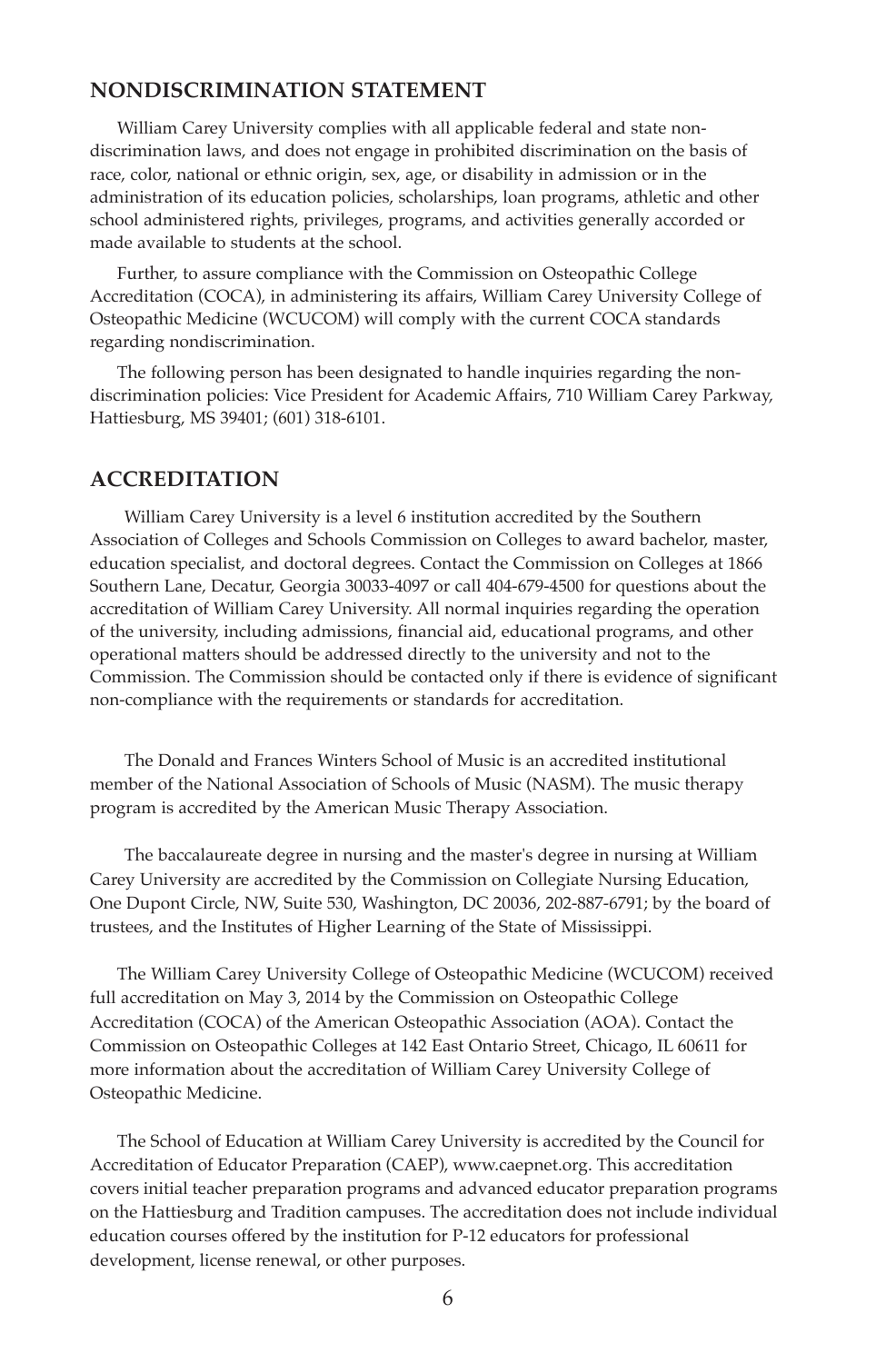William Carey University has received accreditation status for its business programs through the International Assembly for Collegiate Business Education IACBE) located at 11374 Strang Line Road in Lenexa, Kansas, USA. The business programs in the following degrees at the listed locations are accredited by the IACBE: 1) Master of Business Administration (Hattiesburg and Tradition); 2) Bachelor of Science in Business with a major in business administration and concentrations in accounting and finance (Hattiesburg); 3) Bachelor of Science in Business with a major in business administration and concentrations in computer information systems and management/marketing (Hattiesburg and Tradition); and Bachelor of Science in Business with a major in business administration and a concentration in workforce training and managment (Tradition).

 The physical therapy program at William Carey University is accredited by the Commission on Accreditation in Physical Therapy Education (CAPTE), 3030 Potomac Ave., Suite 100, Alexandria, Virginia 22305-3085; telephone: 703-706-3245; email: accreditation@apta.org; website: http://www.capteonline.org. If needing to contact the program/institution directly, please call (601) 318-684 or email physicaltherapy@wmcarey.edu.

 William Carey University School of Pharmacy's Doctor of Pharmacy program has been granted Candidate status by the Accreditation Council for Pharmacy Education (ACPE), 190 South LaSalle Street, Suite 2850, Chicago, IL 60603, 312-644-3575; FAX 866-228-2631, web site www.acpe-accredit.org.

 The Health Information Management (HIM) baccalaureate degree program received initial accreditation from the Commission on Accreditation for Health Informatics and Information Management Education (CAHIIM) on March 21, 2018.

#### **HISToRy**

 William Carey University had its earliest origins in Poplarville, Mississippi, when W. I. Thames opened Pearl River Boarding School in 1892. In its early years of operation, PRBS became the largest such school in Mississippi. A disastrous fire destroyed the school in 1905. Professor Thames moved to Hattiesburg where he opened South Mississippi College in 1906. After only four years of operation as South Mississippi College, including two successful football seasons in 1908 and 1909, the massive administration-academic building, including a 1500-seat auditorium, was again destroyed by fire. Prominent Hattiesburg businessman W. S. F. Tatum secured title to the property and offered it to the Baptists. Five Hattiesburg churches accepted the offer and raised the funds to repair the existing buildings and present the college to the Mississippi Baptist Convention debt-free in the fall of 1911. In 1911 the Mississippi Baptist Convention accepted the school as Mississippi Woman's College. The growth of Mississippi Woman's College was a source of pride for Mississippi Baptists. In 1953 the college admitted men, and in 1954 changed its name to William Carey College in honor of the eighteenth century English cobbler-linguist whose decades of missionary activity in India earned him international recognition as the "Father of Modern Missions." In order to attract male students, a football team was established and achieved three winning seasons before being disbanded.

 Under the leadership of Dr. J. Ralph Noonkester (1956-1989), William Carey College enjoyed significant growth, including 14 new buildings. The college attracted national attention for its athletic teams, traveling chorale, theatre performance groups, scientific honor societies, and student mission efforts. In 1968 William Carey College merged with the Mather School of Nursing to establish a nursing program in New Orleans. William Carey College on the Coast was established in 1976.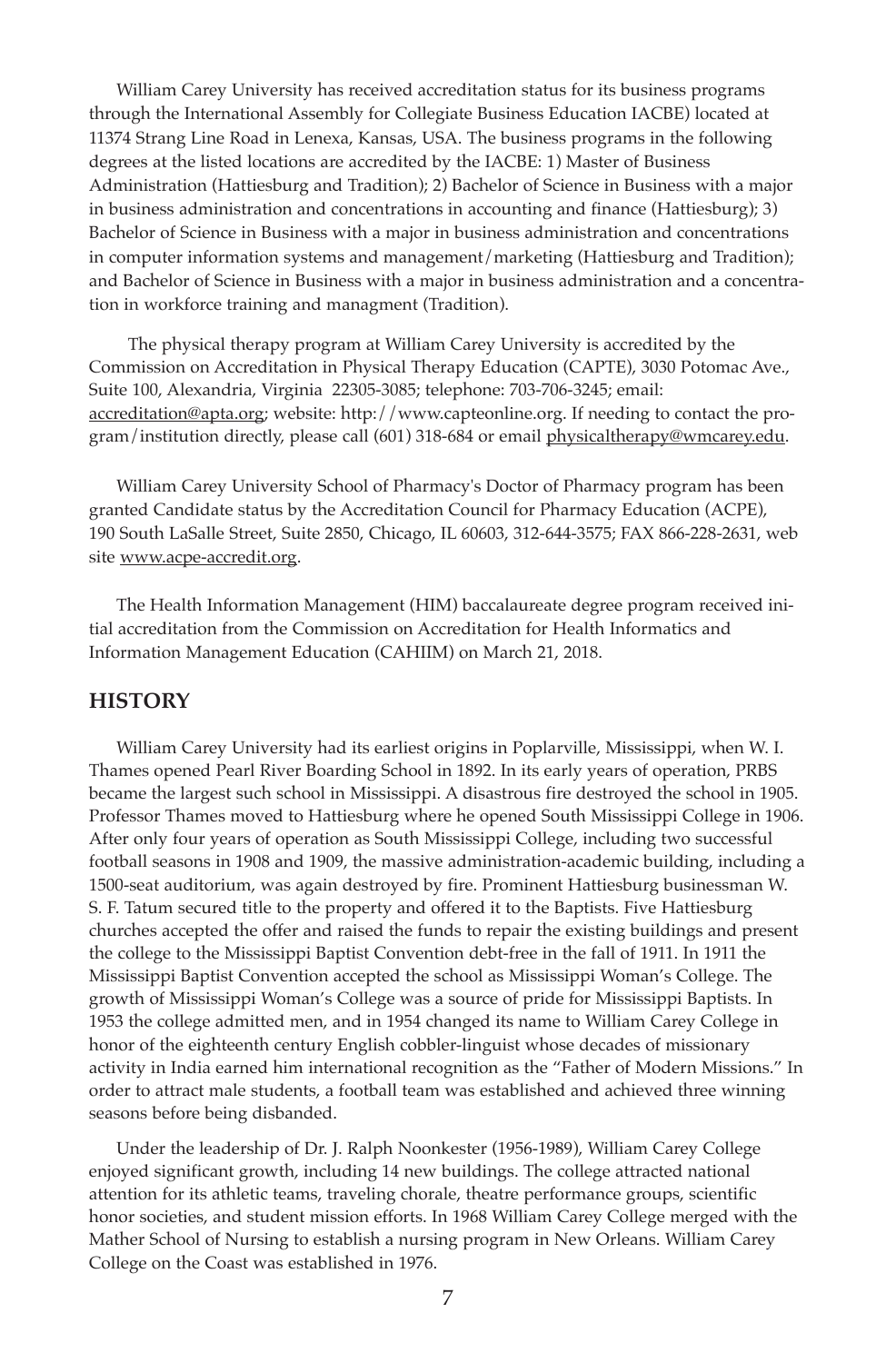The college changed to a trimester system under the leadership of President James Edwards (1989-1997). The Lucile Parker Gallery opened on the Hattiesburg campus, and the Sarah Gillespie Art Gallery was upgraded on the coast campus. Dr. Larry Kennedy served as president from 1998 to 2006. Many physical improvements were made to existing facilities and several new buildings were constructed including Fail-Asbury Hall, Lorena Smith Hall, Donnell Hall, and the Milton Wheeler baseball field. Hurricane Katrina destroyed the coast campus and significantly damaged the Hattiesburg campus. In 2006 the institution gained university status and changed its name to William Carey University.

 In 2007, Dr. Tommy King was named the ninth president of the university, the first Carey graduate to hold the post. In 2009 the coast campus was relocated to the newly constructed Tradition campus. In 2010 the inaugural class of the College of Osteopathic Medicine began. Under Dr. King's leadership, the university's enrollment has grown 80% and numerous new buildings have been built, including the College of Osteopathic Medicine, Tatum Theatre, Jack Jones Field House and tennis complex, Byrd-Braswell Hall, Davis-Futral Hall, Bass Memorial Chapel, a School of Business building, a biology lab building, a gym annex, and the Waddle sports facility. New construction on the Tradition campus includes Scianna Hall and Sanderson Hall, which houses the School of Pharmacy. New academic programs were added including five doctoral degrees, one in physical therapy. With the reinstatement of tennis and the addition of cross-country and track, indoor track and field, and volleyball, the number of athletic teams increased to 18.

 On January 21, 2017, the Hattiesburg campus suffered a severe tornado, resulting in damage to nearly all campus facilities. Six buildings were damaged beyond repair. The University of Southern Mississippi provided residential space and services for students and academic and administrative space for several programs. Since the tornado, many buildings have been restored to full use, and six new buildings have been constructed.

 In April, 2021 the new King Student Center, named by the trustees for the current president and Mrs. King, was dedicated. The three-story building includes Baptist Student Ministries offices, student meeting rooms, a large event space with catering kitchen, information technology offices, the Carey Diner with adjoining large balcony for picnic tables and rocking chairs, game room, three student lounges, student services office, residence life and housing office, student life office, conference room, study rooms, and computer lab.

 A 74,000 square foot Health Sciences Building will be dedicated in August, 2021 which will house the Fail School of Nursing, health information management, health education and administration, and the physical therapy program. It also contains two large lecture halls for the COM designed to accommodate 200 students and offices.

The university has been advanced by *U.S. News & World Report* to the status of National University in the Carnegie classification system. *U.S. News & World Report* has ranked Carey as a "Great School, Great Price," A+ School for B Students. Carey has been recognized for more than a decade as a "Military Friendly School" by Victory Media. The university has also been ranked in the top 100 "Best Value" in the United States by Educate to Career's College Rankings Index. The medical school is rated as one of the top 10 emerging medical schools in the country and is recognized for being #2 in the U. S. in production of primary care physicians. Also, WCUCOM is ranked #5 in most graduates practicing in underserved areas. Carey has been recognized for more than a decade as a "Military Friendly School' by Victory Media and is rated by two external rating organizations as the safest campus in Mississippi.

 Carey President Tommy King stated, "We continue to accept William Carey's motto: 'Expect great things from God; attempt great things for God,' as we face a bright future."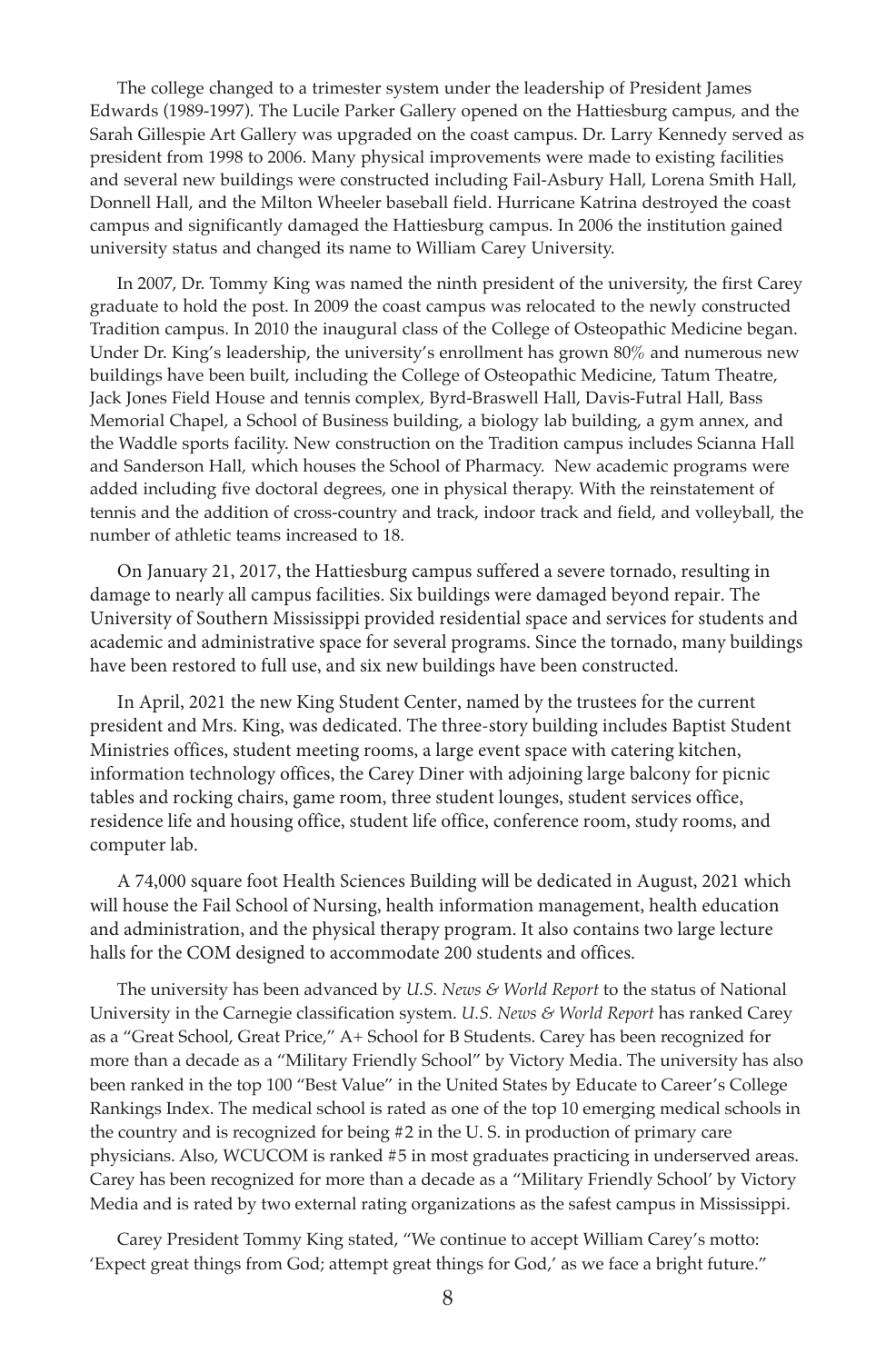

# **William Carey University**

# **Student Government Association**

Dear William Carey Crusaders,

On behalf of the Student Government Association and the student body, I am honored and privileged to welcome you to William Carey University! If you are joining our Carey family for the first time, I congratulate you on your decision to seek further education here at our university. These upcoming years have the potential to lay the directions for the course of your future, and I hope that your time as a Crusader will have a lasting impact on the rest of your life. To our returning students, thank you for your decision to continue the path of your academic career at William Carey University. I hope that you will continue to support our institution and all that it seeks to achieve while also striving to set the example of what it means to be a Crusader.

In the midst of an incredibly cataclysmic past year, I am confident that our student body will flourish through our shared experiences. This year, we have a much deeper understanding of the significance of community, and I hope that you will take advantage of building deep relationships with one another through becoming involved on campus. Whether you choose to join one of our many campus organizations, play an intramural sport, or attend exciting campus events, there are a wide variety of ways to build community within our diverse student body.

As you begin your academic year, I hope that you will utilize your ability to shape William Carey University through bringing your concerns to the voice of the student body, the Student Government Association (SGA). The SGA serves to work together with the student body and administration to bring positive change to the university. If you have a desire to see a change in our campus, or would like to know more about becoming involved, please visit my office in Room 104 of the Student Center. I am looking forward to meeting you on campus! In the words of our namesake, William Carey, may we always seek to "Expect great things" and "Attempt great things." Above all else, may we be fervent in each of our endeavors to glorify our Lord Jesus Christ.

Sincerely,

Sacannah Peden

Savannah Peden SGA President 2021-2022 sga@wmcarey.edu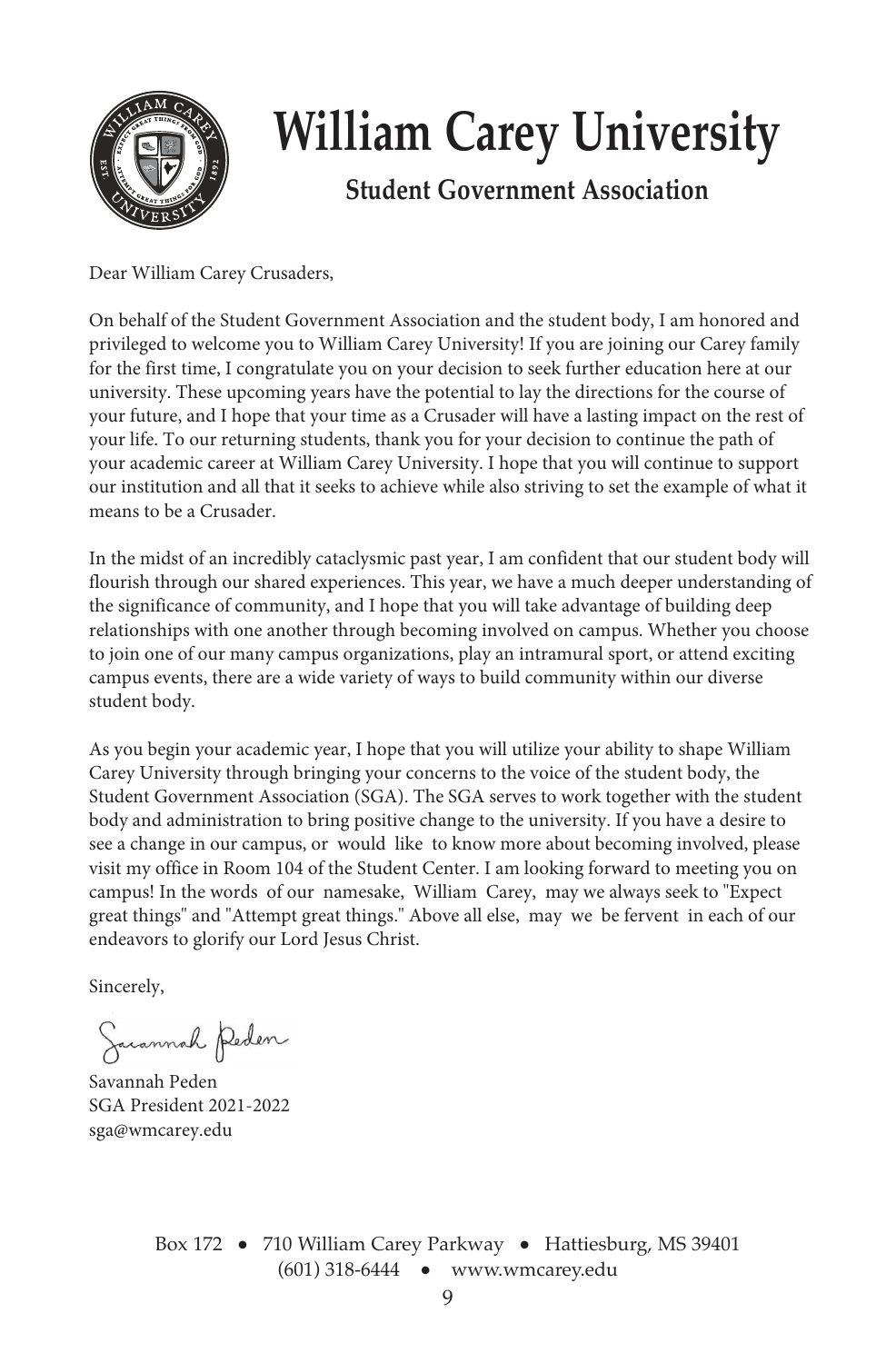

# **William Carey University—Tradition Campus**

19640 Hwy. 67 Biloxi, MS 39352

Hello fellow students,

I would like to welcome all of you to an exciting school year at William Carey University—Tradition Campus. The school is an excellent place to meet new people, make friends, learn, and of course... HAVE FUN!

The SGA is an organization led by the students, and if you are a student, you are automatically a member. Being a member gives you a voice and allows you to speak your mind on any event or problem and be heard about the situation. So do not hesitate to speak up. We will listen.

As president of the SGA, I intend to plan a number of events to have fun around the campus and help with outside events to better the community. I hope that many of you will participate in these events as well.

The upcoming year will be filled with great excitement for us all, and I hope that all of you will become involved with these activities. With your help and participation, we can make this a year to remember. Always know that your college years can be the best years of your life, but you have to take that step to make them the best.

Sincerely,

SGA President Tradition Campus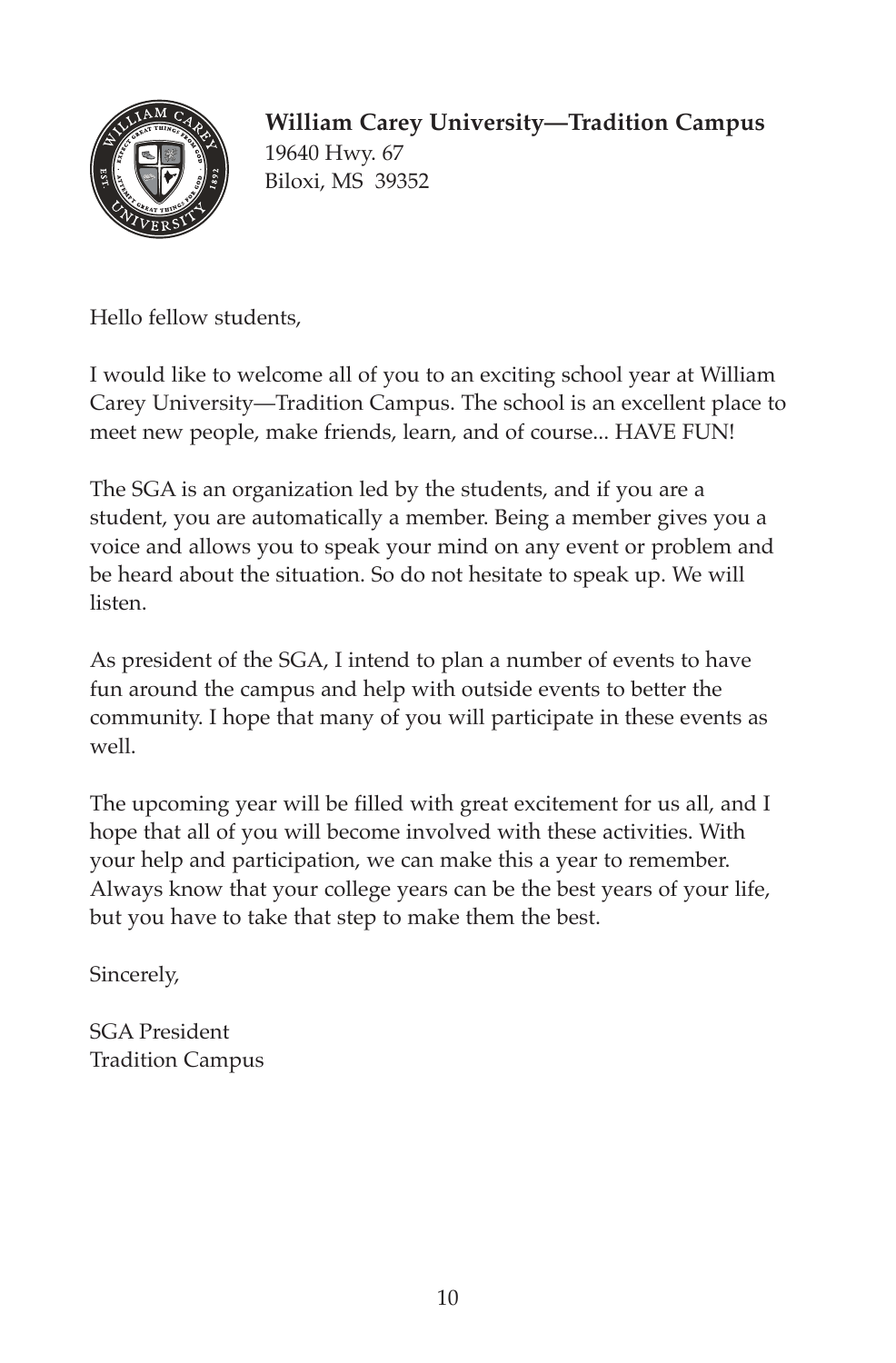# **ACAdEMIC CALENdAR 2021-2022**

# **FALL TRIMESTER SESSIoN - 2021**

| August 19 General Registration, New & Readmitted Students, All Campuses                             |
|-----------------------------------------------------------------------------------------------------|
| August 23 Fall Trimester & Term I Classes Begin, All Campuses                                       |
| Fall Convocation, Hattiesburg                                                                       |
|                                                                                                     |
|                                                                                                     |
|                                                                                                     |
|                                                                                                     |
|                                                                                                     |
|                                                                                                     |
|                                                                                                     |
| Deadline for Filing for February 2022 Degree Conferral<br>(to receive diploma without commencement) |
|                                                                                                     |
|                                                                                                     |
|                                                                                                     |

# **WINTER TRIMESTER SESSIoN - 2021–2022**

| November 4General Registration, New & Readmitted Students, All Campuses |
|-------------------------------------------------------------------------|
| Late Registration Begins, Continuing Students, All Campuses             |
| November 8 Winter Trimester & Term I Classes Begin, All Campuses        |
|                                                                         |
| November 20Deadline for Filing for May 2021 Graduation Application      |
|                                                                         |
|                                                                         |
|                                                                         |
|                                                                         |
|                                                                         |
|                                                                         |
|                                                                         |
|                                                                         |
| January 18-28 Advisement and Registration for Spring, All Campuses      |
|                                                                         |
|                                                                         |
|                                                                         |
|                                                                         |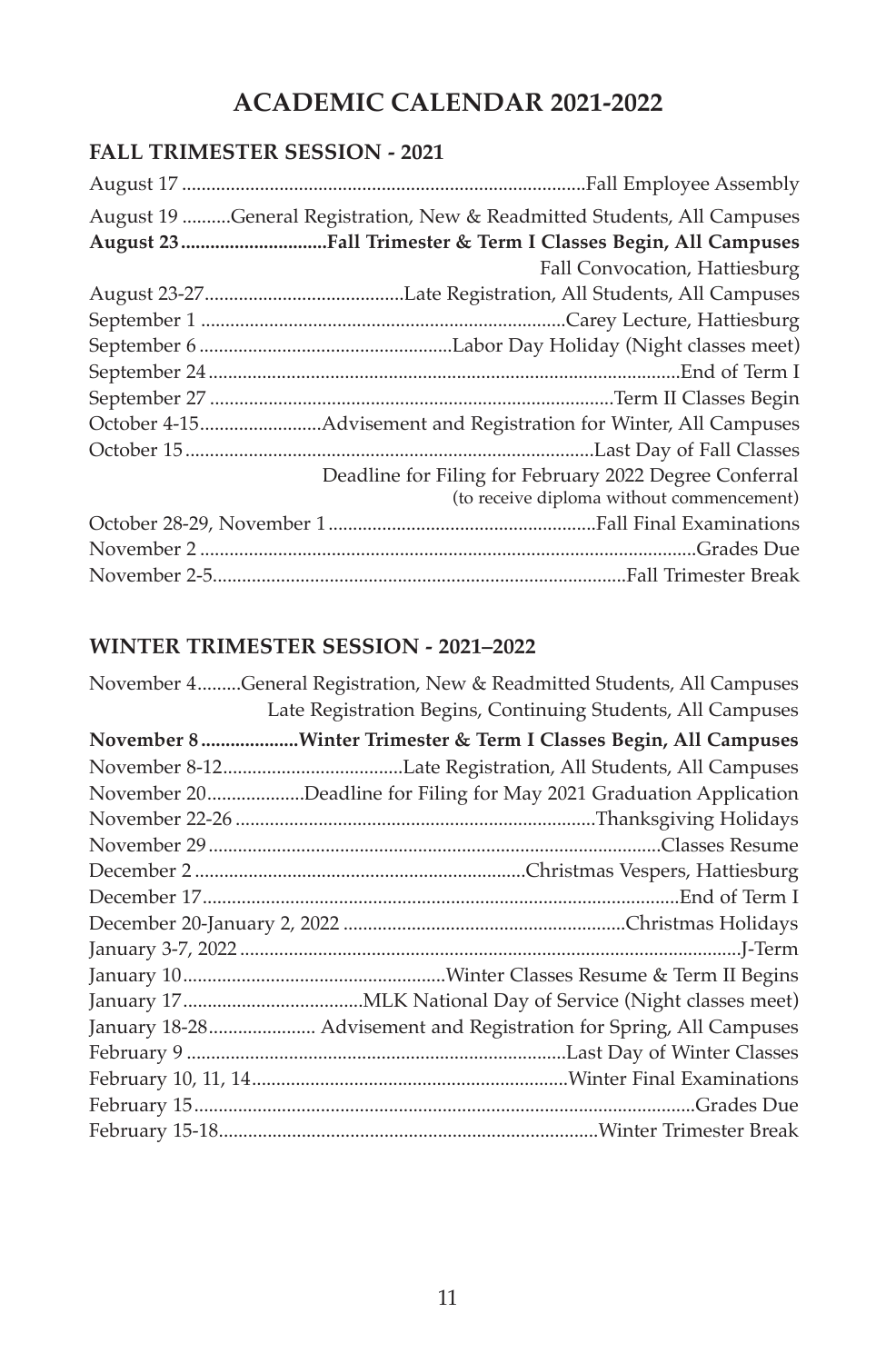# **SPRING TRIMESTER SESSIoN - 2022**

| February 17 General Registration, New & Readmitted Students, All Campuses |
|---------------------------------------------------------------------------|
| Late Registration Begins, Continuing Students, All Campuses               |
| February 21 Spring Trimester & Term I Classes Begin, All Campuses         |
|                                                                           |
|                                                                           |
|                                                                           |
| March 31 Deadline for Filing for August 2022 Graduation Application       |
| Deadline for Filing for November 2022 Degree Conferral                    |
| (to receive diploma without commencement)                                 |
|                                                                           |
|                                                                           |
| April 11-22 Advisement & Registration for Summer & Fall, All Campuses     |
|                                                                           |
|                                                                           |
|                                                                           |
| Honors Day Convocation, Tradition                                         |
|                                                                           |
|                                                                           |
|                                                                           |
|                                                                           |
|                                                                           |

# **SUMMER SESSIoNS - 2022**

# **May Term**

# **Summer Trimester and 5-Week Terms**

| May 26General Registration, New & Readmitted Students, All Campuses |
|---------------------------------------------------------------------|
|                                                                     |
| May 31 Summer Trimester & Term I Day Classes Begin, All Campuses    |
|                                                                     |
|                                                                     |
|                                                                     |
|                                                                     |
|                                                                     |
|                                                                     |
|                                                                     |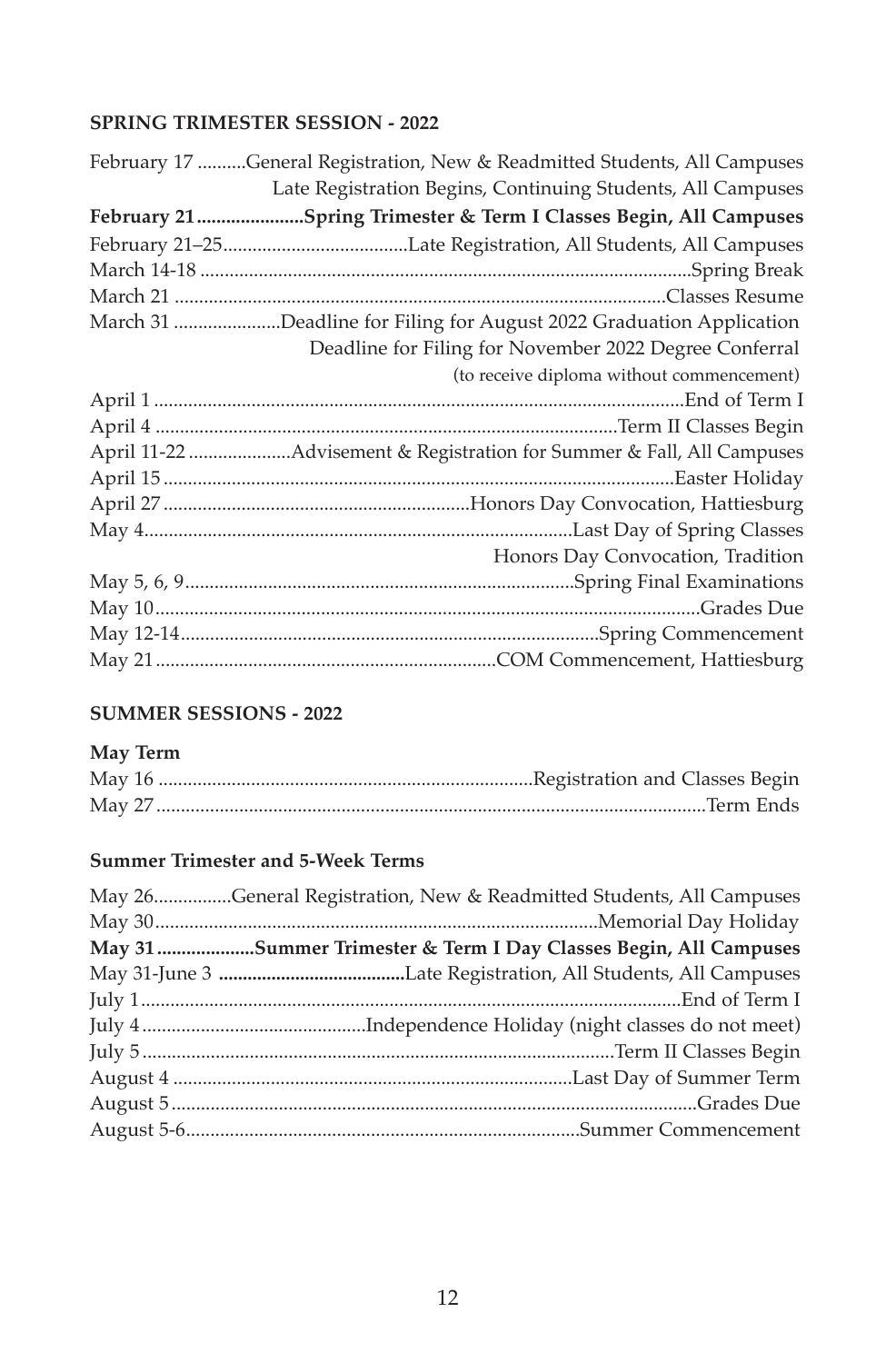# **CHANGE OF CLASS SCHEDULE 2021-2022**

#### **FALL TRIMESTER (10 WEEKS)**

| August 27, 2021 Last Day to Add or Drop a Class without a Grade |
|-----------------------------------------------------------------|
|                                                                 |
|                                                                 |
|                                                                 |
|                                                                 |
|                                                                 |
|                                                                 |

# **FALL I TERM (5 WEEKS)**

| August 25, 2021 Last Day to Add or Drop a Class without a Grade |
|-----------------------------------------------------------------|
|                                                                 |
|                                                                 |
|                                                                 |
|                                                                 |
|                                                                 |
|                                                                 |

# **FALL II TERM (5 WEEKS)**

| September 29, 2021Last Day to Add or Drop a Class without a Grade |  |
|-------------------------------------------------------------------|--|
|                                                                   |  |
|                                                                   |  |
|                                                                   |  |
|                                                                   |  |

# **WINTER TRIMESTER (10 WEEKS)**

| November 12, 2021 Last Day to Add or Drop a Class without a Grade |
|-------------------------------------------------------------------|
|                                                                   |
|                                                                   |
|                                                                   |
|                                                                   |
|                                                                   |
|                                                                   |
|                                                                   |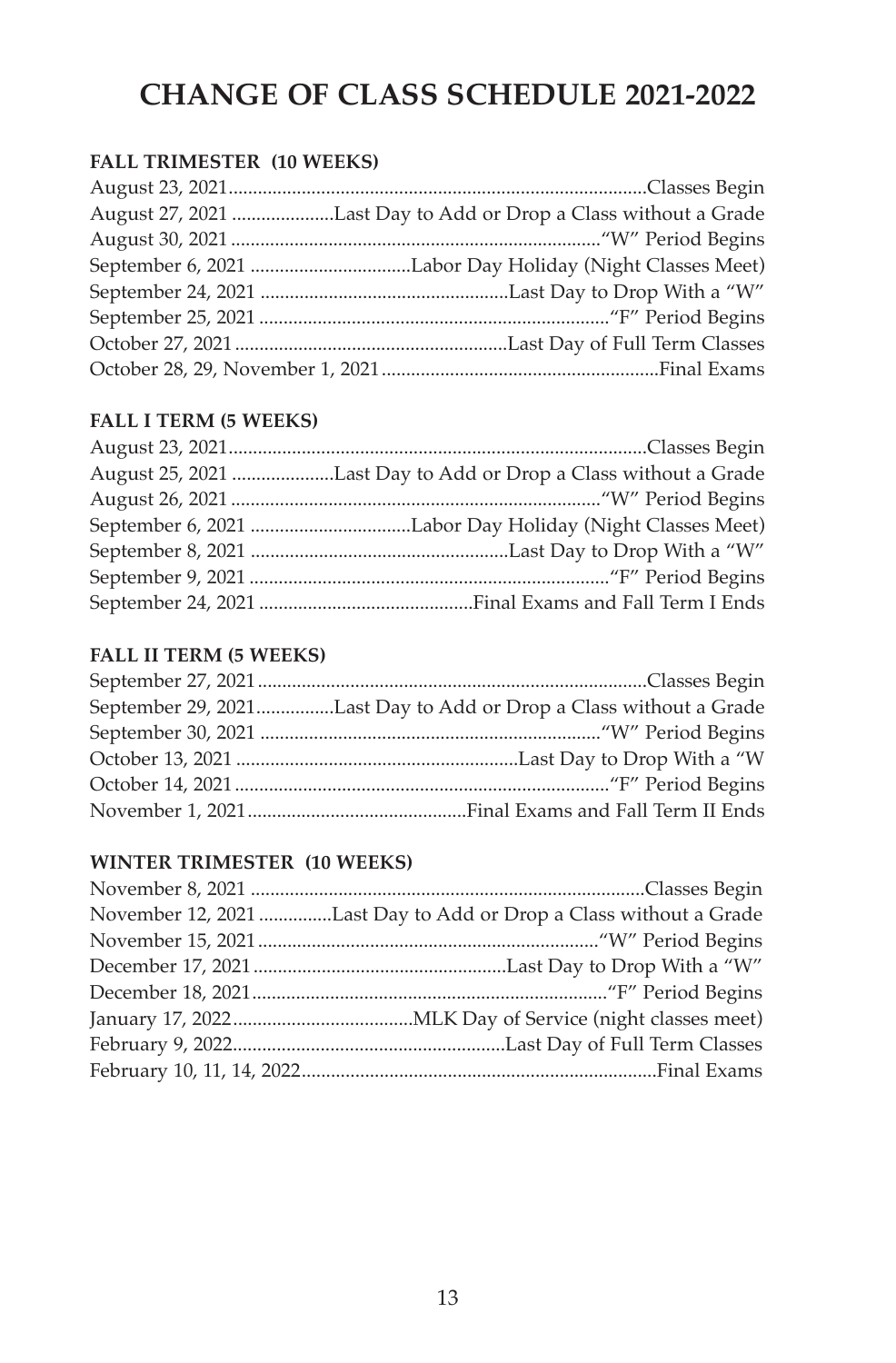#### **WINTER I TERM (5 WEEKS)**

| November 10, 2021 Last Day to Add or Drop a Class without a Grade |
|-------------------------------------------------------------------|
|                                                                   |
|                                                                   |
|                                                                   |
|                                                                   |

# **J-TERM (1 WEEK)**

| (Must Add/Drop by NOON"W" Period Begins at NOON) |
|--------------------------------------------------|
|                                                  |
|                                                  |

#### **WINTER II TERM (5 WEEKS)**

| January 12, 2022Last Day to Add or Drop a Class without a Grade |
|-----------------------------------------------------------------|
|                                                                 |
|                                                                 |
|                                                                 |
|                                                                 |
|                                                                 |

#### **SPRING TRIMESTER (10 WEEKS)**

| February 25, 2022Last Day to Add or Drop a Class without a Grade |
|------------------------------------------------------------------|
|                                                                  |
|                                                                  |
|                                                                  |
|                                                                  |
|                                                                  |

# **SPRING I TERM (5 WEEKS)**

| February 23, 2022 Last Day to Add or Drop a Class without a Grade |
|-------------------------------------------------------------------|
|                                                                   |
|                                                                   |
|                                                                   |
|                                                                   |

# **SPRING II TERM (5 WEEKS)**

| April 6, 2022 Last Day to Add or Drop a Class without a Grade |
|---------------------------------------------------------------|
|                                                               |
|                                                               |
|                                                               |
|                                                               |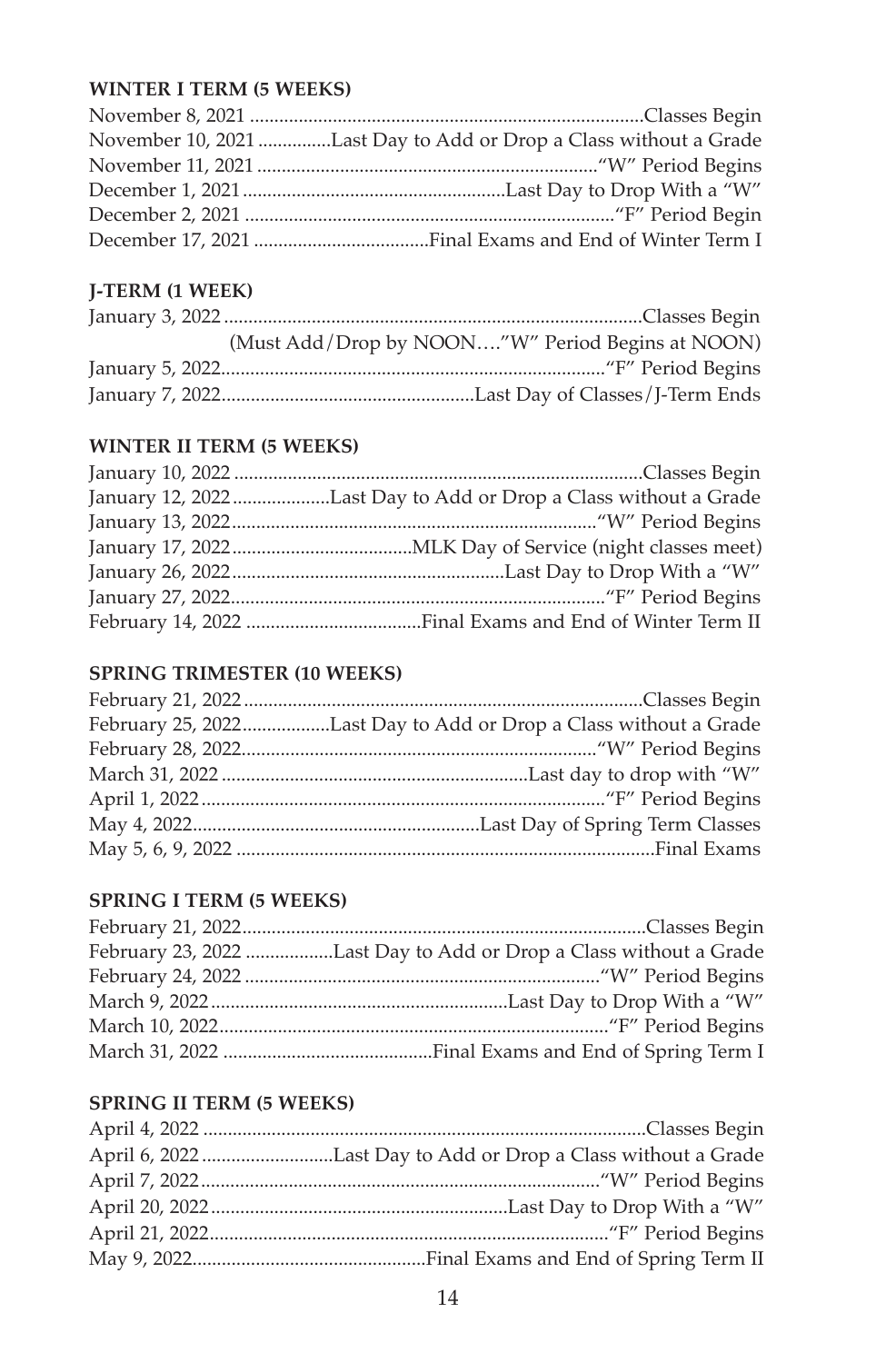#### **MAy-TERM (2 WEEKS)**

| May 16, 2022 Last Day to Add or Drop a Class without a Grade |
|--------------------------------------------------------------|
| (Must Add/Drop by NOON"W" Period Begins at NOON)             |
|                                                              |
|                                                              |
|                                                              |

#### **SUMMER TRIMESTER (10 WEEKS)**

| June 3, 2022 Last Day to Add or Drop a Class without a Grade |
|--------------------------------------------------------------|
|                                                              |
|                                                              |
|                                                              |
|                                                              |
|                                                              |

# **SUMMER I TERM (5 WEEKS)**

# **SUMMER II TERM (5 WEEKS)**

| July 6, 2022Last Day to Add or Drop a Class without a Grade |
|-------------------------------------------------------------|
|                                                             |
|                                                             |
|                                                             |
|                                                             |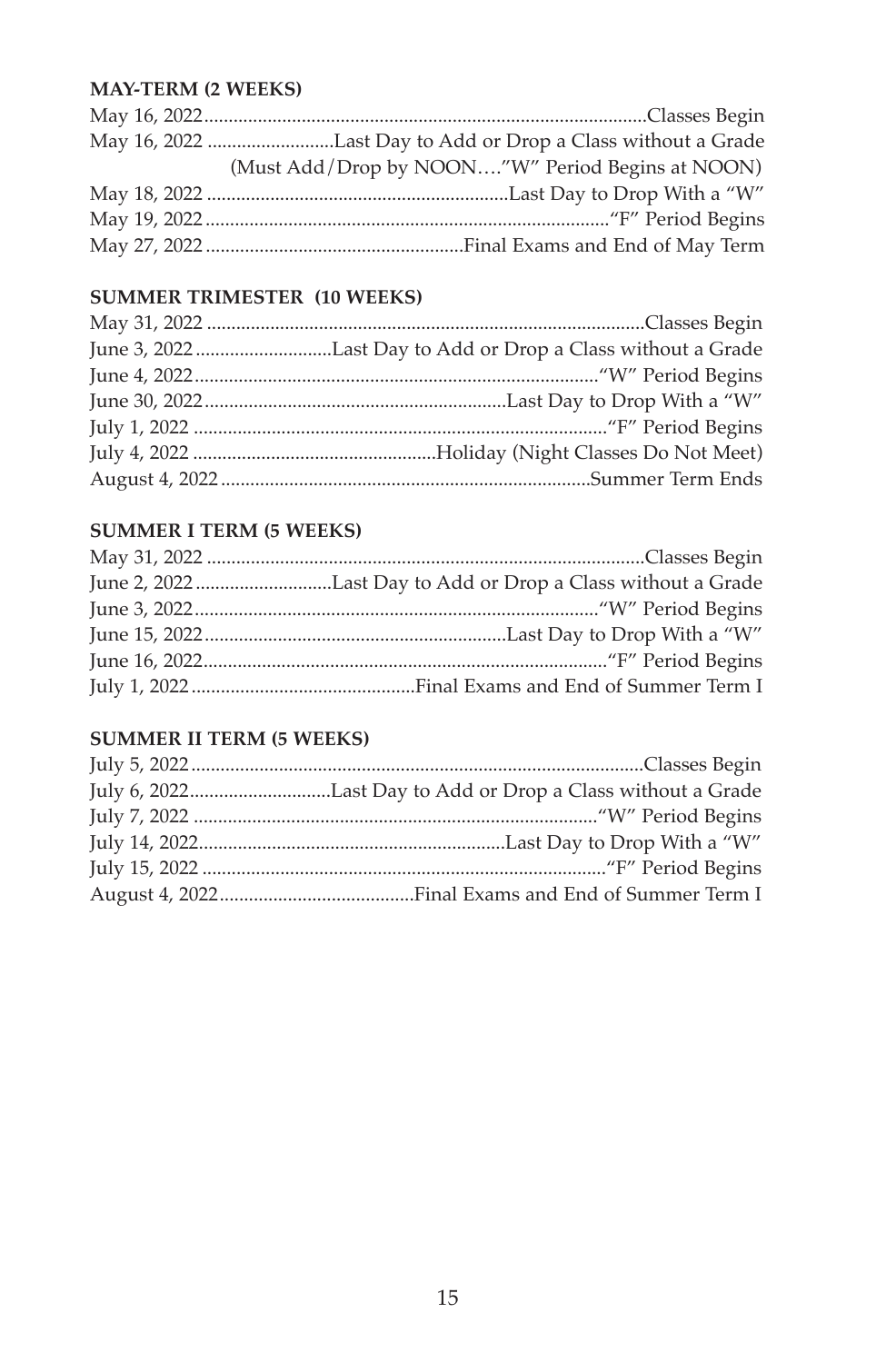# **Academic Life**

 A significant part of the student's life at college is spent in the classroom. The student's principle objective should be to acquire the knowledge, understanding and skills needed for effective living.

#### **CLASSIFICATIoN oF STUdENTS**

- 0 29 semester hours passed is freshman status
- 30 59 semester hours passed is sophomore status
- 60 89 semester hours passed is junior status
- 90+ semester hours passed is senior status

#### **GENERAL UNdERGRAdUATE dEGREE REqUIREMENTS**

 William Carey University offers seven undergraduate degrees: Bachelor of Arts (B.A.), Bachelor of Fine Arts (B.F.A.), Bachelor of Science (B.S.), Bachelor of Music (B.M.), Bachelor of Science in Business (B.S.B.), Bachelor of Science in Nursing (B.S.N.), Bachelor of General Studies (B.G.S.).

 All undergraduate degrees require the successful completion of at least 120-128 hours. An average grade of C is required in the overall GPA, in the William Carey (WCU) GPA, and in the student's major GPA. This means that the number of quality points earned must be twice the number of hours attempted. Not more than eight hours of PEG activity credit may apply toward the degree.

 William Carey University has a "service learning" requirement to obtain a degree. This requirement can be met in a number of ways—taking a course with a service learning component, participating in a mission trip, a project, or any recognized "organized" group service project.

 A minimum of 25% of the course credit required for a degree and the last 32 hours (30 hours for B.S.N. and B.S. in health information management) for any degree must be earned at William Carey University.

 See the university undergraduate catalog for specific degree requirements and for additional academic requirements and regulations. Students are responsible for knowing and completing all the requirements for their degrees as outlined in the catalog.

 Students planning to earn a Mississippi teaching license should see their department chairs and the dean of the School of Education.

#### **dEGREE APPLICATIoNS**

 A candidate for degree must apply for graduation and pay the required nonrefundable fee by the deadline. Deadlines and fees are posted in the registrar's office academic calendar on the registrar's website. Students are strongly encouraged to create a degree audit with their advisor at least five to six terms (mid-junior year) for undergraduate students and two terms for graduate students before their expected graduation. Advisors will submit the degree application to the registrar's office.

 Most degree applications are posted on the registrar's website. If you do not find the application for your degree, see your advisor, as some academic units prefer to see you before applying. Detailed instructions can be found on the registrar's website. Students are responsible for knowing and completing all the requirements for their degrees as outlined in the catalog.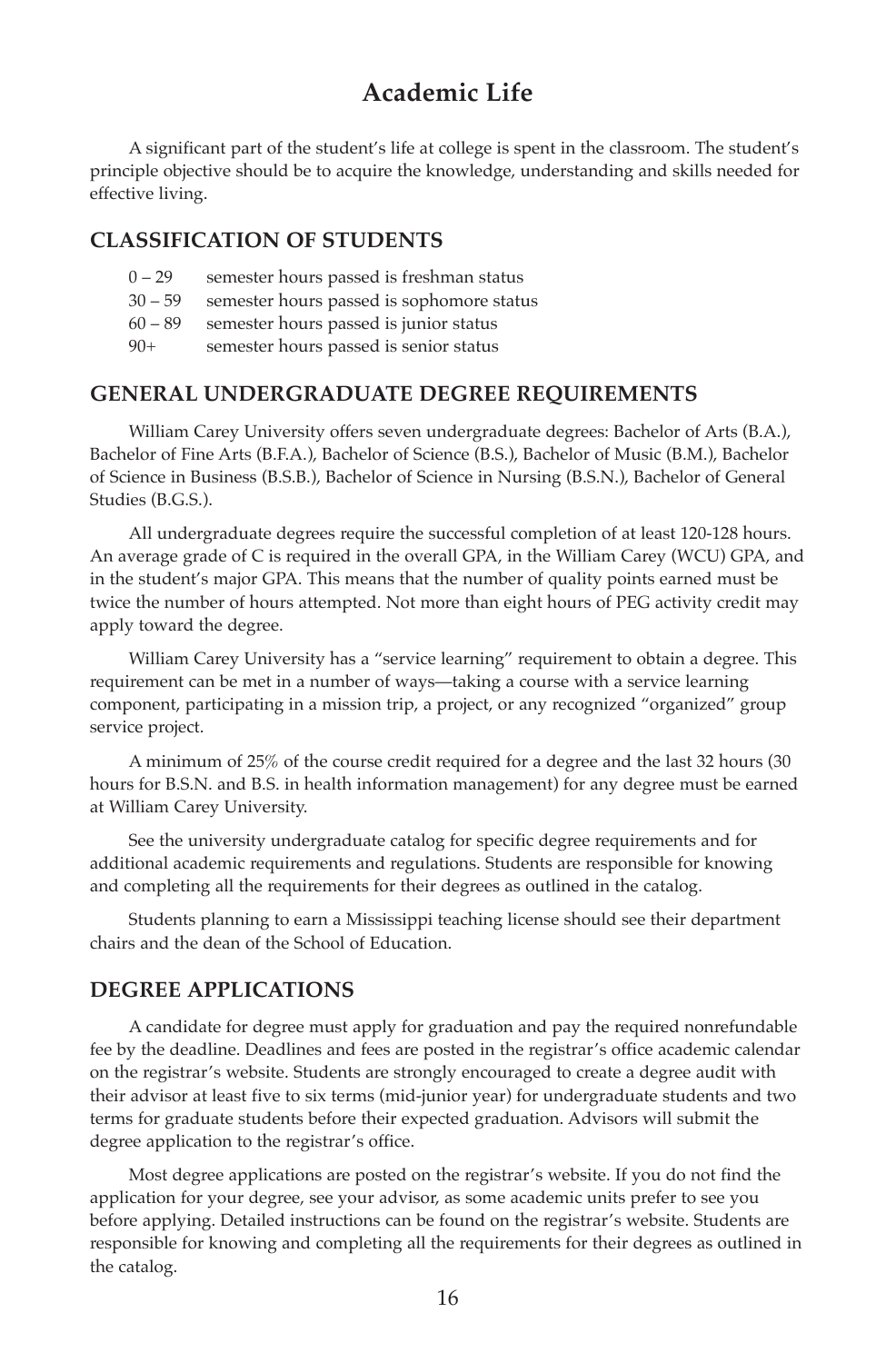#### **GRAdUATE dEGREES oFFEREd**

 William Carey University offers graduate degrees in the following areas: Biology (M.S.), Biomedical Science (M.B.S.), Business (M.B.A.), Counselor Education (M.S.), Counseling Psychology (M.S.), Criminal Justice (M.S.), Education (M.Ed., Ed.S., Ed.D., Ph.D.), English (M.A.), Health Adminstration and Education (M.S., Ph.D.), History (M.A.), Music Education (M.M.), Nursing (M.S.N., Ph.D.), Osteopathic Medicine (D.O.), Physical Therapy (D.P.T.), and Pharmacy (Pharm.D.)

 See the university graduate catalog for information related to the graduate programs. The graduate catalog can be accessed at the university's website (www.wmcarey.edu). The Doctor of Osteopathic Medicine is described in a separate catalog which can be found at www.wmcarey.edu/com.

#### **ATTENdANCE REGULATIoNS**

Students are expected to attend classes. Excessive absences may seriously affect the work of the whole class as well as that of the individual students who are absent. Undergraduate students must attend 75% of the class meetings in order to receive credit for the course. Graduate students must attend 80% of their classes. The total number of absences of each student shall be reported for each class by each faculty member at the time of filing trimester grade reports.

 Children are NOT PERMITTED to attend class with their parents. Children are NOT PERMITTED to remain outside the classroom either supervised or unsupervised while the parent attends class. Parents are responsible for making child care arrangements for their children.

#### **EXAMINATIoNS, GRAdES, ANd qUALITy PoINTS**

Examinations are given during the last week of each trimester.

- No final examination may be held at any other time than that designated by the administration. A final examination by special arrangement may be given only by permission of the vice president for academic affairs.
- All fees must be paid before examinations may be taken.

 No student will be granted a report of grades or a transcript of any kind until the account is settled in the business office.

Grades are issued to students electronically via the student's email account.

#### **Grades and quality Points per Semester Credit Hour**

| A            |                                                    |  |
|--------------|----------------------------------------------------|--|
| B            |                                                    |  |
| C            |                                                    |  |
| D            |                                                    |  |
| F            |                                                    |  |
| $\mathbf{I}$ |                                                    |  |
| P            |                                                    |  |
| W            | Course dropped in the third week of the trimester0 |  |
| <b>WP</b>    |                                                    |  |
| WF           |                                                    |  |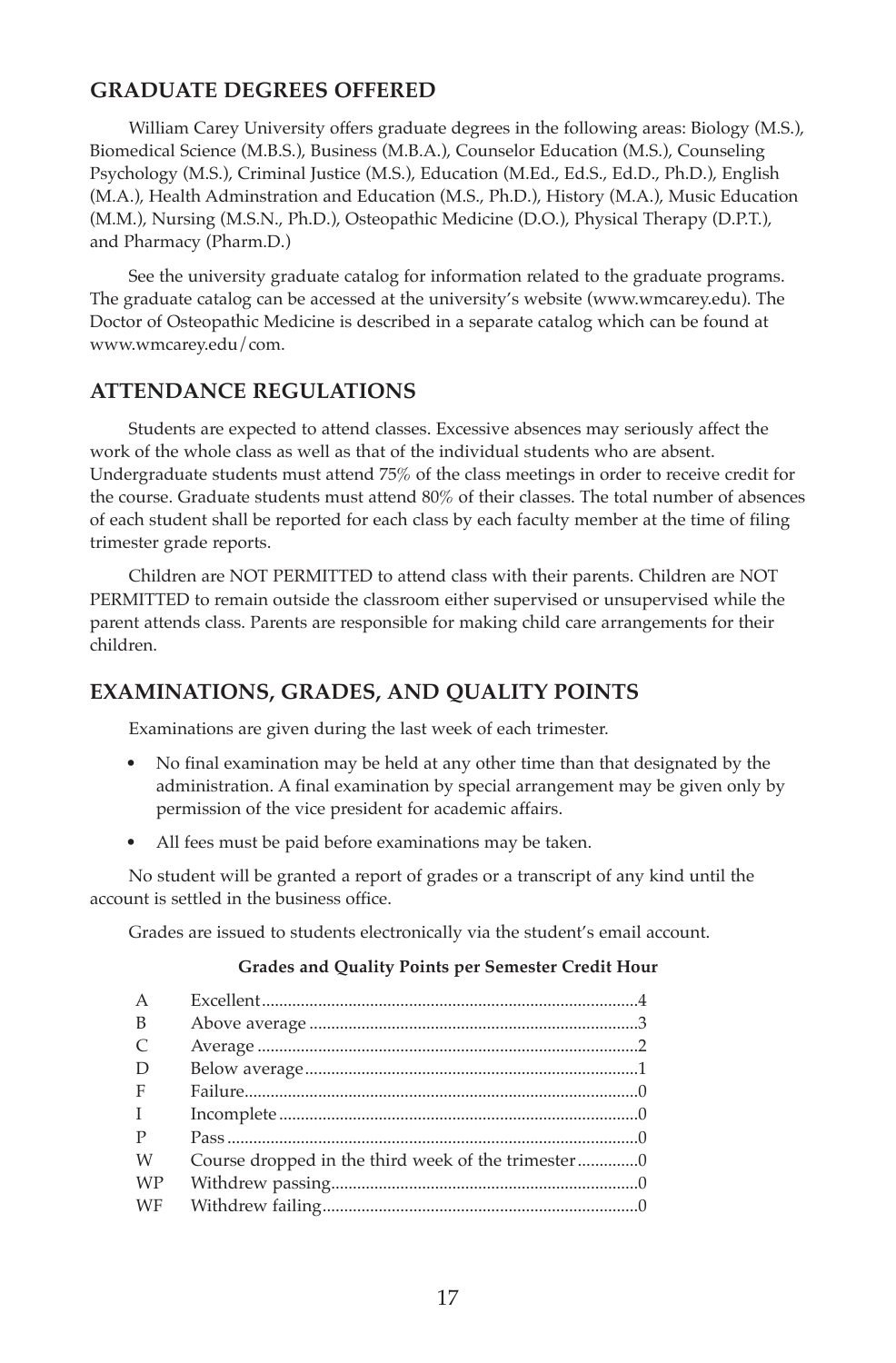A grade of "I" (incomplete) will be assigned only when unavoidable circumstances prevent completion of the work of the course on schedule. When the work is completed satisfactorily, the "I" may be changed to any grade. If a grade of "I" is not changed to a passing grade by the end of the next trimester, it will automatically become an "F."

 A junior or senior may take up to four courses on a pass/fail basis, but no more than one pass/fail course can be taken in a single trimester. The course must be selected at the time of registration, and it can not be in the core curriculum or in the student's major or minor fields.

#### **REPEATING CoURSES**

 The first 18 hours of repeated courses, including those transferred and those taken at WCU, will count as grade replacements and will not count in the grade point average. Thereafter, all grades will be counted in the grade point average.

#### **CoMPUTATIoN oF GRAdES**

Grade point averages are based on the number of hours attempted in the GPA rather than the number of hours passed. This will include all hours attempted at William Carey University and all transfer credits. Grades of "I" (current) "P," "W," and "WP" will not be counted in the total hours attempted. Also, for a course that is repeated, the most recent grade for the course will be counted in the hours attempted.

 **Example of grade computation**. At the end of each term's entry on the transcript are found notations for that term and also cumulative information giving the attempted hours (ATT), earned hours (ERN), hours (HRS), quality points (PTS), and grade point average (GPA). To calculate the GPA, divide the number of quality points (PTS) by the number of hours (HRS). For example, someone taking 4 courses for 3 credit hours each, with grades (and quality points) of A (12 pts.), B (9 pts.),  $C$  (6 pts.), and F (0pts.) would have the following notations (based on 27 pts./12 hrs. = 2.25 GPA):

|  | ERN HRS PTS GPA |     |
|--|-----------------|-----|
|  |                 | 225 |

#### **ACAdEMIC INTEGRITy**

 William Carey University seeks to create an environment that encourages continued growth of moral and ethical values, including personal honesty and mutual trust. The university places high value on academic integrity and regards any act of academic dishonesty, including plagiarism, as a serious offense. Academic dishonesty is considered unethical and in violation of William Carey University's academic standards and Christian commitment.

#### **Academic Honor Pledge**

All students at William Carey University are bound by this pledge:

 *I promise or affirm that I will not at any time be involved in cheating, plagiarism, fabrication, or any other acts of academic dishonesty as defined by university policy which explains the disciplinary procedure resulting from violations of academic integrity. I understand that violation of this code will result in penalties, which could include suspension or dismissal from the university.*

The academic integrity policy is found at the back of this handbook in Appendix A.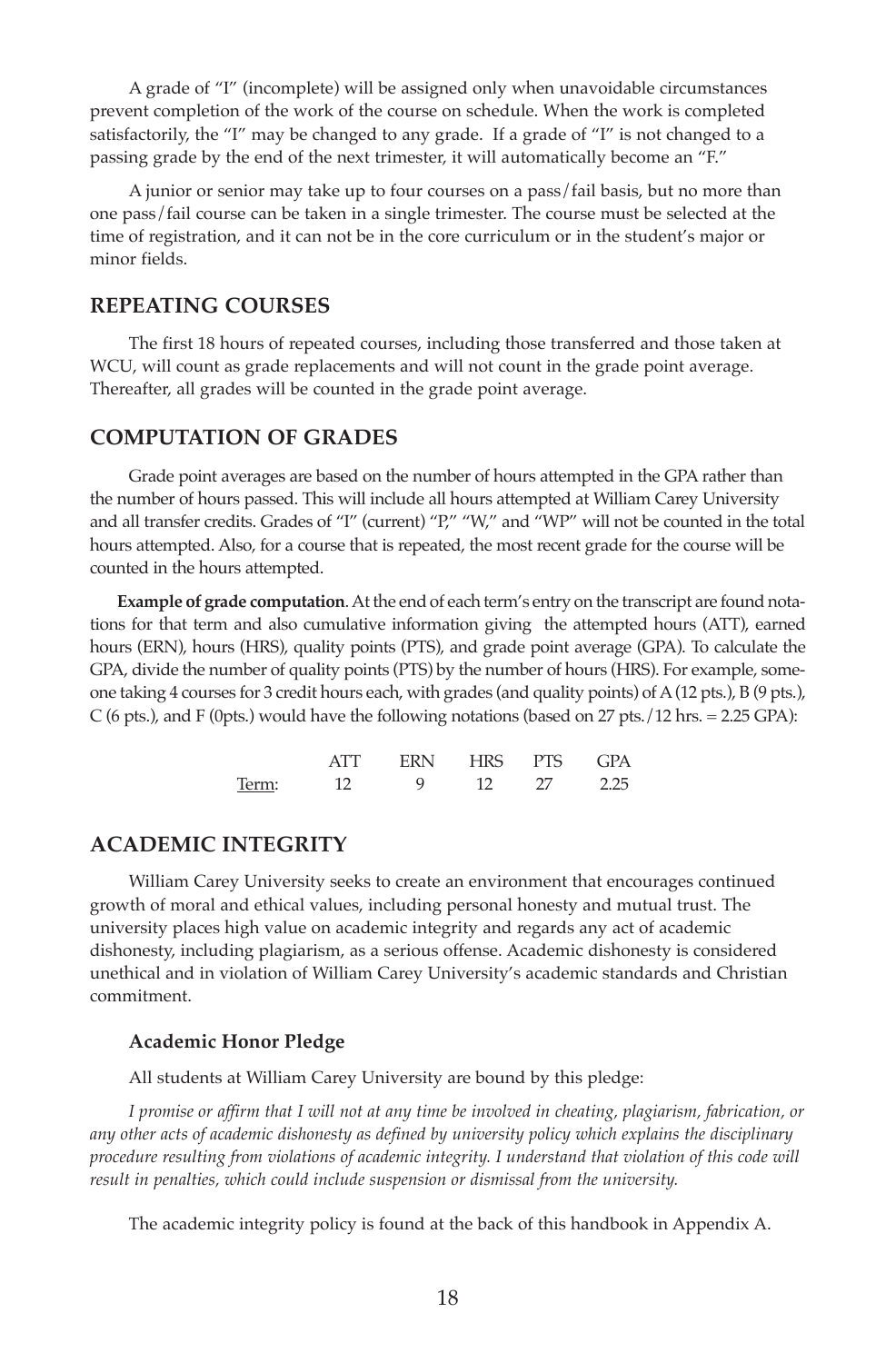#### **CHANGE OF CLASS SCHEDULE (Dropping and Adding Courses)**

- Schedule changes, either in dropping a course or adding a course, should be made in consultation with the student's academic advisor. Schedule changes that affect total hours may impact financial aid. Schedule changes require completion of the drop/add procedure in the student portal. Students who register for classes online are allowed to make schedule changes online during specified registration periods.
- No student may register for a course after 10% of class meetings have occurred.
- Courses dropped within the first five weeks of a trimester will be recorded as "W" (withdrawn). Courses dropped after the midterm will receive a grade of "F."
- Courses offered in mini-terms or with special schedules will have add/drop dates proportionate to the length of the course.
- For related fees/refunds, see Financial Information—Student Expenses and Tuition Refund Policy located on the university website under the student accounts link.

#### **WITHdRAWAL FRoM THE UNIVERSITy**

- All students who desire to withdraw from the university must file a Withdrawal Request in the student portal. Resident students must also obtain permission of the vice president of student support.
- Refunds upon withdrawal will be made only on condition that official permission has been granted. (See Tuition Refund Policy.)

#### **TRANSCRIPTS**

 The William Carey University transcript is the official documentation of a student's permanent academic record validated with the university seal, facsimile signature of the registrar, and date of issue. A key to the transcript is included, which contains a full statement of pertinent definitions.

 The Family Education Rights and Privacy Act of 1974, (FERPA), protects student rights regarding educational records maintained by educational institutions. In accordance with FERPA, WCU will not release official transcript information regarding any student without the consent of the student.

 Students with an administrative hold or financial obligation to the university will not be able to obtain an official transcript until the holds are cleared. Transcript requests will be voided, and requests will need to be resubmitted.

 William Carey University has partnered with Parchment to order and send transcripts and other credentials securely. Current and former William Carey University students may order transcripts online via the student portal for easier account setup. Transcript requests are normally processed within five business days of receiving the request, provided all information is correct and holds are cleared.

 Institutions and agencies affiliated with Parchment Network may accept emailed transcripts as official records when submitted directly from WCU.

 Transcript request instructions from Parchment may be found on the registrar's webpage via the link to Request Transcripts. Transcripts are \$5.75 per copy. Students who have access to their student portal may view and print an unofficial transcript at no charge.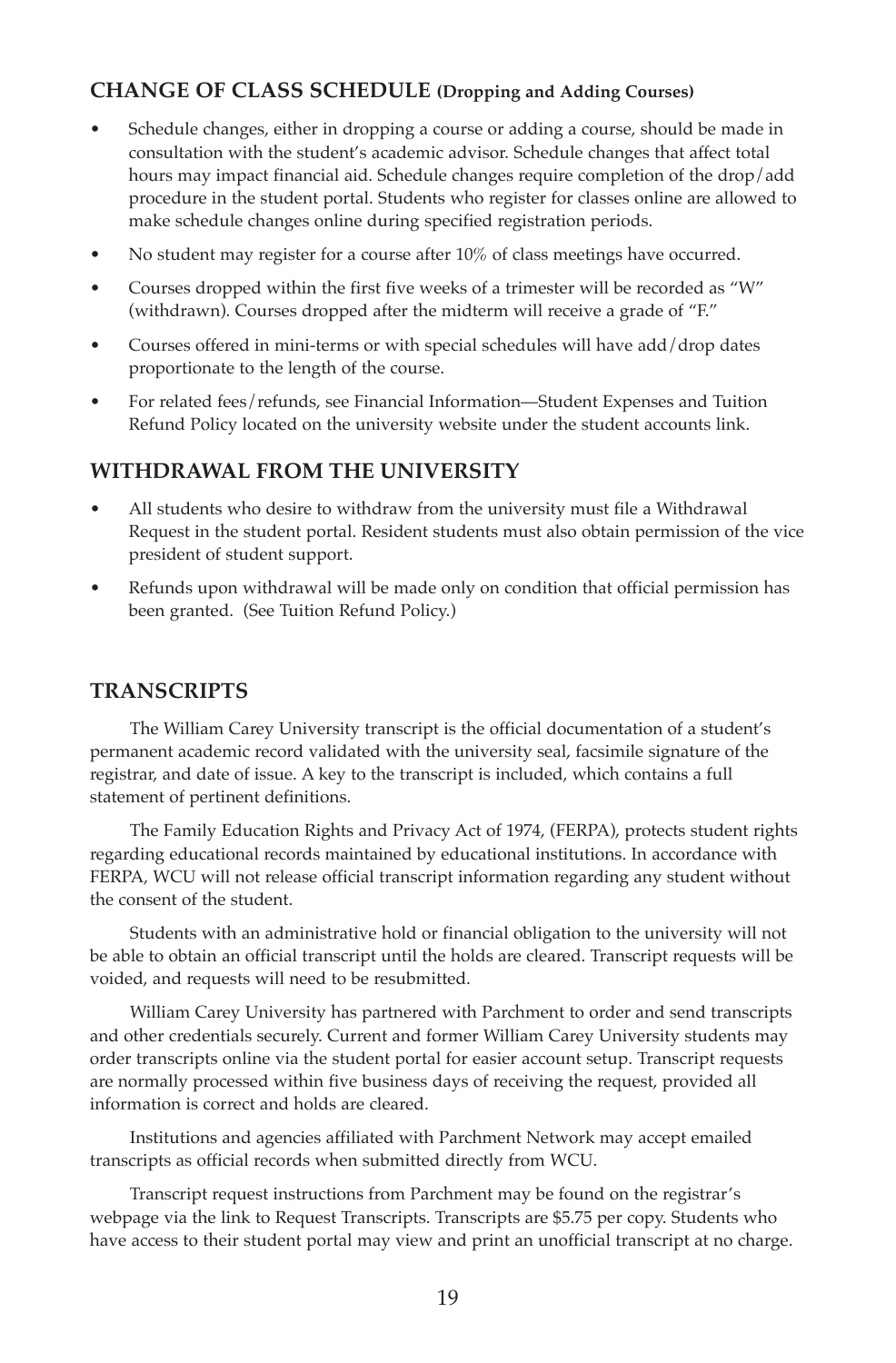Updates as transcripts are processed are made in student Parchment Accounts. Updates include transcripts being processed, sent, and received at its destination. Please refer to your Parchment account for the status of your request.

# **ACAdEMIC STANdING ANd SATISFACToRy ACAdEMIC PRoGRESS**

Academic standing will be determined at the end of each trimester, and satisfactory academic progress for financial aid will be determined at the end of the spring trimester by a committee that includes representation from academics, financial aid, registrar, student support, and student accounts. Notification of academic standing will be made through the Indigo student portal. Suspension appeals will be decided by the vice president for academic affairs.

#### **Academic Standing Categories**

Students not meeting the minimum cumulative GPA for good standing will be assigned one of the following designations:

- **Warning** Upon initially failing to achieve good standing, the student is placed on warning and is limited to a load of 10 hours for the subsequent trimester.
- **Probation** After being on warning during the previous trimester, a student who fails to achieve good standing is placed on probation and is limited to a load of 10 hours for the subsequent trimester.
- **Suspension** After being on warning and then probation, a student who fails to either achieve good standing or to make satisfactory progress toward good standing is placed on suspension. Students placed on suspension may appeal the suspension to the vice president for academic affairs. If the appeal is granted, the student may continue to attend on probation. If the appeal is denied, the student may apply for readmission after one trimester.
- **Dismissal** After being suspended and either appealing and being allowed to continue on probation or after being readmitted following a trimester when not enrolled due to suspension, a student who either fails to achieve good standing or to make satisfactory progress toward good standing is dismissed. There is no appeal for dismissal. After one year, a dismissed student may apply for readmission.
- Final Dismissal After being readmitted after having been dismissed, a student who fails either to achieve good standing or to make satisfactory progress toward good standing is dismissed, without the possibility of either appeal or readmission.

#### **GRAdE APPEALS**

 A student who believes that a final course grade is unfairly or incorrectly determined and who wishes to appeal the grade should submit a "Form for Grade Appeal" to the academic affairs office (or comparable office on the Biloxi campus). The form and instructions for grade appeal are available on the university website.

 The form is used to guide the grade appeal process through successive reviews, as needed, by the instructor, department chair, campus director or dean, academic appeals committee, and vice president for academic affairs. The appeal may be resolved at any level or withdrawn by the student at any time.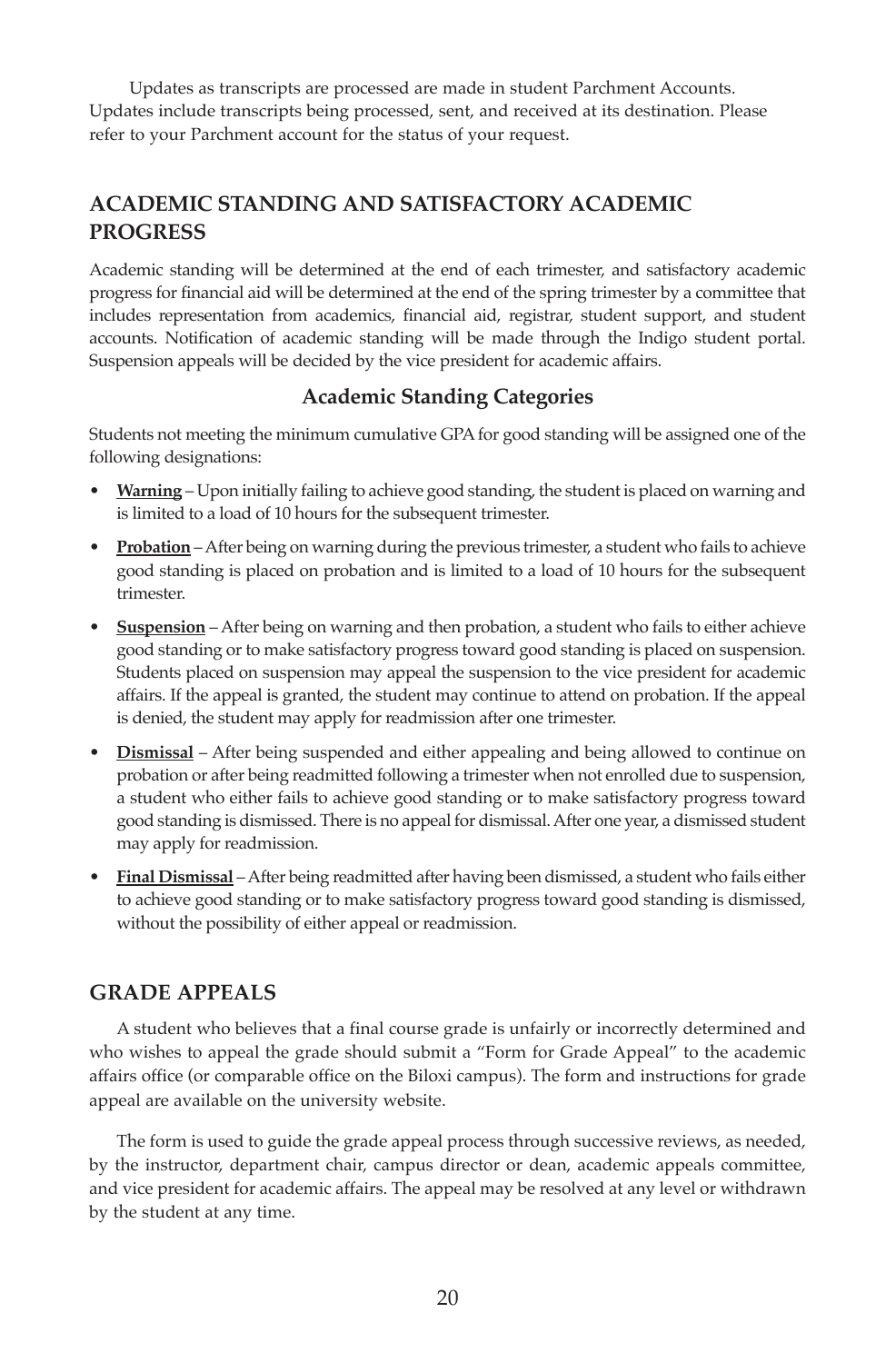The appeal must be initiated within 10 working days (excluding official student holidays) of the beginning of the subsequent term.

 This procedure and deadline is to be followed for all grade changes, including changes to "W."

 Failure to carefully follow the instructions included with the Form for Grade Appeal may invalidate the student's right to appeal. The procedure above applies to all undergraduate students except nursing students. The School of Nursing has its own grievance process, which must be used for any grade appeals of nursing courses.

#### **BUSINESS oFFICE**

 The business office offers assistance to students needing advice concerning their financial obligations to the university. Information relating to tuition, fees, room and board, terms of payment and withdrawal/drop policies is listed in the "Financial Information" section of the university catalog. Business office policies can also be found on the website at wmcarey.edu under the *Student Accounts* link.

 Student statements will not be mailed but will be available online via the Indigo student portal. A statement can be printed from the Indigo student portal, or the student may request a copy in the business office. Throughout the trimester, the business office will send billing notifications to each student's WCU email address. Upon notification, the student is responsible for accessing his/her statement.

#### **FINANCIAL AId**

 The Office of Financial Aid assists students in finding the means to pay for their educational expenses. WCU participates in all applicable federal and state programs and offers a wide range of scholarships for the first bachelor's degree. Academic scholarships are based on ACT for incoming freshmen and cumulative GPA for transfer students (with at least 12 hours of college work). WCU offers talent scholarships in areas such as music, speech and debate, journalism, theatre, and art, along with athletic scholarships in 14 different sports. Church related vocations (CRV) scholarships are available to Southern Baptist students who have made a public commitment to ministry. Students can apply for endowed and restricted scholarships before April 1 and reapply before February 14 of each year. Add-on scholarships are available for dependents of alumni, members of a Southern Baptist Church, and dependents of pastors and other full time ministerial employees of Southern Baptist Churches, and they can be stacked with talent, athletic, or CRV if the student has a 25 ACT or 3.50 GPA coming to WCU. Otherwise, it is the policy of the university not to stack scholarships.

 Financial assistance is offered to students through scholarships, work-service, and grants. The office of financial aid handles all matters related to financial assistance. Any student receiving all F's or I's in any trimester will lose all institutional scholarship aid for the next trimester of attendance.

 All students who receive any form of institutional financial assistance must maintain a passing grade for chapel in order to continue receiving assistance. This includes work study. Students receiving scholarships, work study, or other forms of financial aid are expected to conform to behavior and lifestyles that are consistent with a Christian institution as defined by the *Baptist Faith and Message*. Students who engage in behaviors that do not conform to this expectation, on or off campus, may have their scholarships revoked.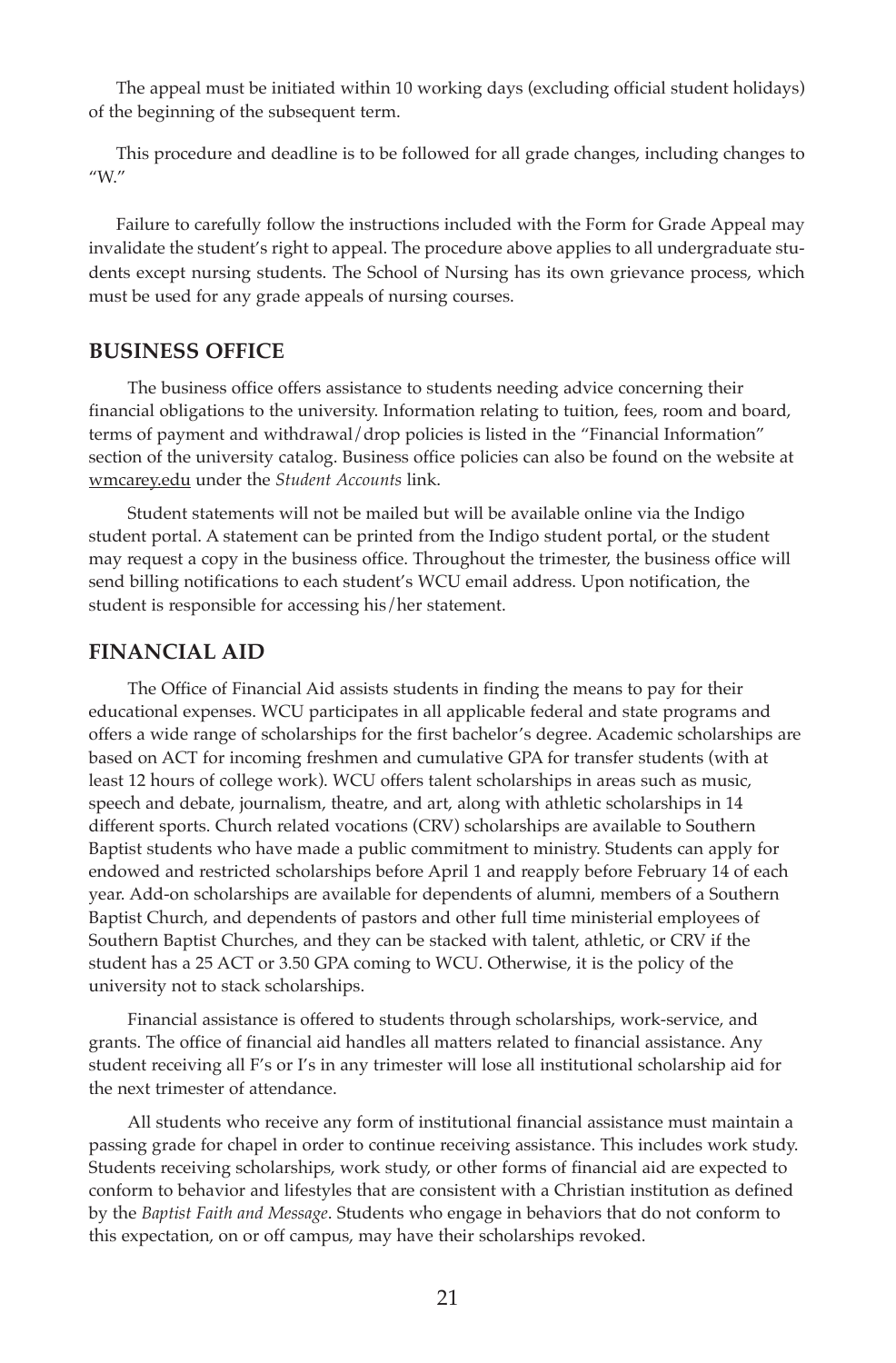#### **CoMPUTER LABS**

 The Hattiesburg campus provides students with computer access in each of the residence halls as well as Lawrence Hall, room 131, King Student Center, room 329, and in the I. E. Rouse library.

 The Tradition campus provides students with computer access in B206 and in the library on the second floor of Building B. Classrooms on the Tradition campus have computer access, and all have wireless capability.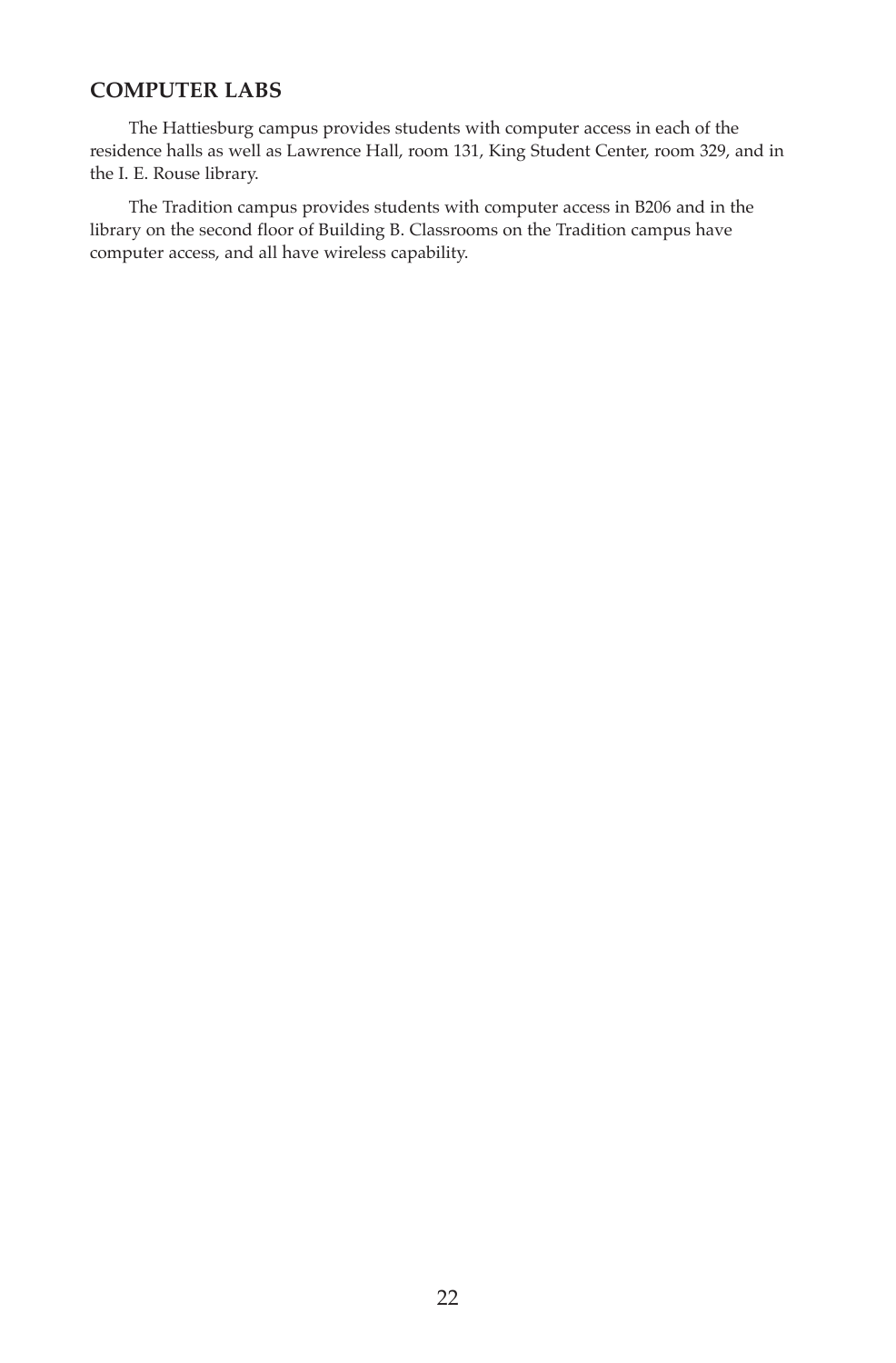# **University Libraries**

 The mission of William Carey University Libraries is to provide a learning environment that meets the information needs of the university's students, faculty, and staff. This mission is accomplished through the provision of information resources and services that support the teaching, learning, research, and service needs of the university community.

#### **LIBRARy FACILITIES**

 The I.E. Rouse Library, located in Hattiesburg, was built in 1957 and renovated in 2002 and 2009. Rouse Library, which serves as the headquarters branch for William Carey University Libraries, houses books, periodicals, music scores, DVD, CD, and other materials that support the university's curriculum. A computer lab is available in Rouse, with access to the Internet as well as to word processing, spread-sheet, and presentation software. Printing and photocopying services are provided, as well as audiovisual equipment. Group study rooms for two to six persons are available, as is the library classroom when not in use for instruction.

 The Rouse Library houses the Clarence Dickinson Collection, which contains over 1,700 books, including many rare hymnals and psalters, scores, manuscripts, recordings, an antique piano, paintings, and memorabilia relating to the history of hymnology. The Frances Winters Hymnology Collection, which contains the academic papers of Mrs. Frances Winters' study of hymnology, along with a collection of hymnals, is also housed in Rouse Library. The William Carey University archives, which documents and preserves materials relating to the history of the institution, is also housed in Rouse Library.

 The Tradition Campus Library, completed in 2009, houses books, periodicals, DVD, and CD supporting the course requirements of Tradition students. A library computer lab is available for patrons at Tradition with access to the Internet, as well as to word processing, spreadsheet, and presentation software. Three group study rooms are also available in the Tradition Library for two to six persons.

 The Baton Rouge General Hospital Health Science Library offers a computer lab with access to the Internet and multiple study rooms for individuals or small groups. A print book collection supporting the nursing program is available to students within the WCU administrative suite.

#### **HoURS**

 University libraries locations are open for the hours detailed below during regular trimester weeks. Special hours of operation may apply during exams, holidays, minisessions, and vacation periods.

#### **Hattiesburg: Regular Trimester Library Hours**

 Sunday: 1:00 pm – midnight Monday–Thursday: 7:30 am – midnight Friday: 7:30 am – 5:00 pm Saturday: 10:00 am – 5:00 pm

(Rouse library is closed for chapel each Wednesday from 9:15 am – 10:00 am)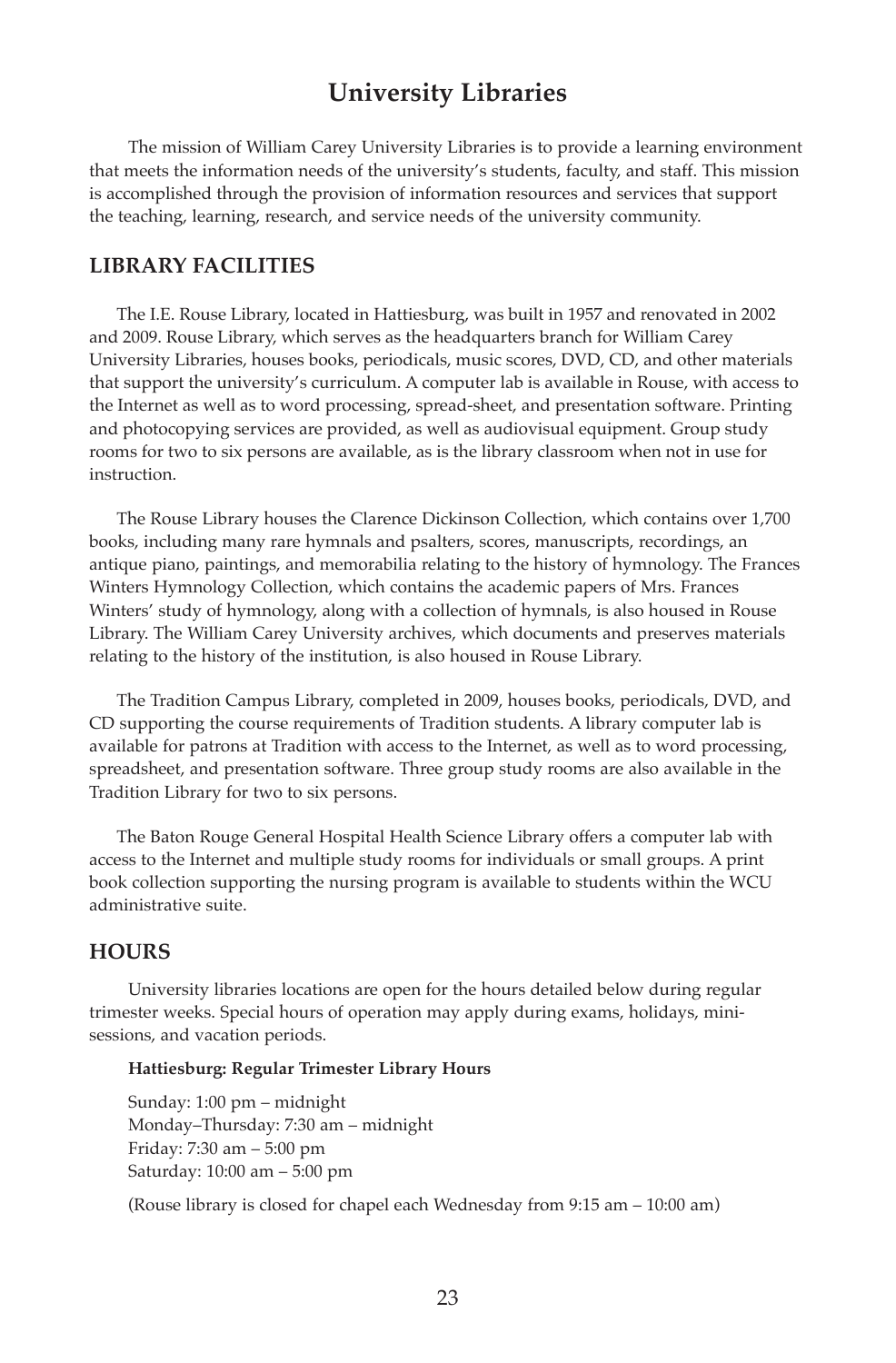#### **Tradition: Regular Trimester Library Hours**

 Sunday: 1:00 pm – 8:00 pm Monday – Thursday: 7:30 am – 10:00 pm Friday: 7:30 am – 4:30 pm Saturday: Closed

#### **Baton Rouge: Regular Trimester Library Hours**

 Sunday: Closed Monday – Friday: 8:00 am – 5:00 pm Saturday: Closed

#### **CoLLECTIoNS**

 The William Carey University Libraries physical collections are located at the Rouse Library on the Hattiesburg campus, the Tradition Campus Library, and the WCU nursing department at Baton Rouge General Hospital. Rouse Library houses over 65,000 print and media items. The Tradition Campus Library houses over 9,000 print and media items. An online catalog, accessible through the WCU Libraries website, provides information about all library holdings, including the location of physical items. All circulating items within the WCU libraries system are available for checkout to any faculty, staff member, or currently registered student of WCU at any WCU Library location, as well as via mail for applicable WCU distance learners.

 The WCU Libraries' electronic resources include over 50 research databases comprising both e-journals and e-books. This online collection is accessible through the WCU Libraries website from any WCU on-campus computer. WCU currently registered students, faculty, and staff can also access online collections from any off-campus location via the WCU Libraries website by utilizing their WCU email addresses and passwords as logins when prompted for full-text access. Licenses for databases, electronic books and journals, and other online materials prohibit access to these materials by individuals who are not WCU currently registered students, faculty, or staff.

#### **SERVICES**

 A full range of library services is offered to WCU students and faculty at all locations, including the following:

- Reference services for answering research and directional questions;
- Internet accessible computers, with productivity software, including word processing, spreadsheet, and presentation programs;
- Instruction in the use of library services and resources, including workshops, research appointments, tutorials, and research guides;
- Study space, including small group study rooms;
- Interlibrary loan services from other WCU library locations or from libraries outside the WCU system;
- Photocopying and printing;
- Access to group study rooms;
- Online services, including email and text reference; off campus access to licensed databases, online renewal of circulating materials, electronic journals, and electronic books.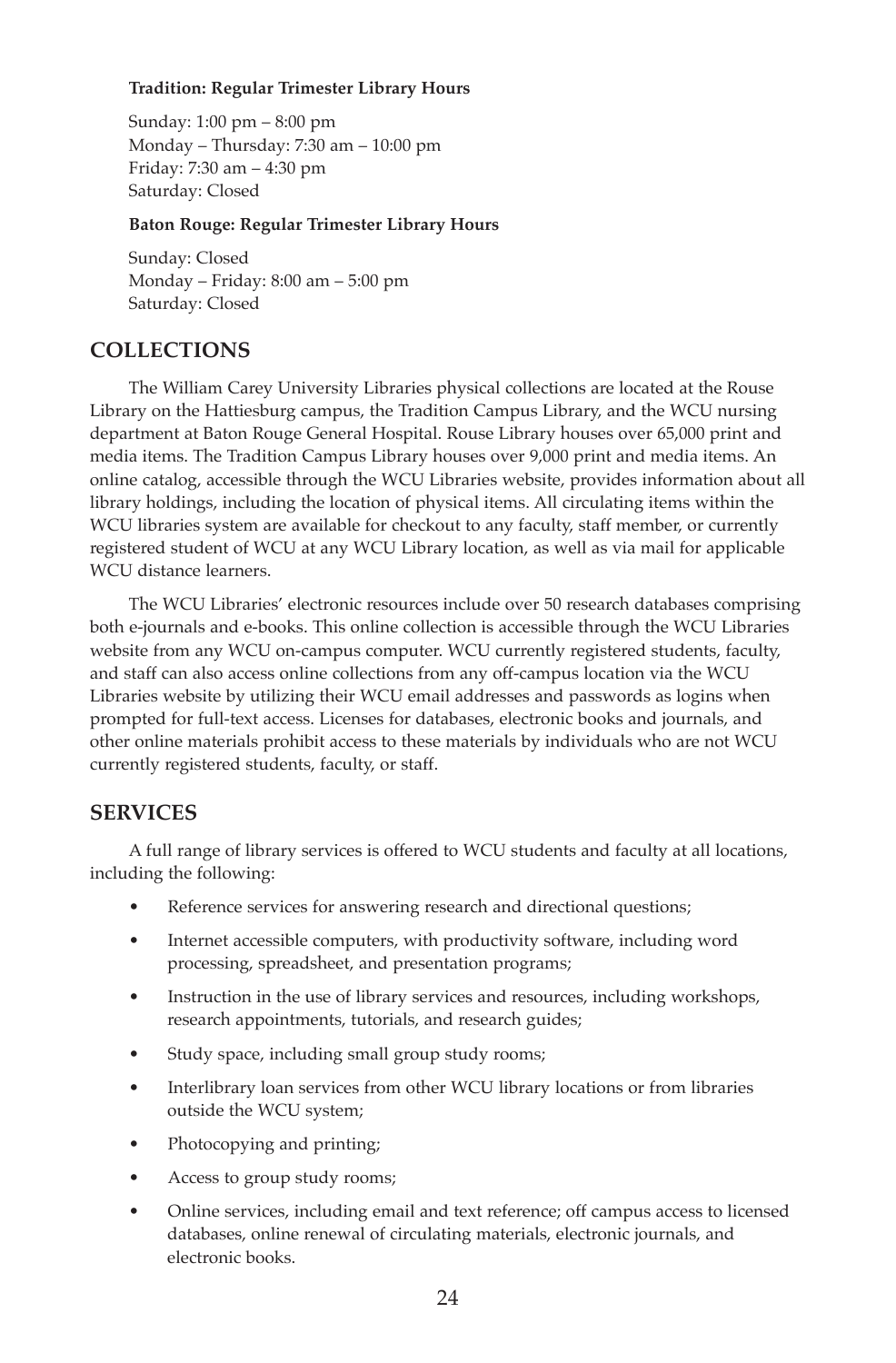#### **FoR MoRE LIBRARy INFoRMATIoN**

- Ask-A-Librarian: askalibrarian@wmcarey.edu
- FAQ: http://askus.library.wmcarey.edu/
- Text: 601-348-0287 (Standard Rates Apply)
- Call Hattiesburg: 601-318-6169
- Call Tradition: 228-702-1889
- Call Baton Rouge: 225-387-7012

# **dISABILITy ACCoMModATIoNS**

 WCU Libraries provide full public and reference services to its entire patron population as described on the university libraries website.

 WCU Libraries patrons with disabilities, who are protected by the Americans with Disabilities Act of 1990 and require special accommodations, should inform the WCU Office of Student Support, which will keep WCU Libraries updated regarding special needs. If you have questions about accommodations at WCU Libraries, you are welcome to approach any library staff member in person or contact us using the aforementioned contact information.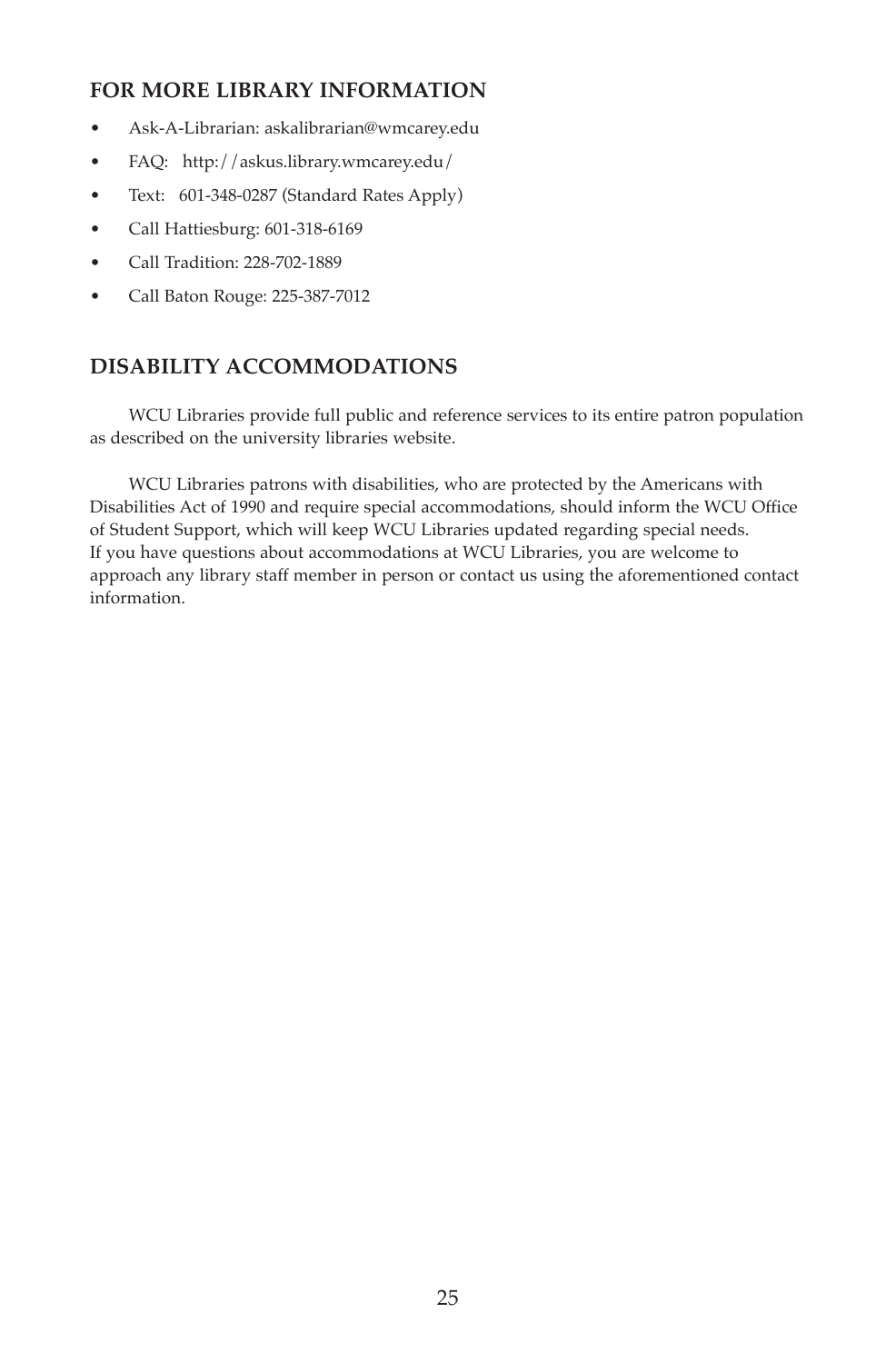# **Emergency Warnings and Hazardous Weather Procedures**

 William Carey University utilizes two different systems for notification of impending emergency situations and hazardous conditions. The primary emergency notification system is known as Sader Watch. In the event of an emergency, a text message will be sent to the mobile number and/or email registered with the system. This is a free service provided by WCU; however, normal text message fees may apply. To register for alerts, visit the website http://wmcarey.edu/saderwatch. All students are automatically enrolled in SaderWatch to receive e-mail alerts to student e-mail accounts. To manage your preferences, including adding text alerts, visit http://wmcarey.edu/saderwatch. The university will also send alerts through the ALERTUS system, which sends alerts to alert beacons, university computers, and university telephones.

 Announcements and other information regarding WCU operations will be provided by the institution and/or media outlets should it be necessary. The institution will maintain close contact with local law enforcement and civil defense agencies. Only under emergency or threatening conditions will the university be closed during normal operating hours.

 The administrative dean for the Tradition campus will make the initial call for that campus location.

 In addition, for the Hattiesburg campus, Carey's ALERT siren and public address system can be activated to alert members of the university community of an imminent threat to public safety. The emergency siren is a 25-second signal that is intended to immediately get the attention of members of the WCU community. When students, staff, and visitors hear this siren, they should immediately try to seek shelter in a secure location and follow any verbal instructions that may accompany this alarm.

#### **ToRNAdoES ANd HURRICANES**

 All faculty, staff, and students will be alerted as to the emergency situation by Sader Watch, Emergency Siren, and by word of mouth. Upon notification of a tornado warning for the immediate area, all students and university personnel should go immediately to an interior room or hallway, stay away from glassed areas, and remain until the alert is lifted. Security and Sader Watch will be responsible for notifying persons on campus of warnings that occur in the evening or on weekends. Upon notification of a threat, residential staff will follow outlined procedures for student housing.

 In the event of a hurricane threat to Mississippi, the Office of the President will make the official call for continued operation or closing of the university. Detailed hurricane procedures are available for each campus location. Should the university officially close because of a hurricane, notification of re-openings will be conducted via the website www.wmcarey.edu , local media, or by telephoning 1-800-962-5991. No structures on William Carey's campus are approved Red Cross shelters; therefore, no one will be allowed to remain on campus.

 Residential students on the Hattiesburg campus will follow specific evacuation guidelines outlined through the housing office.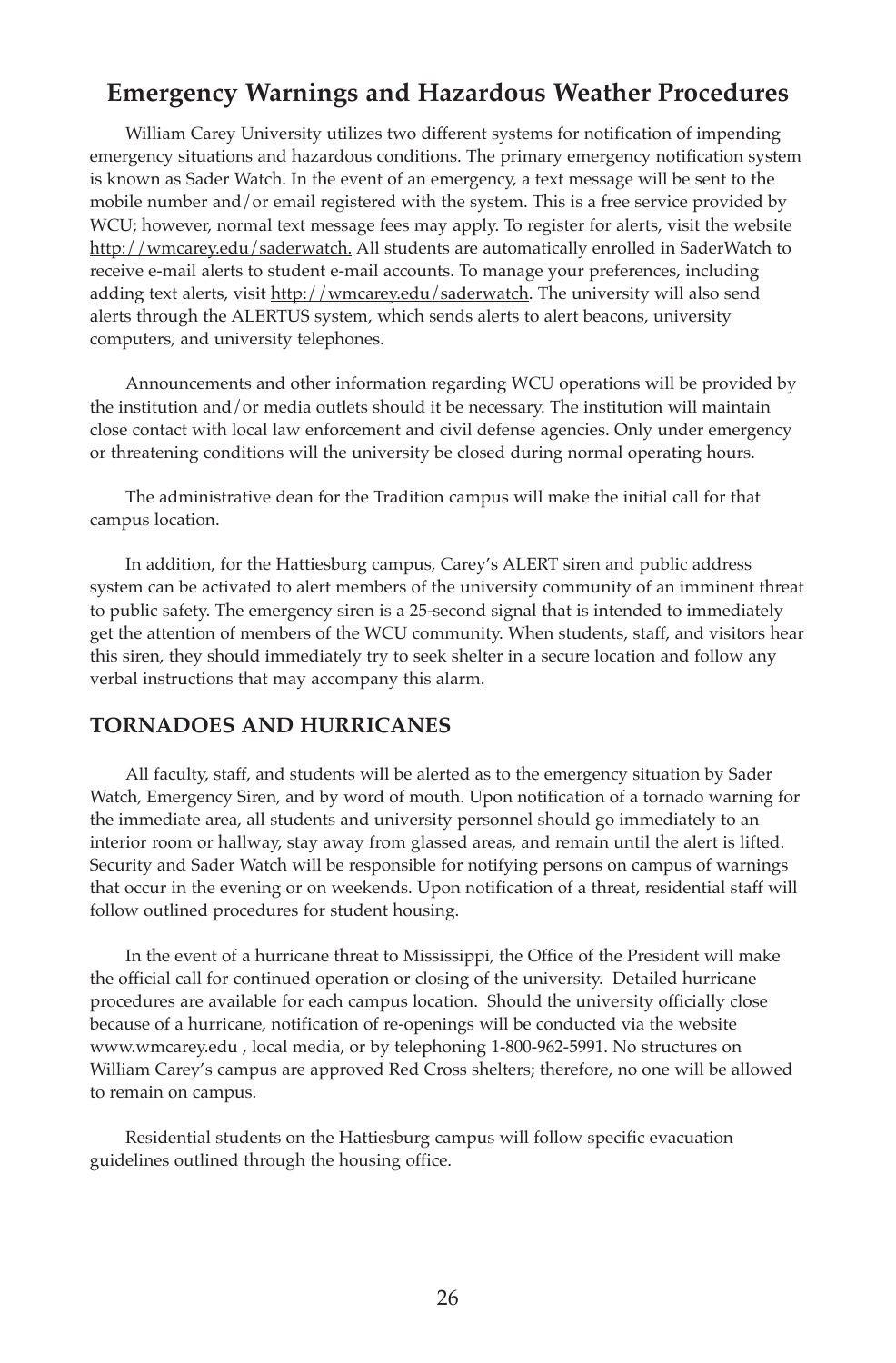# **FLoodING**

 In the case of heavy rain that results in flooding, students and personnel will be instructed to evacuate buildings that are flooded until facilities and campus security approve re-entry. No one should wade or play in flooded areas.

 The safety of all William Carey students, faculty, and staff is the utmost concern of the administration.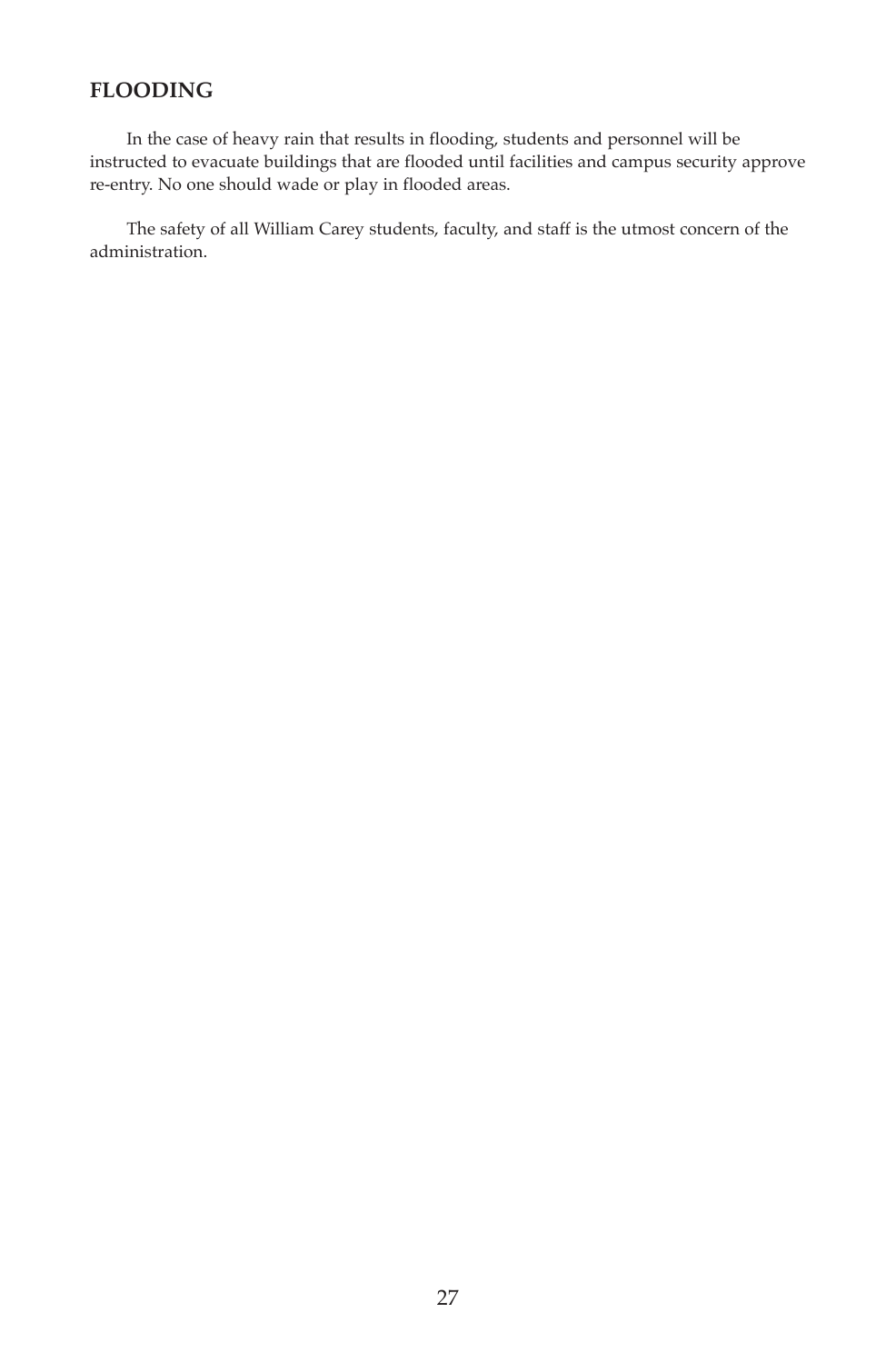# **Campus Life**

#### **HATTIESBURG—STUdENT LIFE**

 The student life staff consists of the student activities director, intramurals director, residence life director, area coordinators, and support personnel. Staff members work together to assist students in many aspects of campus life. Examples should include the following:

| <b>Student Life</b>                 | <b>Student Activities</b> | Housing/Residence Life       |
|-------------------------------------|---------------------------|------------------------------|
| Rm. 314, King Student Center        | <b>Student Center</b>     | Rm. 305, King Student Center |
| Questions about The Translation     | Student organizations     | RA applications/scholarships |
| Judicial policies                   | Student government        | Roommate requests            |
| Student rights and responsibilities | Intramural sports         | Room assignments/changes     |
| Parking permits                     | Cheerleaders              | Maintenance needs            |
| Honors and awards                   | Homecoming events         | Moving in or out of room     |
| Student ID cards                    |                           | Interim housing              |
|                                     |                           | Meal plans                   |

 Please refer to this and other sections of *The Translation* for details on these and other aspects of student life and services.

#### **TRAdITIoN CAMPUS—STUdENT SERVICES**

 The student services staff is responsible for providing services and activities necessary for a student's successful university experience and for the student's well-being. Staff members work together to assist students in many aspects of campus life. Examples include:

Leadership development Parking decals Undecided major advisement Conditionally accepted student advisement

Judicial processes Honors Day Study skills resources Personal counseling Job fair

Career development Career and well-being seminars Career counseling Student ID cards

#### **STUDENT ACTIVITIES**

The office of student activities in Hattiesburg offers social, physical, and educational programs and services within the context of a Christian community. Campuses in Hattiesburg and at Tradition each have an office of student activities.

 The office coordinates campus student programs. The director of student activities is available as a resource to students and organizations in topics such as leadership development, effective event management, and conflict resolution. Because involvement in one's college community is integral in student success, the office of student activities prides itself on meeting student needs and encouraging personal growth.

#### **Student Organizations**

 All student organizations on the Hattiesburg campus operate under the supervision of the office of student activities. Any club organized at William Carey University should be in keeping with the university's objective of intellectual excellence in an atmosphere of spiritual maturity and must be supportive of the university mission.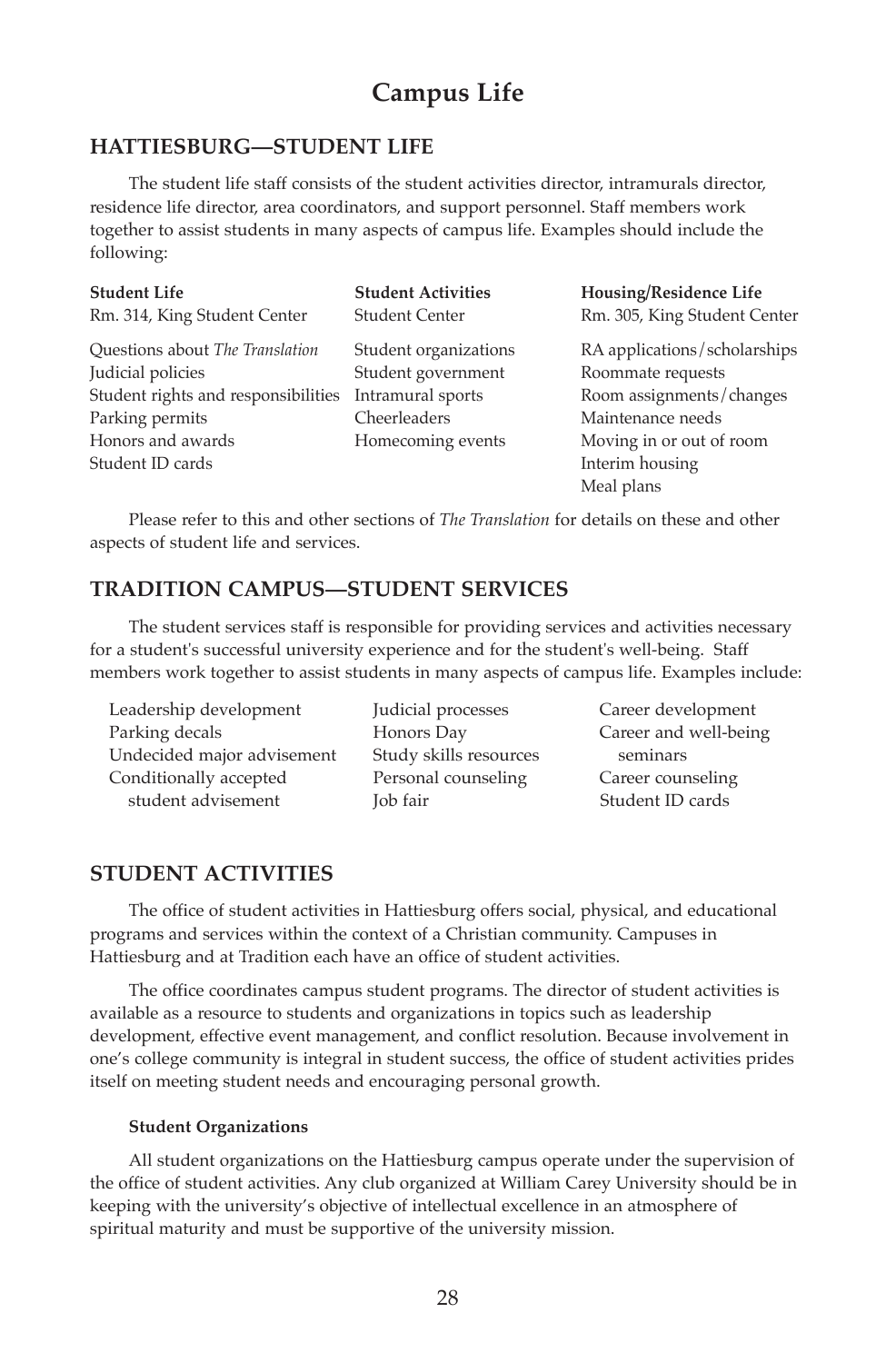To be approved at William Carey University, an organization must fulfill the following steps:

- Submit a one page request stating the name, purpose, and goals of the organization, and indicate any affiliations with national, state, or regional organizations, or any other affiliations outside of WCU. Include links to websites of any affiliate organizations. A brief summary of proposed activities, including political activities or activities intended to influence public policy or opinion must be included. This packet of information is submitted to the vice president for student support and the board of trustees' committee on student programs, enrollment, and spiritual life.
- If the organization is found to be consistent with the university mission and purpose and preliminary approval is given, submit to the SGA a constitution and bylaws with detailed information concerning the name, nature and purpose, membership standards, goals, cost of initial and annual membership, time and place of regular meetings, the sponsor's name, and signatures of a minimum of 15 charter members.
- If approved by the SGA, then the request for an organizational charter will be forwarded to the vice president for student support on the Hattiesburg Campus.
- An organizational charter will be issued by the vice president for student support.
- If false or inaccurate information is provided, then the charter will be canceled.

 **Annual renewal for student organizations**—Active student organizations (at least five active members) at William Carey will be required to submit a request for renewal in order to continue as a campus organization for the following school year. This will provide an accurate account of all organizations, sponsors, presidents, and participation in the community service requirement.

 **Student activities calendar**—All student activities, regardless of the group, must be placed in the master student activities calendar each year. These calendars will be distributed the first week of school. Items for the calendar must be submitted to the director of student activities by the announced spring deadline. Noncompliance with this policy may result in unavailable facility services.

 **organization Community Service Form**—Active student organizations at William Carey will be required to report each community service activity by turning in the community service form found in the student activities office. This will allow the student activities office to document all community service events performed by student organizations in an effort to ensure that each organization is fulfilling all community service requirements.

 **Campus fundraisers**—A student organization making a proposal to have a fundraiser on campus must submit the requested activity along with the organization's annual activity calendar during the announced spring deadline. All fundraisers and calendar of activities must be approved by the director of student activities and vice president for student support. Any fundraiser that is not submitted for the activities calendar will need to submit a request form (found in the student activities office) no later than two weeks prior to the fundraiser date. Any organization wishing to host a fundraiser on campus must also meet PRT (president's roundtable) meeting attendance requirements. Fundraiser and PRT attendance procedures and requirements are as follows: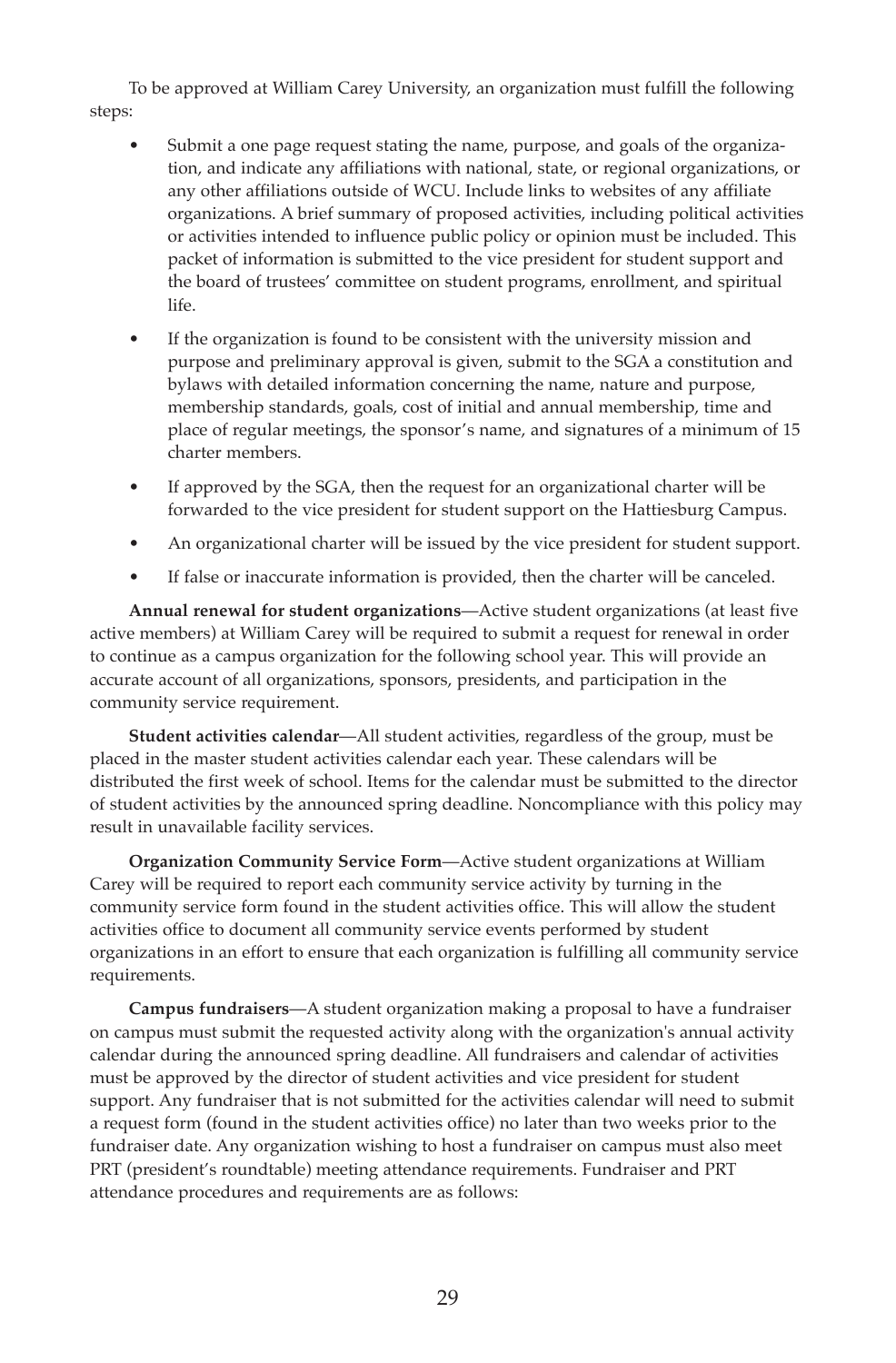- I. Fundraiser procedure
	- A. Approved through student activities office, SGA, and the vice president for student support.
		- 1. In order to have a fundraiser, organization must be in good standing:
			- a. Must have turned in a renewal
			- b. Submitted/approved a constitution
			- c. Reps at all PRT meetings (see II. below)
			- d. First come, first served
	- B. Strictly for fundraisers that go fully towards your budget:
		- 1. 100% profit to fulfill mission of your organization
		- 2. Only 2 per month
		- 3. On alternating weeks
		- 4. Precedence for already on calendar
	- C. Donation fundraisers:
		- 1. No minimum required
		- 2. Each organization once a month
		- 3. Limit 1 per week
		- 4. First come, first served
	- D. Unlimited off campus fundraisers
	- E. Must submit a request for fundraisers to student activities office two weeks prior to intended fundraiser.
- II. PRT attendance requirements
	- A. Must have a representative at *all* PRT meetings.
	- B. First offense: No fundraisers
	- C. Second offense: No events
	- D. Third offense: Removal of charter by the SGA.
- **Requirements for hosting an event or fundraiser on campus**—Organizations that wish to schedule any event or fundraiser during the school year must follow appropriate procedures to get their events on the master calendar.
	- Fill out an activity request form for every event. Facilities setup, food services, and the student conference sound room.
	- Submit packet by deadline established by student activities.
	- New events not on master calendar must be approved by the student activities office. Fill out activity request form at least two weeks before the event. Noncompliance may result in unavailable facility services. The activity request form is available in the student activities office, located in the student center.
- **Annual membership lists**—Tracking student involvement is very important to each organization, student activities, and the university. Each organization will be required to submit a membership list along with membership fee and coverage period each trimester to the director of student activities on a specified date.
- **Financial requirements for student organizations**—All student organizations with established revenue from membership dues, fundraisers, etc., must obtain and keep accurate an account in the name of the student organization through the university business office. No off-campus accounts are allowed.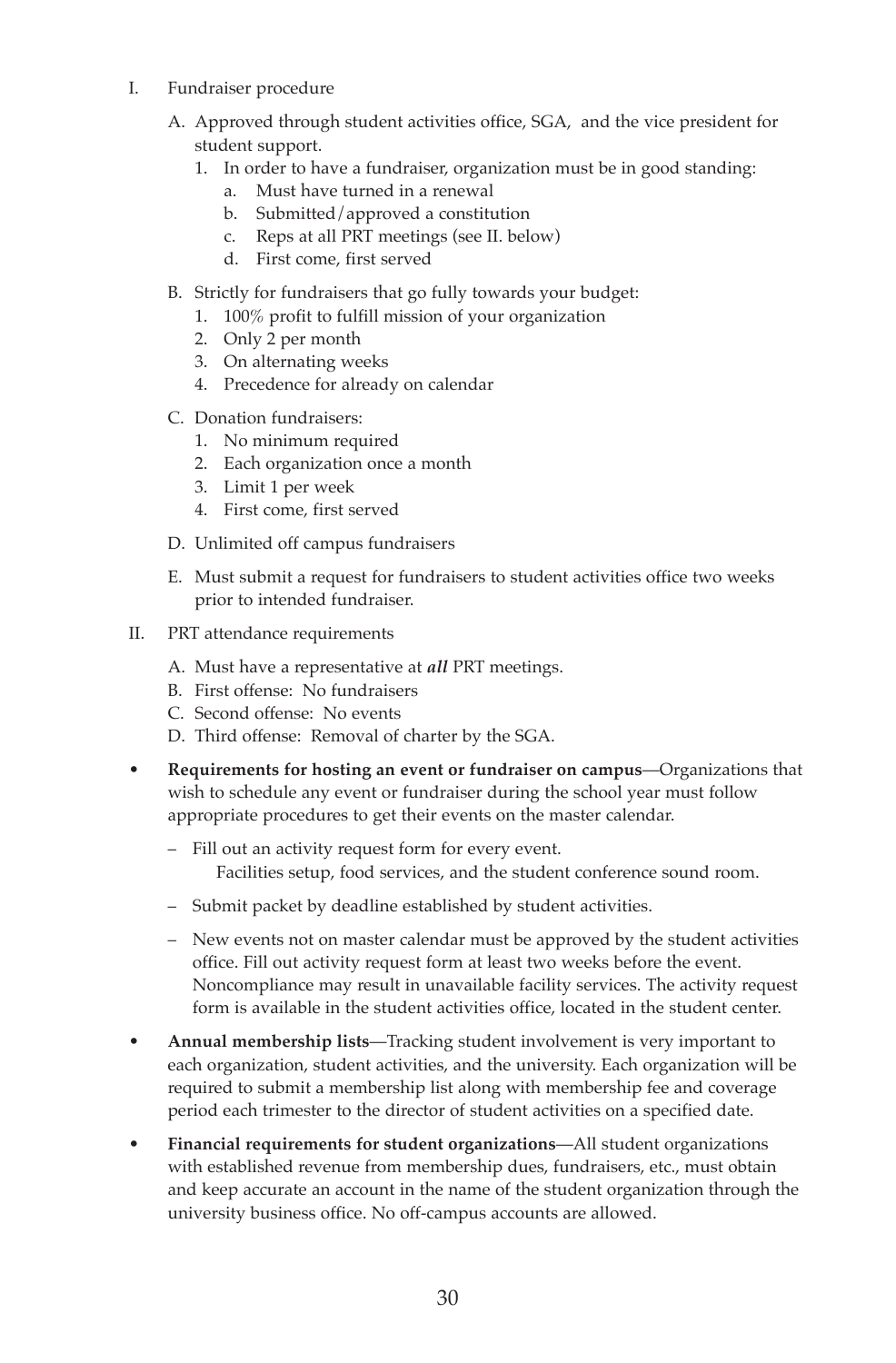• **organization accountability**—All student organizations are expected to act in accordance with WCU policies and mission. As the overseer of student organizations on the campuses of William Carey University, the director of student activities and the vice president for student support may request a committee review of a student organization. An organization found acting against the policies and mission set forth by the university will be addressed by the director of student activities and the vice president for student support.

 Entertainment and activities, whether sponsored on or off campus, should coincide with the mission and purpose of William Carey University. All William Carey University policies apply to organizations and all events, including:

- Any social function must be cleared on the university calendar of activities through the office of student support/student activities.
- Each person present at a function must adhere to the rules and standards of the university.
- No alcoholic beverages, tobacco, or illegal drugs are allowed at any university activity on or off campus.
- William Carey University has a zero tolerance policy for sexual assault. Sexual assault or sexual harassment will be dealt with according to the university policy.

#### **STUdENT GoVERNMENT ASSoCIATIoN**

 The SGA is the recognized voice of the student body in the decision-making process of the university. Each student enrolled in six or more hours at William Carey University is a member of the SGA and may attend meetings any time. Officers are elected annually and are given voting power during all SGA meetings. To be eligible for a student government office, an individual must be a full-time student in good standing and maintain a satisfactory academic average. The SGA Constitution is located online on the student activities website or in the SGA office.

#### **HoNoR SoCIETIES**

Alpha Chi, academic and leadership Alpha Psi Omega, theatre arts Delta Omicron, music Kappa Mu Epsilon, mathematics Kappa Pi, art Omicron Delta Kappa, leadership honor society for juniors/seniors only Phi Delta Kappa International, education Pi Gamma Mu, social sciences society Pi Kappa Delta, speech and debate Sigma Beta Delta, business Sigma Delta Pi, Spanish Sigma Tau Delta, English Sigma Theta Tau, nursing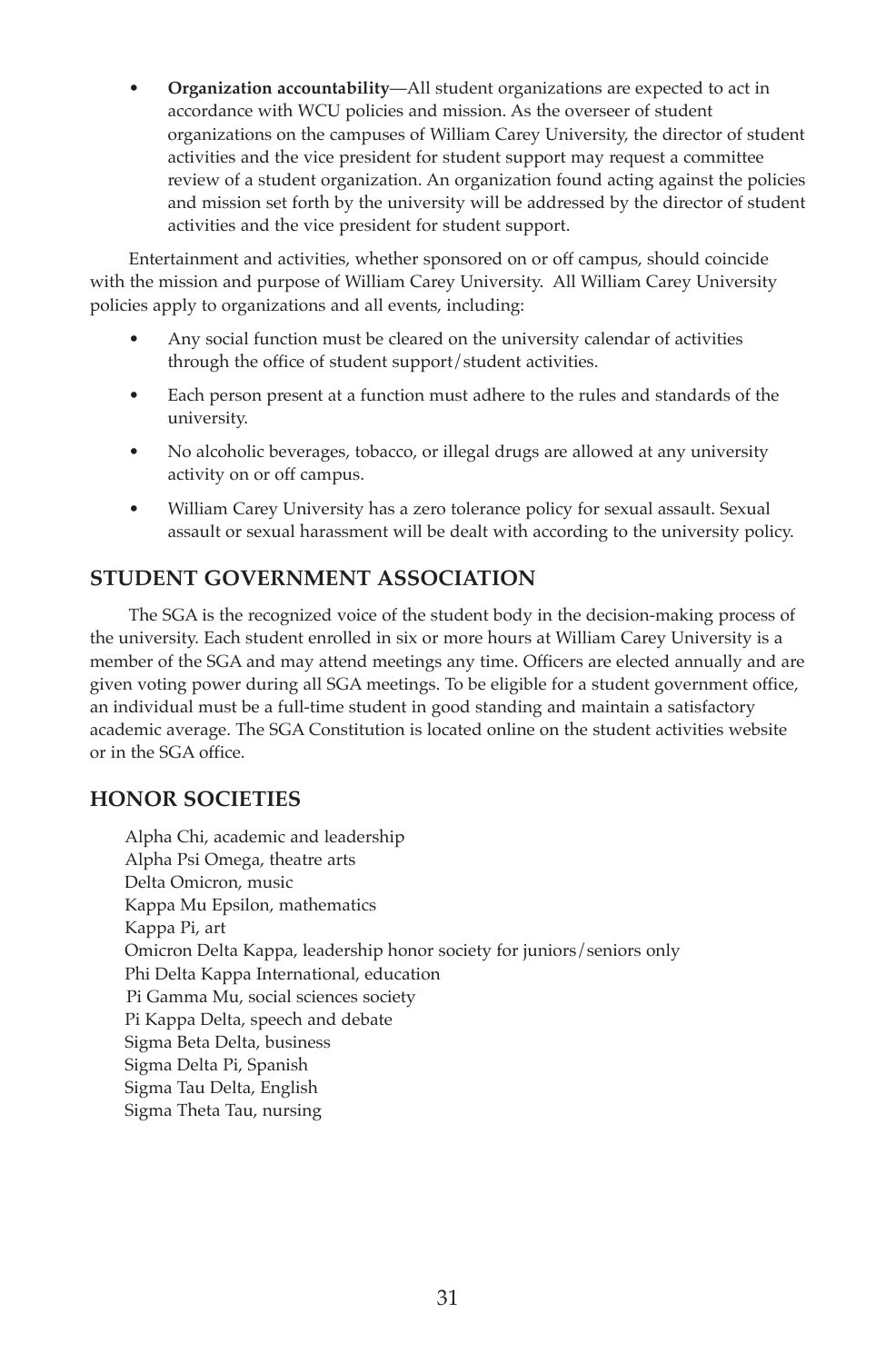#### **CAMPUS CLUBS**

Bold indicates both Hattiesburg and Tradition campuses; regular type indicates Hattiesburg only. College of Osteopathic Medicine student organizations are listed in the COM student handbook, which is available online.

American Chemical Society Art Club **Baptist Student Union, BSU** Carey Connection Carey Scholars Cobbler Newspaper Crusader Cheerleading Crusader Yearbook Diamond Girls Fellowship of Christian Athletes Gamma Chi, women's social sorority International Student Organization Panhellenic Council Phi Mu Alpha Sinfonia, musical fraternity Pi Omega, women's social sorority Pre SOMA Pre-Vet Club Psychology Club Serampore Players, theatre arts Speech and Debate Team **Student Government Association, SGA** Student Music Therapy Organization **Student Nurses Association** TEAAM Carey

#### **CAMPUS ENSEMBLES**

Carey Carillon Carey Chorale Carpenter's Wood Chapel Choir Instrumental Chamber Ensemble Jazz Band Pep Band Spirit of Carey String Ensemble Symphonic Winds

#### **STUdENT HoNoRS ANd AWARdS**

 Outstanding undergraduate students are honored by the university and recognized at the annual Honors Day Convocation. Student-elected honors are chosen by the student body at-large, while university awards are chosen by faculty committee selection. All students honored must have passing grades in chapel for the current year.

 **Academic Area Award—**Faculty selected awards are presented to students in each academic area and are announced at the Honors Ceremony.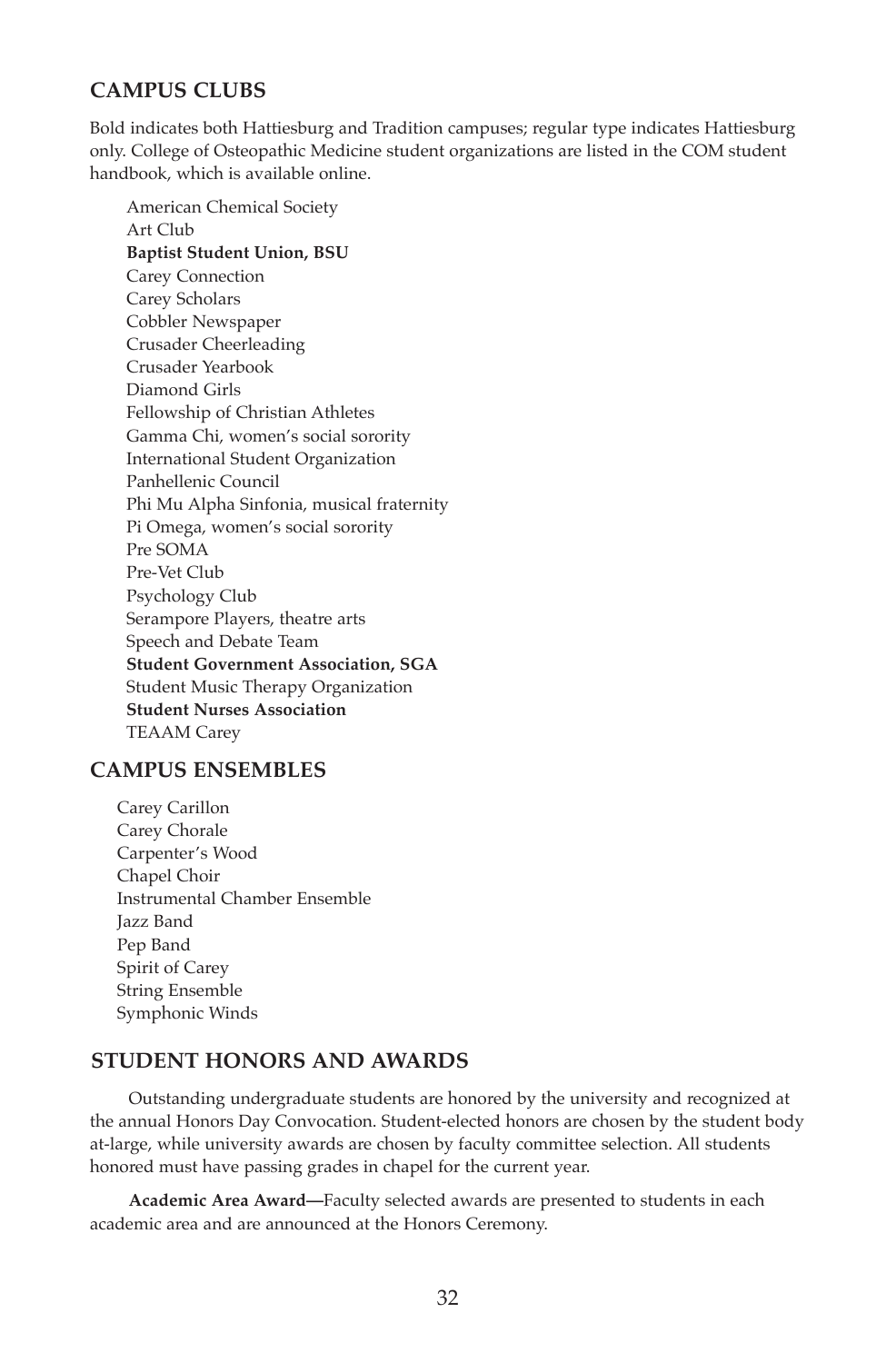**Beauties and Beaus—**Elected campus-wide annually, one man and one woman shall be chosen from each class to be honored as campus beau and beauty. The students must have a passing average in chapel in the school year in which they are elected.

 **Favorites**—Each year, students vote on a man and woman from each class to be honored as Class Favorites. The students nominated must have a passing average in chapel in the school year in which they are elected.

 **Homecoming queen—**Selected by students in a spring campus-wide election, the queen presides over homecoming activities surrounded by maids from each class. Two freshmen, two sophomores, two juniors, and three seniors are elected each year with one of the senior maids becoming homecoming queen. These students must have a passing average in chapel in the school year in which they are elected.

 **Jenkins-Chastain Award—**Established in 1957, the Jenkins-Chastain Award serves as the university's highest honor. Selected in the spring by a faculty committee, it recognizes men and women who exemplify outstanding character, scholarship, leadership, and service. Traditionally this award is presented to one or more graduating seniors.

 **Leadership Award—**The student life committee annually selects that senior student who best demonstrated and practiced leadership potential in all phases of college life. The honor is then announced at Honors Day Convocation.

 **Mr. and Miss William Carey University**—Reserved for the undergraduate senior man and woman who best represent the ideals of William Carey University. This is the highestelected honor of the student body. Nominated by the faculty/staff, this award is elected by the student body. The students nominated must be graduating seniors, and they must have a passing average in chapel in the school year in which they are nominated.

 **Scholarship Award—**In recognition of high academic standards, the university honors at commencement the senior graduating first in the class.

#### **STUdENT ANd oTHER CAMPUS PUBLICATIoNS**

Student publications include *The Crusader* (yearbook), *The Cobbler* (newspaper), and *The Indigo* (literary journal). *The Crusader* and *The Cobbler* are funded by the university, supervised by the mass communications faculty, and are governed by the university's general policies on student publications. *The Indigo* is produced through the language and literature department and is funded in part by sales of the journal. A complete description of the policy governing student publications is available in the offices of student life in Hattiesburg or the administrative dean at Tradition.

Student publications and other campus publications include the following:

 *The Crusader* —*The Crusader* yearbook is published annually by a staff of volunteer students. Scholarships are available for the editor and co-editor position. Advisor is appointed by the president of the university.

 *The Cobbler***—***The Cobbler* newspaper is published periodically throughout the year reporting special events and highlights of campus life. Scholarship available for editor. Advisor is appointed by the president of the university.

 *The Indigo* —*The Indigo* is a collection of literary works written by students and staff, published annually.

 *The Translation* —*The Translation*, the student handbook, is published annually and distributed at the beginning of each academic year.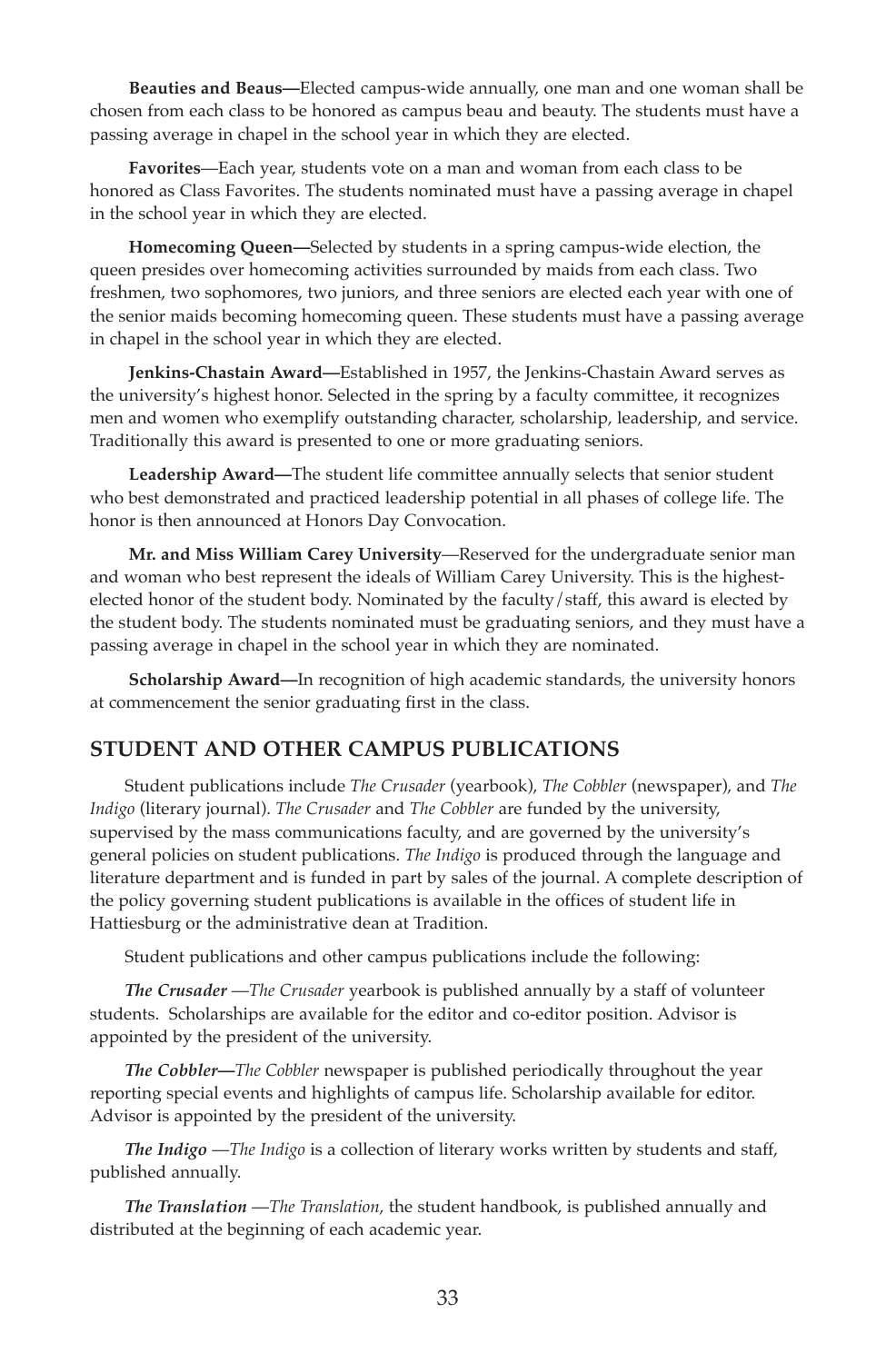*The Carey Call* **(Hattiesburg)**—*The Carey Call* is distributed by email weekly and available in print form at chapel services as a chapel program and news bulletin. Anyone interested in placing an announcement in the *Carey Call* should email the announcement to btillery@wmcarey.edu by noon on the Tuesday preceding chapel. All announcements should relate specifically to the activities of William Carey University.

 *Student Activities Calendar*—The student activities calendar is published annually and distributed at the beginning of each academic year.

 Anything identified with William Carey University must be in keeping with the Mission Statement. Examples of such student speech exchange includes flyers, program content, or printed material text.

#### **MASTER CAMPUS CALENdAR ANd RooM RESERVATIoNS**

 One may place a meeting or activity on the university master calendar and/or reserve a meeting space on campus by calling the Office for Advancement at ext. 6192 Hattiesburg or the dean of academic programs at ext. 1829 on the Tradition campus.

#### **RELIGIoUS ACTIVITIES**

 As a Christian institution, William Carey University considers a student's spiritual growth and enrichment a primary responsibility. Many events are planned for the personal benefit of the student. The student is encouraged to take the initiative to become involved and profit from such. Spiritual Emphasis Week, Missions Week, chapel services, and other special events comprise a large part of the spiritual atmosphere at the university. Organizations such as the Baptist Student Union and the Church-Related Vocations Fellowship work to promote the ideals of Christian service in all areas.

 The Baptist Student Union, under the supervision of the BSU director and staff, is a student-led organization that seeks to lead the university campus to know Jesus Christ, to grow in faith and compassion, and to go make disciples. The BSU seeks to provide opportunities for fellowship, Christian growth, and service by conducting weekly gatherings, ministry opportunities, retreats, and Bible studies.

 Ministries include summer mission appointments, annual mission trips, and local community mission projects. The BSU is an open fellowship to students of all denominational backgrounds.

 The **Church-Related Vocations Fellowship** (Hattiesburg campus) meets each month for fellowship and dialogue. It is open to all students considering a career in any area of church vocation including pastor, church staff, missionaries, chaplains, and student workers.

 **Fellowship of Christian Athletes** is a student-led organization focusing on spiritual growth of all students. FCA works to serve local communities by equipping, empowering, and encouraging people to make a difference for Christ. The organization holds regular Bible studies and athletic/social events throughout the year.

 Other important events include the William Carey Lecture series, which focuses campus attention on missions, and the Christian Leadership Lectures.

#### **CHAPEL**

 Chapel is held in the Thomas Fine Arts Auditorium on the Hattiesburg campus from 9:25–10:05 every Wednesday morning during the fall, winter, and spring trimesters unless a special convocation is scheduled on a Monday.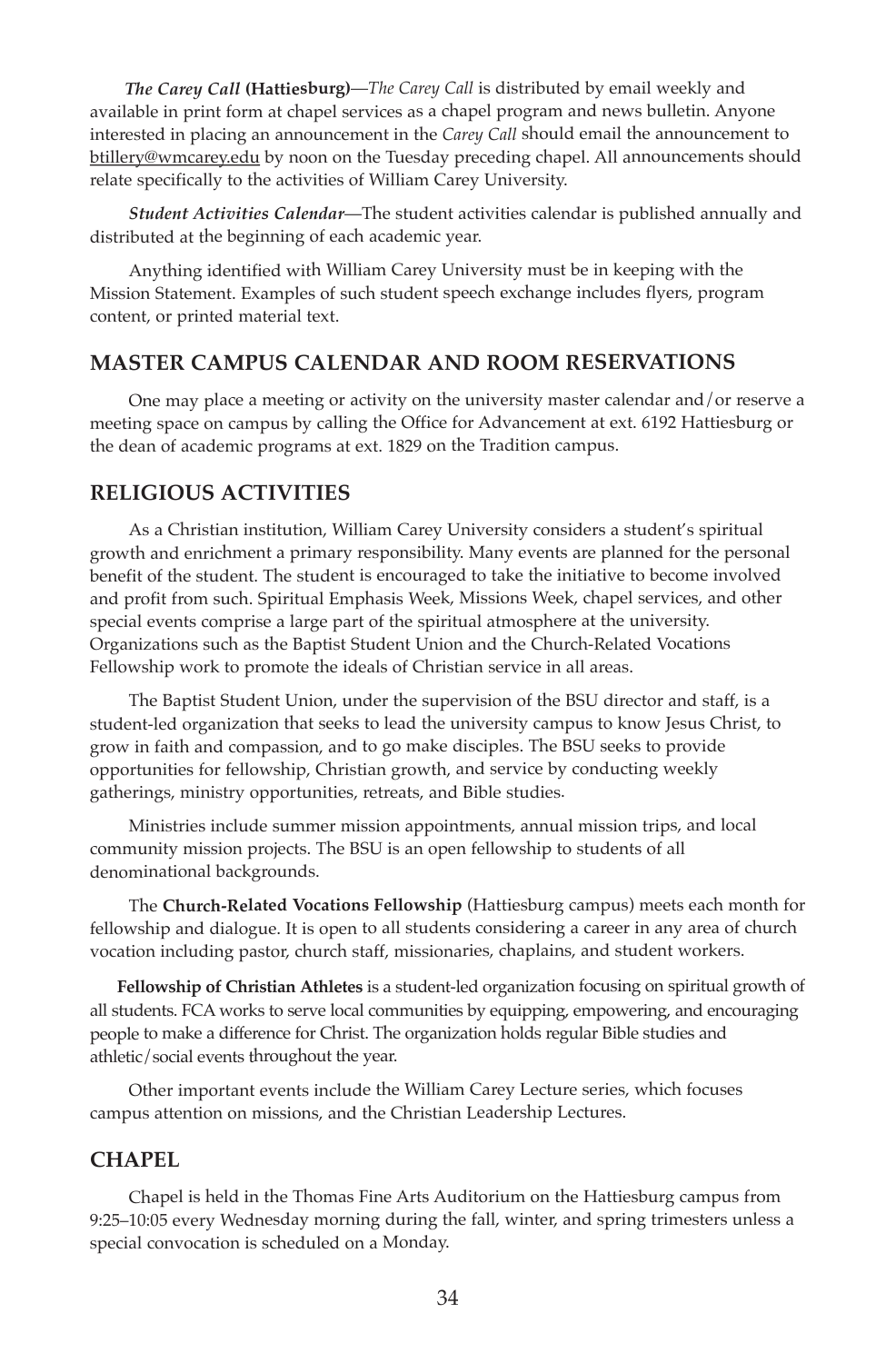The purpose of chapel is to provide, through the regular assembly of the entire university, an opportunity for worship and inspiration, for learning in an inspirational context, and to help build a sense of community. Therefore, all William Carey undergraduate students are expected to attend chapel. Commuting students who do not have class on Wednesday mornings may request an exemption for the trimester.

 All undergraduate students who live on campus and commuting students who have a Wednesday morning class will automatically be enrolled for chapel.

 Students who receive institutional scholarship, work study, participate in athletics, theatre, forensics, musical ensembles, campus honor organizations, officers of campus clubs, or who represent the university in any capacity are required to pass chapel each trimester. In order to be chosen for any university honor or to be recommended by the university for licensure, certification or for graduate school admissions a student must maintain a passing average for chapel. In order to receive a passing grade, a student must attend seven chapel programs each trimester. Opening Convocation, Christmas Vespers, and Honors Day Convocation require mandatory attendance.

Chapel is held on the Tradition campus on Mondays at 11:30 a.m.

 **Chapel Regulations**—On the Hattiesburg campus, your student ID will be used to verify your attendance. Once your student ID is scanned, stay in the auditorium until the completion of chapel. If you have an emergency, a main-door attendant will hold your student ID until you return. Attendance will not be recorded after 9:35 a.m.

 Any student who is tardy due to being detained in class should follow these procedures:

- Attend the chapel program.
- Notify the department of biblical studies office (Lawrence Rm. 112A) of his/her attendance **immediately** after the conclusion of the chapel program.
- Present a written excuse (email is acceptable) from the professor to the Cooper School of Missions and Ministry (cooperschool@wmcarey.edu) by 4:00 p.m. Friday of that same week.

 **Chapel Attendance Exemptions**—Requests for exemptions from the chapel requirement may be made by completing an exemption request form available in the Hattiesburg campus' department of biblical studies, Room 112A in Lawrence Hall. Students may be exempted from chapel attendance requirements for reasons of employment, student teaching, off-campus internships or practicums, or nursing clinicals. Groups who participate in extracurricular activities or varsity sports and who must be absent from chapel because of these activities must have their sponsor submit their names to the Cooper School of Missions and Ministry (cooperschool@wmcarey.edu). Such excused absences will not alleviate the student's responsibility in attending the required number of chapel programs in order to pass chapel, unless such excused absences prohibit the student from attending the required number of chapel programs in order to pass.

#### **CULTURAL EVENTS**

 In addition to those that are planned as auxiliaries to academic classes, a number of cultural activities are available for student development.

 The School of Music sponsors special music programs and recitals throughout the academic year.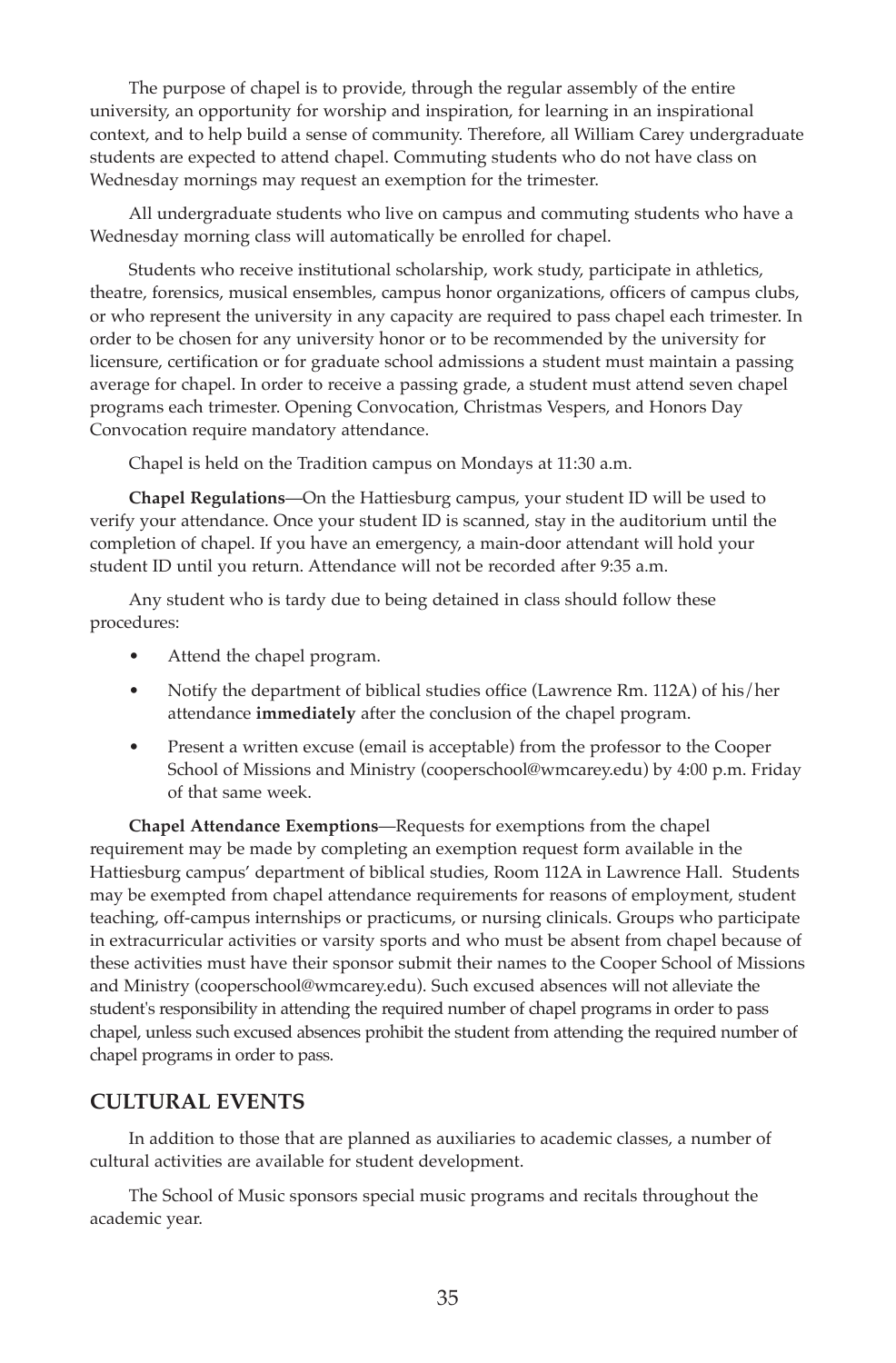Three theatrical productions are featured by the theatre department each year plus a series of one-act plays, and two dinner theatre productions in the summer.

 The Lucile Parker Gallery, located in the Asbury Academic Building on the Hattiesburg campus, is named after the nationally known artist and former Carey instructor. It features a collection of paintings in oil and pastels, drawings in pen and ink, and watercolors of wild flowers, portraits, and abstracts by Ms. Parker. The gallery also houses the Larry H. Day Collection and the William Carey Collection. Other works are exhibited on a regular basis. The gallery is open Tuesday-Friday, 1:00-4:00 p.m., except during university holidays.

 The Sarah Ellen Gillespie Museum of Art houses more than 600 works by Mississippi artists collected by Ms. Gillespie over six decades. It is the most complete collection in existence of 20th century art works by Mississippians. The museum hosts special exhibits and related cultural programming. The museum is open Monday-Friday, 1:00-4:00 p.m., except during university holidays.

 The Center for the Life and Work of William Carey, D.D. (1761-1834), located in Donnell Hall on the Hattiesburg campus, is a museum and research facility which houses a collection of artifacts from and about the British cobbler, botanist, and linguist who is known as the "father of modern missions" for his work in India. William Carey is also the university's namesake. The museum is open Monday-Friday from 1:00-5:00 p.m., except during university holidays.

 The Clarence Dickinson Collection is housed in the I. E. Rouse Library on the Hattiesburg campus. Named for the "Father of American Church Music," Clarence Dickinson (1873-1969), the collection contains over 5,000 books, including many rare hymnals and psalters, scores, manuscripts, recordings, an antique piano, and memorabilia relating to the history of hymnology. The collection may be viewed by appointment by calling 601-318-6169.

#### **ATHLETICS**

 The intercollegiate athletic program consistently produces nationally ranked teams in several sports. These athletic teams are a focal point for school spirit and provide students with an excellent opportunity for sports entertainment.

 The university fields men's and women's teams on the Hattiesburg campus, including intercollegiate basketball (M & W), baseball (M), fast-pitch softball (W), golf (M & W), soccer (M & W), tennis (M & W), cross country (M & W), track and field (M & W), and volleyball (W). The athletic program is a highly respected member of the National Association of Intercollegiate Athletics (NAIA). The institution is a member of the Southern States Athletic Conference (SSAC). Other SSAC institutions are located in Mississippi, Louisiana, Alabama, Georgia, Tennessee, and Florida.

 Students should present their identification cards for free entrance to regularly scheduled games and matches.

#### **ATHLETIC TEAM NAME**

 When Mississippi Woman's College became co-educational and started competitive athletic teams, the name "Crusader" was chosen. In modern parlance, a crusader is one who is dedicated to a worthy cause, who is committed to achieving a goal, and upholds the highest standards of integrity and character. Should a military image be involved, it is a spiritual one as described in Eph. 6:10-17—truth, righteousness, peace, faith, salvation, and the Word of God.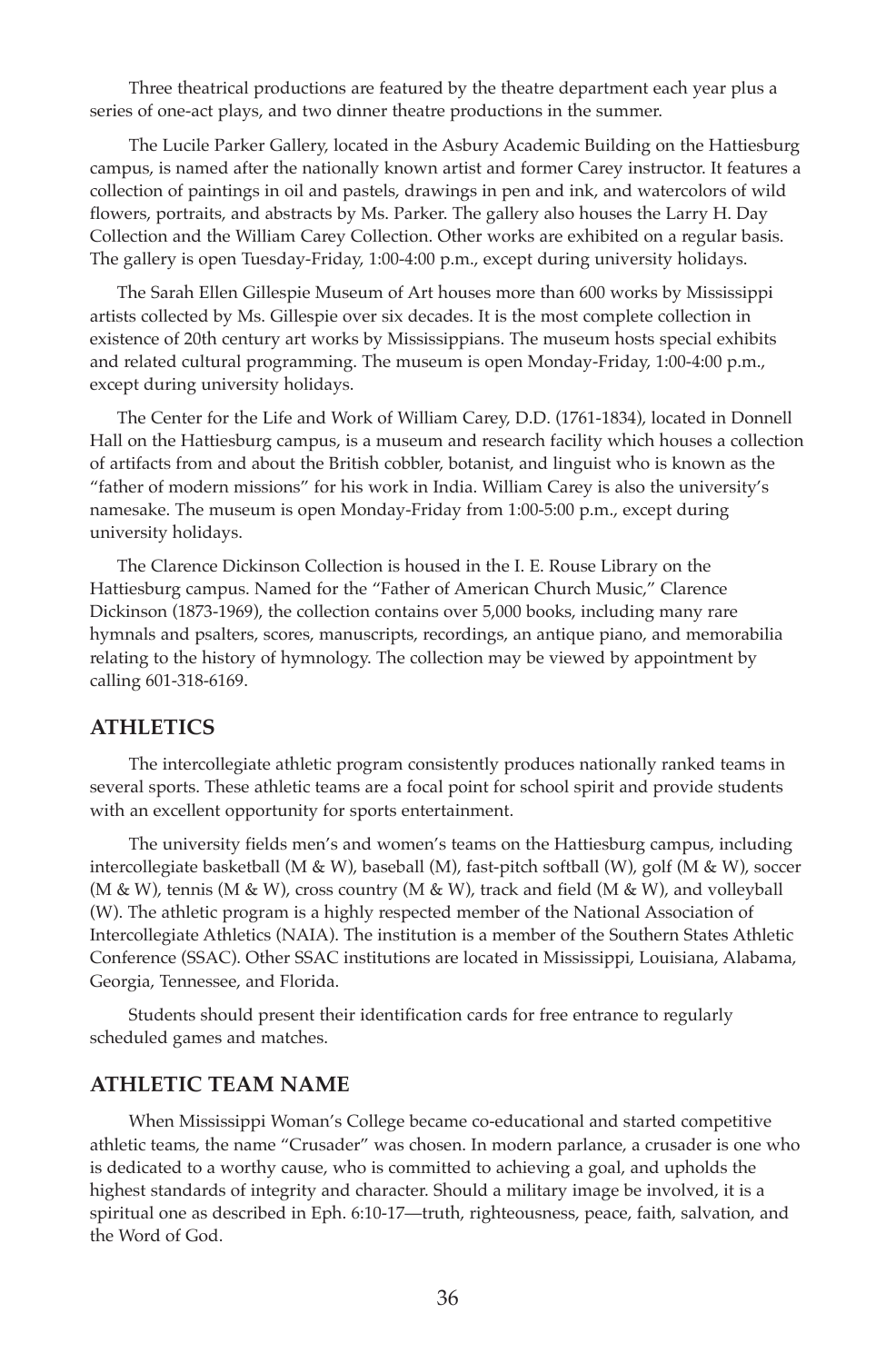# **INTRAMURAL SPoRTS**

Individual and team sports such as softball, soccer, volleyball, ultimate frisbee, flag football, tennis, basketball, dodge ball, kickball, badminton, 3 v 3 basketball, home run derby, free throw contest, 3-point competition, sports trivia bowl, pool and ping ping tournaments, laser tag and bowling nights are offered throughout the year under the direction of student activities. Rules and entry forms may be obtained from the coordinator of intramural sports or online at imleagues.com/wmcarey.edu. See Appendix B at the back of this handbook for intramurals rules and regulations.

 The William Carey intramural sports staff invites you to participate in an action-packed competitive intramural sports program. More than 20 activities and events are offered, featuring team and individual/dual competition. The goals of intramural sports are to be as diverse as possible and to offer each student the opportunity to participate, regardless of ability.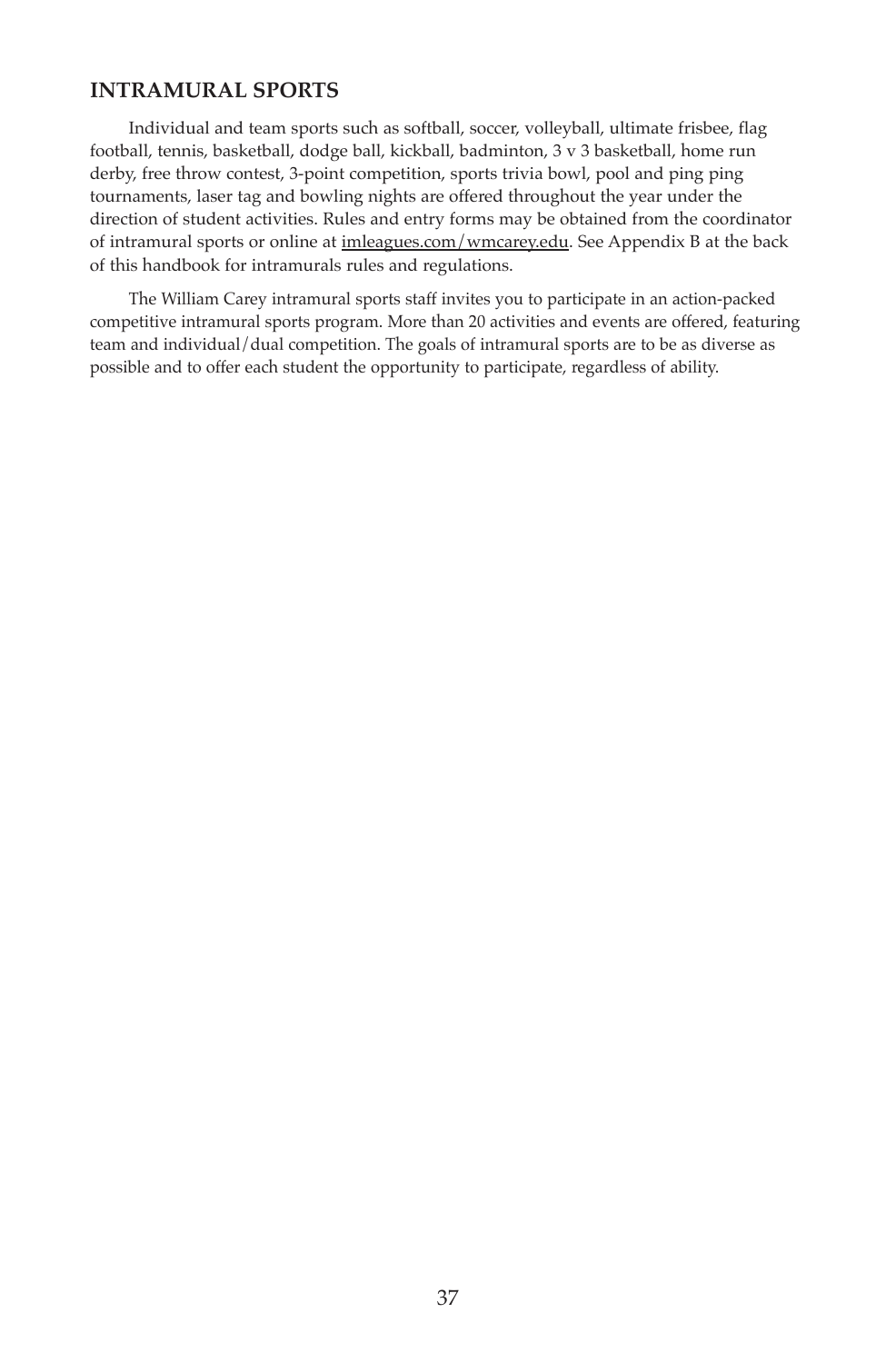# **Residence Life and Housing**

Hattiesburg: King Student Center, Room 305, ext. 6102, or 6214

 **Purpose and Philosophy**—Campus living areas are designed to support the educational mission of the university by providing convenient, comfortable, and affordable residences in a living-and-learning environment. Living on campus provides an increased opportunity for developing better student relationships, encourages the exchange of cultural and intellectual thought, and promotes an environment for living and learning as part of the overall educational mission of the university.

## **HATTIESBURG CAMPUS**

 All full-time undergraduate students are required to live on campus with board unless they meet one of the following criteria: age 21, commute from home of parents (within a 50 mile radius), are married, or have children. Resident Hall students who turn 21 during the academic term in which they wish to live off campus, have senior classification, and are in good standing with the university may apply to live off campus. Any unmarried student under age 21 living off-campus without official approval will be required to pay full room and board charges for the trimester in which the violation occurs. Students who are on scholarship and either choose to move off campus or are required to move off campus for disciplinary reasons, will have financial aid reduction.

 All residential students must make room reservations prior to each trimester. A one time \$150 housing prepayment fee is required of all new campus residents.

 The university reserves the right to inspect rooms and to move any student to another assignment for reasons of space management or for the maintenance of order.

 To be eligible to take any fully online courses, undergraduate students living on campus and all international undergraduate students must take at least six hours of courses that are taught face-to-face or courses taught in a hybrid format (combining face-to-face with online instruction). This applies to the fall, winter, and spring trimesters.

## **SUMMER HoUSING PoLICy**

 Student housing may not always be available during summer terms, since the majority of major repairs and renovations take place during the summer. If housing is available, students may elect to live on or off campus. All students who choose to live on campus during the summer must participate in a campus meal plan. This includes Penton apartment residents.

## **RESIdENCE LIFE oFFICIALS**

 Supervision of the residence hall system is provided collectively by the vice president for student support, director of housing and residence life, area coordinators, resident directors, and the RA (resident assistant) staff. Operating under the jurisdiction of the university administration, hall directors and RA staff members are considered university officials and are vested with the level of authority necessary for supervising activities within their respective halls. Descriptions of each of the residence life official positions are as follows:

Director of housing and residence life (HD): (King Student Center, Room 305, ext. 102) The senior administrator for residence life and housing; directly supervises hall directors and area coordinators; oversees all operations of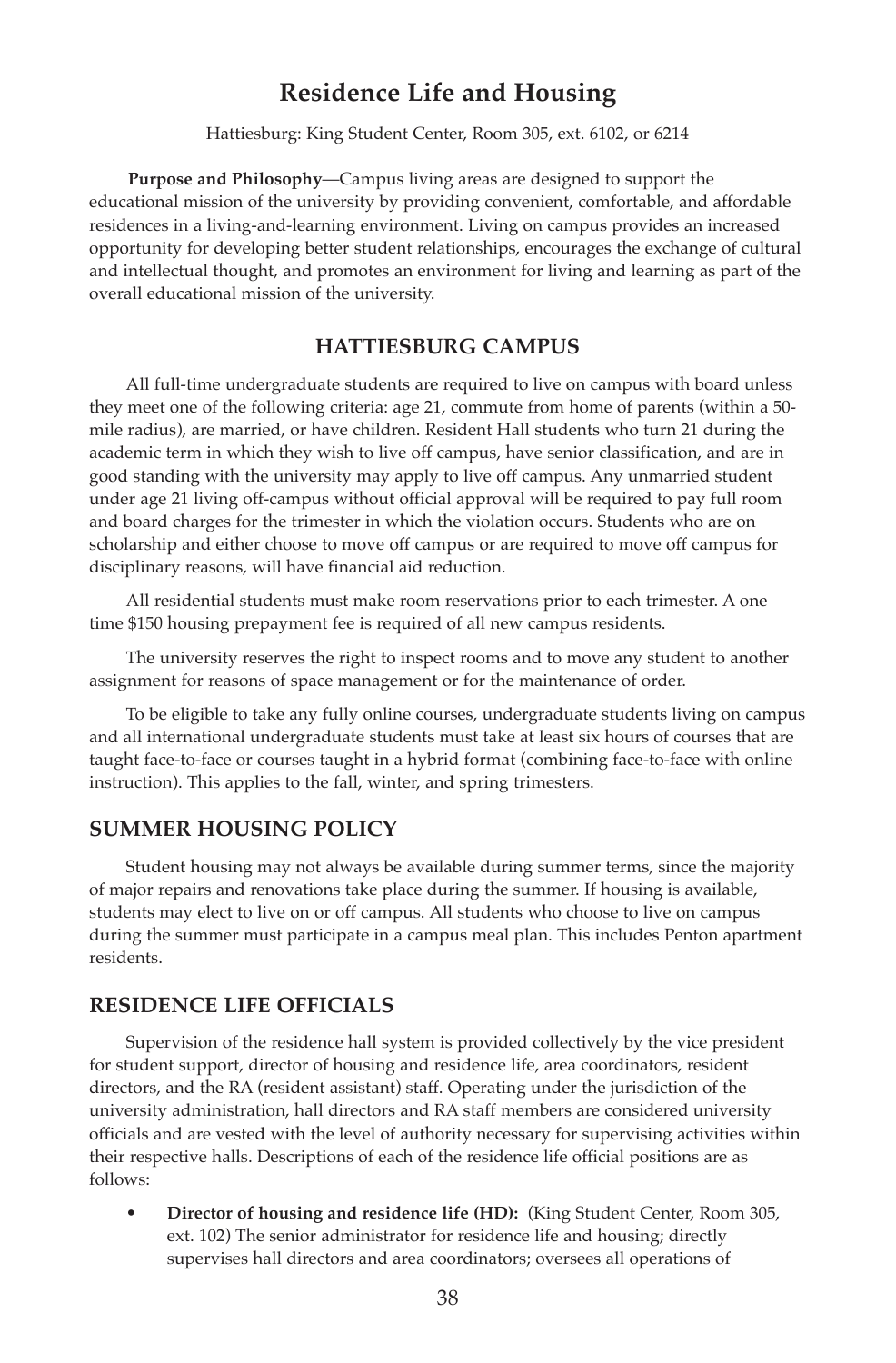residence life; plans, coordinates, and implements the overall program of resident education, RA recruitment, selection, and training; room reservations/assignments; and other system-wide functions such as coordination of the opening and closing of the residence halls throughout the year. Makes recommendations concerning major maintenance and or equipment needs to the vice president for student support.

- **Area coordinator (AC):** A mid-level administrator in housing and residence life who serves as director of one hall, and is responsible for all housing operations in a particular area of campus. Supervises RAs and RDs in their area of responsibility. Actively participates in RA recruitment, selection, and training. The area coordinator is responsible for many residence life functions, including communicating and enforcing university policy among campus residents, coordinating residence hall opening and closing, making room assignments and assisting the director of housing and residence life as needed.
- **Resident director (RD):** the live-in advisor for a particular residence hall; directly supervises the RA staff of his/her hall; participates in process of RA recruitment, selection, and training; assists director of residence life with implementations of educational programming and room assignments; serves as advisor to Hall Council; makes work order requests for minor maintenance needs and recommends major maintenance and equipment needs to the director of residence life.
- **Resident assistant (RA):** serves as a peer advisor, student advocate, and administrative representative to students in his/her residence hall; remains available to assist students at all times; enforces university policies and individual hall regulations; conducts educational, and social programming for hall residents; provides a listening ear, offers encouraging words, and models good citizenship and scholarship.

# **HoUSING INFoRMATIoN**

 Each resident is responsible for being aware of and abiding by the policies set forth in the student handbook. Policy information is expounded upon via the Residence Life and Housing Canvas Dashboard. Important housing updates and guidance are also released to the residential population via this channel. Each resident is asked to join or accept the invitation to join the current Residence Life and Housing Canvas Dashboard so that he/she is well informed on housing policies, procedures, housing dates and deadlines for hall closings and check out periods, announcement updates, etc. In particular, each resident is responsible for knowing the information on the following Residence Life and Housing Canvas Pages: General Timelines for Housing Processes and Events, Fire Safety & Preventions, Guidelines for On-campus Living, Reassignment and Housing Application Procedures, Mandatory Hall Meeting Dates, Hall Closing and Check-out Procedures.

# **RESIdENCE HALL FACILITIES**

## **Men's Halls**

- **• Braswell Hall** accommodates approximately 89 men at full occupancy. Single occupancy rooms may be available at additional charge.
- **• Bryant Hall** accommodates approximately 100 men at full occupancy. Single occupancy rooms may be available at additional charge.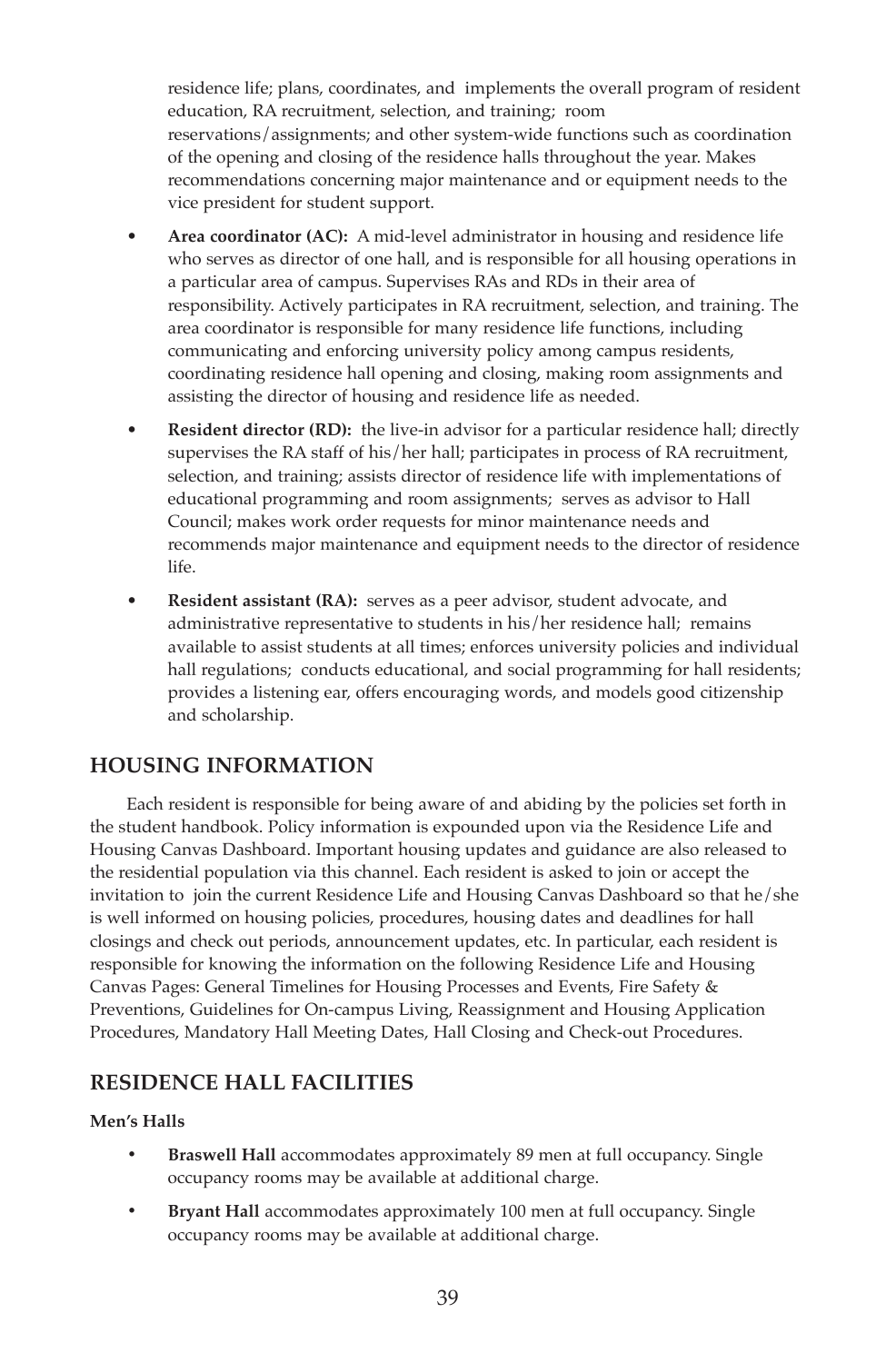- **• Futral Hall** accommodates approximately 89 men at full occupancy. Single occupancy rooms may be available at additional charge.
- **• Polk Hall** accommodates approximately 95 men at full occupancy. Single occupancy rooms may be available at additional charge.
- **• Penton** apartments accommodate approximately 30 senior men at full occupancy.

#### **Women's Halls**

- **• Bass Hall** accommodates approximately 140 women (all classifications) at full occupancy. Single occupancy rooms may be available for additional charges.
- **• Byrd Hall** accommodates approximately 89 women at full occupancy. Single occupancy rooms may be available at additional charge.
- **• davis Hall** accommodates approximately 89 women at full occupancy. Single occupancy rooms may be available at additional charge.
- **• Johnson Hall** accommodates approximately 89 women at full occupancy. Single occupancy rooms may be available at additional charge.
- **• Ross Hall** accommodates approximately 89 women at full occupancy. Single occupancy rooms may be available at additional charge.

# **RESIdENCE HALL PRoGRAMMING**

Residence halls are more than just a place to sleep. They are also centers for learning and socializing. Each hall is a small community in which the residents can have an active role in its growth and progress. The residence life staff in each hall assists students in planning and organizing activities and programs of common interest. Programming in residence halls is intended to help students grow and develop life skills that will assist them in college and beyond.

# **RooM ANd BUILdING dAMAGES**

Damages caused by residents will be charged to their student account. Residents are encouraged to report accidental damages they caused to their room, its furnishings, or other areas of the residence hall to their resident assistant (RA) or their resident director (RD) so others will not be charged unfairly. Damage or neglect includes but is not limited to nail holes, cleanliness, furniture damage or loss, and similar offenses.

# **RooM KEyS/LoST KEyS**

A charge of \$50.00 is levied for a replacement key. Each time a student forgets his or her key, requiring the resident assistant or hall director to unlock the door, the incident will be documented by the housing staff. If a student is locked out three times or more, then a hearing with the area coordinator or director of housing will be conducted. A fee of \$10.00 will be charged for unlocking doors after midnight.

# **RooM SEARCH** (also see Room Inspection)

 The vice president for student support or a designee may, at any time, conduct a room search for the following reasons: (a) in the event of an emergency; (b) health and safety concerns; (c) to retrieve missing or stolen property; (d) suspicion of violation of university policy.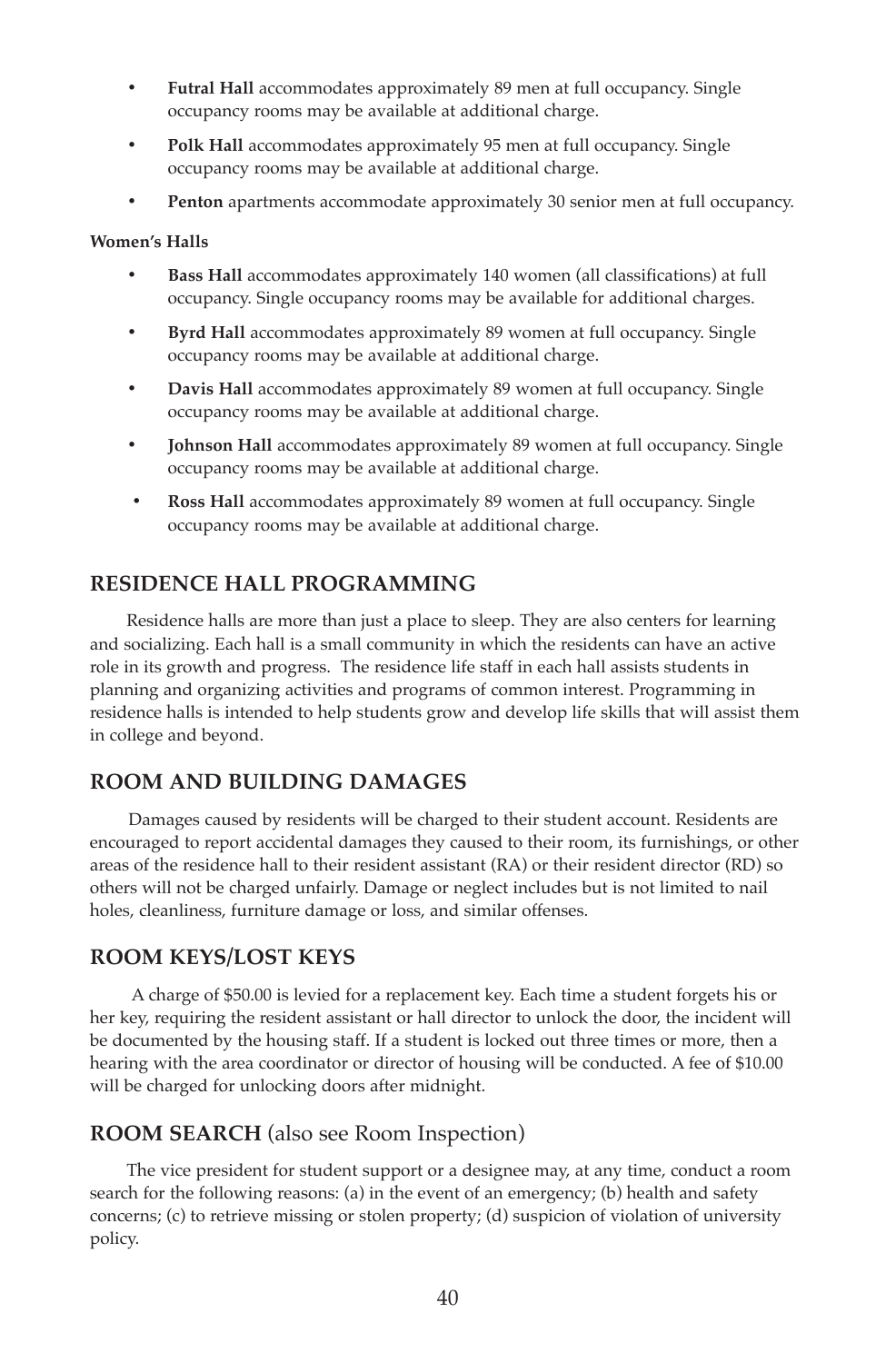# **RooM ANd BoARd REFUNd PoLICy**

Students withdrawing from the university after the start of classes will not receive a refund for residence hall or board fees. Prepayments are returned in accordance with the agreements under which they are made.

# **RooMMATES**

 Students may request other students as roommates. Efforts will be made to honor such requests; however, due to space limitations and other factors, requests may or may not be possible. Private rooms are available only if space allows and if an even number of students are requesting roommates. At the beginning of each term, students without roommates may choose one of three options: 1) move voluntarily into the room of another student who is without a roommate; 2) be assigned to the room of another student who is without a roommate; 3) pay the private room rate. Again, all room changes must take place with written permission from the director of residence life.

# **BEING A Good RooMMATE**

 Living in a residence hall at William Carey University provides the opportunity for students to become involved in the total life of the university and to develop human relations skills essential for success in all areas of life. For many students, this will be their first experience of living in a small room with another person who is not an immediate family member and in sharing the life of a small community as an independent citizen.

 Residence halls are, indeed, small closely-knit communities. It is important that students seek to establish positive rapport with their roommate and those living in close proximity as soon as possible after receiving their room assignment. These suggestions are intended to help you achieve those goals.

 Above all others, three basic principles should govern the relationship roommates establish with each other:

- Roommates should be open and honest with each other. Small problems and points of conflict can become major issues if they are not resolved early. A healthy relationship is not one in which there are no problems, but one in which those problems can be discussed and resolved.
- Roommates should recognize that each is a unique person with his/her own likes and dislikes and accept those differences in each other. Neither should expect the other to conform totally to his/her lifestyle, but rather to seek to come to a common understanding in those areas where values and preferences differ.
- Roommates should acknowledge that each person has certain rights that should be honored. They should also understand that there are reciprocal responsibilities that accompany those rights. Residents must also understand that living in a residence hall community within the standards and values of the university place limitations on the individual rights of students.

 Experience has shown that certain aspects of living with a roommate frequently can become points of conflict. In addition to simply getting to know your new roommate, you should be certain to discuss these sensitive topics and reach agreement on how you will handle each.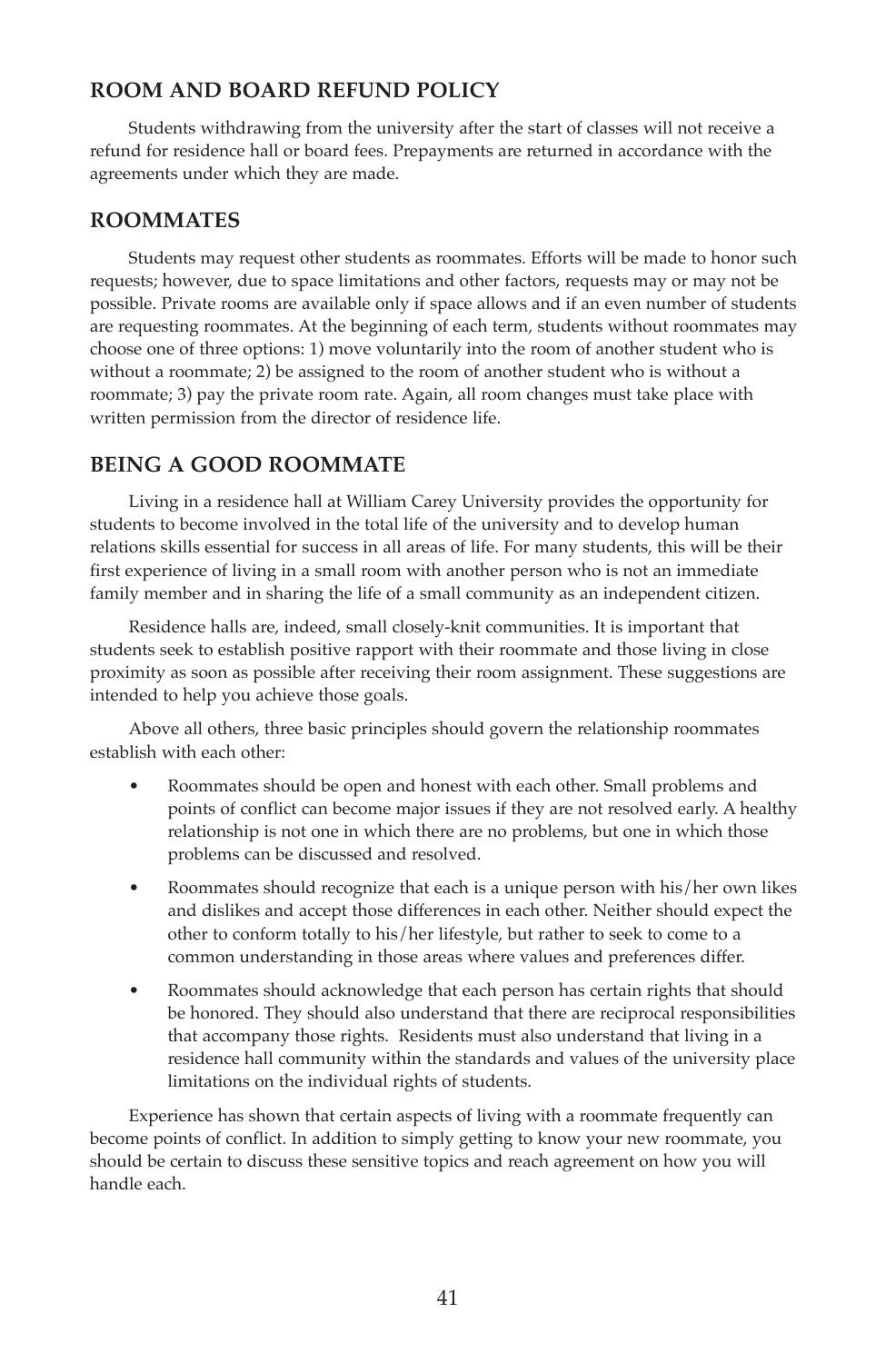- **Sleeping habits.** In addition to the basic decision of the time each goes to bed and gets up, roommates should agree on the use of lights, computers and radios when the other person wishes to sleep.
- **Study habits.** Where and when does each person plan to study? How quiet does the room have to be?
- **Room cleanliness.** Student rooms can be found in conditions from complete clutter to perfect neatness. Roommates should agree on the condition they will maintain their room.
- **Music and TV tastes.** Preferences range widely on these items and roommates should agree on type, time and loudness of radios and TVs.
- **Food and snacks.** Roommates should talk about if they are willing to share or keep their own items.
- **Using each other's property.** Determine a mutual policy regarding the use of your and your roommate's personal property including everything from clothing to cars, what items are OK and which are strictly off limits. Do not go through your roommate's personal belongings (in their closet, desk, chest of drawers, etc.) without permission; respect their "turf" in the room you share.
- **Room decorations and furnishings.** Roommates should determine in advance which items each will bring and what type decorations are acceptable to both as the room is totally shared space. If you are in an apartment, do the same for the space that is shared by all roommates.
- **Guests in the room.** Some students value privacy more than others. Be sensitive to your roommate's wishes to have or not to have friends in the room. Talk about it in advance!

 Always keep in mind that the resident assistants (RAs) are there to help you discuss these issues with your roommate. They are your resource!

 The quality of the relationship you will have with your roommate is largely up to each of you to determine. Some specific suggestions have already been listed. Personal attitudes are very important also. Keep these additional helpful tips in mind as you and your roommate build your relationship:

- Never assume things. Always ask questions or permission before doing something with which your roommate might agree.
- Discuss your feelings and opinions openly and do not let small problems or disagreements become major issues before talking about them.
- Ask permission before using your roommate's personal property or before having friends in your room. Express appreciation when your roommate does you a favor.
- Avoid being judgmental. Recognize your roommate's right to be him/herself just as you expect to be allowed to be yourself.
- Be willing to compromise. A solution achieved by both parties reaching agreement is always better than when one decides over the other.
- Truly listen to your roommate and make sure you understand how he/she feels; listen as much as you speak.
- Be willing to talk to your RA or resident director when you need help or advice.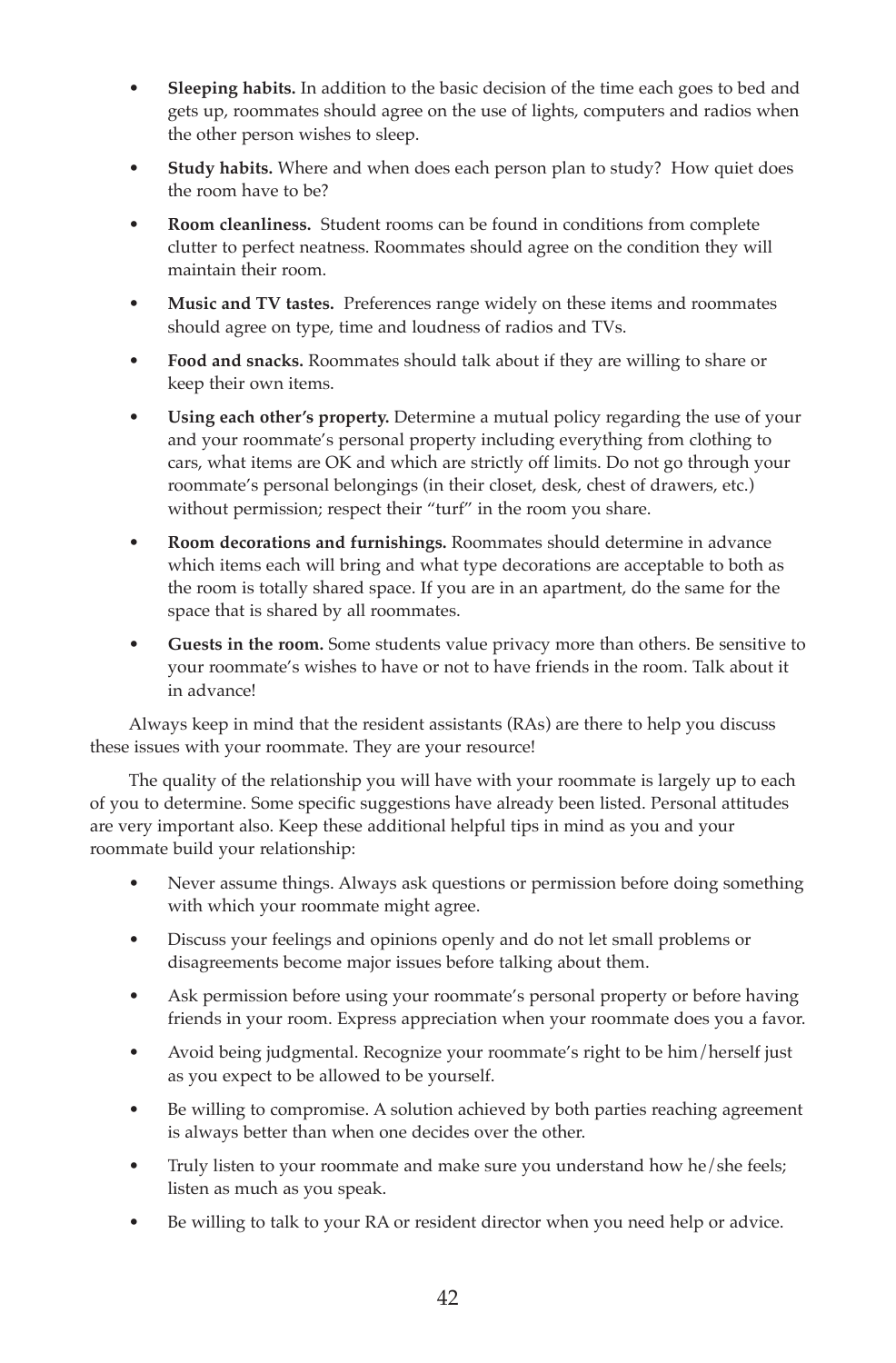The skills, abilities and attitudes you develop in being a good roommate will have lifetime application. Give your best to this relationship and hopefully, you will have friendships you will value forever.

## **RooM FURNISHINGS**

Students must furnish their own linens, pillows, and, if desired, window curtains. Miniblinds are furnished. Each student rooming in a university residence hall is responsible for the condition of his/her room, its furnishings, and the appearance of the residence hall in general. Charges will be made for damage or neglect of the furnishings, walls, ceilings, floors, windows, screens, and the hall doors of rooms, payable by the resident(s) of the rooms so damaged or neglected. Charges for the damages to the halls, lobbies, fixtures, etc. of any university residence will be pro-rated among the particular residents if individual responsibility for such damages cannot be established.

 Furniture may not be arranged for use which is incompatible with its intended design. All original equipment (beds, chests, dressers, desks, etc.) must remain in the room. Students moving furniture out of the room will be fined. Furniture and appliances brought into the halls must be agreeable to all occupants of the room. Damage to university property will result in a fine equal to the cost of repairing or replacing the damaged property. Students may not bring in extra beds or construct loft beds.

#### **RooM CHANGES**

 The director of housing will designate a "room-change day" each trimester. Students wishing to change rooms and/or roommates may do so at this time through a carefully coordinated process led by the resident director. At no time (including "room-change day") may residents change rooms without preapproval from either area coordinator or the director of housing. After this designated day, room changes will only be considered for **very serious reasons.** Any room change after this special day must be approved in writing by the director of housing.

 To request a room change, students must obtain a "room change request" form from the Residence Life Office and have it signed by the director of residence life. Students who move or exchange keys without permission will be subject to disciplinary action.

## **RooMMATE CoNFLICTS**

 Serious roommate conflicts are rare; however, such conflicts are the most often cited reason for requesting a room change. Conflict, however, is viewed not as a negative experience, but as an opportunity for learning. Rather than avoiding conflict, residents are encouraged to work through these situations in order to develop important life skills such as communication, conflict management, assertiveness and individual responsibility. Resident directors and the RA staff are available to assist residents as they work together on their differences. A room-change request will be considered after all parties have exhausted all attempts to reconcile differences.

## **CHECK-IN**

 Every resident is required to check in properly with a member of the housing staff. In general, every resident should review the Room Condition Report (RCR) in his/her room. You have 48 hours after checking in to adjust your Check-In RCR. Check-In RCRs must be signed within 48 hours after moving in. Students can only enter their response to RCR one time (agree or disagree with electronic signature). This process is managed online through the MyHousing (THDSS) portal.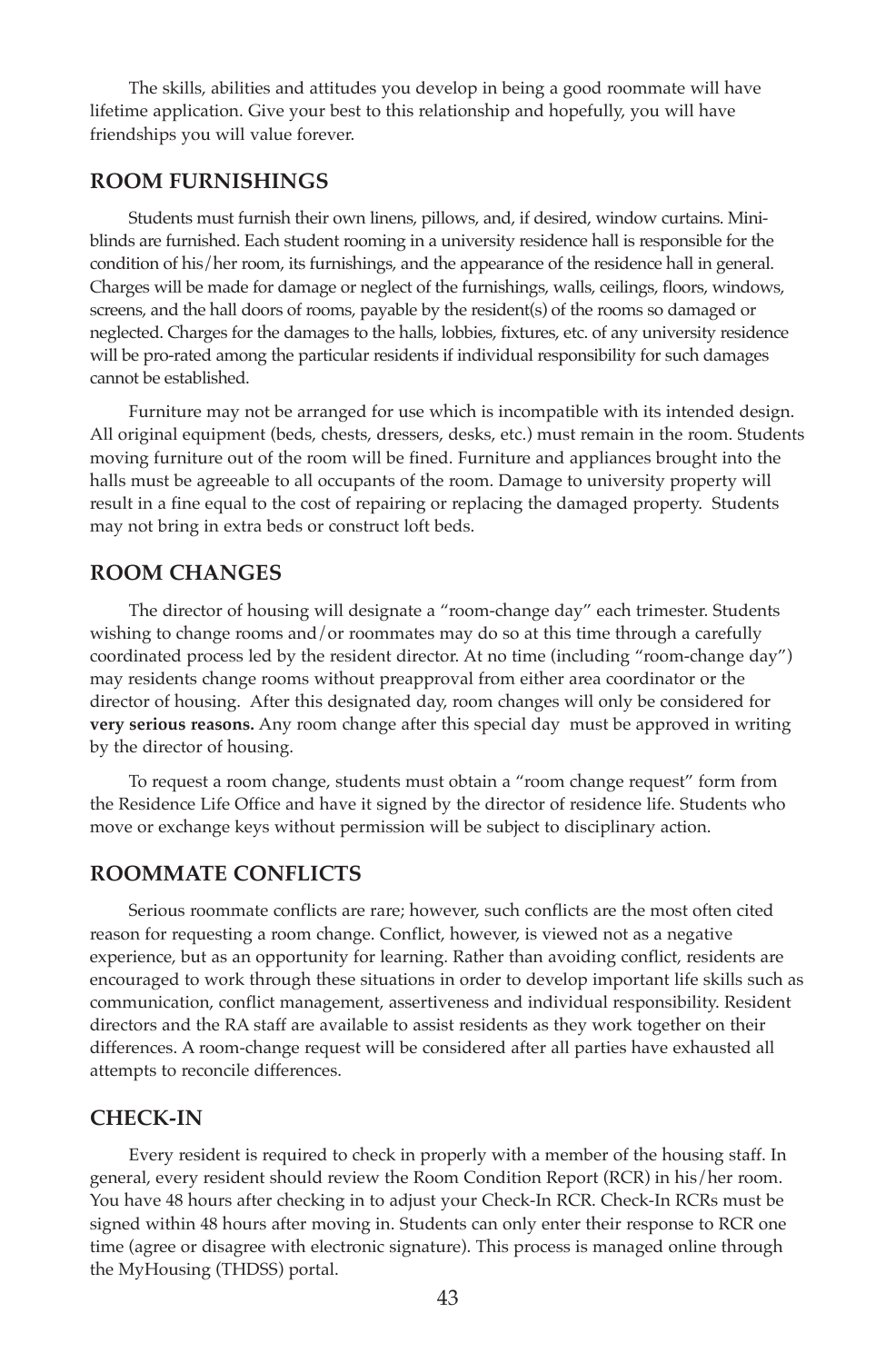#### **CHECK-oUT**

Every resident is required to check out properly with a member of the housing staff. The resident must have all of his/her belongings out of the room and clean the unit before an official check-out procedure begins. All keys must be returned at this assigned check-out time to avoid key replacement fines. During the check-out process, the resident assistant will check the room for cleanliness and damages and update the online RCR and Check-Out values accordingly. The resident has 48 hours after checking out to acknowledge or contest the Check-Out RCR. Checkout RCRs must be signed within 48 hours after moving out. Students can only enter their response to RCR one time (agree or disagree with electronic signature). Students must vacate and check-out of rooms by the housing closing time as announced (see Canvas Dashboard for details). Students who fail to follow this procedure completely will be charged \$100.00. Students who fail to return the room key will be charged \$50.00. Students who return the room key without checking out properly will be charged \$75.00. A minimum charge of \$50.00 per person will be assessed for room damages and rooms left uncleaned.

#### **VACATIoN PERIodS**

 The residence halls and cafeteria may be closed at any time the university is not in official academic session. Because these breaks involve multiple weeks throughout the year, residents should make plans for alternative living arrangements during holidays and breaks. Examples of such holidays include (but are not limited to) Thanksgiving week, two weeks at Christmas, and spring break. Residence halls do not close during "one-day" holidays such as Good Friday, Labor Day, or trimester breaks.

#### **INTERIM HoUSING**

 Interim housing may be available during the academic year for the week-long break periods (Thanksgiving, Christmas, and spring break). Students with no history of financial or disciplinary problems who have no other housing alternatives may apply to live on campus during these time periods at a rate of \$65 per week. Application must be made at least one week in advance. Payment must accompany the application. Students may or may not be assigned to their regular room during the interim period.

## **GUESTS**

 Students may host overnight guests of the same sex, age 15 and older, by obtaining prior permission from the area coordinator for their area of campus. For the safety, security, and comfort of both guests and residents, no one under 15 is allowed in the residence halls at any time. Handbook regulations apply to all guests. Student hosts are responsible for the behavior of their guests. Guests must be registered in the residence life office (King Student Center, room 314) from 9 a.m. to 5 p.m. If permission to host a guest is made prior to 5 p.m., the rate is \$10 per night. Requests made after 5 p.m. may be made in the host's residence hall and will carry a \$15 per night charge. Receipts serve as a "pass" for guests and may be required for admission to campus. Requests made after 10 p.m. will be denied. Guests are limited to spending three nights total per trimester on campus (in any room). Carey students may host no more than three guests per trimester. Students hosting unauthorized guests will be subject to disciplinary action, and guests will be asked to leave campus immediately. Any unregistered guest is required to be off campus by midnight.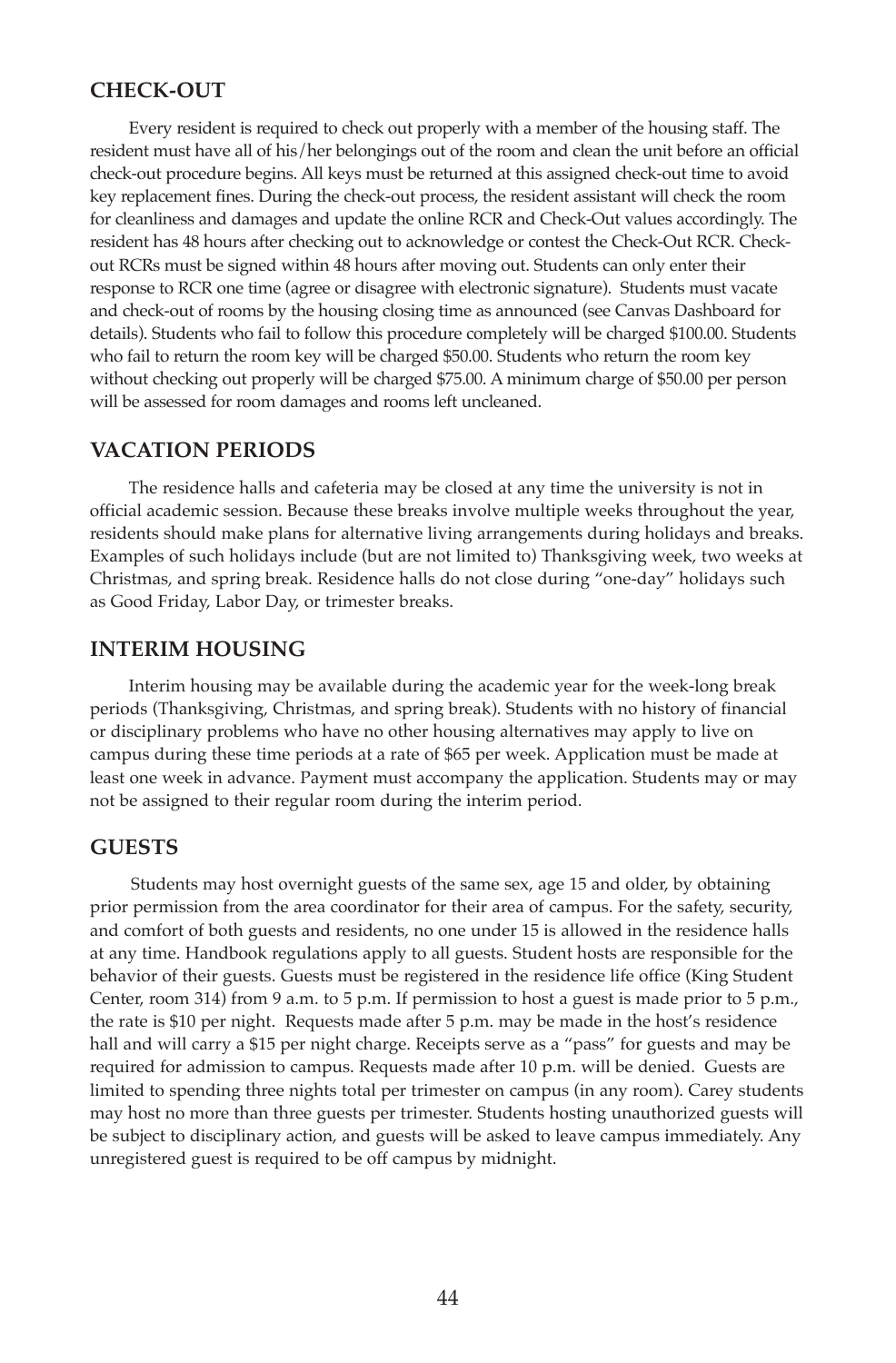## **HALL VISITATIoN**

 Residence halls are designated as single-gender facilities. As such, visitation is permitted ONLY in the lobby of the hall between the hours of 8 a.m.–12 midnight daily. Visits outside of these times must be cleared by the hall director. Visitation in individual rooms and apartments will be allowed on a bi-weekly basis in each residence hall. Each residence hall will have two nights of visitation (one night being Saturday) two weeks each month. The specific nights will be determined by the hall staff at the start of each term. All visitors must check in with the housing staff in the lobby and sign the visitation contract. Failure to do so will result in progressive disciplinary action.

# **VISITATIoN IN PENToN APARTMENTS**

 Penton's residents are not allowed to have anyone of the opposite gender visiting them at the apartments. Females are not allowed to congregate outside of the Penton apartments, including the parking area, at any time. Penton's residents who would like to visit someone of the opposite gender may do so inside the gates of the main campus.

#### **RooM INSPECTIoN**

 University administrators and the residence life staff reserve the right to inspect student rooms at any time for any reason. Regular bi-weekly inspection for cleanliness and orderliness will be made by RA staff members. Citations are issued to students who fail to meet inspection standards. Repeated citations may result in more severe penalties. Sweeping or placing debris out of the room and into the hallways will result in an automatic failure of room inspection. Students are responsible not only for the conditions of their individual rooms, but collectively, as a floor unit, must not abuse the privilege of professional housekeeping services by excessive or improper use of common areas.

# **AUToMoBILE INSPECTIoNS**

 William Carey University reserves the right to enter into any university owned housing, or any student's automobile that is on campus, whether or not the student is a boarding student, with or without the student's presence, for the purpose of maintenance, repairs, inspections, health, safety, fire reasons, or with the reasonable belief that a Federal/State law or university policy has been violated. The search must be made by two or more university officials or security officers. Any evidence related to a violation of any law or university policy that is found in such searches may be seized. In the event that any items are seized, an itemized list of such items will be prepared at the conclusion of the search and signed by all officials present and a copy provided to the student.

#### **PENToN APARTMENTS CLEANING**

It is the responsibility of Penton Apartment residents to assure the cleanliness of their apartments (bathrooms, fixtures, and appliances) are maintained per the university's standards. Additionally, apartment residents must regularly dust baseboards and vacuum carpets. Air filters, light bulbs, and smoke detector batteries will be replaced by facilities personnel unless abuse is taking place. Penton Apartment residents will be assessed for abuse or neglect of apartment furniture and furnishings.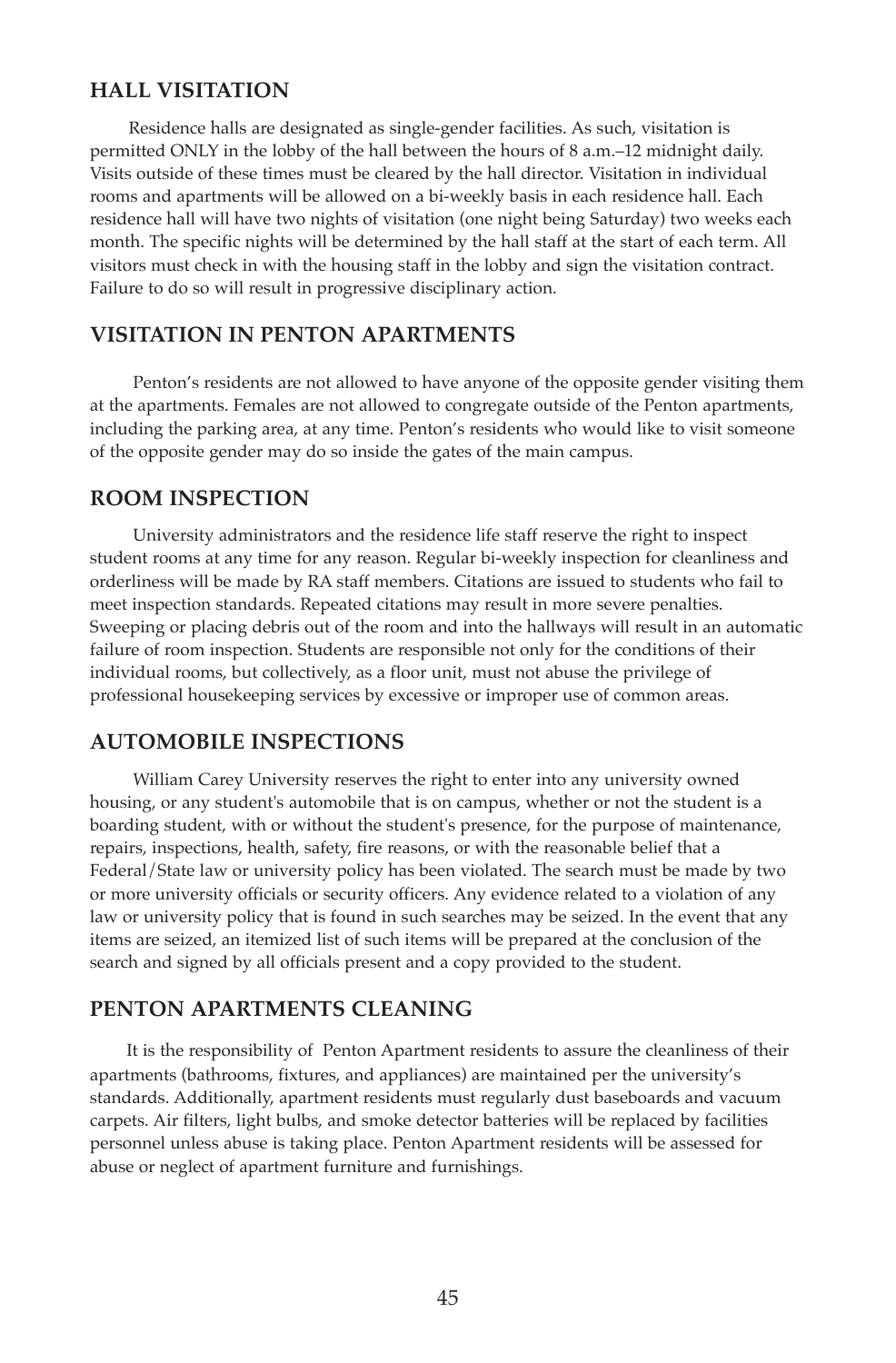# **RESIdENCE HALL MEETINGS**

 Attendance at all residence hall and floor meetings is required. A minimum 24-hour notice will be given for all meetings. A fine of \$15 will be levied for missing a meeting. Any student who needs to be excused from a floor or hall meeting must notify the resident director prior to the meeting. Only in cases of extreme circumstances will students be excused from residence hall meetings. Students who have an assigned room but do not actively live on campus must complete a form with the director of residence life in order to be exempt from meetings.

# **MAINTENANCE REqUESTS**

If you have an EMERGENCY request, please IMMEDIATELY contact the RD/RA in **your hall or call the housing duty phone at (601) 467-3509.** 

| Non-Emergency Examples           | <b>Emergency Examples</b>            |
|----------------------------------|--------------------------------------|
| Light bulb replacement           | Flooding                             |
| Pest problem                     | Total power outage                   |
| Broken furniture                 | Low/dead lock battery                |
| Broken electric outlet           | Air conditioner not working          |
| Broken cable/internet issues     | Broken window                        |
| Installed appliances not working | Broken railing                       |
| Wall patching                    | Clogged sink or toilet               |
|                                  | Water too hot/too cold               |
|                                  | All other safety and security issues |

 We believe that neighborly concern and open communication are foundational parts of building a strong, viable community. We'd really appreciate you reporting anything you hear or see that impacts Sader community health and safety and/or facility maintenance. If you see anything in your community or room that requires the attention of our maintenance staff, then please let us know.

 Submit all of your **NoN-EMERGENCy** maintenance requests via your MYHousing Portal in The Housing Director (THDSS). Be sure to include details:

- 1. Be specific and give details of the problem:
	- What's wrong, where exactly in the unit is the problem;
	- Is the problem ongoing or just happens sometimes (i.e. noise from the ac unit);
	- Does the problem affect the whole room or just one side (i.e. outlets not working)
- 2. It helps if you can send a picture to document the issue after you have submitted your issue via THDSS. Email pictures to **housingmaintenance@wmcarey.edu**.

# **EMERGENCy EVACUATIoN**

These procedures should be observed for your own safety and protection. Be certain your roommates and your guests know what to do if an emergency arises. The evacuation routes posted on your floor should be used, if at all possible, in the event of an actual emergency.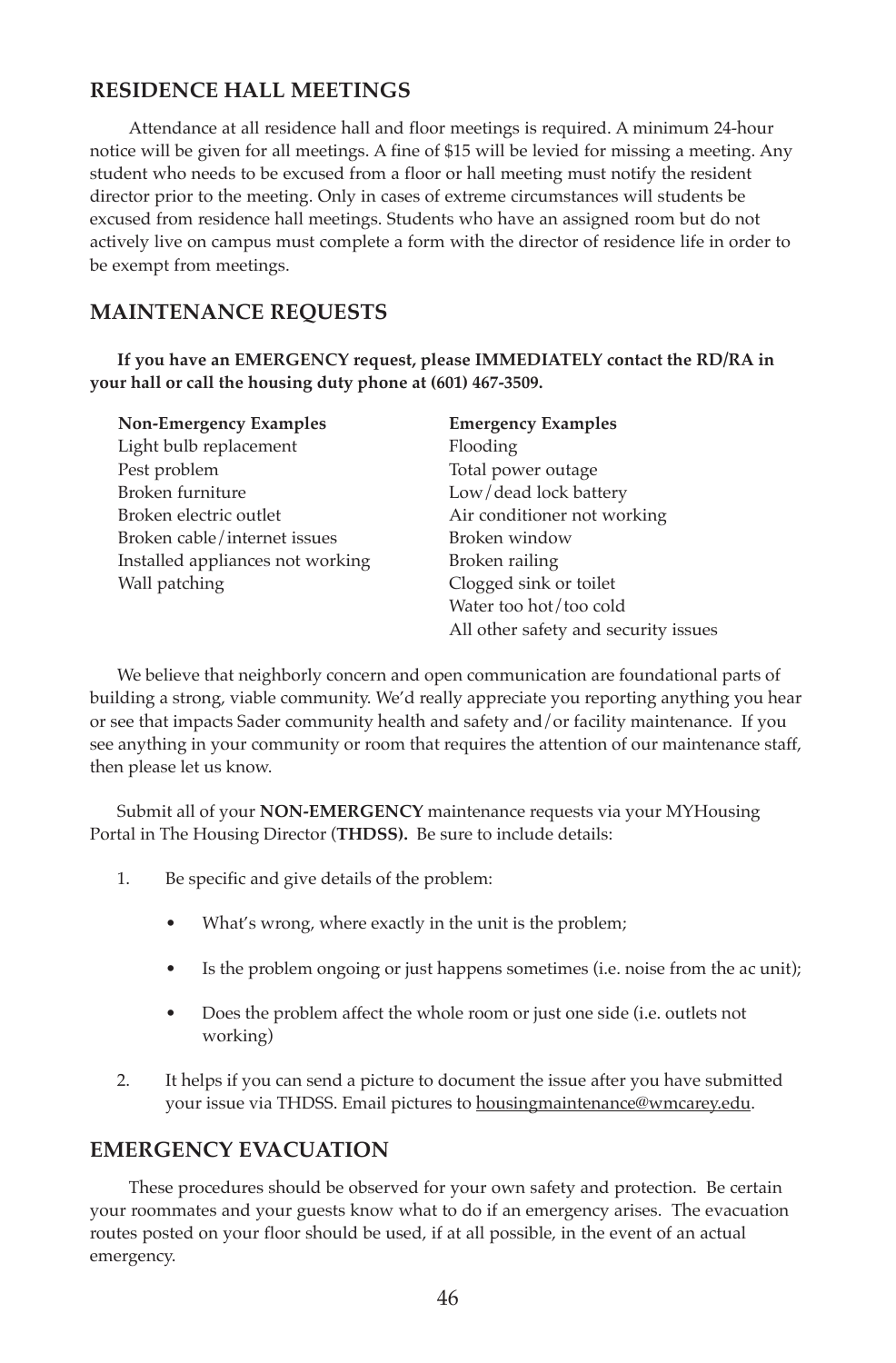*If your normal evacuation route is not passable during an actual emergency, use the best exit available.* If you need to report an emergency, contact your resident director, resident assistant, security (601-318-6300) or (601) 318-6102.

#### **When the alarm sounds…**

*Leave immediately,* no matter what you are doing! Leave your valuables, clothes, etc., in the room. If you don't it may be too late for you to get out of the building. *It is your responsibility to evacuate the building.*

#### **Walk out exit**

- 1. Walk, don't run or stampede.
- 2. Watch out for other students in the hallways and on stairways.
- 3. Don't cause a jam and possible injury to fellow students.

#### **In case of fire…**

- 1. Feel the door and observe cracks around the door. If the door is hot or there is smoke, *do not open the door.*
	- A. Under these conditions, stuff the cracks around the door and open your window.
	- B. If the window is too high for a safe exit, stay by the window and wait for a fireman to bring a ladder. Raise blinds and turn on the lights so that firemen can see into your room.
- 2. If door is not warm, open it cautiously, checking both for smoke and noxious fumes. If the hall is clear, proceed to the nearest fire exit. Wear shoes and coat. Carry towel or coat to protect your face from flames or smoke.
- 3. If you find yourself in a hallway suddenly enveloped by smoke or fumes, the safest spot is close to the floor and against the wall. Cover nose and mouth and proceed to exit.

#### Do not try to locate or fight fire when alarm sounds...

- 1. By this time, it is usually too late to do any good and you could be trapped inside.
- 2. If you are not near your assigned exit, leave through the nearest safe exit and report to your designated area outside the building for roll call. It is your responsibility to see that your presence is recorded.
- 3. Remain at your assigned evacuation meeting place until you are given further instructions.

#### **In case of tornado or other inclement weather…**

Go to the first floor of your building and stay away from windows until the emergency passes. *Do not go outside!*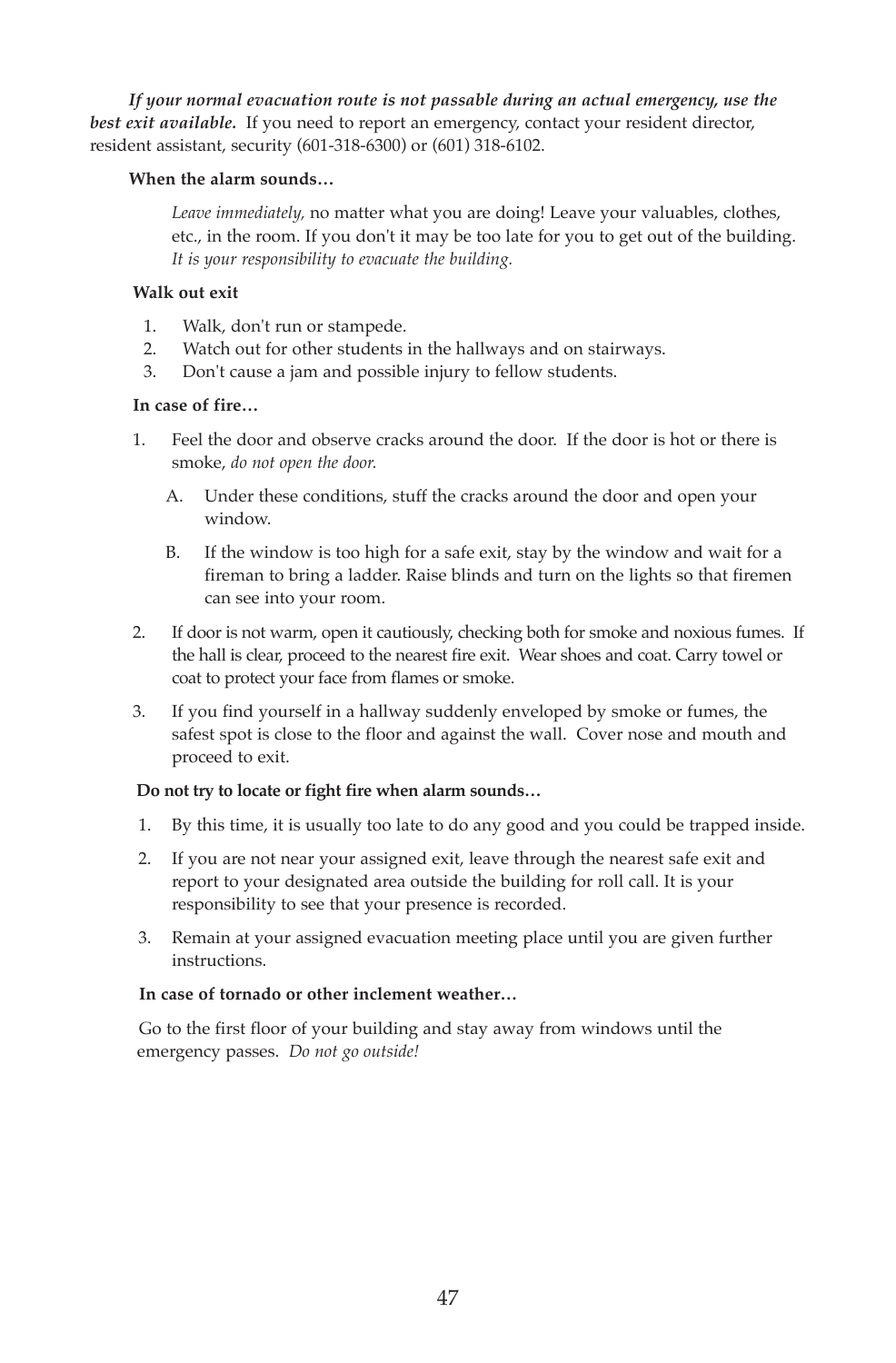#### **FIRE oR SMoKE ASSEMBLy AREAS:**

**Bass Hall:** All residents—Anatomy lab parking lot

**Braswell Hall:**  All residents—Wilkes sidewalk on west side

#### **Bryant Hall:**

1st floor—Lawrence Hall, west wing parking lot 2nd floor—Lawrence Hall, back center parking lot 3rd floor—Lawrence Hall, east wing parking lot

#### **Byrd Hall:**

All residents—Wilkes front porch

Davis Hall: All residents—Wilkes front porch

**Futral Hall:** All residents—Wilkes sidewalk on west side

**Johnson Hall:** All residents—Wilkes front porch

#### **Polk Hall:**

1st floor—Green Science, near front glass doors 2nd floor—Green Science, front concrete area 3rd floor—Green Science, concrete area

**Ross Hall:** All residents—Wilkes front porch

## **SAFETy ANd SECURITy**

 Residence halls are not public buildings and their facilities, including soft drink and vending machines, rest rooms, laundry machines, and water fountains, are not to be used by the public. Unauthorized persons, including children, are to be reported to the resident director or resident assistant.

 Firearms, such as rifles, shotguns, pistols, weapons, explosives, ammunition, stun guns, BB guns, tasers, firecrackers, air guns, pepper spray, bows and arrows, etc., are not permitted in the residence hall. Violators face disciplinary dismissal.

 Students are encouraged to leave messages with the resident director when they will be gone overnight or for several hours, indicating where they can be reached in case of an emergency.

 If a student finds an item missing, he/she should provide the resident director with a written description of the same immediately. Homeowners or family insurance policies should be consulted for coverage of lost or damaged personal property inasmuch as the university is not responsible for such.

 A **smoke detector** is provided in each room. It is not to be removed, disconnected, tampered with, or rendered inoperative in any way under subject of fine and/or imprisonment by the City of Hattiesburg as per Ordinance 2378 in accordance with Standard Fire Prevention Code, Section 603.6.1 (Fines range in amount to \$550). The student is to report any defective or malfunctioning smoke detector to the resident director immediately. Periodic inspections of detectors will be made by university officials. An inoperative smoke detector which has not been reported will result in a fine of \$25.00.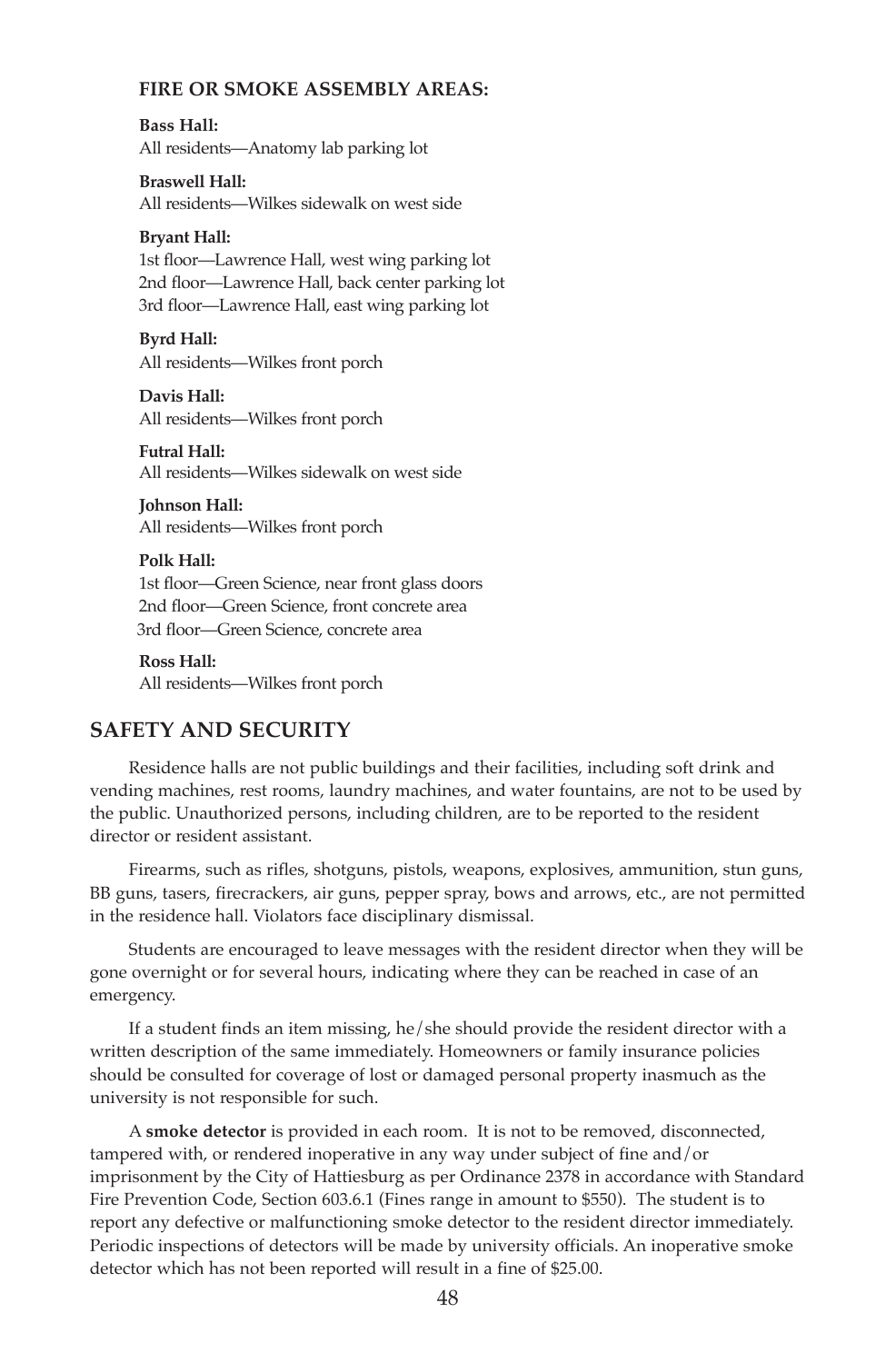# **GENERAL INFoRMATIoN ANd REGULATIoNS**

 The following represent a general, but not exhaustive list of additional regulations that students should know.

#### **Food—**

- All students living in the campus housing must participate in a cafeteria plan.
- There are to be no hot plates or other excessive electrical appliances such as toasters, ovens, electric frying pans, indoor grills, etc. used in rooms.
- Students may purchase and use small refrigerators up to 4.4 cubic feet capacity.
- Permissible appliances include: coffee maker, popcorn popper, microwave oven.

See section on Cafeteria for additional requirements about food service.

 **Noise**—Courtesy quiet hours are in effect 24 hours a day. Enforced quiet hours are in effect daily from 10:00 p.m. until 7:00 a.m.

 **Pets**—Pets are not allowed on university property. A pet is an animal kept for usage unrelated to a disability. A pet is not considered an emotional support animal or a service animal.

 **Babysitting—**Babysitting is not allowed in the residence halls, and children in general are not allowed for reasons of safety and comfort.

 **Tobacco**—Tobacco is prohibited in campus buildings and anywhere on campus. This policy includes e-cigarettes and vaporizers.

Dartboards—Dartboards are prohibited in the residence halls. There will be a \$50.00 fine for anyone found to have a dartboard in the residence hall.

**Laundry—**Only officially assigned residents may use the campus laundry equipment.

 **Fire Safety**—The burning of candles and incense is not allowed in campus residence halls, including Penton apartments.

# **RooM dECoR**

Resident directors will advise students of the specific device for each residence hall.

 No "sticky squares" are to be used, nor are decals to be placed on doors, each of which receives a minimum \$10.00 citation. Students are allowed to use damage-free hanging command strips and hooks only. No furnishings advertising alcoholic beverages, drugs, or tobacco products (posters, pictures, lamps, etc.) are permitted. Pornographic or obscene materials are strictly prohibited.

# **RESIdENCE HALL LoBBy HoURS**

8:00 a.m . - 12:00 midnight daily.

 Every visitor to a hall lobby must be accompanied by a hall resident. The visitor is the responsibility of the hall resident. Visitors who are not accompanied by a hall resident will be asked to leave the lobby.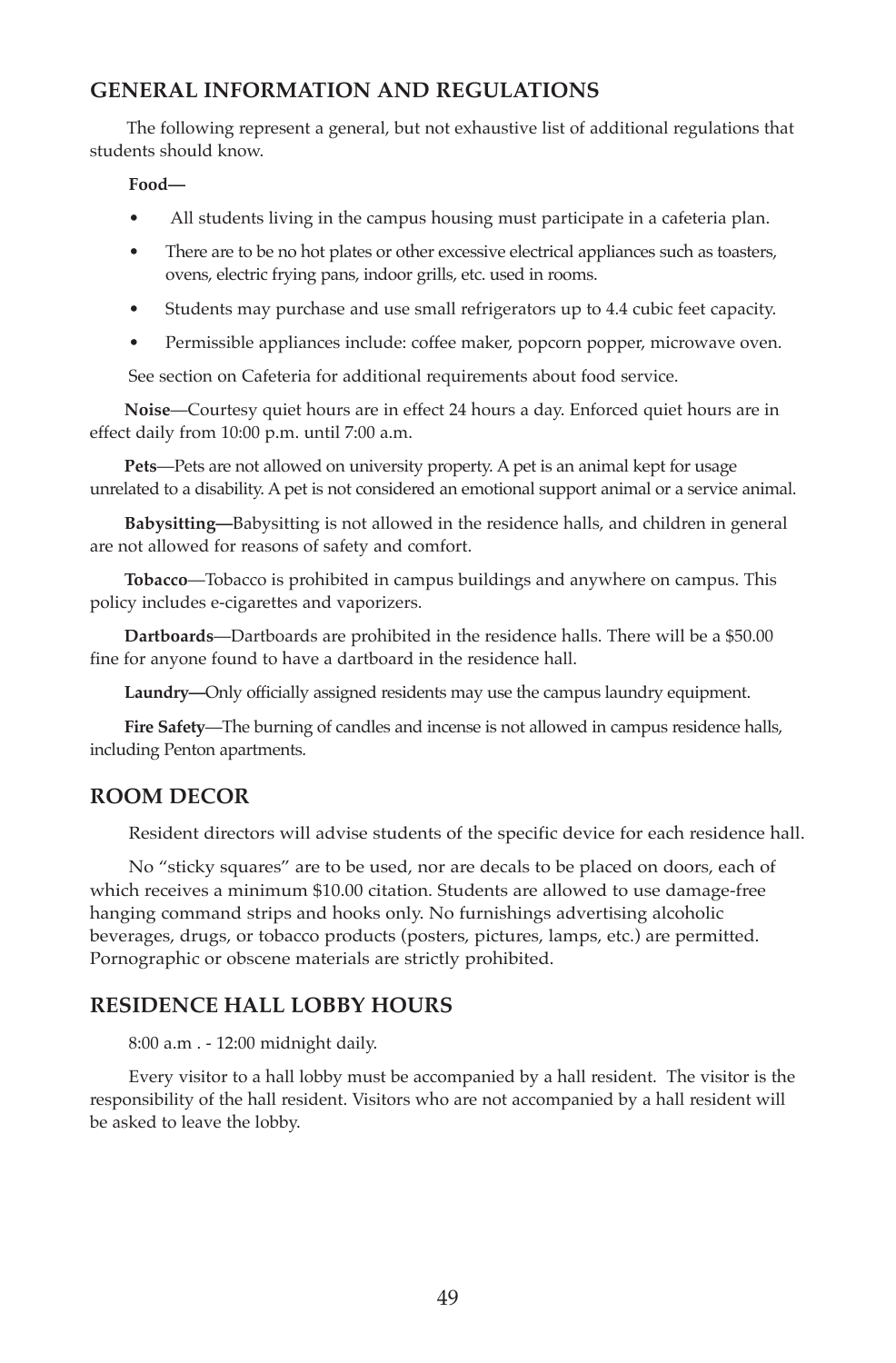# **VIoLATIoNS ANd CITATIoN APPEALS**

- Payment of fines is required within five school days, excluding weekends and official student holidays, in the residence life office. Failure to comply will result in increased fines.
- Fines may not be paid with financial aid or scholarships.
- Uncollected fines must be paid before a student's account is cleared in the business office.
- Disciplinary action will be taken against behavioral disturbances such as excessive noise, repeated room inspection failure, vandalism, and excessive public display of affection.
- Appeals: citations may be appealed to the director of housing within five school days, excluding weekends and official student holidays.

# **oVERNIGHT CLoSING oF CAMPUS ANd RESIdENCE HALLS**

 The campus may be closed to all persons not associated with the university between 12:00 midnight and 6:00 a.m. daily. Only those persons who can identify themselves as faculty, staff, and residential students will be allowed to enter the campus while it is closed.

 From midnight until 6:00 a.m., students may be escorted to their residence hall by a nonresident guest. However, the guest must leave campus immediately upon reaching the residence hall. Students may not congregate outside between midnight and 6:00 a.m. except for activities and programs authorized by university officials such as director of student activities, director of athletics, etc. Also, residence halls are closed daily from midnight until 6:00 a.m. to anyone who is not a full-time resident of that particular hall. This includes campus residents from other halls. **Vehicles entering and exiting campus between 7:00 p.m. and 6:00 a.m. must stop and present identification and other relevant information to campus security officers upon request.** This does not apply to students or guests who are exiting campus following the conclusion of a class or event. Security personnel may request identification at any time.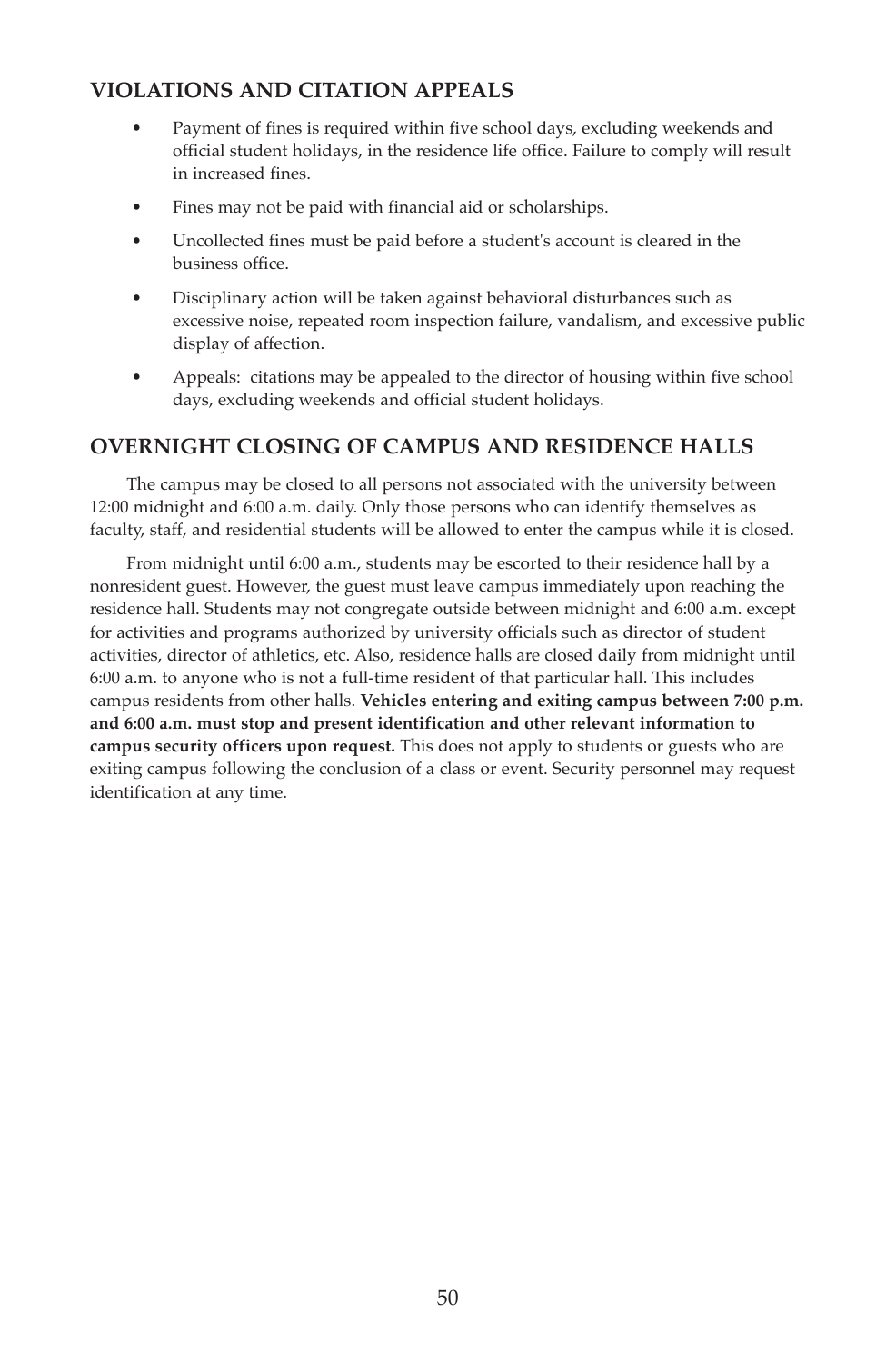# **Campus Services**

# **IdENTIFICATIoN CARdS**

 Every student should secure an identification card (ID) from the office of student life on the Hattiesburg campus or the Office of Student Services on the Tradition campus. Students must present a copy of their class schedule in order to be issued an ID card. The ID card is the student's official university identification and should be carried at all times. **University officials, including** faculty, staff, and security officers may ask students to present a valid WCU student ID at any time. Failure to present one's ID will result in severe disciplinary action. Full-time students use the card for admission to school-sponsored activities, as a voting permit during student body elections, for securing a copy of the *Crusader*, and for library privileges. Part-time students have library privileges through the use of their ID card.

Misuse of ID cards subjects the user to disciplinary action.

A fee of \$10.00 is charged for the replacement of ID cards. Only one free ID card will **be issued to a student during a five year period.**

Student life office hours are 8:00 a.m.–5:00 p.m. Monday–Thursday; 8:00 a.m.–4:30 p.m. on Friday; 8:00 a.m.–6:00 p.m. the first week of each trimester.

# **BooKSToRE**

 The university bookstore carries not only textbooks, but also school supplies, art materials, snacks, soft drinks, Carey gifts, and clothing.

 **Store Hours**—Monday through Thursday from 8:00 a.m. to 5:00 p.m., and 8:00 a.m. to 4:30 p.m. on Friday. During the first week of classes, the bookstore will be open Monday through Thursday from 8:00 a.m. to 6:00 p.m., and 8:00 a.m. to 4:30 p.m. on Friday. The bookstore will also be open the Saturday prior to classes beginning and the first Saturday of each term.

 **Book Return Policy**—Full refunds will be given on textbooks returned by Saturday of the first week of classes. All returns must be accompanied by a receipt.

The following conditions also apply:

- To receive a full refund of the price of new books, the books must be in new condition (no marks, no bent corners or pages, no name or other damage). The bookstore manager's decision on condition and salability is final.
- Packaged books must be unopened to be eligible for a refund.
- The refund will be credited to students' accounts for those students having account balances.

 **Book Buy-Back**—Textbooks may be sold back to the bookstore at the end of each term. The best prices will be offered between the last day of classes and the last day of final exams. Textbooks will not be bought back after the last day of final exams or at the beginning of a term.

 Books for the Tradition campus will be available at http://wmcarey.bncollege.com or call 601-318-6123.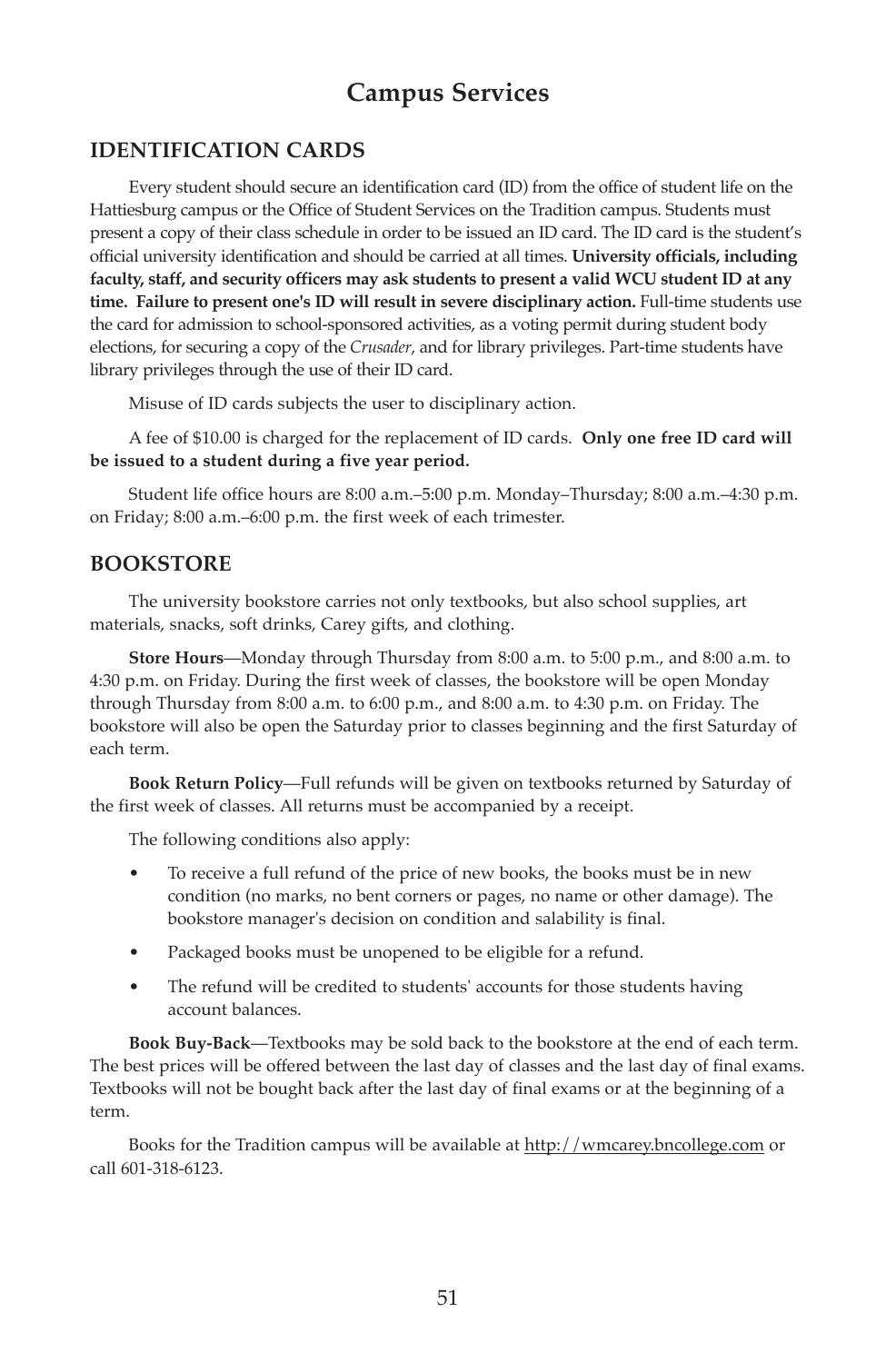#### **ATM SERVICES**

 The Hattiesburg campus has an ATM machine located inside the entrance to the post office in the McMillan building. The service is available from 7:00 a.m. – 11:00 p.m.

## **CHECK CASHING**

 On the Hattiesburg campus, students may cash personal checks in the business office. The amount of the check must not exceed \$30.00. A \$50.00 charge is made for each returned check. Check cashing hours are 8:00 a.m. until 5:00 p.m. Monday through Thursday, and 8:00 a.m. until 4:30 p.m. on Friday.

## **HATTIESBURG CAMPUS SECURITy**

 Security officials at the Hattiesburg campus are private law enforcement officers who are licensed by the Hattiesburg Police Department. These officers have the authority to apprehend and detain persons engaged in suspicious or criminal activity. The mission of Campus Security is to provide protection and assistance to students, faculty, staff and guests, and to safeguard the physical property of the university. Officers are available at any time to provide security escorts between on-campus buildings or to personal vehicles parked on university property. Campus security officers also enforce parking regulations, and issue citations for parking, and other violations of campus policy. Two-way radio contact is maintained between Campus Security and the Hattiesburg Police Department, Forrest County Sheriffs' Office, Hattiesburg Fire Department, and the Hattiesburg/Forrest County Emergency Management Office. Campus security can be reached at 601-318-6300.

## **TRAdITIoN CAMPUS SECURITy**

 Tradition campus security may be reached by telephone at 228-223-1807. Security officers serve to enhance and protect the safety and security of the entire campus community. Officers are also available to provide security escorts between on-campus buildings or to personal vehicles parked on university property. In time-sensitive or emergency situations, campus security officers are authorized to make the necessary decisions to ensure the immediate safety and security of faculty, staff, and students. Such decisions must be in agreement with local, state, and federal laws, university policies and/or special directives (written or verbal) from the university official to whom security officers report.

 All incoming and outgoing traffic must stop at the main entrance/exit. Security personnel will record the names and tag numbers, and destination of all entering traffic, and the names and tag numbers of all exiting traffic.

## **CAFETERIA (HATTIESBURG CAMPUS)**

Located in Wilkes Hall, the cafeteria serves meals on a set schedule:

| Breakfast: | 7:00–9:30 Monday-Friday<br>9:00-10:00 Saturday (self-serve) |
|------------|-------------------------------------------------------------|
| Lunch      | 11:00-1:30 Monday-Friday<br>12:00-1:30 Saturday and Sunday  |
| Dinner     | 4:30–7:00 Monday-Friday<br>4:30–6:30 Saturday & Sunday      |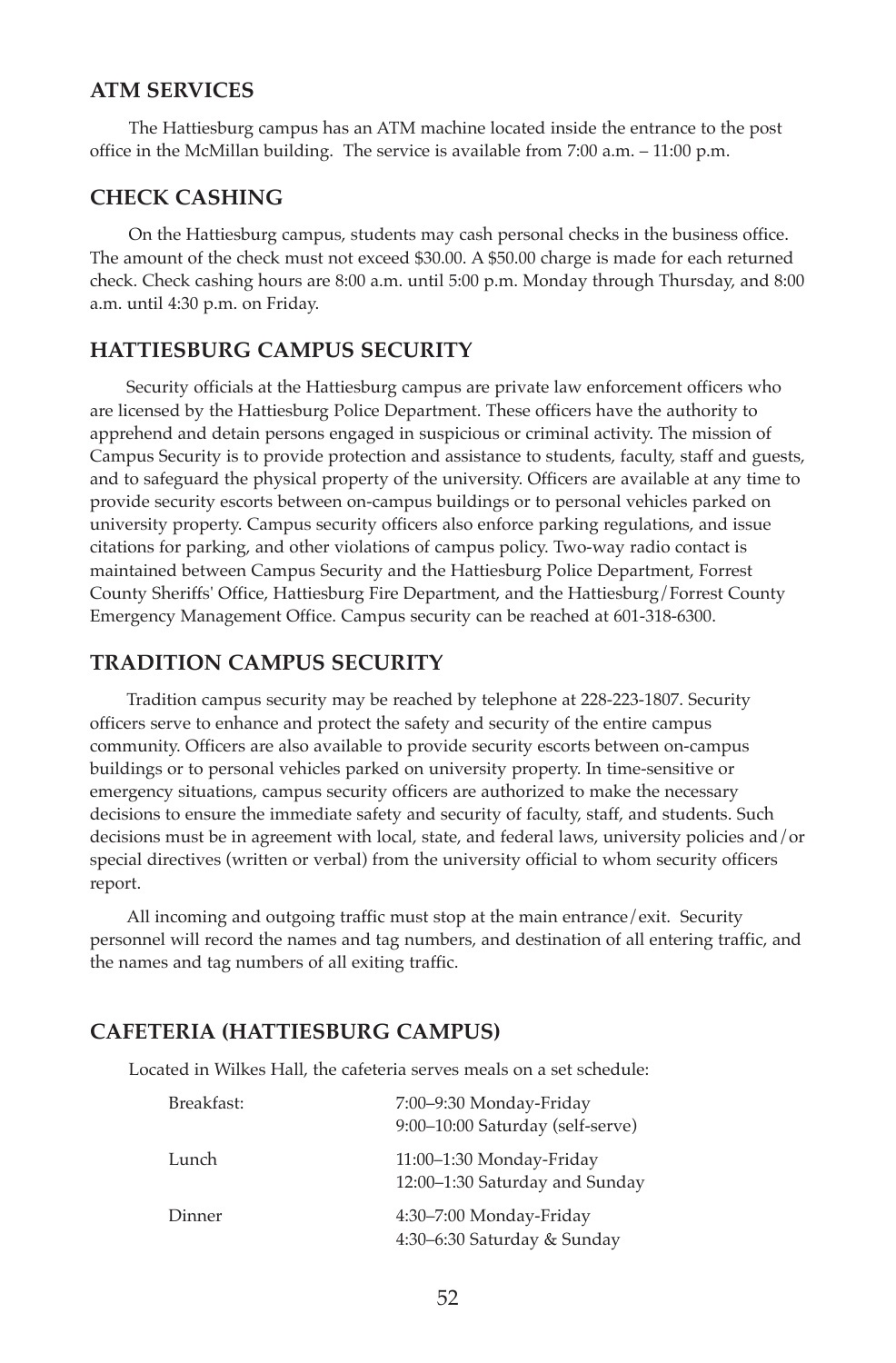Occasionally changes in serving hours are necessary and will be posted in the cafeteria as the need arises.

 All students living on campus are required to have a meal plan. Exemptions may be granted to those student teaching, in the last term of nursing school, or with special medical needs. Please contact the office of student life for further information at (601) 318-6214.

 The university offers three meal plans for campus residents—12, 14, or 20 meals over a seven-day period. The board rates are figured on a nonprofit basis on the average number of meals taken during the term by all campus students; therefore, no allowance can be made for meals missed. If a student wishes to change his/her meal plan, he/she may do so via the online MyHousing (THDSS) portal. Adjustments must be made by the Friday before the first day of class for the term. Commuter students may also purchase a meal plan for the term, if desired. Commuter students who wish to cancel a meal plan purchase must do so by the Friday before the first day of class for the term by emailing the cancellation request to housing@wmcarey.edu.

 Meals may be carried out for students who are ill. Permission must be granted by the student's residence director or the director of housing.

 Dishes, silverware or glassware must not be carried out of the cafeteria without permission of the cafeteria manager.

 Appropriate dress is required for all meals. Students are to wear shoes and shirts in all food service areas. As the cafeteria also serves members of the community for the Sunday noon meal, students are to dress appropriately.

 Students are expected to conduct themselves in a courteous manner while waiting to be served and eating. Questionable behavior will be dealt with by the designated authorities in the Office of Student Services.

 School groups may schedule meetings in private dining rooms by consulting the Office of External Relations.

#### **PARKING PERMITS ANd ABANdoNEd VEHICLES**

 As a security measure, all vehicles driven or parked on campus on a regular basis must properly display a current William Carey University parking permit. Parking permits are available in the student life office. Vehicles without a current WCU parking permit will be ticketed.

 Vehicles that are parked on campus for 72 hours (or more) without current parking permits, or special permission from the student life office, will be considered abandoned. A professional towing service of the university's choosing will be authorized to tow abandoned vehicles at the owner's expense. William Carey University assumes no responsibility for any damage or inconvenience that may result from the enforcement of this policy.

 The university is not responsible for damage to automobiles left parked outside of the view of the security guards.

## **AUToMoBILE INSPECTIoNS**

 William Carey University reserves the right to enter into any university owned housing, or any student's automobile that is on campus, whether or not the student is a boarding student, with or without the student's presence, for the purpose of maintenance, repairs, inspections, health, safety, fire reasons, or with the reasonable belief that a Federal/State law or university policy has been violated. The search must be made by two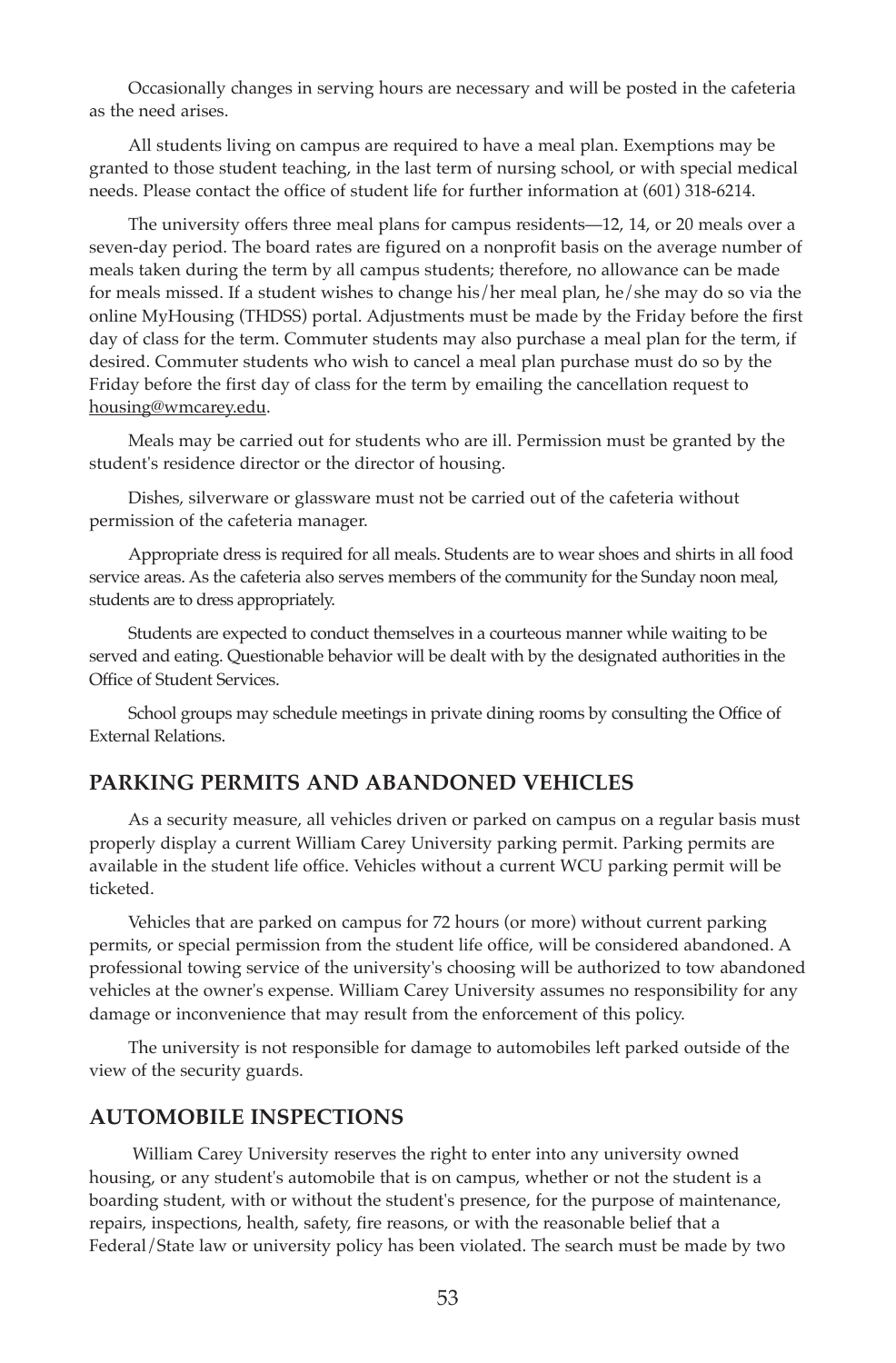or more university officials or security officers. Any evidence related to a violation of any law or university policy that is found in such searches may be seized. In the event that any items are seized, an itemized list of such items will be prepared at the conclusion of the search and signed by all officials present and a copy provided to the student.

## **CoUNSELING**

 Personal counseling is available to students free of charge. To schedule a confidential appointment on the Hattiesburg campus, contact the office of the vice president for student support at (601) 318-6188. On the Tradition campus, contact the administrative dean at 228- 702-1802.

## **HEALTH SERVICES**

 William Carey University, in partnership with Hattiesburg Clinic, is now offering health care services on the Hattiesburg campus at William Carey Student Health. The clinic is located in Crawford Hall between Lawrence Hall and Wilkes Dining Hall and is open to all students at the university. The clinic is available for evaluation of minor illnesses and injuries. Students must have an Iris account through Hattiesburg Clinic to make an appointment. All appointments must be scheduled two hours in advance. For any questions about the clinic, please contact William Carey Student Health at 601-318-6736.

 William Carey University does not provide emergency medical services to students who are in need of medical attention. Students are advised to take all appropriate precautions to protect their own health and safety. When a medical emergency arises, persons are advised to call 911 to summon emergency assistance. The office of the vice president for student support (Hattiesburg) or the student services office (Tradition) also should be notified. Students are responsible for paying the cost of medical services.

## **INSURANCE**

 Students are strongly encouraged to participate in a medical plan which meets their needs. All international students are required to carry United States hospitalization policies. Insurance information may be obtained in the office of international admissions.

## **LOST AND FOUND**

 Lost articles found on campus are to be turned in at the office of student support. Call 601-318-6779.

## **MAIL**

 The post office is open from 8:00 a.m. to 4:45 p.m. Monday through Friday and is located in McMillan Hall on the Hattiesburg campus. All on-campus students are required to have a post office box; off-campus students may have one if so desired. Students can acquire a post office box by filling out a form in the post office. Mail is usually distributed by 10:00 a.m. Monday through Friday and is picked up and taken to the Hattiesburg post office by 2:30 p.m. Mail should be addressed to:

> Student Name WCU Box 710 William Carey Parkway Hattiesburg, MS 39401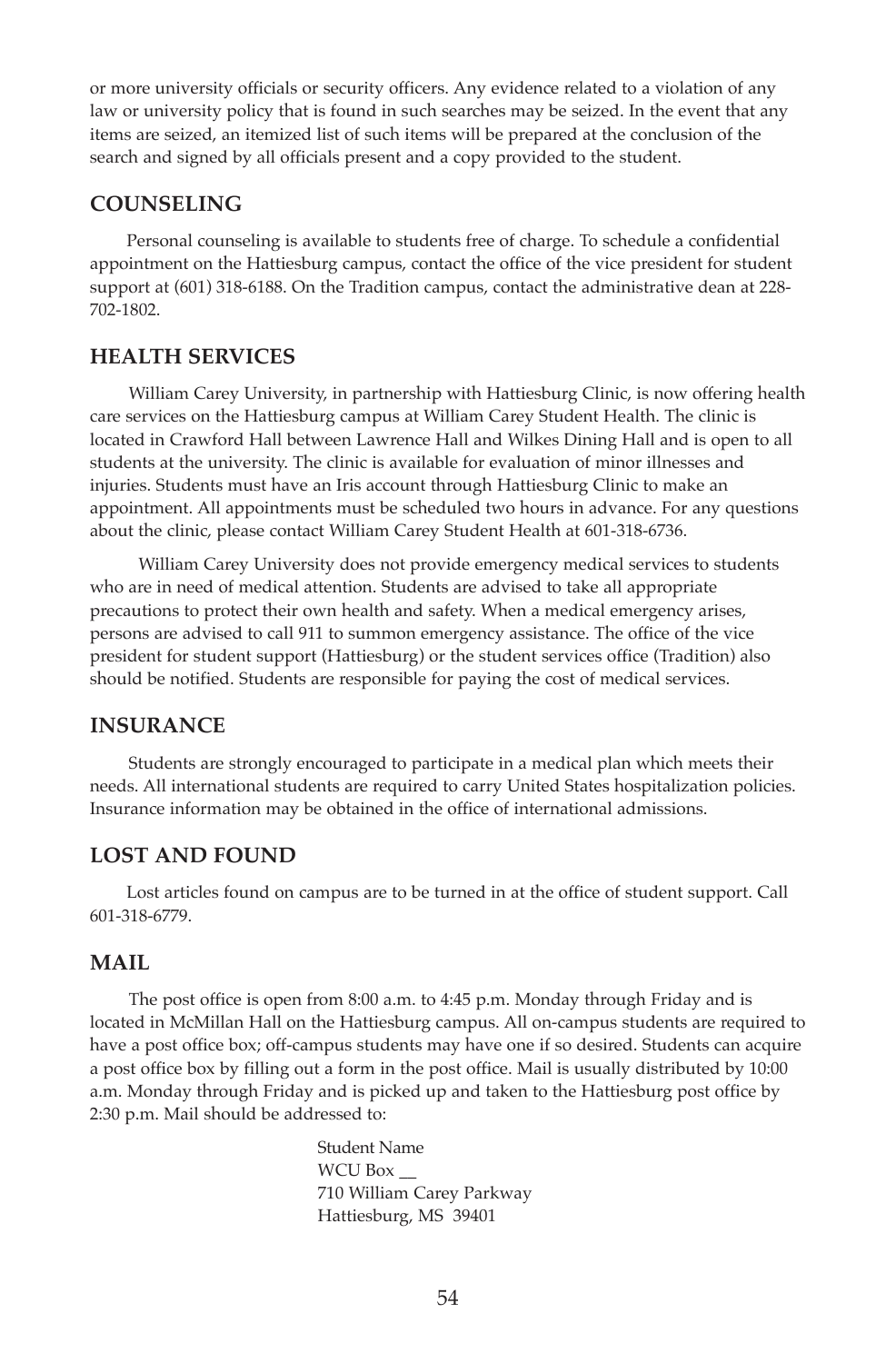A student may retain a box throughout his/her tenure at Carey. Upon leaving Carey, students should notify the post office of their forwarding address.

Mail will not be delivered to names other than registered students.

## **OFFICE OF STUDENT ASSISTANCE – Hattiesburg Campus, Lawrence Hall**

 Student Assistance at William Carey University is designed to provide resources to students to aid in successful matriculation through the university. Services include a computer laboratory, tutorial services, and academic advisement. Student Assistance is located in Lawrence Hall, Room 135 on the Hattiesburg campus.

## **MEDIA RELATIONS – Tatum Court, Hattiesburg (for all campuses)**

 The office of media relations supplies news releases for local and hometown papers. A photographer is available by appointment for coverage of various on-campus events, and students are encouraged to avail themselves of the opportunity of publicity in their hometown papers as well as in the university's publications.

# **AddRESS CHANGE**

 Students are responsible for notifying the university of address changes immediately. Students are to make address changes within the Indigo portal in their student profile section.

# **NAME CHANGE**

 Students may change their name on their permanent records by completing the change of name process within the Indigo portal. Documentation of a legal name change must be uploaded at that time.

# **FITNESS CENTER**

 The fitness center provides for the enjoyment of the campus community. Hours of operation are posted.

#### **Use of Center**

- Facilities are intended for use by students, faculty and staff for extra-curricula activities only.
- Meetings of groups and organization must be scheduled and details must be arranged in the office of student activities.
- All patrons must adhere to university dress regulations.
- Alcoholic beverages and gambling are strictly prohibited.
- Tobacco use is **NoT** permitted.
- Individuals shall be held responsible for any negligent or intentional damage to student center property.
- Posters or any other type of display or decoration may NOT be attached to the walls, doors, or windows of the fitness center.
- Posters and notices to be placed on the student center bulletin boards are subject to approval by the student activities director.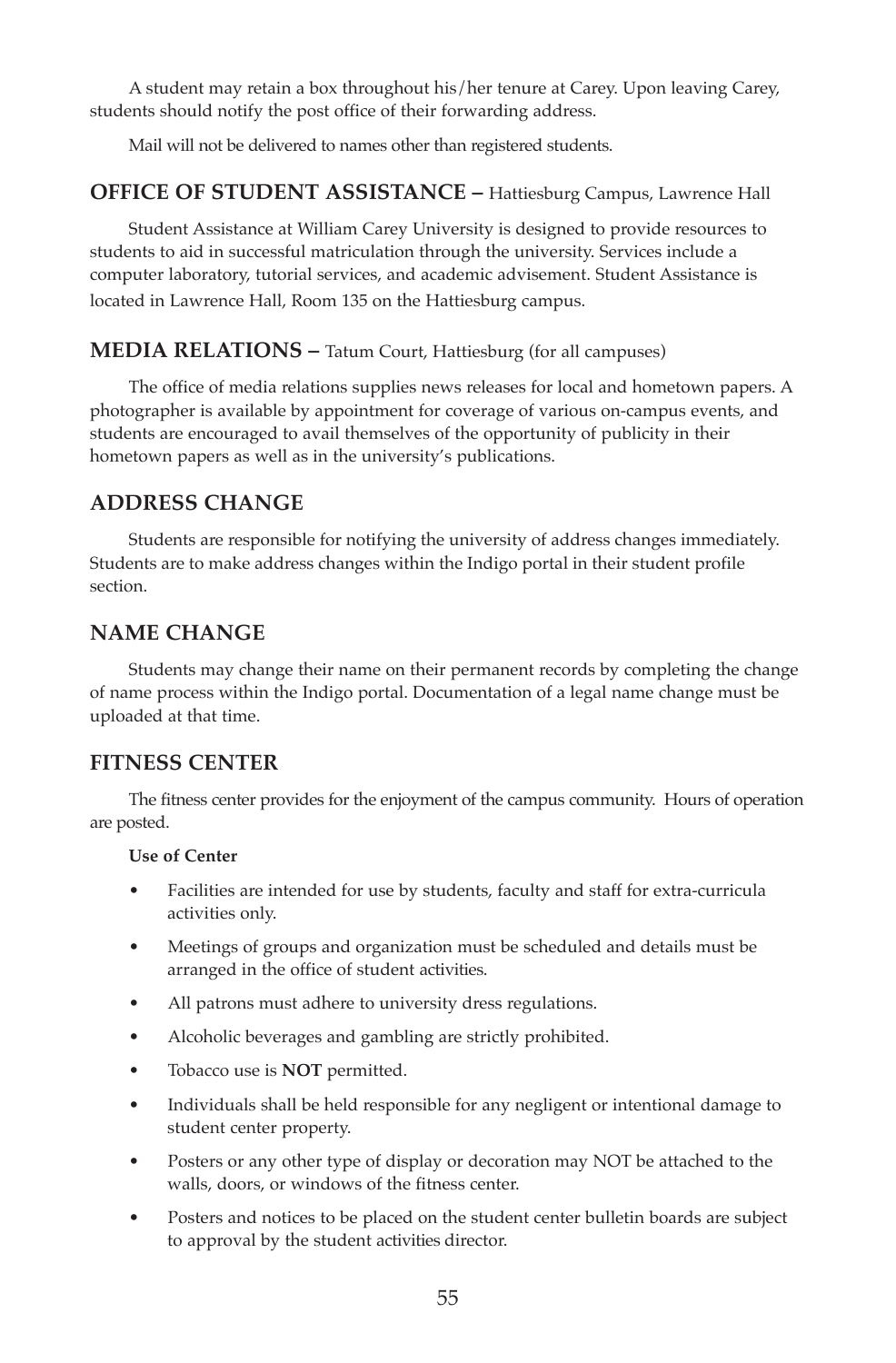- Equipment and furnishings assigned to the student center shall not be removed from the building or rearranged except by permission of the student activities director.
- Children under 13 years of age are not permitted in any area of the fitness center unless accompanied by an adult.
- Pets (animals, birds, etc.) are not permitted in the fitness center.

# **HATTIESBURG VEHICLE REGISTRATIoN**

 All faculty, staff, employees and students, full or part-time, who operate and park a vehicle on university property regularly or occasionally, are required to register their vehicles and display a parking decal. Complete information is required on the registration form including tag number.

## **Registration Procedure**

- The office of student life (King Student Center, Rm. 314) will issue decals during regular office hours (8:00 a.m.–5:00 p.m.) Monday through Thursday, and 8:00 a.m.–4:30 p.m. on Friday when the university is in session.
- Students may also obtain a parking decal through the WCU Indigo Portal (online). A student may choose to register his/her vehicle online and pick up the decal in the student life office or have it mailed.
- Before a motor vehicle may be registered, the person whose name in which the motor vehicle is being registered must present a copy of current student registration at the university and proof of insurance.
- Upon being registered and having required fees paid, each motor vehicle will be issued an appropriate decal which shall be valid up to the stated expiration date and for the zoned locations specified.

# **Parking Decals**

- Decals must be displayed in the lower left hand (driver's side) corner of the front windshield. Decals must be adhered to the windshield.
- Decals may not be traded or switched between different motor vehicles. Every vehicle must be registered with the university.
- Individuals sharing or using a decal not issued to that vehicle will be ticketed and subject to fines.
- University personnel will be issued decals that identify the appropriate zones in which university employees may park. Spouses of university personnel driving cars which display these decals will be given the privilege of parking in zones reserved for university personnel. Dependents of university personnel are not authorized with employee privileges.
- Lost decals may be replaced for both students and university personnel at a cost of \$5.00 per decal.
- Replacement decals will be issued upon payment of a \$5.00 fee only in the following cases:
	- If a registered motor vehicle is no longer to be used on campus (i.e. replaced by a new or different motor vehicle.)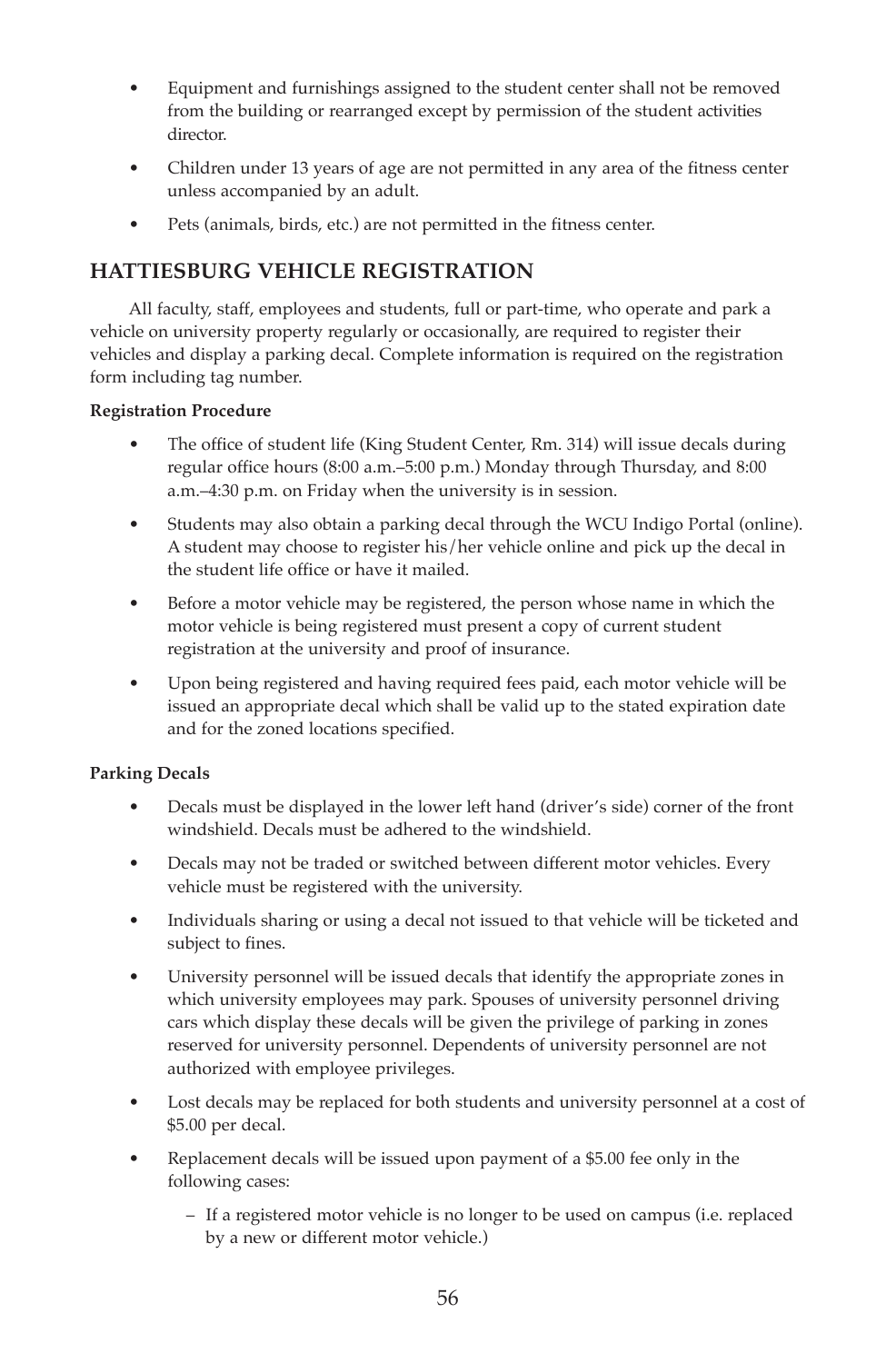- If the decal of a registered motor vehicle is stolen or destroyed. (Documented evidence will be required.)
- If the decal is defective due to faulty manufacturing. In this case, the decal will be replaced free of charge.
- Any motor vehicle operated on campus by a student or university personnel must have a decal and be registered according to the regulations stated.
- Only one valid decal will be displayed on any vehicle at one time.
- To be considered valid, decals must be adhered in the lower left hand (driver's side) corner of the front windshield of the registered vehicle with the decal number facing outward.
- Reproducing, altering, or defacing a decal or permit in any way is prohibited. Lost or misplaced decals must be replaced immediately.

# **HATTIESBURG PARKING RULES ANd REGULATIoNS**

 All vehicles are to be parked on the streets and parking lots on the campus only in areas assigned and marked as parking areas. All "NO PARKING" areas are in effect 24 hours a day, seven days a week. Failure by any person to find a legal parking space shall not be an excuse for a violation of the regulations. Anyone who operates a motor vehicle on campus must possess a valid driver's license and have current insurance. A suspended driver's license results in automatic suspension of driving privileges on campus.

 Students and university personnel are to park in the appropriate zone. Residential students: parking outlined in red or white open zone when red zone is full. Commuting students, faculty, and staff members: parking outlined in white.

Color Indicators:

|                       | BlueHandicapped parking only                                         |
|-----------------------|----------------------------------------------------------------------|
| YellowNo parking area |                                                                      |
|                       | Red Residential students                                             |
|                       | White Open zone; Commuters, faculty, staff, and residential students |
|                       | overflow                                                             |

 Any motor vehicle, which is parked in violation of university regulations, will be subject to ticketing. Specific violations of the parking regulations include the following:

- Parking on campus without a current registration decal or permit, with the exception of short-term visitors on campus.
- Parking in an area of the campus that is restricted to a specific time limit in excess of the posted time limit (e.g. spaces in front of the post office and bookstore).
- Parking in a "No Parking Zone" or service drive. These areas are restricted 24 hours a day, seven days a week.
- Double parking.
- Parking against the flow of traffic.
- Parking in a pedestrian crosswalk.
- Parking in or blocking a street, driveway or impeding the free movement on any street or parking area at any time.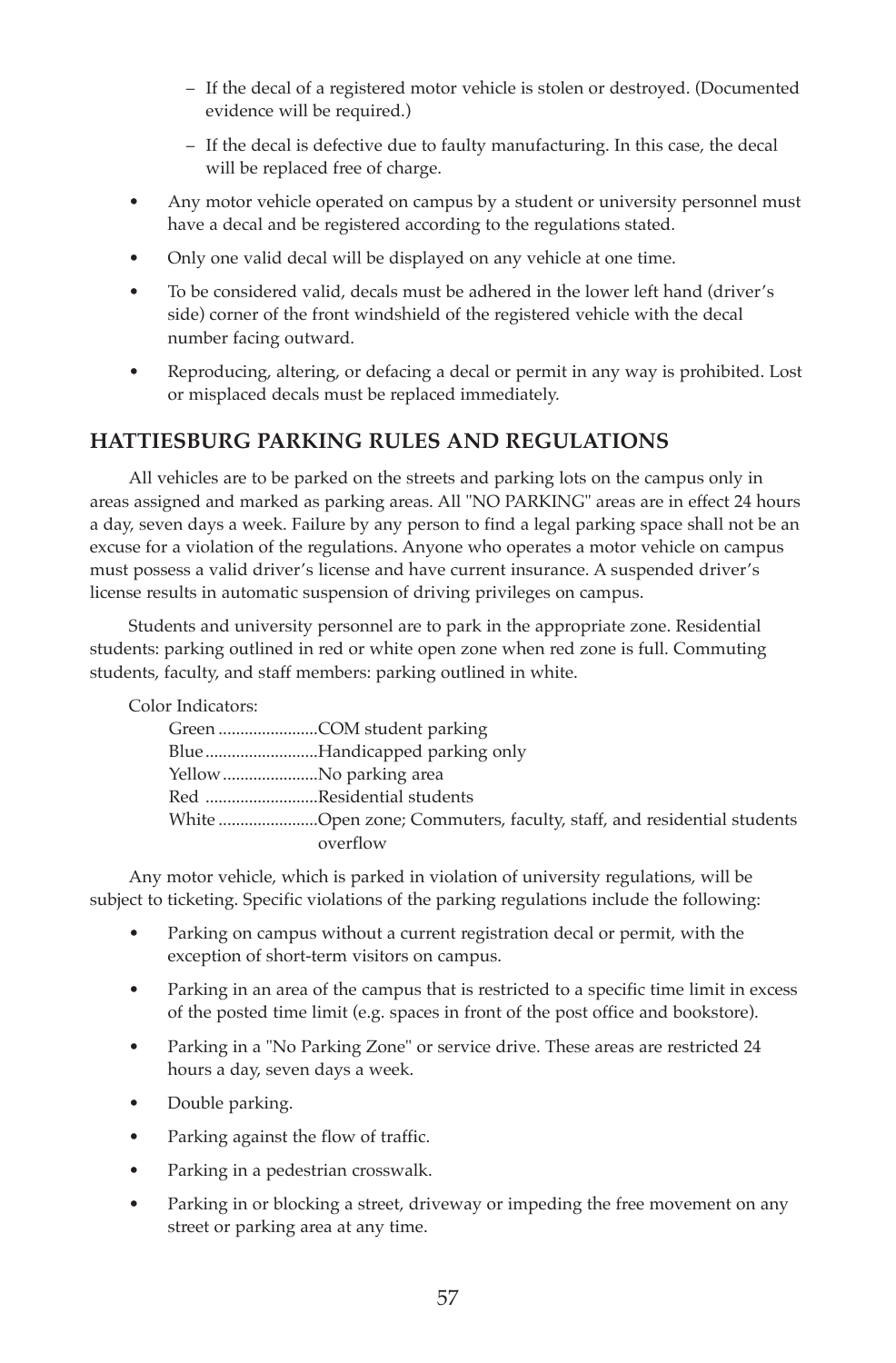- Parking on a sidewalk or grassy area of the campus without special permission.
- Parking outside the lines that identify an individual parking space.
- Parking in any space other than the assigned zone during restricted hours (7:30) a.m.–3:30 p.m.)
- Parking any trailer, camper, or other personal property on campus without special permission from the student life office. Any vehicle, trailer, etc., in violation of this regulation will be towed at the owner's expense.
- Parking of a second vehicle on campus by the same owner requires a \$200 annual parking fee.

#### **Parking Vehicles on Campus During Breaks**

 Students and employees are not to park vehicles in remote areas of the campus for extended periods of time during breaks or when students are away. If you park your vehicle for more than a day or two while you are on mission trips, breaks, choir tours, athletic or forensic trips, etc., leave the vehicle parked in well-lighted areas of the interior campus, clearly visible from a security station. WCU is not responsible for damage to vehicles left on campus during owner's absence.

# **TRAFFIC VIoLATIoNS (HATTIESBURG/TRAdITIoN)**

 Reported traffic violations will be subject to fines. Fines are to be paid in the business office within five days of the traffic violation notice. Appeals for violations must be in writing and turned in within five school days, excluding weekends and official student holidays, of the notice to the facilities office.

All matters pertaining to traffic violations will be handled by the director of facilities.

#### **Speed Limit**

The speed limit on campus is 10 m.p.h.

#### **Traffic violation fines**

| Traffic violations: |  |
|---------------------|--|
|                     |  |
|                     |  |
|                     |  |
|                     |  |
|                     |  |

 \*Reckless driving is a broad category that consists of any unsafe operation of a motor vehicle.

|           | Parking violations:                                           |                                                       |
|-----------|---------------------------------------------------------------|-------------------------------------------------------|
|           | a.                                                            |                                                       |
|           | b.                                                            |                                                       |
|           | C.                                                            |                                                       |
|           | d.                                                            |                                                       |
|           | е.                                                            | Parking on grass or other area set aside as lawn50.00 |
|           | f.                                                            |                                                       |
|           | g.                                                            |                                                       |
| $\bullet$ | Displaying a decal not registered to vehicle in question60.00 |                                                       |
| $\bullet$ |                                                               | Parking or operating a vehicle on campus              |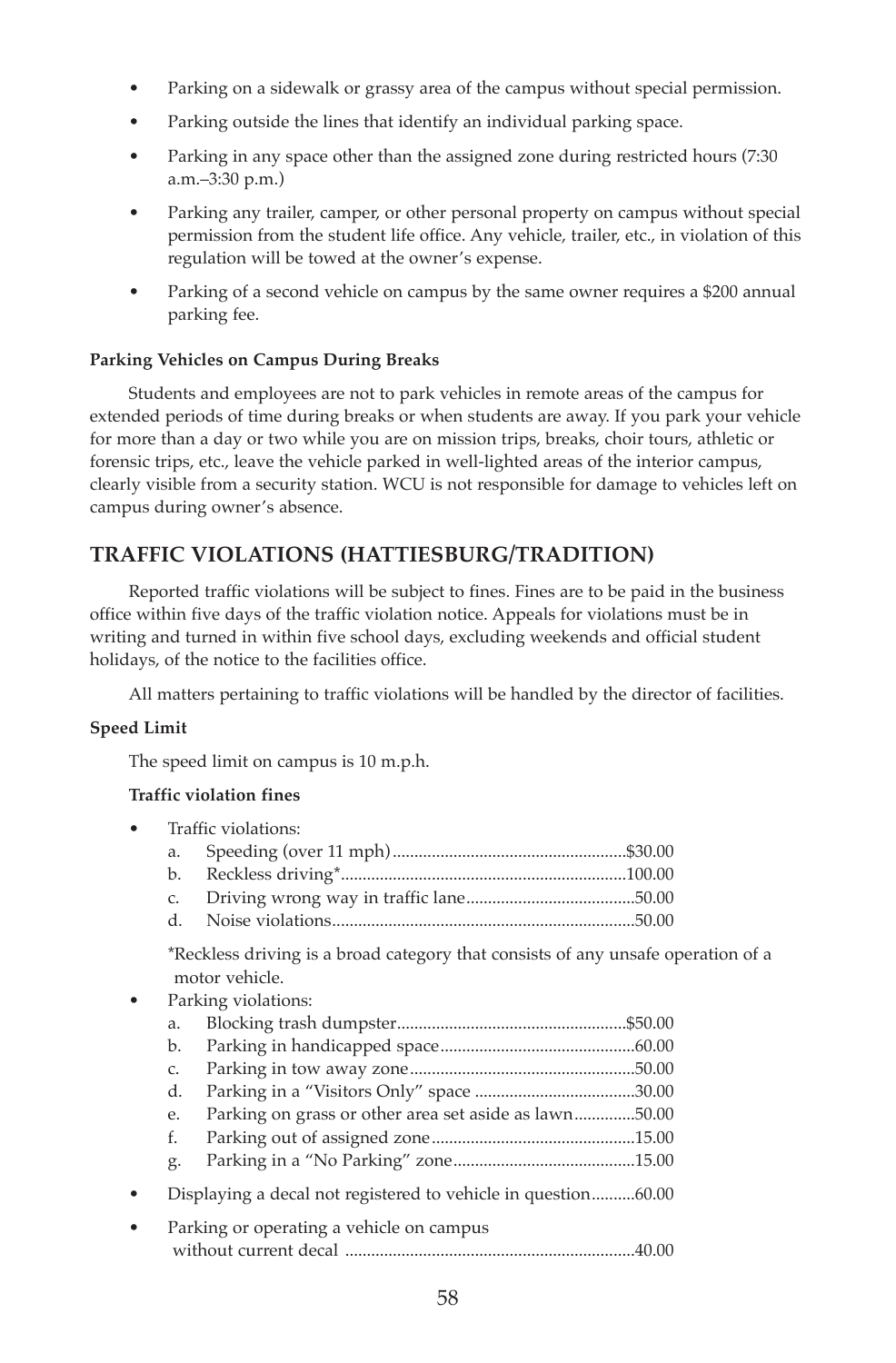• False registration.............................................................................40.00

 Students who falsely register their vehicles could lose their on-campus vehicle privileges.

- Uninsured vehicle on campus ......................................................75.00
- Driving while eligibility is suspended—not less than \$20.00
- The business office will collect all traffic fines or parking fines imposed by the university. Grades and transcripts will be withheld from the students who have unpaid violations from the university. Unpaid fines will be posted to the student's account after one week.
- Repeated traffic violations could result in the termination of on-campus vehicle privileges.
- Second offense of parking in a tow-away zone will result in vehicle being towed at student expense.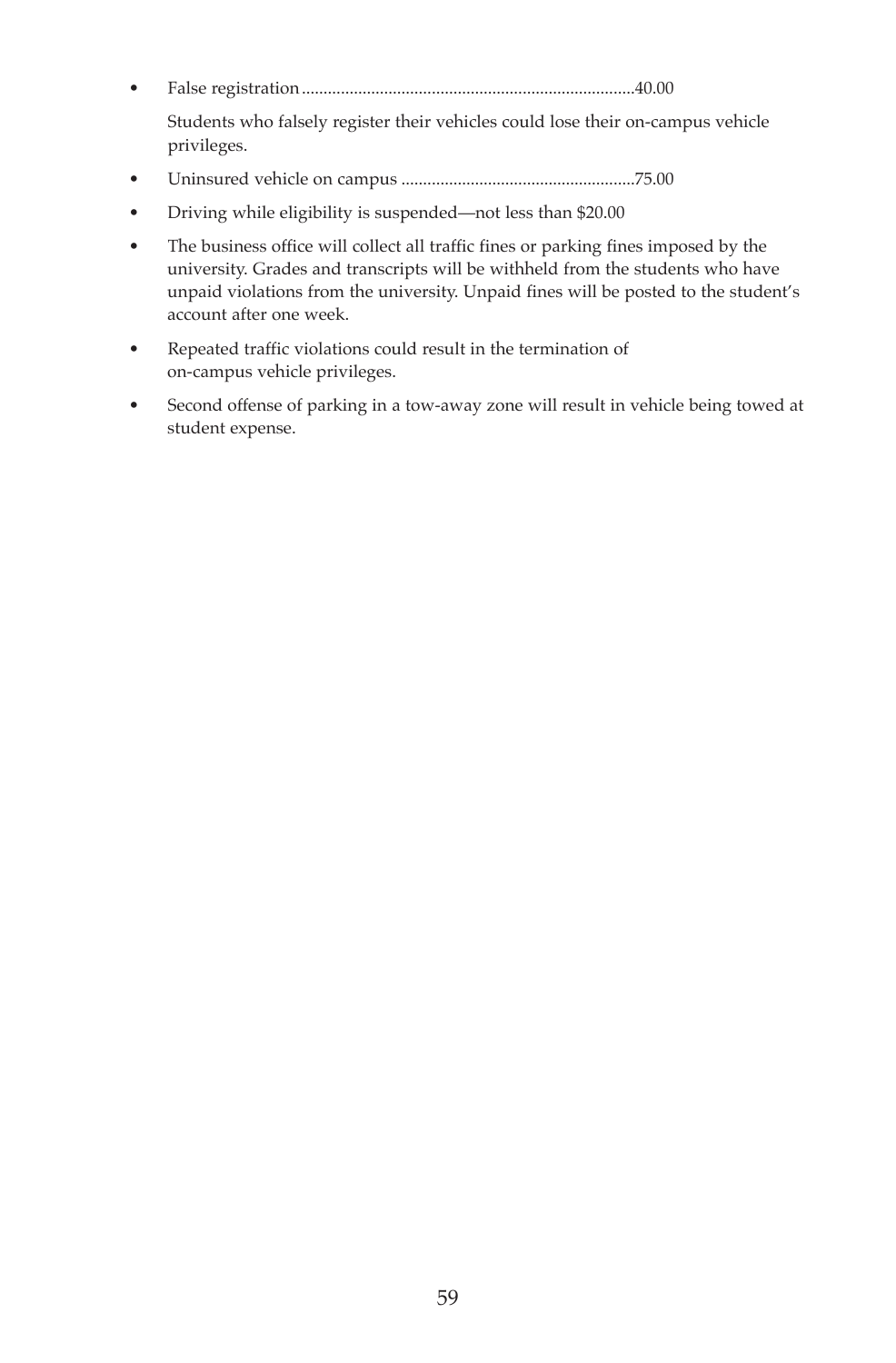# **Student Code of Conduct**

 Community life at William Carey University is founded upon the moral principles of Jesus Christ. Simply stated, the Student Code of Conduct is a pledge on the part of each student to conduct himself or herself in a manner befitting a Christian at all times.

 The university prohibits personal behavior whether on or off campus that: 1) interferes with the university's pursuit of its educational and Christian objectives; 2) fails to exhibit a regard for the rights of others; or 3) shows disrespect for the safety of persons and property. The following statements of prohibited conduct are not inclusive but are intended to give a student an idea of the types of behavior that may result in disciplinary action.

- **Abuse.** Physical abuse, verbal abuse, threats, intimidation, harassment, coercion, and/or other conduct which threatens or endangers the health or safety of any person is prohibited.
- **Academic dishonesty (see also Academic Integrity).** Plagiarism, dependence on others for assistance in assignments, tests and exams, as well as aiding others in their academic work beyond that expressly approved by the instructor are prohibited.
- **Alcohol and other drugs.** William Carey University has a zero tolerance policy for the possession or consumption of alcohol and other drugs. This is in accordance with the commitment to remain a "drug-free campus." Possession shall be defined to include the presence of alcohol or illegal drugs in the student's university residence or automobile. The prohibition against the use, possession, or distribution of alcohol and illegal drugs shall include the possession of alcohol containers, promotional literature and/or drug paraphernalia. Whether a student has violated this policy's prohibition against use of alcohol or illegal drugs may be determined by circumstantial evidence such as the aroma or smell of alcohol or drugs, either in the room or on the student's person, or conduct suggesting that the student is under the influence of such substances. Students in violation of this policy will face disciplinary action up to and including expulsion. This policy applies to students who return to campus under the influence of alcohol or drugs.
- **Body p**i**ercing.** Visible tattoos and body piercings that are inappropriate in a Christian setting or pose a health or safety hazard are not permitted. Students involved in student organizations or performing groups that represent the university may not have body piercings or tattoos that shed a negative light on the university.
- **Computer responsibility.** The computer resources at William Carey University are intended to be used for its programs of instruction and research and to conduct the legitimate business of the university. Users are responsible for seeing that computer resources are used in an effective, ethical, and legal manner. Policy violations generally fall into four categories:
	- harassing or threatening specific individuals or class of individuals
	- interfering with the activities of others
	- downloading, installing or transporting across university networks material that is illegal, proprietary, in violation of license agreements or copyrights, or otherwise damaging the institution including the distribution of pornographic materials
	- \* damaging or interfering with computer or network resources or computer data, files, or other information
- **Criminal Convictions.** Any student arrested for a crime involving moral turpitude will be suspended from the university pending a disposition of the charge or charges, and if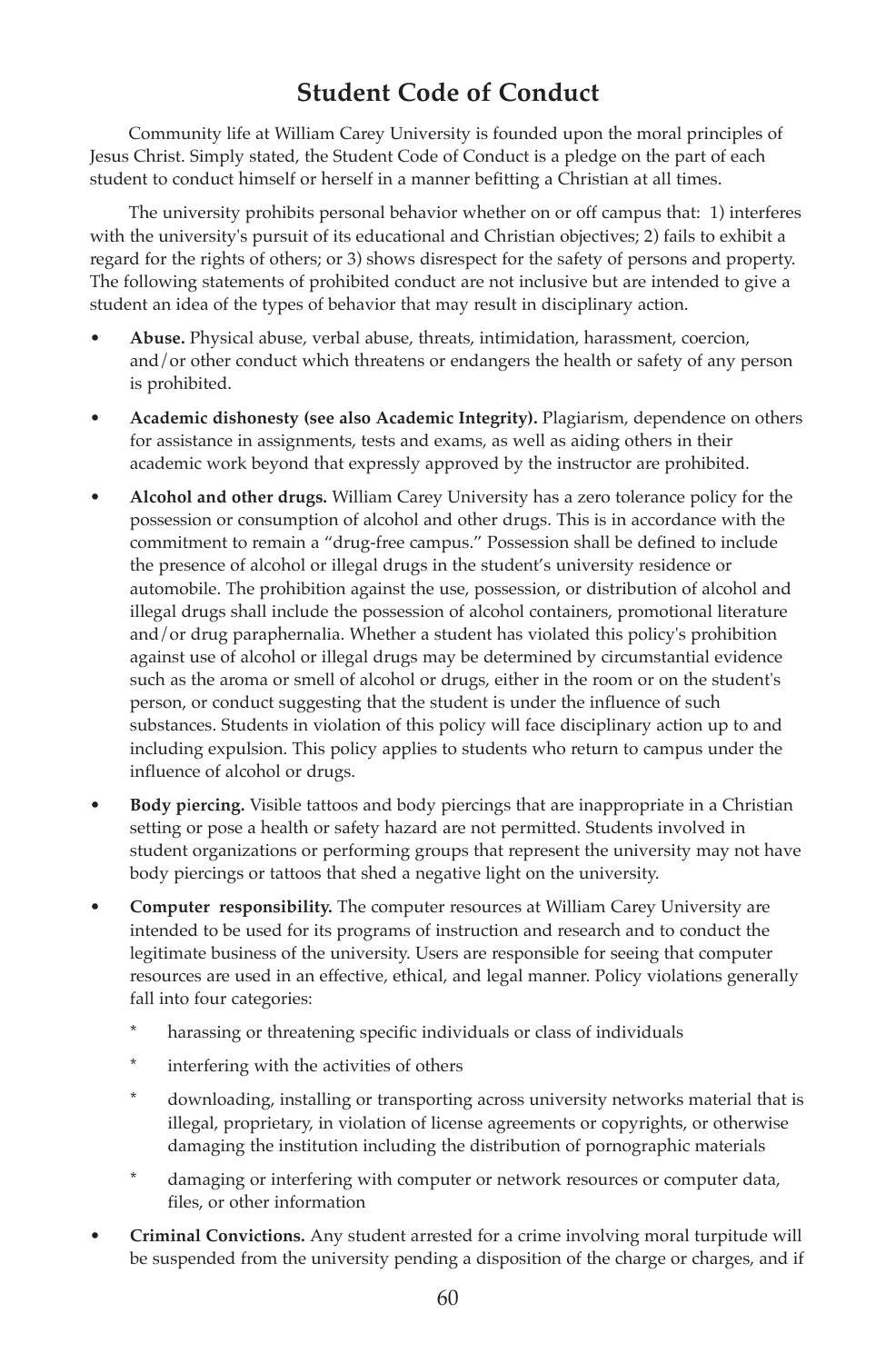convicted, the suspension may be permanent. If found not guilty, the student may apply for re-admission.

- **dating faculty.** Student and faculty dating relationships are not permitted.
- **disrespectful behavior.** The university will not tolerate contemptuous or disrespectful treatment of university students, administrators, faculty members, or staff persons. Interference with or the failure to cooperate with the reasonable requests of any university administrator, faculty member, or staff person is prohibited.
- **disruptive behavior.** Conduct that disrupts or interferes with the educational purposes of the university is prohibited.
- **Failure to cooperate.** Failure to cooperate in investigations, including witholding information, and failure to respond to requests to meet with a dean or committee is not permitted.
- **Financial irresponsibility.** A student is responsible for making certain that his/her financial obligations to the university are met. Continuation in the university may be dependent upon timely payment of university charges.
- **Firearms and weapons.** The use or possession of firearms, explosives, fireworks, or weapons is prohibited on all campus sites and adjacent streets and right-of-ways. This includes such items as guns, knives, or "homemade" weapons. Firearms are strictly prohibited on university property except by authorized security personnel.
- **Fire safety violations.** Damaging, defacing, destroying, cancelling, removing, ignoring or tampering with a fire alarm or other fire safety equipment is prohibited. Failing to vacate a residence hall when a fire alarm sounds, or returning to a residence hall following the activation of a fire alarm without the permission of an appropriate university official are grounds for disciplinary action.
- **Gambling.** Engaging in or encouraging, promoting or aiding participation in any game of hazard or chance for money or other valuable items is prohibited.
- **General infractions.** Students are expected to comply with all the rules and regulations, whether found in the student handbook, the university catalog, the SGA constitution, or departmental policy statements. Further, students must adhere to standards of public and private behavior consistent with the philosophy and purpose of the university, and with state and local laws. WCU students who are charged with a felony while enrolled at Carey may be subject to suspension until the charge is resolved. Cases will be considered on an individual basis, due process will be afforded, and should the charge be resolved in the student's favor, and at the discretion of WCU, the student will be readmitted and all tuition and fees may be refunded.
- **Harassment.** Harassing another person because of his or her race, color, gender, sex, national origin, age, disability, or any other reason is prohibited. This includes verbal harassment such as antagonizing or taunting.
- **Hazing.** Recklessly or intentionally endangering the mental or physical well being, health or safety of an individual for the purpose of initiation, admission, or membership, or affiliation with an organization is not allowed. Prohibited activities include: whipping, beating, branding, forced calisthenics, exposure to the elements, forced consumption of any food, liquor, drug or other substance, sleep deprivation, forced exclusion from social contact, or forced conduct that could result in embarrassment.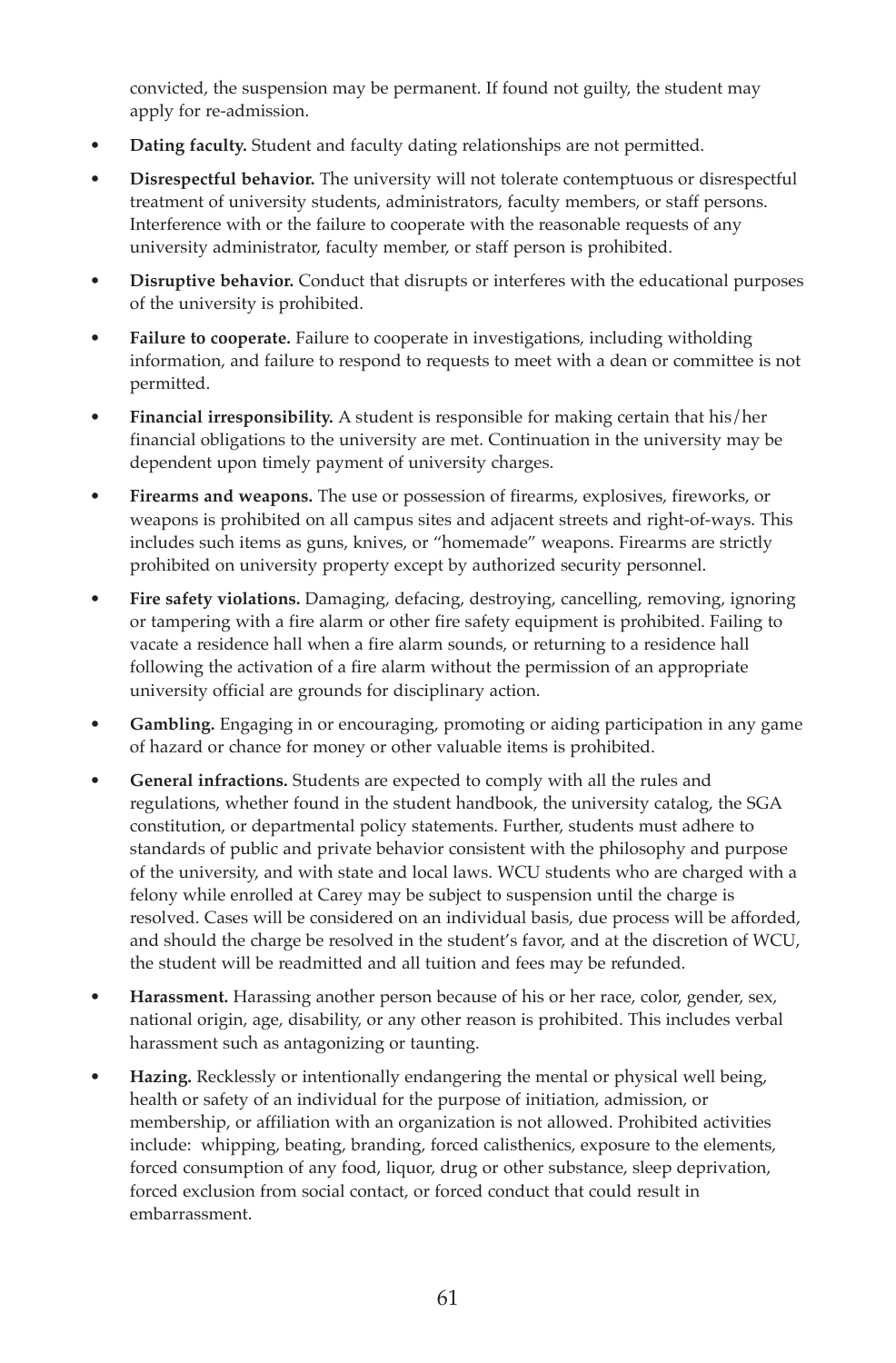- Immoral social conduct. Students are prohibited from engaging in or advocating conduct which is contrary to the Christian values and principles of the university.
- **Inappropriate dress.** Awareness of the appropriate dress for each occasion is an essential element in the social development of the individual. The university expects students to dress in a manner that complements the activity in which they are engaged and within the bounds of good taste. An administrator or faculty member may determine whether a given mode of dress disrupts the office or classroom process. More formal dress, if announced by the appropriate authority, may be required for special events or occasions. Shoes are required in all buildings except the living areas of the residence halls. Shirts are required in the dining hall. Sagging pants on students are strictly prohibited at WCU. T-shirts or other items of clothing that depict weapons or slogans that are in violation of policies or standards of WCU or that are considered intimidating are not allowed.
- **Lying and falsification.** Intentionally giving false information, whether written or oral, to student government councils, judicial councils, university officials or faculty members is not permitted. The falsification, alteration, fabrication, or misuse of a university form, document, record or identification card is prohibited.
- **Pornographic material.** Pornography is addictive, degrading, and destructive. As such, pornographic material will not be tolerated. Campus policy prohibits possession of pornographic material anywhere on campus including dorm rooms, cars, lockers, etc. Students in possession of pornography in any media form including, but not limited to print, audio, video, photography, and/or electronic media will face disciplinary action.
- **Sexual misconduct.** Engaging in or advocating engagement in sexually immoral acts or lifestyles is not permitted. Such acts and lifestyles deemed sexually immoral by the university are participation in sexual relations outside of marriage, adultery, incest, premarital and extramarital behavior, and sexual abuse/sexual harassment.
- **Social media responsibility.** William Carey University supports usage that leads to positive outcomes for its students. Social media technology affords interaction with individuals and organizations that establish strong connections and participation. Social media can also be a factor for increasing student engagement on campus and assistance for transitioning to college life, all of which may be considered positive effects. The negative effects of social media technology are likewise a university concern that stems from the limited context available in digital communication. Online social spaces provide privacy limitations, and students using social media are expected to be careful, respectful, responsible, and accountable. Unacceptable behavior by university students through such technology includes but is not limited to the following:
	- behavior that promotes or produces an unlawful end;
	- action that promotes an act of violence or harm;
	- action that meets university standards of harassment, defamation, and obscenity;
	- action that is counterproductive to the mission of the university;
	- action that violates guidelines outlined in the handbook.

William Carey University's policy on student and employee use of social media will be strictly enforced.

• **Theft and property violations.** William Carey University has a zero tolerance policy for the intentional or unintentional taking, damaging, or destroying of property belonging to the university, members of the university community, or visitors of the university.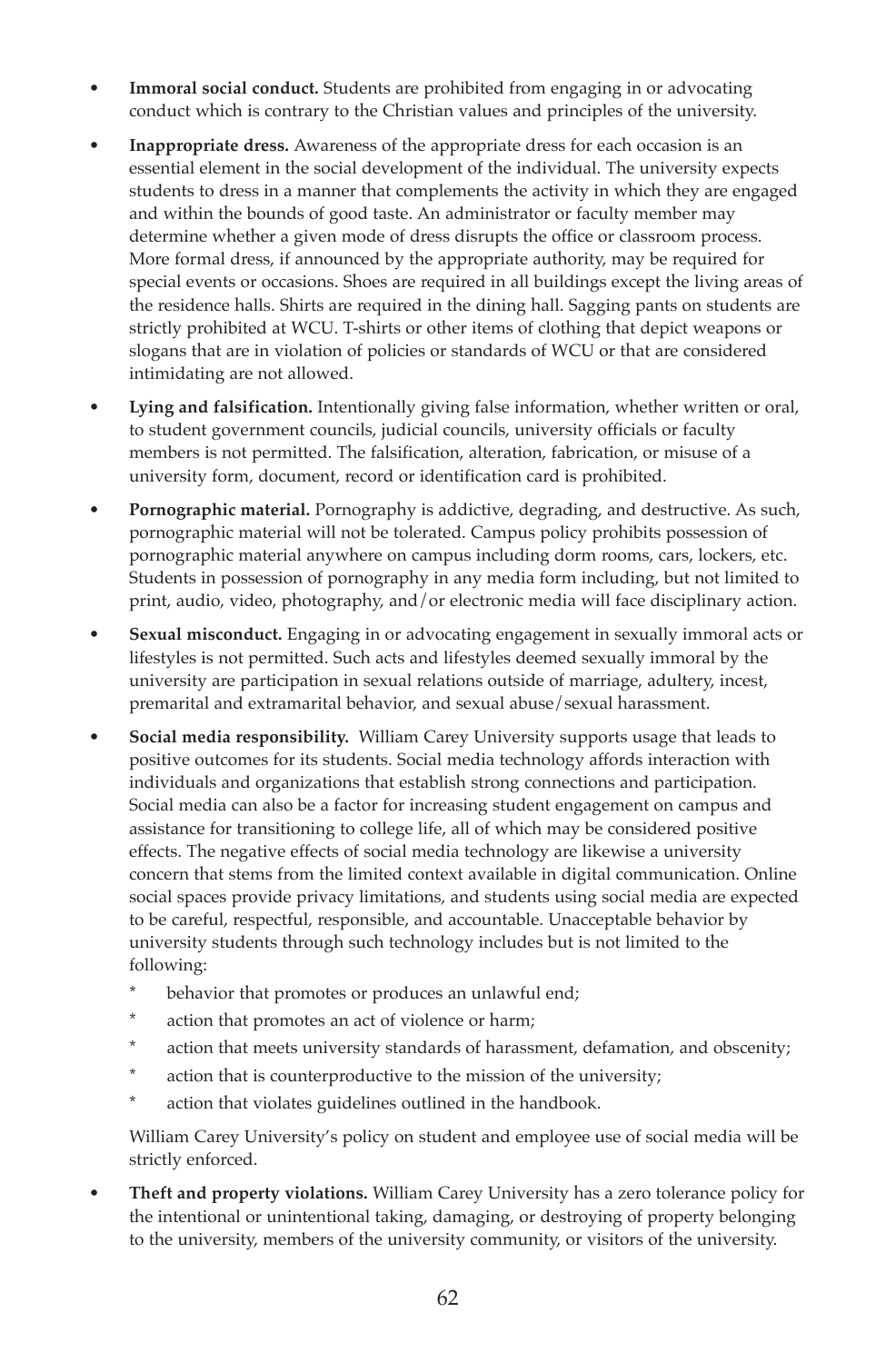- **Tobacco.** The use of tobacco and smoking-related products, including electronic cigarettes and vaporizers, is not permitted on the university campus. This includes streets and right of ways adjoining the campus. Violation of this policy may result in loss of any scholarships, ineligibility for participation in any campus organization/ activity, suspension from the university or repeated violations may result in expulsion from the university.
- **Trespass.** Students are not permitted the unauthorized entry into or occupation of university facilities.
- **Unauthorized recording.** The university does not permit the unauthorized recording of the voice of a member of the university's governing board, an administrator, faculty member, staff person, or other student.
- **Violation of residence hall guidelines.** All students are expected to uphold the guidelines stated in the residence hall section of *The Translation*.
- **Vulgar or abusive language.** The university has a no tolerance policy for abusive, lewd, obscene, or vulgar language or expression that is contrary to its Christian values and principles.

## **TITLE IX**

 William Carey University is committed to providing a safe and non-discriminatory learning, living, and working environment for all members of the university community. William Carey University is committed to complying with all federal and state laws.

 Title IX of the Education Amendments of 1972 prohibits sexual misconduct and discrimination on the basis of sex in the university's programs and activities. The Title IX policy is designed to ensure a safe and nondiscriminatory educational and work environment and to meet legal requirements, including: Title IX of the Education Amendments of 1972; relevant sections of the Clery Act of 1990; relevant sections of the Violence Against Women Reauthorization Act; Title VII of the Civil Rights Act of 1964. It does not preclude application or enforcement of other university or school policies. The university will respond to complaints or reports about prohibited conduct with measures designed to stop the behavior, eliminate any such discrimination, and prevent the recurrence of the prohibited conduct. The university has an obligation to investigate and address complaints or reports of sex discrimination and misconduct, including but not limited to, sexual violence, sexual harassment, sexual assault, stalking, dating/domestic violence, retaliation, and other related forms of sex discrimination or sexual misconduct, whenever it becomes aware of such a complaint or report.

 Students, staff, and faculty who believe they have been subjected to discrimination or sexual misconduct in violation of Title IX should follow the procedures outlined in the university's Title IX procedures to report these concerns immediately to the Title IX coordinator identified below. Title IX prohibits retaliation by any student and/or employee against anyone who reports an alleged Title IX violation. The university's Title IX policy and operational procedures are available on the William Carey website. If an incident of sexual misconduct does not meet the Title IX threshold, then the university's other policies apply.

 Complaints of discrimination or sexual misconduct or inquiries, regarding the application of Title IX and other laws, regulations, and policies prohibiting discrimination and sexual misconduct may be directed to Jordan Hickson, Title IX Coordinator, 710 William Carey Parkway, Box 2, Hattiesburg, MS 39401, 601-318-6433; jhickson@wmcarey.edu.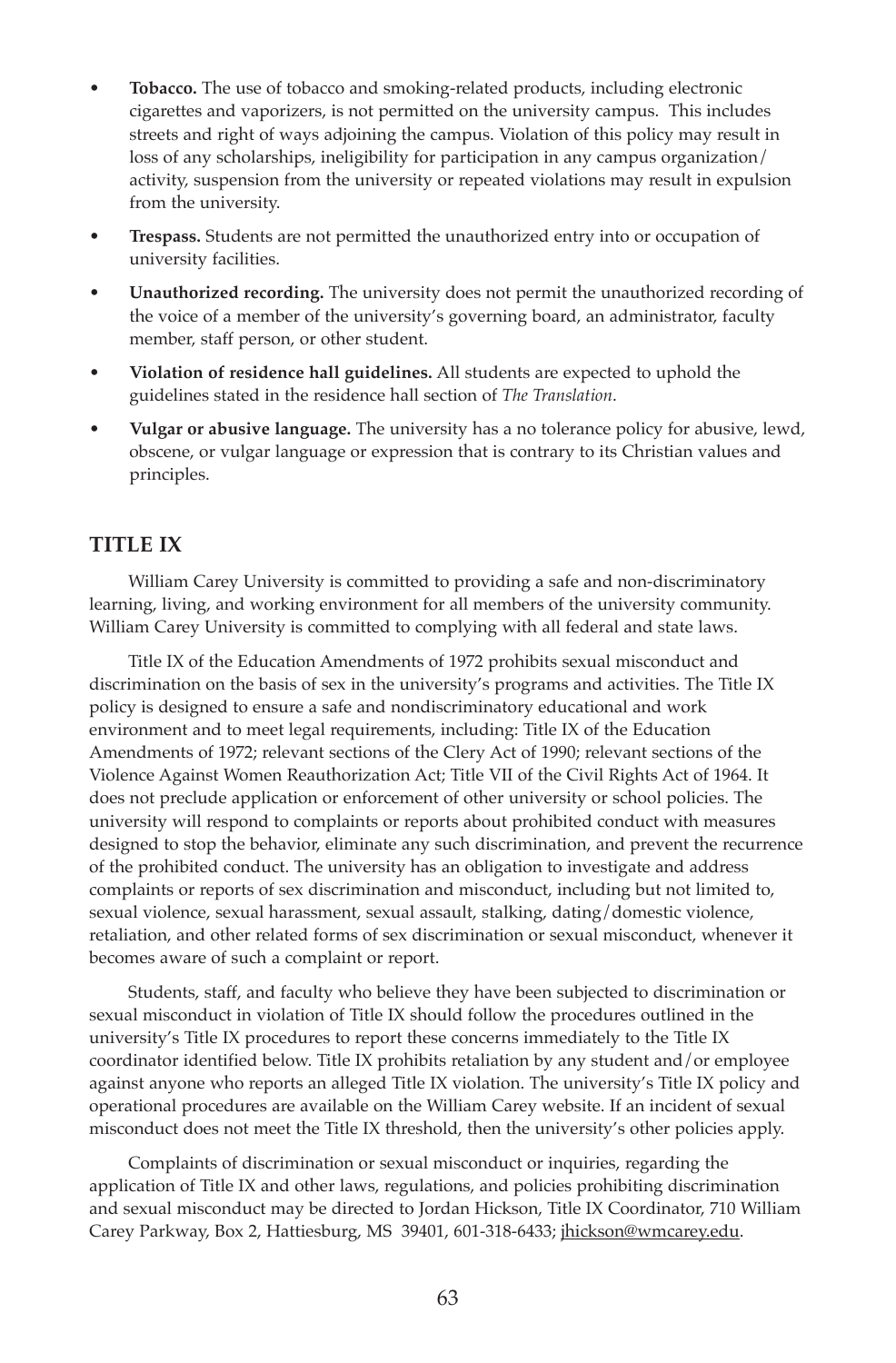## **HARASSMENT**

 William Carey University is committed to providing an environment in which all persons are safe from the behavior of another that threatens or torments, especially persistently. Harassment can include verbal or physical conduct that denigrates or shows hostility or aversion toward an individual, and that: (1) has the purpose or effect of creating an intimidating, hostile, or offensive environment; (2) has the purpose or effect of unreasonably interfering with an individual's academic or job performance; or (3) otherwise adversely affects an individual's education or employment opportunities. Such harassment is contrary to the Christian standards of conduct expected of all members of the university community, student, staff, and faculty.

 Any person who engages in harassment will be subject to disciplinary action ranging from a warning to discharge. Students who have a complaint regarding harassment should contact the vice president for student support on the Hattiesburg campus, or the administrative dean on the Tradition campus. The designated person on each campus will conduct an investigation in accordance with the complaint and grievance policy.

#### **discriminatory Harassment**

 William Carey University is committed to providing an environment in which all persons are safe from harassment that is based on his or her race, color, gender, national origin, age, disability, or any other reason. Discriminatory harassment can include verbal or physical conduct that denigrates or shows hostility or aversion toward an individual because of his/her race, color, gender, national origin, age or disability, or that of his/her relatives, friends or associates.

 Harassing conduct includes but is not limited to the following: (1) epithets, slurs, negative stereotyping, or threatening, intimidating, or hostile acts, that relate to race, color, gender, national origin, age or disability; and (2) written or graphic material that denigrates or shows hostility or aversion toward an individual or group because of race, color, gender, national origin, age or disability.

#### **Sexual Misconduct**

 William Carey University is committed to providing an environment that fosters learning, living, and working and promotes an environment free of all forms of harassment. The university utilizes education, equal educational and employment opportunity, training, and establishment of procedures to ensure the protection of student rights.

 William Carey University reaffirms its commitment that all students have a right to be free from sexual discrimination in the form of sexual harassment/sexual violence. Sexual misconduct can include any unwelcome sexual advances, requests for sexual favors, and other verbal or physical conduct of a sexual nature when:

 (1) submission to such conduct is made either explicitly or implicitly a term or condition of a person's employment, activities, or education; or

 (2) submission to or rejection of such conduct by an individual is used as the basis for academic or employment decisions affecting said individual; or

 (3) such conduct has the purpose or effect of unreasonably interfering with an individual's academic, activity, or work performance or creating an intimidating, hostile, or otherwise offensive working or educational environment.

 A student may report an alleged violation of this policy to the administrative dean of the Tradition campus or the vice president for student support on the Hattiesburg campus if it does not violate the university's Title IX policy. An investigation will be conducted in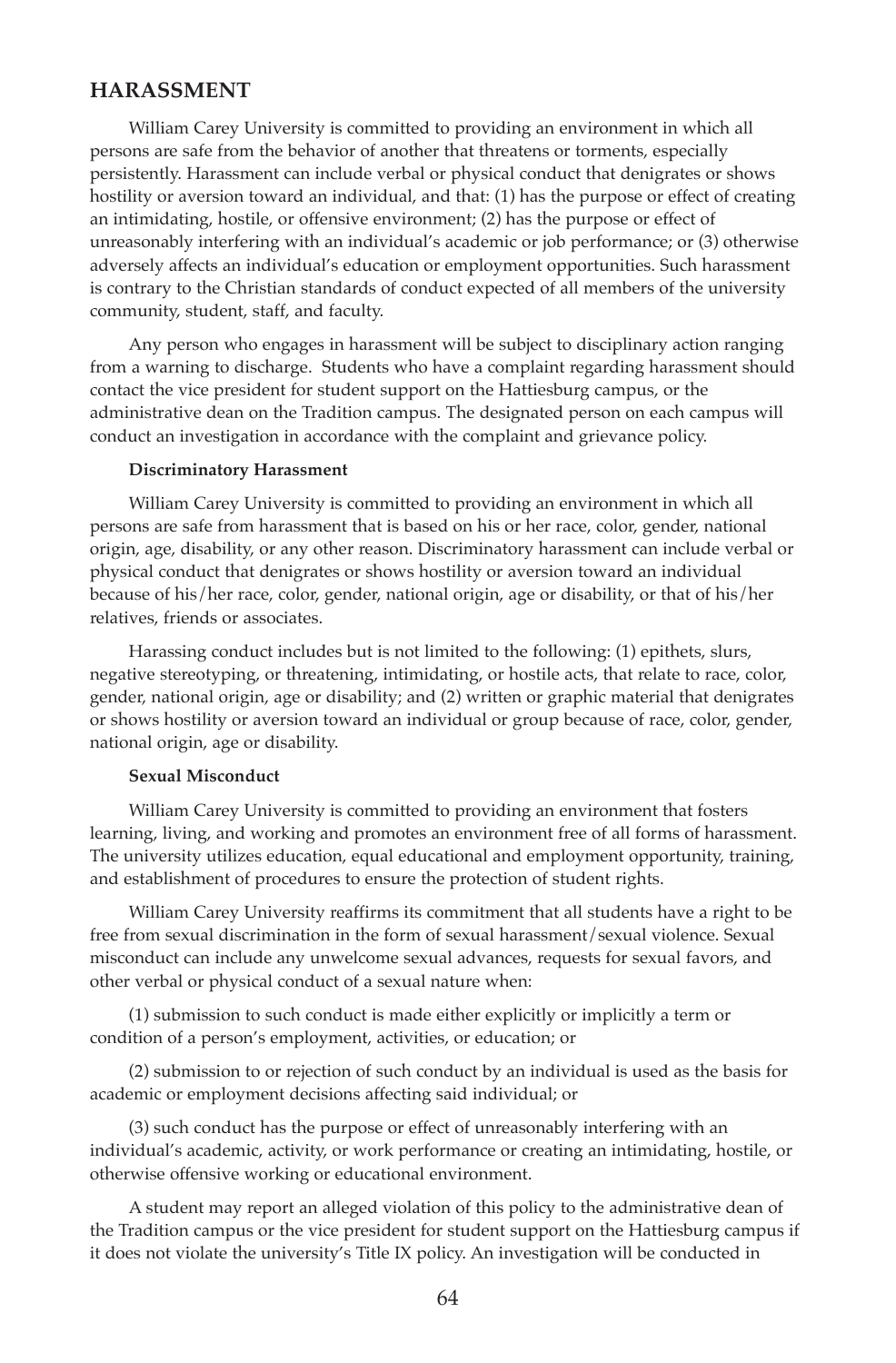accordance with the complaint and grievance policy for students, faculty, or staff as it relates to the complaint. The university will consider the welfare of the alleged victim and the university community as well as the rights of the accused. Retaliation against a student who brings a complaint is prohibited and will not be tolerated.

 In addition to violating the university's policy, sexual misconduct may be a violation of state and federal laws. Therefore, a student who feels that his/her rights have been violated may bring legal action, in addition to making a complaint to the university. The university's procedures regarding sexual misconduct in its entirety is located on the university website.

#### **Procedures for Reporting a Sexual offense**

- The student should go to a safe place as soon as possible.
- The student should seek medical treatment immediately for assessment of injuries, determination of risk of sexually transmitted diseases, and collection of evidence in case criminal prosecution is pursued. The student should not shower, bathe, or change clothes until after medical treatment is obtained.
- Contact the vice president for student support. The student will be provided with options regarding counseling and other resources for dealing with the situation.

#### **Procedures for Responding to Accusations of Sexual offense**

- The victim of an alleged sexual offense is entitled to and will receive the following:
	- 1) a caring response to the complaint with emphasis on a concern for his/her well being;
	- 2) a complete investigation of all allegations;
	- 3) notification of the outcome of the investigation and, if applicable, the hearing;
	- 4) the opportunity to appeal an unsatisfactory decision.
- A student accused of a sexual offense is entitled to and will receive the following:
	- 1) a clear description of all charges;
	- 2) advance notification of a hearing;
	- 3) a fair hearing conducted without unnecessary delay after the investigation;
	- 4) prompt notification of final decision by the person or judicial council which hears the case;
	- 5) the opportunity to appeal an unsatisfactory decision.
- A written report of the results of the investigation will be prepared. The accuser will be notified of the outcome of the investigation. If evidence confirms the allegations, the vice president for student support will then implement appropriate disciplinary action.
- The victim of a sexual offense will also be notified of any disciplinary action taken.
- If the accused or the accuser has a complaint about the way in which the case was handled or about the outcome of the process, he/she may appeal the case to the president of the university within five school days, excluding weekends and official student holidays.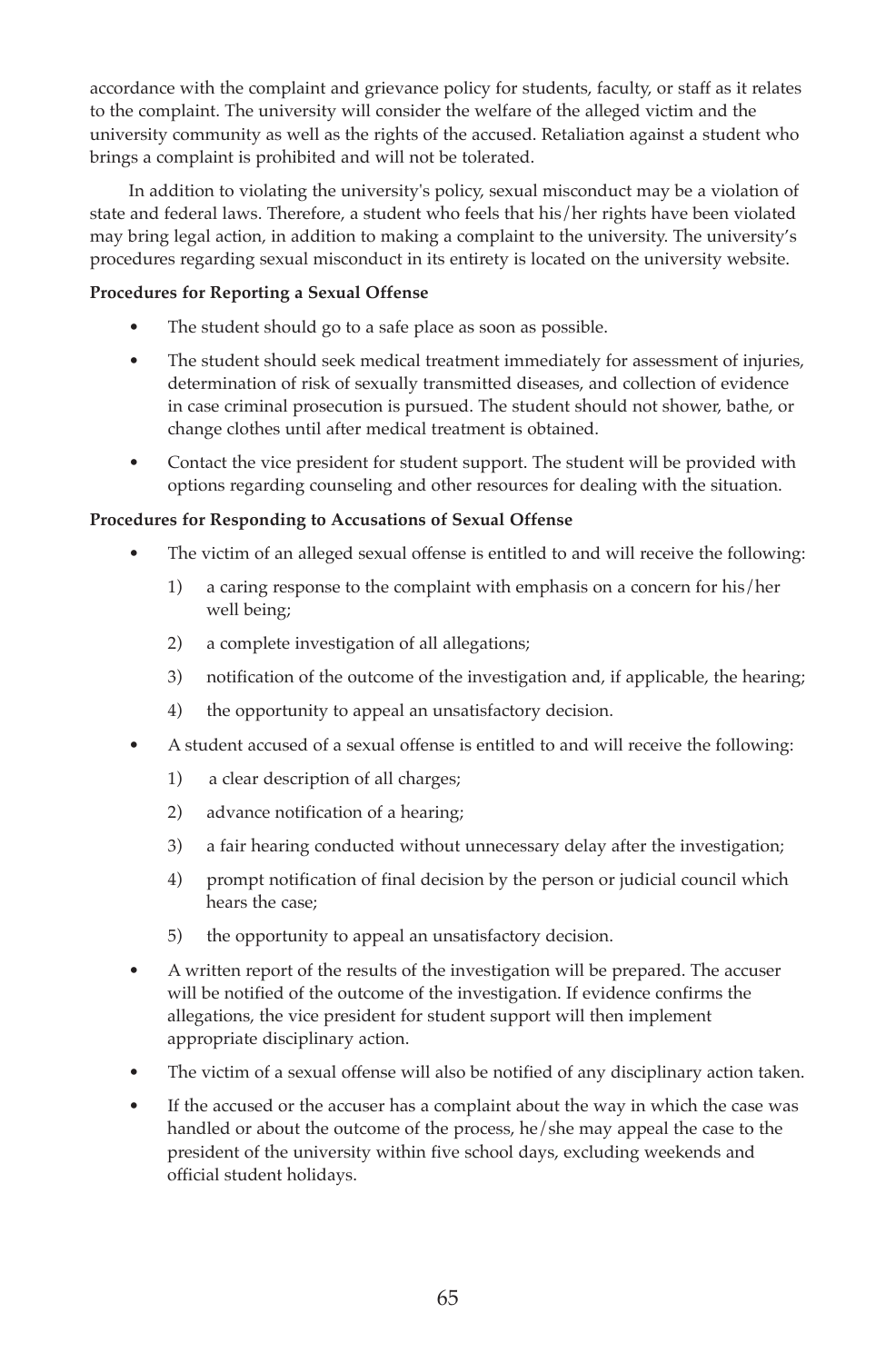#### **Legal options of the Student**

 The student is not obligated to pursue disciplinary action or legal prosecution. However, hospitals are required by law to report anonymously incidents of rape and institutions of higher education are required to report anonymously all crimes on campus which are officially reported.

#### **Available Campus and Community Counseling Services**

 Free and confidential counseling services are available for enrolled students through a local licensed counselor who is under contract to the university. Students should contact the office of student support for information on these services.

 Confidential counseling services are also available through the Sexual Assault Crisis Center in Hattiesburg (601-264-7777) and the Gulf Coast Women's Center in Tradition (228-435-1968) or toll free 1-800-800-1396.

#### **options for Changing Academic and Living Arrangements**

 The university will make every effort to provide appropriate academic and residential environments for all parties involved in sexual offenses.

#### **Bystander Statement**

 Bystanders often witness incidents on or off campus and play a critical role in the university's ability to ensure a safe environment for all university constituents. William Carey University encourages all students to report acts of sexual harassment/sexual violence or suspected violations of the sexual misconduct code to an employee of the university. If anything is reported to a university employee, then that employee will report the incident to the vice president for student support, or if a violation of Title IX, then to the university's Title IX coordinator.

The university's Title IX coordinator assures compliance with all federal laws.

Title IX Coordinator Jordan Hickson Tatum Court, Rm 134 (601) 318- 6433

## **dISCIPLINARy ACTIoN**

 Disciplinary action is a consequence of violation of university regulations hereafter defined. Disciplinary action may also be initiated against students by the university for misconduct which may originate off campus when the student is in violation of federal, state, or local laws and which materially and adversely affects an individual's suitability as a member of the university community.

 Not all infractions of William Carey's regulations and standards of behavior are of equal seriousness. Violations are divided into four levels according to severity and sanctions, and each offense is progressive. This means that a second offense in any of the four levels in any trimester or consecutive trimesters will result in the second offense automatically moving to the disciplinary action of the next level. Examples of offenses by level include but are not limited to those listed.

 The president of the university reserves the right to review all disciplinary action by any person or council and take whatever action he deems to be in the best interest of the university.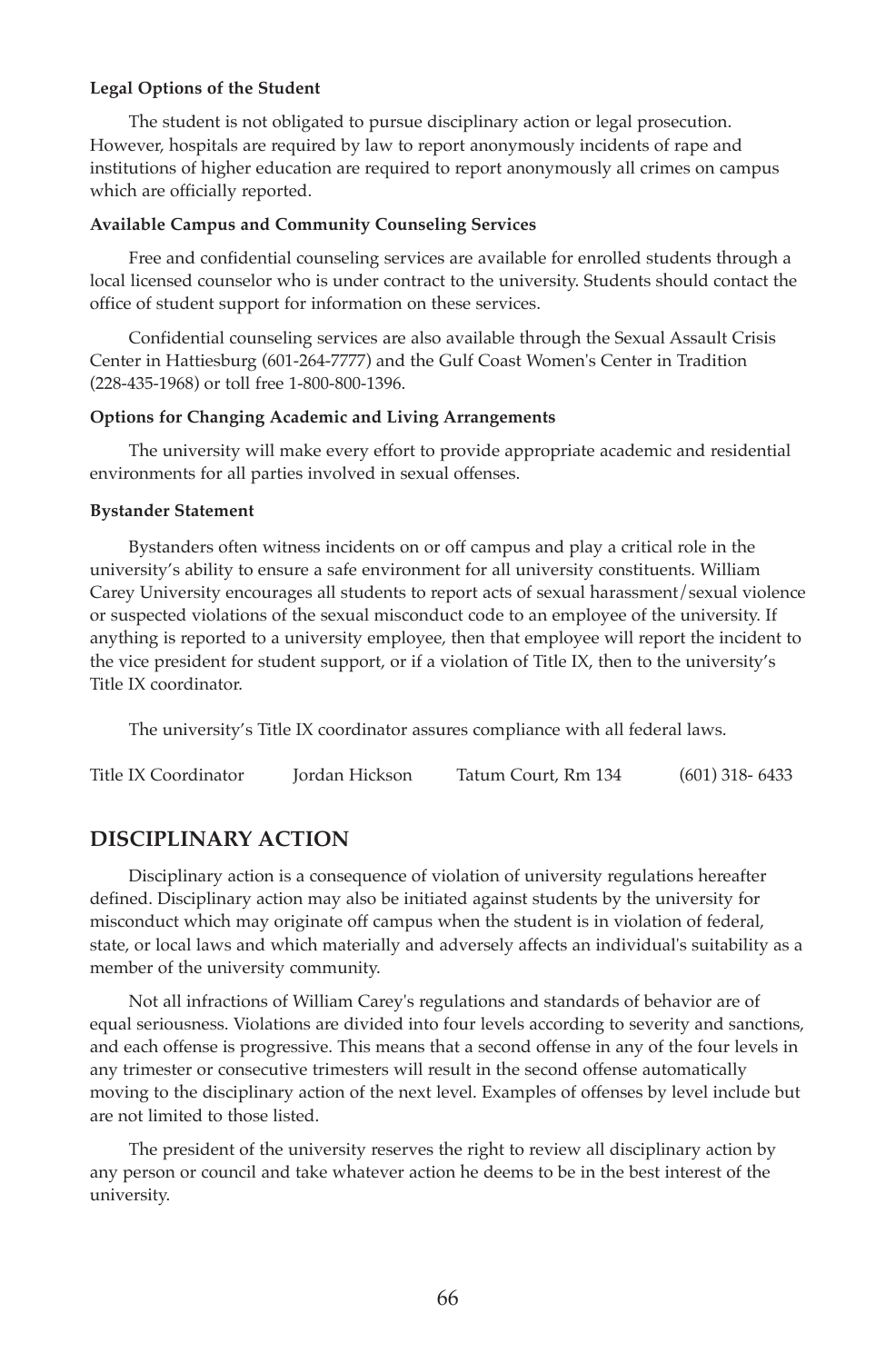## **Guide for Disciplinary Decisions**

#### **Level I offenses**

Possible sanctions: A letter of warning, fine, or work assignment is the usual disciplinary action taken; however, other disciplinary action may be added by the adjudicating officer or committee. Fines may not be paid with scholarships or grants.

Fine Level — \$20 – \$150

Visitation policy - \$150 Failure to identify or comply Fire safety (candle policy, incense, unauthorized use of fire doors) Health/safety hazard Inappropriate disposal of trash/garbage Noise Traffic Tobacco

#### **Level II offenses**

Possible sanctions: A letter of disciplinary probation and fine, work assignment, restitution, restrictions, and/or living unit probation is the usual disciplinary action taken; however, other disciplinary actions and restrictions may be added by the adjudicating officer or committee.

Fine Level — \$40 – \$300 Repeat of "Level I" offenses Demonstration of flagrant disregard for living unit policies Minor vandalism and criminal damage Fire safety (fireworks unauthorized use of fire extinguisher) Tobacco—2nd offense \$50 Visitation policy—\$300

## **Level III offenses**

Possible sanctions: A letter of disciplinary probation, living unit dismissal, and restitution is the usual action taken; however, other disciplinary actions and restrictions may be added by the adjudicating officer, committee, or president of the university.

Fine level \$100 – \$500 Alcohol violation Theft Physical or emotional abuse Major vandalism or criminal damage Fire safety (false fire alarm, tampering with fire safety equipment) Any violation committed while on disciplinary probation Demonstration of flagrant disregard for living unit Harassment Tobacco—3rd offense \$75

#### **Level IV offenses**

Sanctions: A letter of disciplinary dismissal is the usual disciplinary action taken.

 Any offense or series of offenses which indicates that the student is a threat to the university community and/or himself/herself is grounds for dismissal from the university.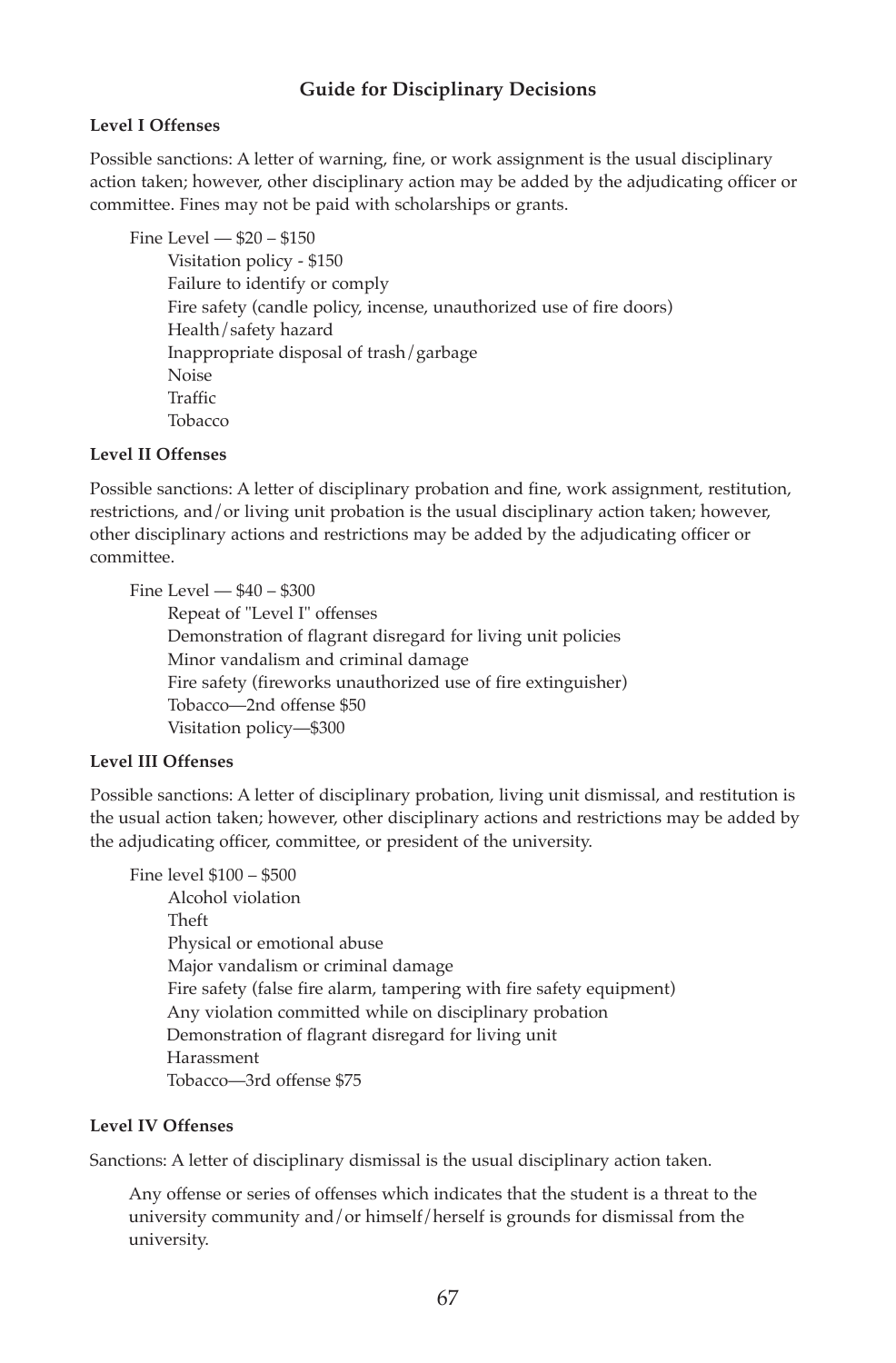Discriminatory or sexual harassment Sexual assault Possession of firearms, knives (except nonspring pocket knives), or other weapons Use, possession, sale or distribution of illegal drugs or alcohol

#### **Counseling**

In some cases when there is a violation of the Student Code of Conduct, participation in the university's counseling program may be required as part of the required disciplinary action.

## **dEFINITIoN oF TERMS**

 A student found to be in violation of the Code of Conduct or any specific policies or social regulations in this handbook may be disciplined according to the nature of the offense. The following disciplinary actions represent standard and recognized university-wide sanctions:

 *Written warning*—a written notice to the student offender that he/she has violated university rules and that further violations will result in more severe disciplinary action.

 *Fine*—a monetary sanction imposed by the vice president for student support, director of student services on the Tradition campus, or housing director, or designee for violation of university regulations.

 *Work assignment—*the requirement that a student perform some service or engage in some activity (usually having some relationship to the offense) that would benefit both the student and the university community.

 *Living unit probation*—a prescribed period during which another violation of policy may result in the student forfeiting the privilege to live in a university residence hall and reduction of scholarship.

 *Living unit dismissal*—the requirement that a student leave his/her residence hall. The student may not be entitled to any refund from room and board including deposit.

 *University probation*—a prescribed period during which another violation of policy will result in added restrictions, suspension, or dismissal.

 *Restrictions*—additional sanctions imposed along with the period of probation appropriate for the offense (work details, research, etc.) Restrictions may also take the form of the privilege to

- hold a position/office in a campus residence hall, and/or
- represent the university in intercollegiate athletics or other public events.

 *Disciplinary suspension*—exclusion for the offending student from the university campus, its classes, and other privileges or activities for a prescribed period.

 *Disciplinary dismissal*—permanent termination of student status effective upon the date of dismissal specified.

No refund is issued when a student is dismissed for reasons of misconduct.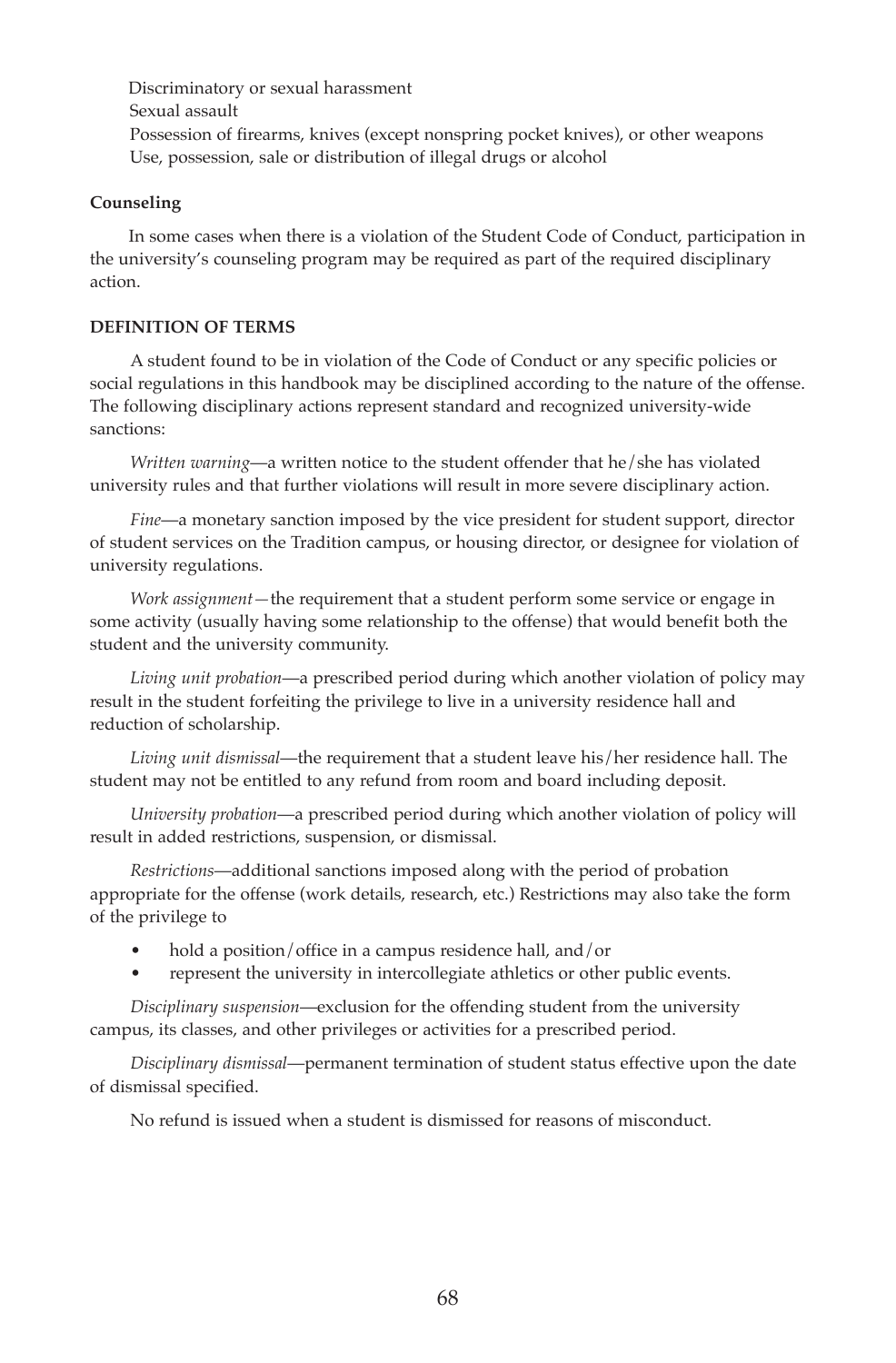# **JUdICIAL PoLICIES ANd PRoCEdURES**

#### **Philosophy, purpose, and authority.**

 The purpose of the student judicial process is to investigate allegations of student misconduct, and in those cases in which it is determined that the student has engaged in misconduct, to impose appropriate sanctions. The goal of disciplinary sanctions is to redirect inappropriate student behavior toward behavior which will contribute to the social and academic development of the student and the overall well being of the university community.

 The president of the university has delegated responsibility (subject to review hereinabove mentioned) for the student judicial affairs to the vice president for student support, who has in turn, delegated it to the director of student services (Tradition campus). It is the responsibility of these designees to initiate, implement, and supervise the student judicial process. These designees are assisted in the judicial process by various councils including the following:

- administrative/student judicial council
- Student Government Association judicial council

## **Procedures for Judicial Review**

 Campus security, resident hall staff, faculty members, students, and any other member of the university community should report incidents to the vice president for student support (Hattiesburg) or the director of student services (Tradition). This official or designee will initiate the investigation. Once the investigation is complete, the adjudicating officer will determine if there is sufficient reason and evidence to continue the judicial process.

 **1. Pre-hearing conference**: If the process is to continue, the adjudicating officer will meet with the student and determine the course of action. At this time, the accused will have the opportunity to provide information pertaining to the charges.

## **2. Judicial hearing**:

- A. Notice of hearing. Student accused of misconduct will receive prior notice of his/her obligation to appear for a hearing, usually 24 hours in advance. However, the vice president/dean or designee, may forego this waiting period in unusual or serious cases, or where urgency is necessary.
- B. Representation & witnesses. The accused may not be represented at the hearing by anyone other than himself/herself. Witnesses for the accused will be permitted if approved in advance by the vice president/dean or designee. Witnesses must appear at the time and place of the hearing.
- C. Decisions and sanctions. Decisions will be sent in writing to the accused student. If the decision calls for disciplinary sanctions(s), a description of the sanction(s) or action will also be included. Failure to comply with sanctions will result in additional penalties of greater or equal severity.

 At any stage of this process, a student will be deemed to have pled guilty of charges if he/she fails to cooperate, ignores, or does not respond with 24 hours of notification of incident.

 The adjudicating staff member will review the incident, taking into consideration the information provided by the student. For complex violations, the adjudicating staff member may refer the hearing to the student life committee for student disciplinary decisions. A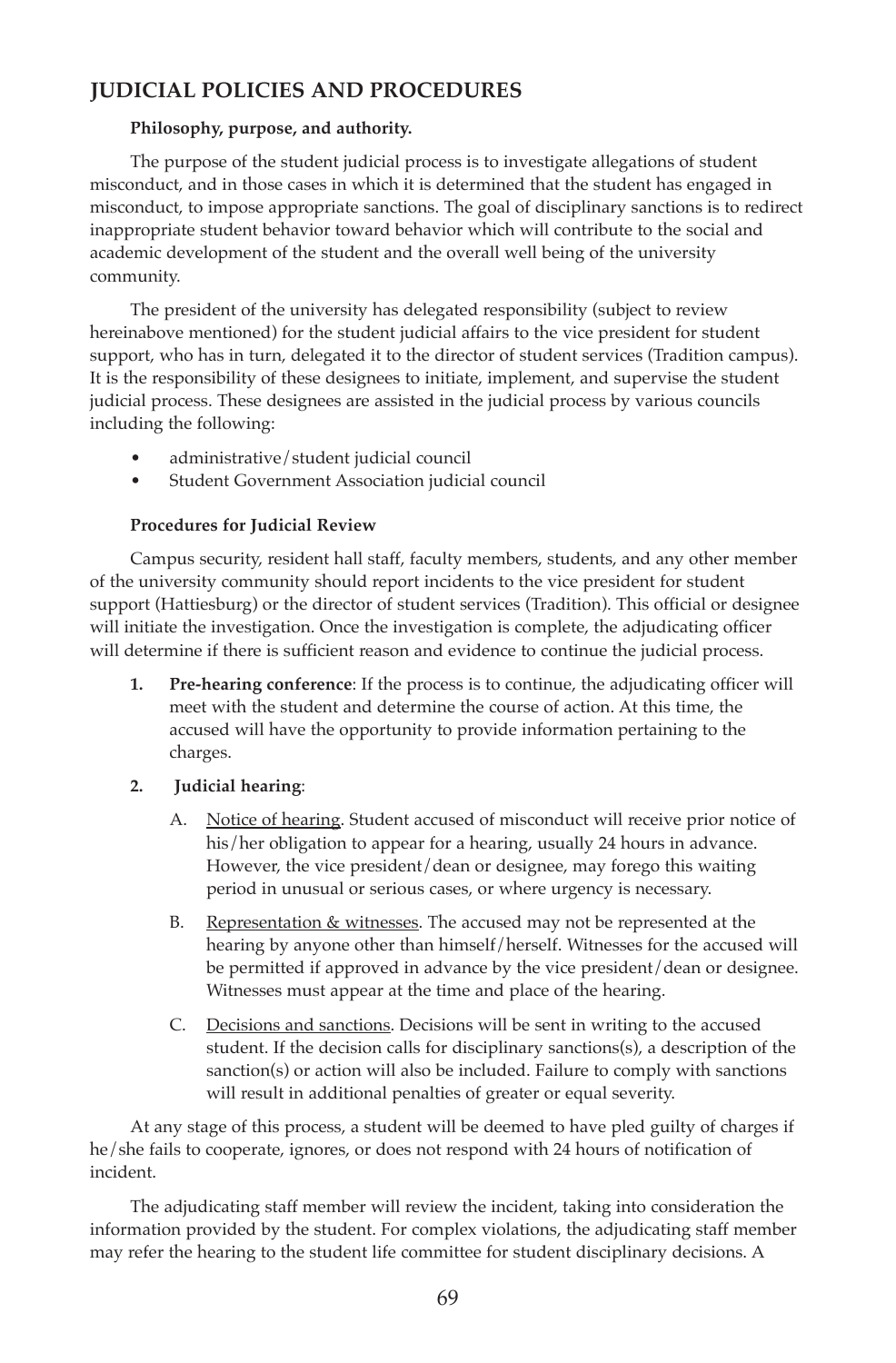determination will be made and the student advised of the decision. *Judicial decisions that do not involve suspension or loss of housing privileges are final.*

 Student(s) will be verbally advised of the decision with written notification to follow. In cases of suspension or loss of housing privileges, a student may appeal to the student life committee on the Hattiesburg campus; Tradition appeals should be made to the Coast administrative dean. A written letter of appeal must be received within five school days, excluding weekends and official student holidays. The president of the university may hear final appeals and take whatever action he deems to be in the best interest of the university.

 Conduct violations of a less serious nature may be handled by the director of housing or his/her designee. Citations written by a member of the housing/residence life staff and traffic appeals may be appealed through the office of residence life, and traffic appeals through the director of facilities.

#### **Student Life Committee Standing Members**

 The committees have representation from administration, faculty, and students. Each faculty member serves a one-year term; members of administration may have standing appointments. Student appointment is made from the Student Government Association judicial council. If any of the faculty and/or administrators are unavailable, the vice president, dean, or directors may choose up to two substitute members in order to avoid delaying the adjudication of the case. The vice president, dean, or directors will convene the group, moderate the meetings, and present any witnesses or pertinent evidence.

 Hattiesburg—director of athletics, housing director, registrar, two faculty, and two students

Tradition—academic dean, four faculty, and two students

*No student representatives will be called for committee action on Level IV violations.*

# **APPEAL PRoCEdURE**

- 1. Only decisions of suspension and dismissal may be appealed by an accused student.
- 2. The student must write a letter of appeal and submit the appeal to the office of the vice president of student support within three business days after receiving notice of disciplinary sanctions.
- 3. The letter of appeal must be complete and detailed. The student life committee for Hattiesburg will review appeals for Hattiesburg students; the administrative dean in Tradition will review appeals for Tradition students; and the vice president for student support will review Hattiesburg appeals when the student life committee is delegated the adjudicating responsibility. The vice president for student support will review Tradition students' appeals when the Tradition campus administrative dean is delegated the adjudicating responsibility.
- 4. The student will be provided an official written notification detailing the decision to accept or deny the appeal within five school days, excluding weekends and official student holidays.

 The president of the university reserves the right to review all disciplinary action by any person or council and take whatever action he deems to be in the best interest of the university.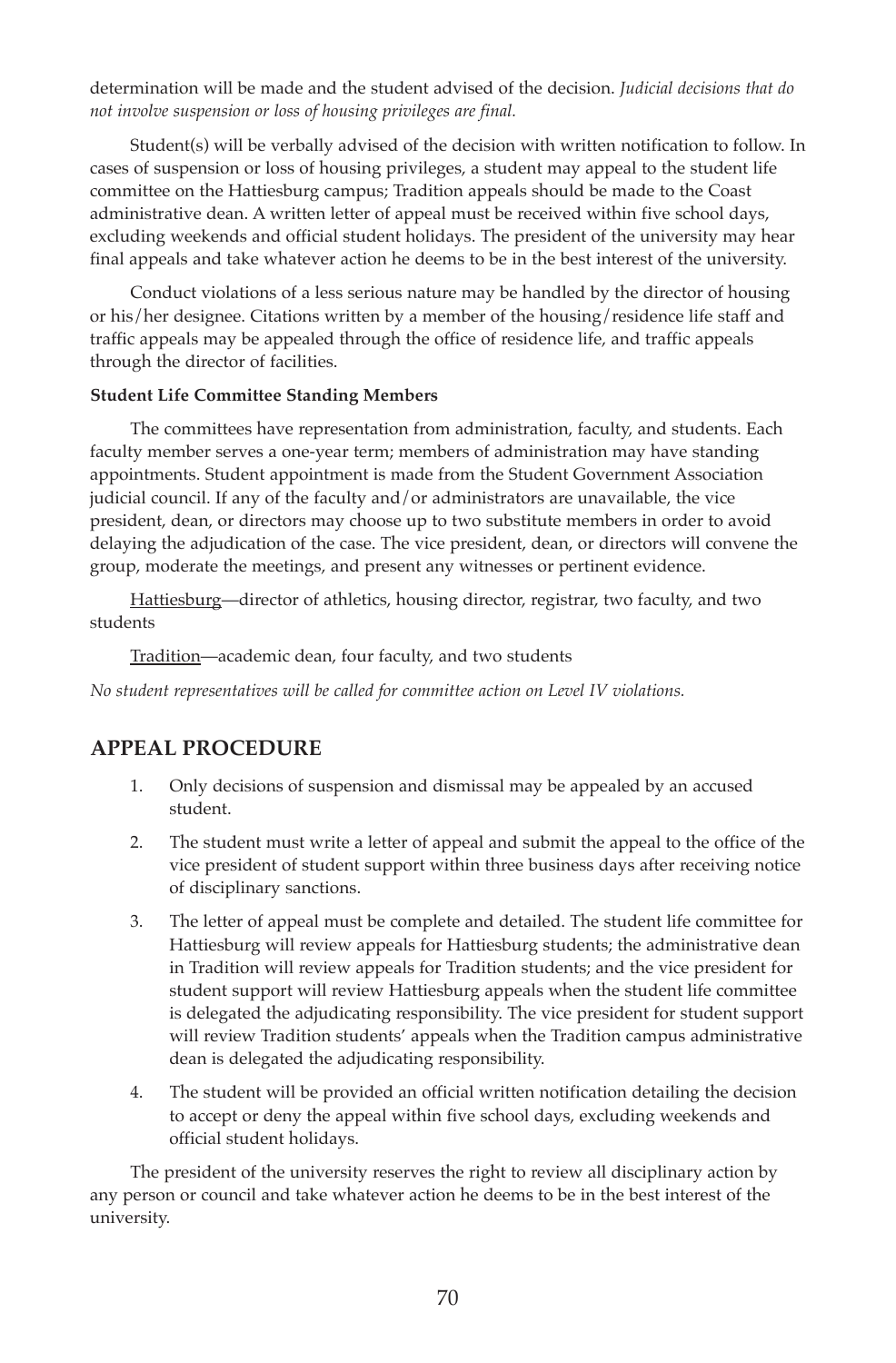# **General Policies**

 The William Carey University board of trustees adopted the following policy governing access to the WCU campuses by outside groups:

# **SoLICITATIoN oN oR ACCESS To CAMPUS By oUTSIdE INdIVIdUALS oR GRoUPS**

 It is the policy of William Carey University that solicitation by outside groups, or access to WCU property by outside groups, shall not be permitted unless such activity is by invitation of William Carey University and contributes to the achievement of the mission of William Carey University. In cases where solicitation or distribution by outside groups has been authorized, such authorization will be revoked where any activities or conduct by outside groups results in the disruption or interference with university, administrative, educational, or operational activities. The university will not, under any circumstances, provide any access to outside groups whose activities, in the judgment of designated university officials, are inconsistent with the stated mission of William Carey University.

 For purposes of this policy "solicitation" shall mean commercial and noncommercial activities, including, but not limited to, campaigning, canvassing, demonstrating, distributing or posting books, coupons, flyers, leaflets, literature or other documents, lecturing (outside of regularly invited and approved speakers for scheduled courses), petitioning, or selling.

 The purpose of this policy is to ensure that any solicitation or distribution on university property by an outside group does not interfere with the university's commitment and mission to provide quality higher education and related activities to its students. Access and regulation of nonuniversity related individuals, groups or organizations on all WCU property is intended to safeguard the health, safety, and freedom from harassment of university personnel, students, and guests.

 A request to distribute information (advertise) to students and university departments must be submitted and approved by the Office of Student Services prior to solicitation. Persons requesting approval should mail or present in person samples of all material to student services before any distribution or set-up takes place. The office of student support is located in King Student Center; the telephone number is 601-318-6188; e-mail vbridgeforth@wmcarey.edu.

 Similar requests for the Tradition campus should be submitted to the dean of the campus at 228-702-1802; e-mail cconner@wmcarey.edu.

# **ANNUAL NoTIFICATIoN**

 Each year this institution gives notice of the various rights accorded to parents or students pursuant to the Family Educational Rights and Privacy Act (FERPA). You are notified of the following:

- **Right to inspect:** You have the right to review and inspect substantially all of your education records maintained by or at this institution.
- **Right to prevent disclosures:** You have the right to prevent disclosure of education records to third parties with certain limited exceptions. It is the intent of this institution to limit the disclosure of information contained in your education records to those instances when prior written consent has been given to the disclosure, as an item of directory information of which you have not refused to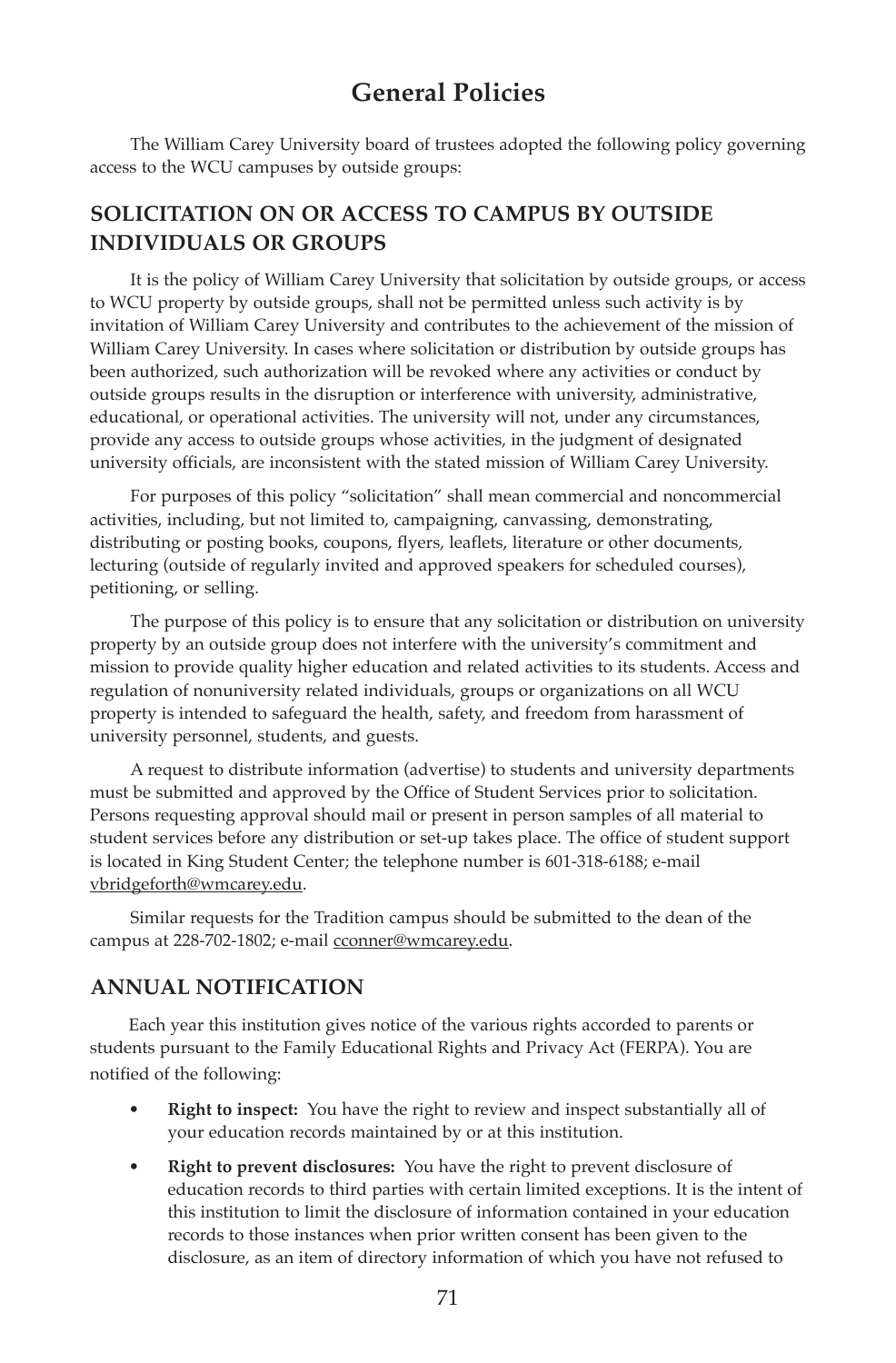permit disclosure, or under the provisions of FERPA which allow disclosure without prior written consent.

- **Right to request amendment:** You have the right to seek to have corrected any parts of an education record which you believe to be inaccurate, misleading or otherwise in violation of your rights. This right includes the right to a hearing to present evidence that the record should be changed if this institution decides not to alter the education records according to your request.
- **Right to complain to FERPA office:** You have the right to file a complaint with the Family Educational Rights and Privacy Act Office, Department of Education, 400 Maryland Avenue, S.W., Washington, D.C. 20202, concerning this institution's failure to comply with FERPA.
- **Right to obtain policy:** You have the right to obtain a copy of the written institutional policy adopted by this institution in compliance with FERPA. A copy may be obtained in person or by mail from: Registrar, William Carey University, 710 William Carey Parkway, Hattiesburg, Mississippi 39401. A copy is also available in its entirety on the registrar's page of the WCU website. The document is entitled, "Institutional Policy on the Privacy Rights of Students."

## **dESIGNATIoN oF dIRECToRy INFoRMATIoN**

 The university has designated certain information contained in the education records of its students as directory information for purposes of the Family Educational Rights and Privacy Act (FERPA).

 The following information regarding students is considered directory information: (1) name, (2) address, (3) telephone number, (4) major field of study, (5) participation in officially recognized activities and sports, (6) weight and height of members of athletic teams, (7) dates of attendance, (8) degrees and awards received, (9) previous educational agency or institution attended by the students, (10) academic level, (11) enrollment status (FT/PT), and (12) other similar information.

 Directory information may be disclosed by the institution for any purpose in its discretion, without the consent of a student. Students have the right, however, to refuse to permit the designation of any or all of the above information as directory information. In that case, this information will not be disclosed except with the consent of a student, or as otherwise allowed by FERPA.

 Any student refusing to have any or all of the designated directory information disclosed must file written notification to the effect with this institution at the registrar's office on or before the first day of classes of each trimester/term. Forms for this purpose are available in the registrar's office.

 In the event a refusal is not filed, this institution assumes that a student does not object to the release of the directory information designated.

## **STUdENTS WITH dISABILITIES**

#### **Policy**

Every reasonable effort will be made to meet the special needs of students who qualify under Section 504 and ADA disability criteria. Eligibility for special accommodations will be available to students who are officially enrolled at William Carey University, who meet all university program requirements, and who meet the definition of disability as defined by the Rehabilitation Act of 1973 and the Americans with Disabilities Act. The definition of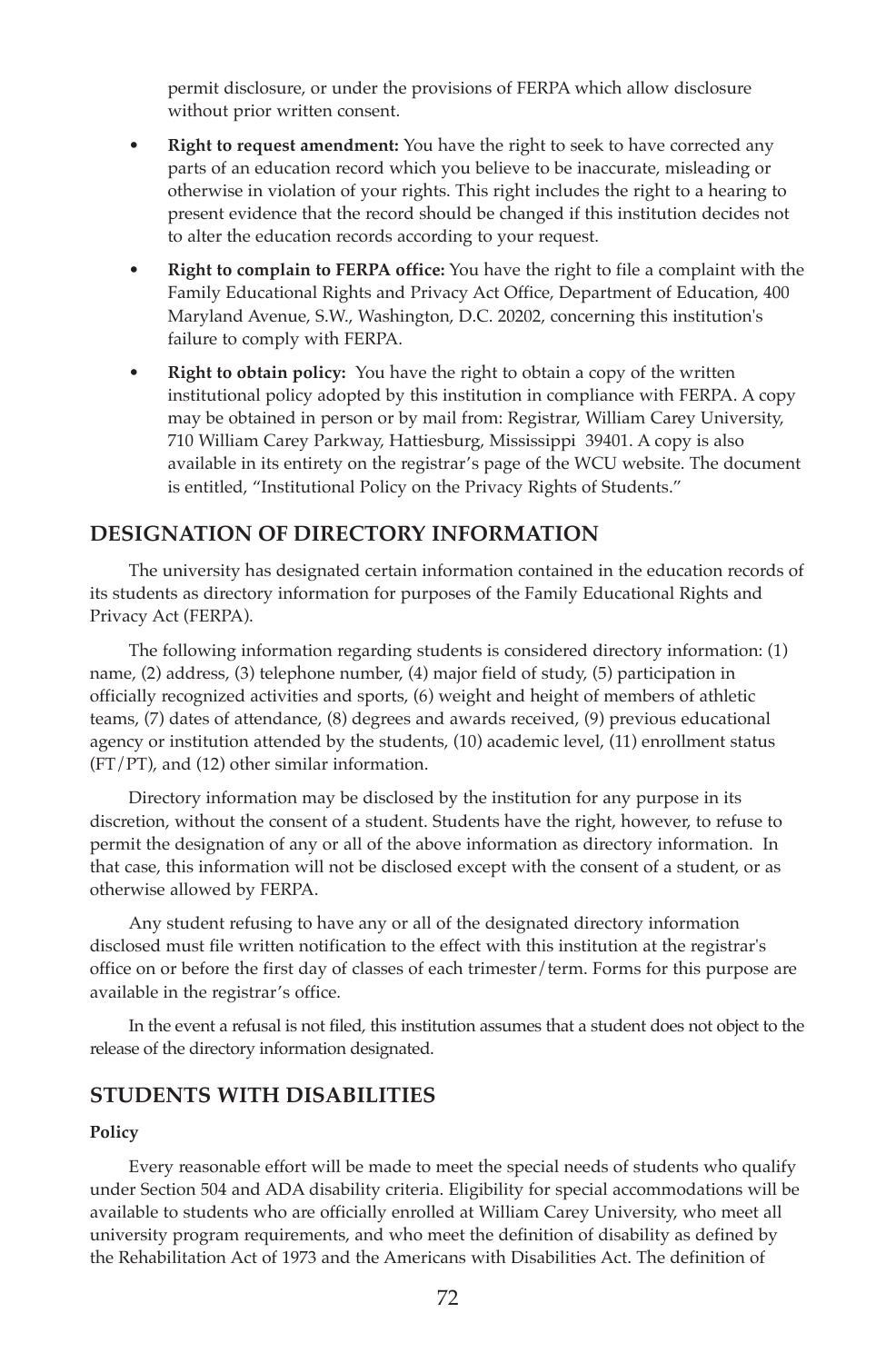disability includes any person who "…has a physical, emotional, or mental impairment which substantially limits one or more of life' s major activities; has a record of disability, or is regarded as having a disability" (P . L. 101-336).

#### **obtaining services**

 To obtain service, a student must first identify him/herself as one in need of special considerations. This must be done by contacting the office of disability services. Depending upon the nature of the special request, the student will be asked to present documentation from an appropriately licensed or certified professional with expertise related to a student's disability. Such documentation must explain how the disability limits a major life function, thus impacting a student's participation in courses, programs, services, activities, and facilities. Detailed documentation requirements for specific disabilities may be obtained from the office of disability services. as well as an application for services. In some cases, evaluations for the purpose of documentation must have been completed within three years. After providing the required documentation, the student must meet with the coordinator of disability services in the office of student support and submit a written request for specific accommodations and services. The request for services must be renewed for each academic term. Please contact the disability services coordinator at 601-318-6211 for more information.

 Accommodations are designed to meet the individual student's needs and are planned and implemented in consultation with the student. The university may, however, be unable to meet a need or implement an accommodation, adjustment, auxiliary aid, or service which would impose a fundamental alteration on a program or activity of the university, or which would impose undue hardship on the university, or which would substantially modify academic standards, programs, or course work.

#### **Grievances**

If a student's request for accommodations or special service is denied and the student wishes to appeal the decision, the appeal should be in the form of a typewritten, signed letter to the vice president for student support submitted with five school days, excluding weekends and official student holidays. The president of the university or designee may hear final appeals in such matters.

#### **PoLICy oN STUdENT CoMPLAINTS**

 William Carey University seeks to provide each student with a positive educational experience. Students who experience difficulty are encouraged to make every attempt to resolve the problem informally by discussing the problem with those who are closest to the source. However, students who wish to file formal complaints related to university policies, procedures, faculty, employees, or other issues may do so by following the guidelines presented below. The following chart is intended as a guide for successfully completing the four procedural steps outlined below the chart. None of the parties involved in a student complaint may be represented by anyone other than himself/herself during any phase of the complaint procedure.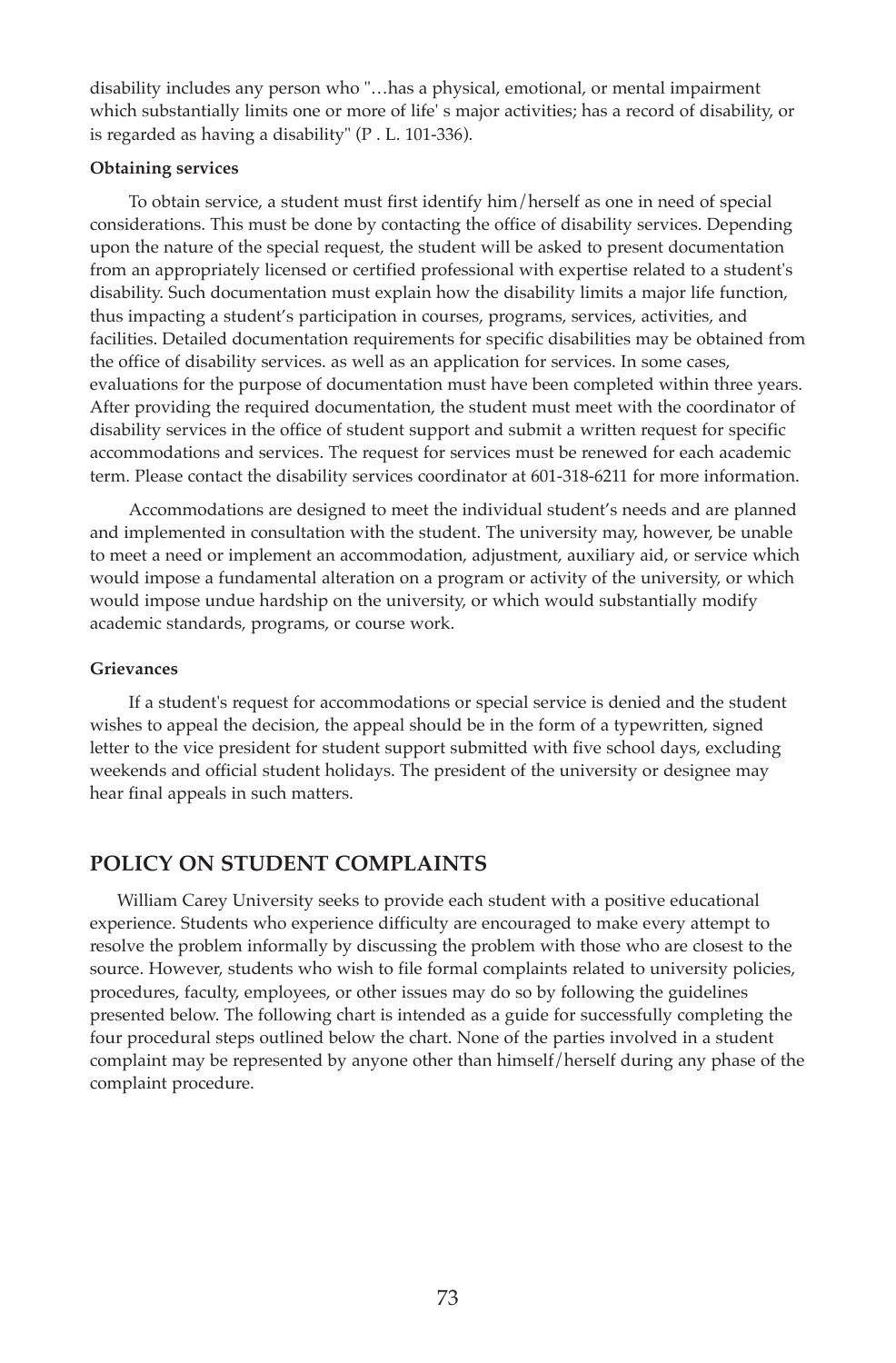### Direct the typewritten complaint to (in sequential order: **For complaints relating to:**

|    | 1. Academics<br>(course-related issues<br>that are not grades; issues<br>related to faculty) | 1) faculty member, 2) department chair,<br>3) dean of school, 4) vice president for academic<br>affairs |
|----|----------------------------------------------------------------------------------------------|---------------------------------------------------------------------------------------------------------|
|    | 2. Academics<br>(issues related to university<br>academic policies                           | vice president for academic affairs                                                                     |
|    | 3. Admissions                                                                                | director of admissions                                                                                  |
|    | 4. Athletics                                                                                 | 1) head coach of the sport involved, 2) director of<br>athletics                                        |
|    | 5. Business Services                                                                         | student accounts supervisor                                                                             |
|    | 6. Counseling                                                                                | vice president for student support                                                                      |
|    | 7. Discriminatory Harassment                                                                 | vice president for student support or administrative<br>dean, Tradition                                 |
|    | 8. Financial Aid                                                                             | director of financial aid                                                                               |
| 9. | Housing & residence life                                                                     | 1) director of residence life, 2) vice president for<br>student support                                 |
|    | 10. Physical facilities                                                                      | director of physical facilities                                                                         |
|    | 11. Sexual offenses                                                                          | vice president for student support or administrative<br>dean, Tradition                                 |
|    | 12. Student activities                                                                       | 1) director of student activities, 2) vice president for<br>student support                             |
|    | 13. Student assistance                                                                       | vice president for student support                                                                      |
|    | 14. Student judicial affairs                                                                 | vice president for student support                                                                      |
|    | 15. Other student issues:<br>(security, cafeteria, etc.)                                     | vice president for student support                                                                      |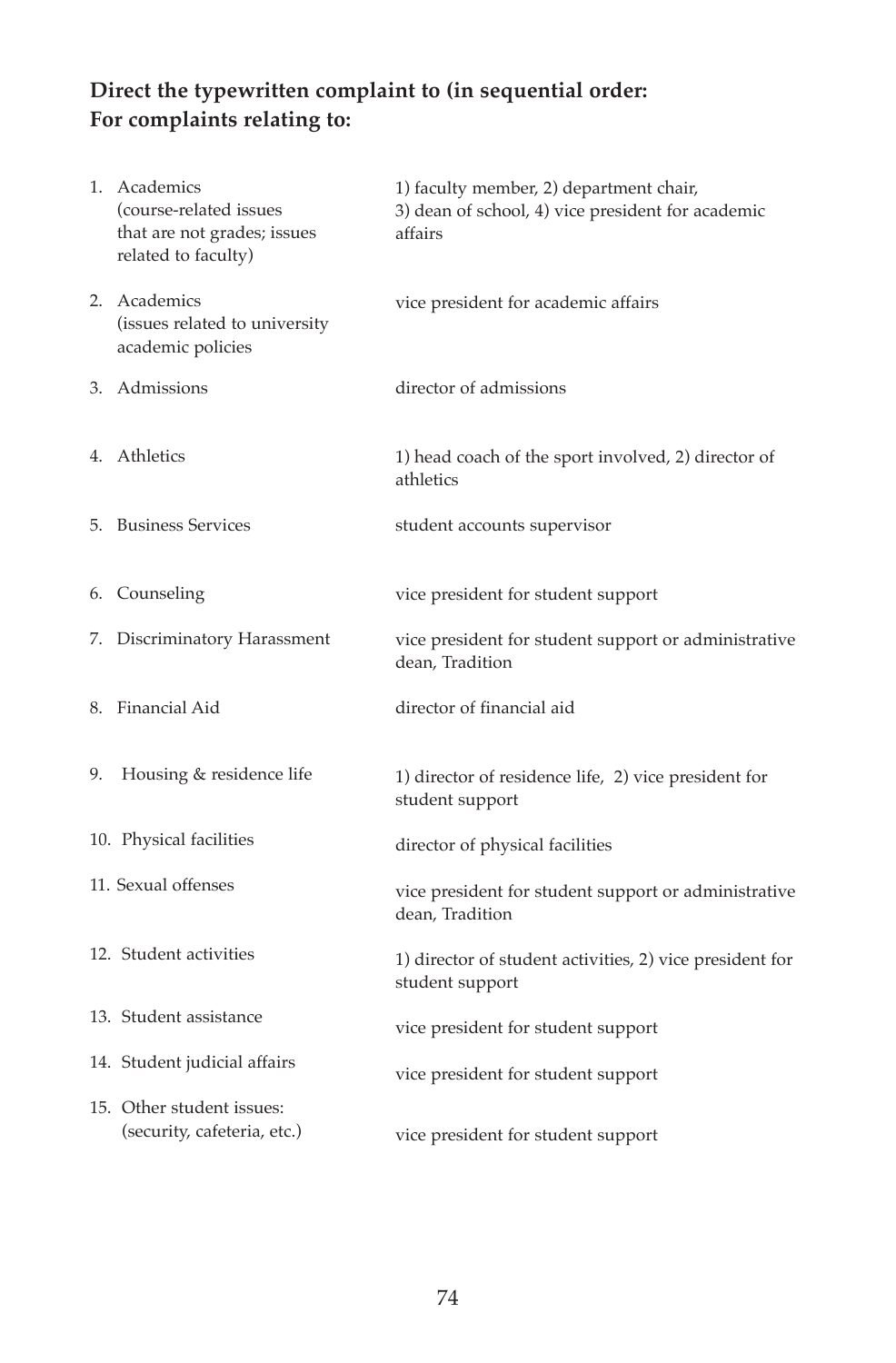#### **Procedural steps:**

 STEP 1) A typewritten, signed complaint should be filed with the faculty member or administrator who is closest to the source of the complaint except for grade appeals. Complaints not resolved at one level should be presented to those at increasingly higher levels of responsibility and authority as outlined above. Contact the academic affairs office to request a Grade Appeal Form and instructions for submitting a grade appeal to the vice president for academic affairs.

 STEP 2) After receiving a complaint in the first category (number 1) above, the faculty member will respond to the complaint within seven working days after receiving the complaint. If the student is not satisfied with the response, he/she may appeal to the higher level of authority. Each level of authority must respond to the complaint within seven working days of receiving the complaint. If the student does not receive a response in the allotted time, he/she may proceed to the next level of authority without the previous level signature.

 If the complaint is related to any category after the first (numbers 2-15) an administrator will initiate a full investigation of the complaint which will be completed in 30 working days or less. If an investigation is required to deal with the complaint during this investigative phase, the investigator will determine a response to the complaint that will provide as much corrective action as possible from his/her level of authority.

During the investigation, none of the parties involved may have an attorney present.

 STEP 3) The investigator will then meet with the student who filed the complaint and explain what action will be taken to correct the situation.

 STEP 4) The complainant may then accept the corrective action as offered, or appeal the decision to the person at the next level of authority. Appeals must be submitted within five school days, excluding weekends and official student holidays. Any complaint not resolved at the highest level should be presented in writing to the president of the university (or designee) who will provide the final response to the complaint.

 For clarification of any part of this process, please contact the office of student support. For online review of complaint procedures, visit our website: www.wmcarey.edu/studentcomplaint-procedure.

#### **dRUG FREE CAMPUS PoLICy**

 William Carey University expects its students to obey the law. A violation of alcohol or drug laws while enrolled at the university violates the university's expectations of its students.

 Further, William Carey University prohibits its students from using, possessing and distributing or causing the use, possession or distribution of alcohol and illegal drugs on campus, at any university-related, sponsored, or recognized activity, whether on or off campus, and off campus in a student's university residence. Students are prohibited from using prescription drugs in any fashion other than as directed by a physician.

 Possession shall be defined to include the presence of alcohol or illegal drugs in the student's university residence or automobile. The prohibition against the use, possession or distribution of alcohol and illegal drugs shall include the possession of any alcohol containers, promotional literature and/or drug paraphernalia. Whether a student has violated this policy's prohibition against use of alcohol or illegal drugs may be determined by circumstantial evidence such as the aroma or smell of alcohol or drugs or conduct suggesting that the student is under the influence of such substances. William Carey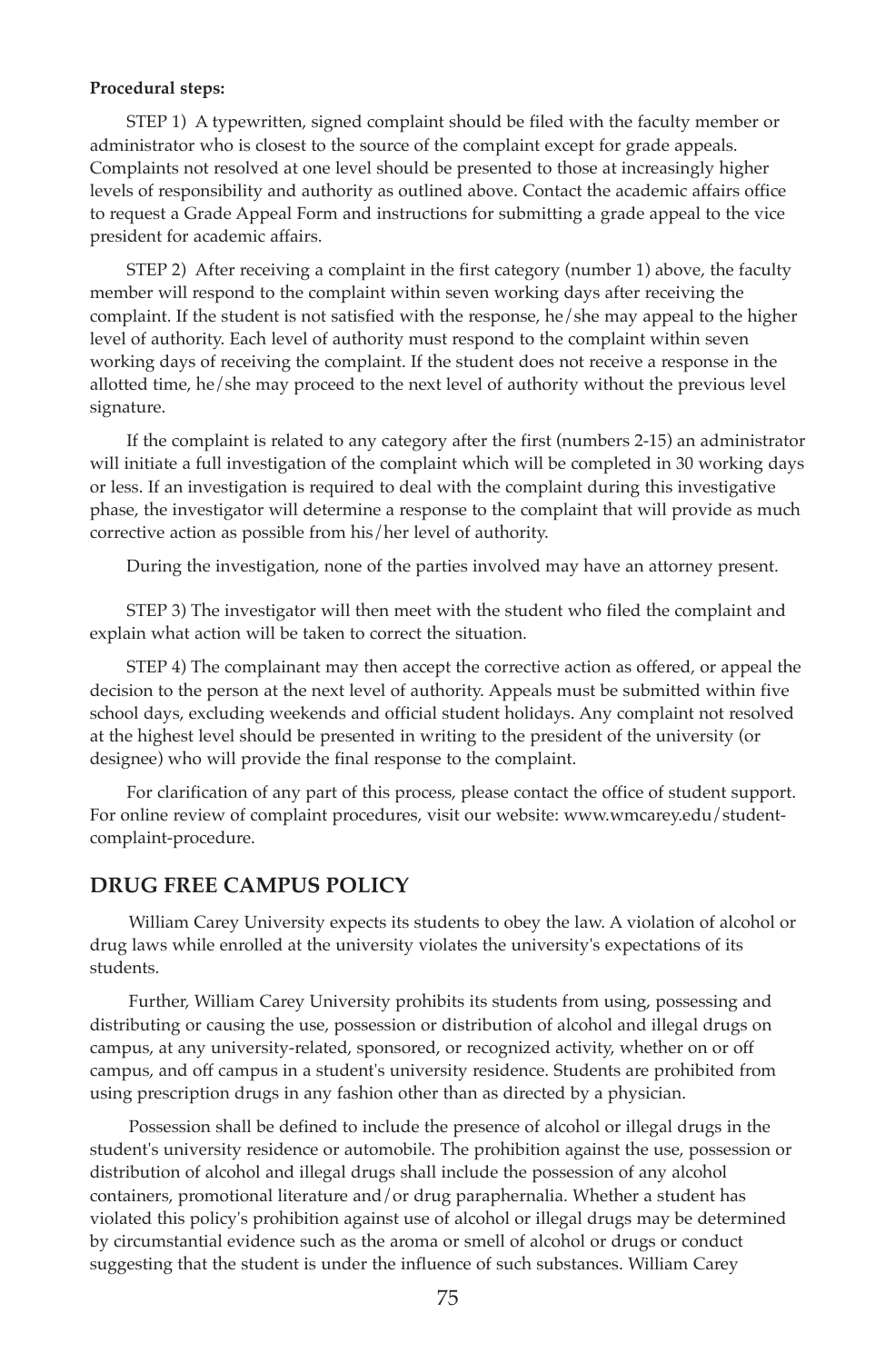University reserves the right to go forward with campus judicial procedure regardless of the status of local, state or federal investigations into conduct in violation of this policy. Sanctions may include suspension or expulsion. In addition to university sanctions, any student found in violation of the drug and alcohol policy may be referred to the appropriate authorities for criminal prosecution.

 Students who observe or learn about conduct in violation of this policy shall immediately report the conduct to the vice president for student support.

 A detailed description of the state penalties for operating a vehicle while under the influence of alcohol or drugs, illegal alcohol, and the uniform controlled substance laws can be found in the Mississippi Code of 1972, which is available at http://www.lexisnexis.com/hottopics/mscode/.

#### **HEALTH RISKS ASSoCIATEd WITH dRUG oR ALCoHoL USE**

 Narcotics such as opium, morphine, and heroin can cause euphoria, drowsiness, respiratory depression, constricted pupils, and nausea. The symptoms of an overdose of narcotics are slow and shallow breathing, clammy skin, convulsions, coma and possible death. Persons experiencing withdrawal from addiction to narcotics can experience watery eyes, runny nose, yawning, loss of appetite, irritability, tremors, panic, cramps, nausea, chills and sweating.

 Depressants such as barbiturates and quaalude can cause slurred speech, disorientation and drunken behavior. An overdose of a depressant results in shallow respiration, clammy skin, dilated pupils, weak and rapid pulse, coma and possible death. Withdrawal symptoms include anxiety, insomnia, tremors, delirium, convulsions and possible death.

 Stimulants such as cocaine and crack can cause increased alertness or euphoria, an increased pulse rate and blood pressure, insomnia, and loss of appetite. An overdose of stimulants results in agitation, an increase in body temperature, hallucinations, convulsions, and possible death. Withdrawal symptoms include apathy, long periods of sleep, irritability, depression, and disorientation.

 Hallucinogens such as LSD and amphetamines cause illusions and hallucinations, and poor perception of time and distance. The effects of an overdose include psychosis and possible death.

 Marijuana and hashish can cause euphoria, increased appetite, relaxed inhibitions, and disoriented behavior. The effects of an overdose include fatigue, paranoia, and possible psychosis. Withdrawal symptoms include insomnia, hyperactivity, and decreased appetite.

 Alcohol consumption causes a number of marked changes in behavior. Even low doses significantly impair the judgment and coordination required to drive a car safely, increasing the likelihood that the driver will be involved in an accident. Low to moderate doses of alcohol also increase in the incidence of a variety of aggressive acts, including spouse and child abuse. Moderate to high doses of alcohol cause marked impairments in higher mental functions, severely altering a person's ability to learn and remember information. Very high doses cause respiratory depression and death. If combined with other depressants of the central nervous system much lower doses of alcohol will produce the effects just described.

 Repeated use of alcohol can lead to dependence. Sudden cessation of alcohol intake is likely to produce withdrawal symptoms, including severe anxiety, tremors, hallucinations, and convulsions. Alcohol withdrawal can be life-threatening. Long-term consumption of large quantities of alcohol, particularly when combined with poor nutrition, can also lead to permanent damage to vital organs such as the brain and the liver.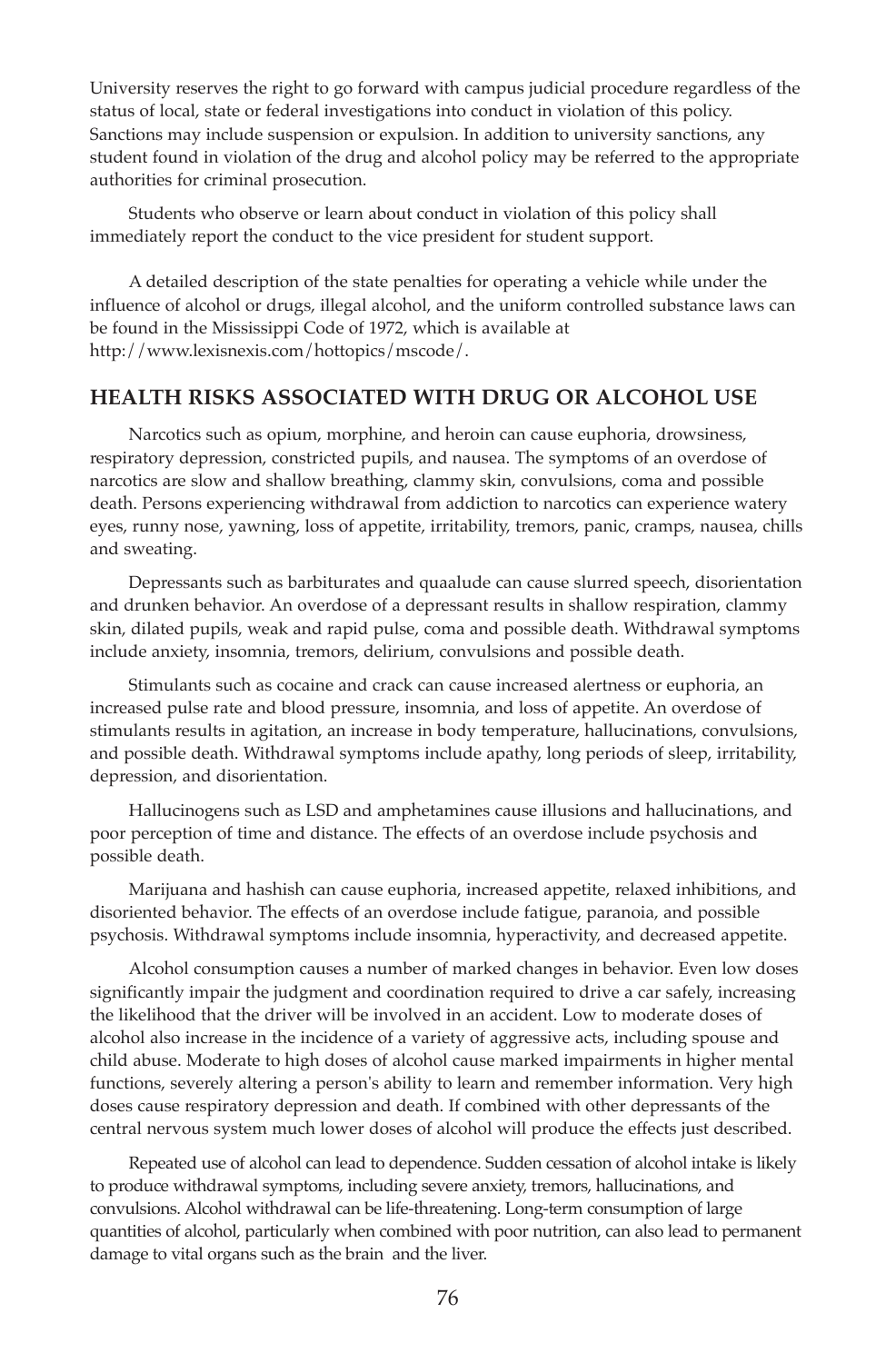Mothers who drink alcohol during pregnancy may give birth to infants with fetal alcohol syndrome. These infants have irreversible physical abnormalities and mental retardation. In addition, research indicates that children of alcoholic parents are at greater risk than other youngsters of becoming alcoholics.

#### **CoUNSELING ANd REHABILITATIoN RESoURCES**

 Students who experience problems with alcohol or other drugs may seek help from several sources. The university provides individual counseling through the office of student support (Hattiesburg ext. 6779) or the administrative dean on Tradition campus (ext. 1802).

Information and assistance are also available from several off-campus sources:

#### **Hattiesburg**

| Tradition                                               |  |
|---------------------------------------------------------|--|
| Harrison County Mental Health Center228-863-1132        |  |
|                                                         |  |
|                                                         |  |
| Toll-free Numbers                                       |  |
| Alcohol Abuse Accredited 24 Hour                        |  |
|                                                         |  |
| National Institute on Drug Abuse Helpline1-800-967-5522 |  |
|                                                         |  |
|                                                         |  |
| American Council on Alcoholism Helpline 1-800-527-5344  |  |
|                                                         |  |
| National Institute on Drug Abuse Hotline 1-800-662-HELP |  |
| Alcohol Abuse 24-hour Helpline 1-800-417-6237           |  |

 William Carey University does not endorse or affirm the competency or effectiveness of the services offered by these agencies.

 In accordance with the Drug Free Workplace Act of 1988, any student who receives a federal Pell grant and who is convicted of a criminal drug offense that occurred during a period of enrollment covered by the Pell grant must report the conviction in writing to the Director, Grants and Contracts Service, U.S. Department of Education, 400 Maryland Avenue, S.W., Room 3124, GSA Regional Service Building No. 3, Washington, D.C. 20202- 4571. This report must be made within ten calendar days of the conviction. Failure to report such a conviction may subject the student to suspension or termination of the Pell grant, and ineligibility for other types of federal financial assistance.

#### **CoMMUNICABLE dISEASE PoLICy**

 It is the policy of the university that students with contagious, infectious, long-term, lifethreatening, or other serious diseases may continue to participate in the university's programs and activities as long as, with reasonable accommodation, they physically and mentally meet the academic and technical requirements of the program without undue risk to their own health or that of other members of the campus community.

 After consultation with public health experts, university officials will determine the ability of the institution to reasonably accommodate students with contagious diseases. Their determinations will be based on the consideration of factors. Among the factors to be considered are: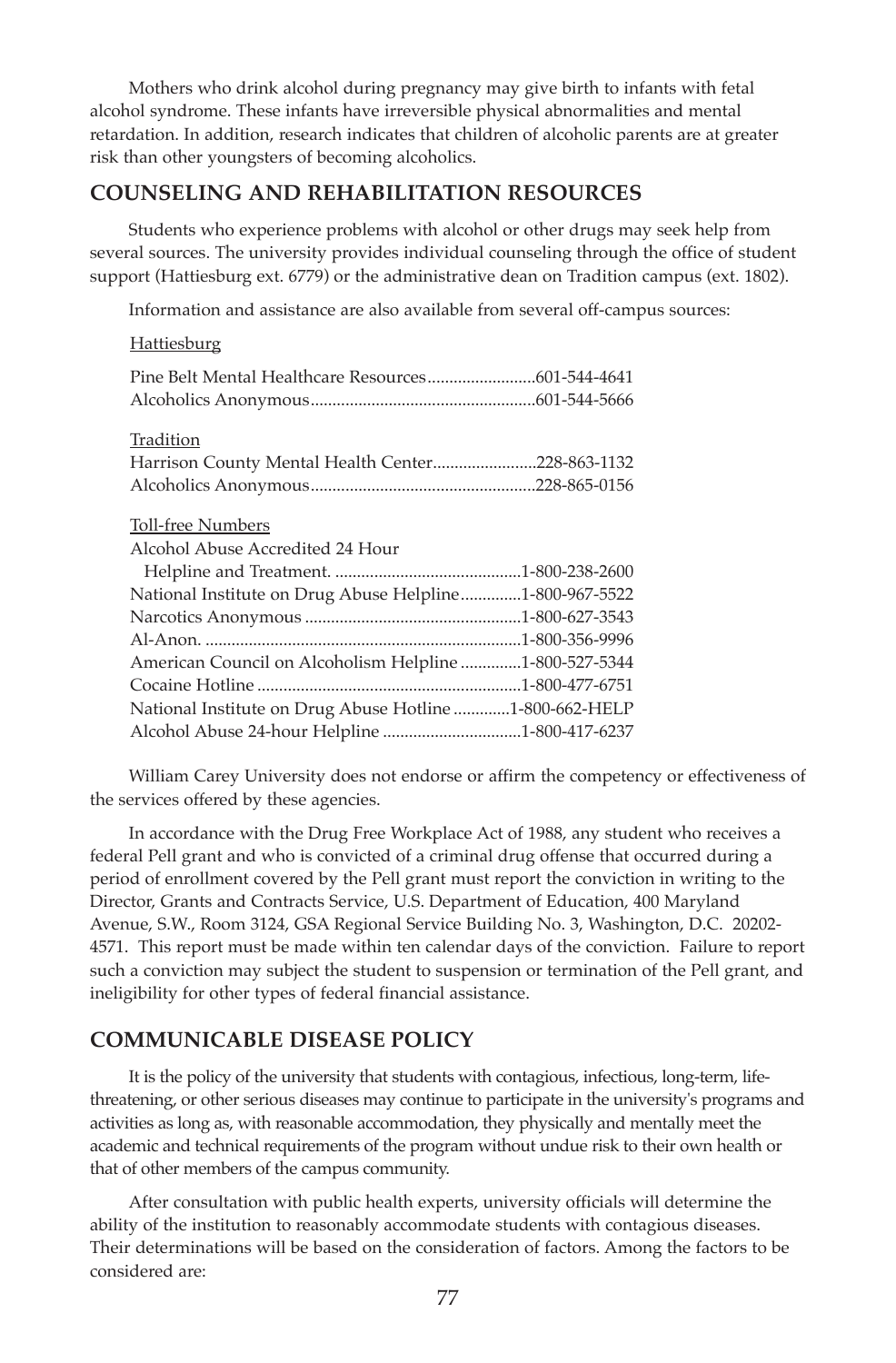- The duration of the risk:
- The nature and severity of the potential harm;
- The likelihood that the potential harm will occur; and
- The imminence of the potential harm.

#### **dRUG TESTING PoLICy**

 It is the policy of William Carey University to conduct entry and random drug testing to meet the requirements of agencies receiving William Carey University students in clinical settings, practica, internships, athletics, performing and competitive groups, and other such courses. University administration are also authorized to develop procedures for testing of other groups of students who represent the university in some official capacity. All drug testing procedures will receive the approval of legal counsel before implementation.

#### **AdMINISTRATIVE WITHdRAWAL**

 William Carey University reserves the right to require the immediate withdrawal of any student whose conduct poses a direct threat to the health and safety of others.

#### **ANNUAL dISCLoSURE oF CRIME STATISTICS/PoLICIES**

 In compliance with its duties under federal law, William Carey University makes annual disclosure of campus crime statistics and campus security policies. These disclosures are made to current students and, upon request, to prospective students.

#### **MISSING PERSoN PoLICy**

 It is the policy of William Carey University to comply with all federal regulations, and to take steps to protect the safety of residential students.

 The term "missing student" is defined as any WCU student residing in on-campus student housing who is reported missing. If someone has reason to believe that a WCU student who resides in on-campus housing is missing, he or she should contact the office of residence life immediately. Reports of missing students should be made to the director of residence life and housing (601-318-6102) and/or WCU campus security (601-318-6300). The office of residence life will notify the vice president for student support, campus security, and/or other appropriate law enforcement agencies upon receipt of a missing student report.

 Whenever a WCU student is believed to be missing, the university will generate a missing student report and initiate an investigation. If the university determines that the circumstances of the missing student requires a police investigation, the university will notify the local police and/or the sheriff's department. If the police determine that the student should be classified as a missing person, they will initiate their own investigation. The university will support their investigation by providing whatever support is appropriate. Each year students who reside on-campus may designate contact information for the person to be notified in the event the student is determined to be missing. Student contact information will be kept confidential and only accessible to authorized university officials and law enforcement in the furtherance of a missing person investigation. Information may be amended or supplemented by contacting the office of residence life. Within 24 hours of a student being deemed missing, the university will notify the contact person designated by the student. If the student is under 18 years of age and is not emancipated, the university will notify the student's custodial parent or guardian and other designated contact person within 24 hours after the student is deemed missing.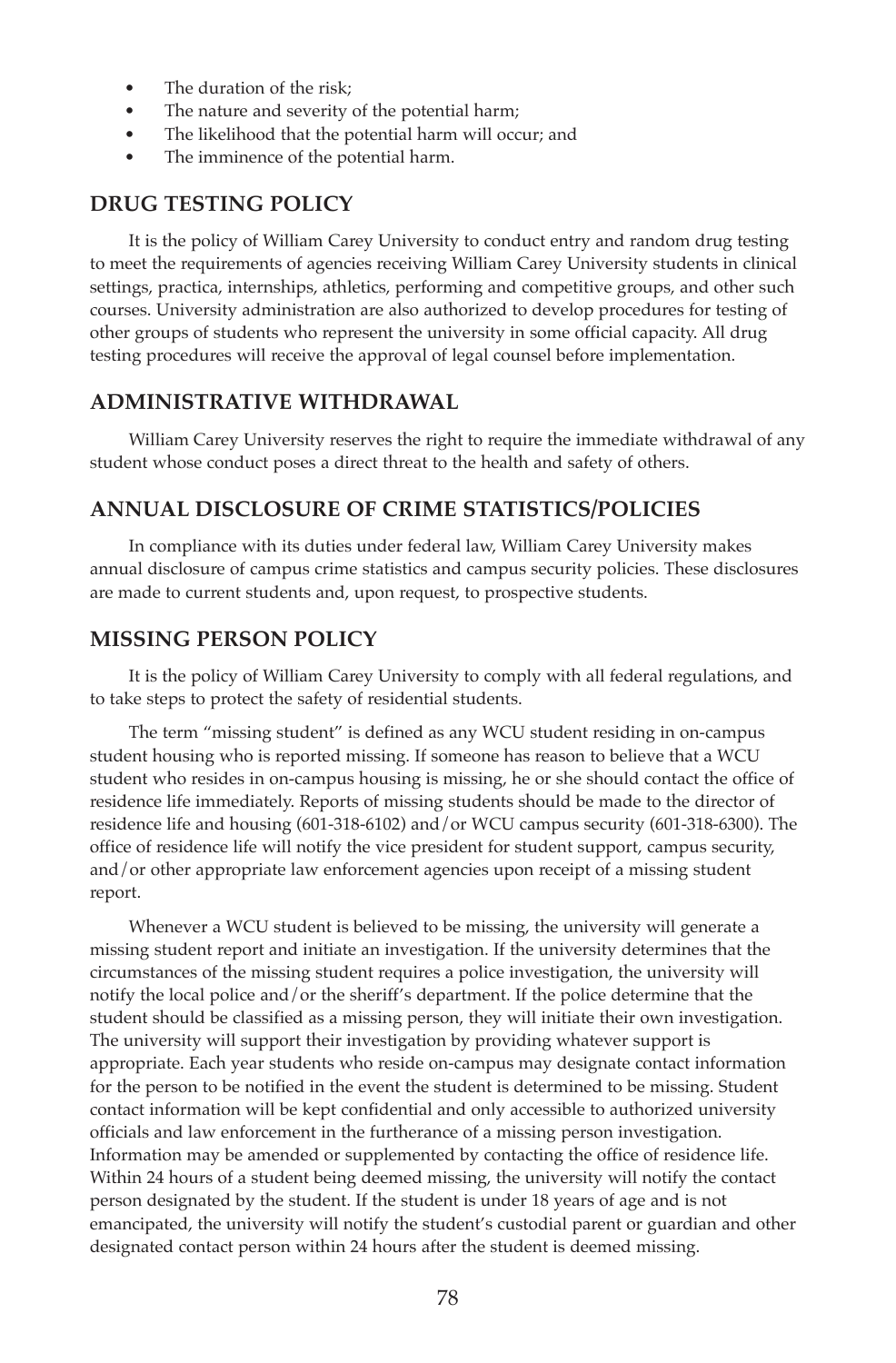#### **VoTER REGISTRATIoN**

 William Carey University encourages its students to inform themselves on the issues and candidates for public office, and to register and vote in all elections. Information regarding voter registration and registration forms are available in the student support office. To expedite this process, voter registration forms for the State of Mississippi are available to residential students upon checking into the residence hall, during student orientation, and in the Student Life Office, King Student Center, room 314. According to Mississippi law, you must register to vote at least 28 days prior to each election to be eligible to vote in that election.

 You may register to vote either by mail or by visiting the Forrest County Circuit Clerk, 630 N Main Street, Hattiesburg, Miss.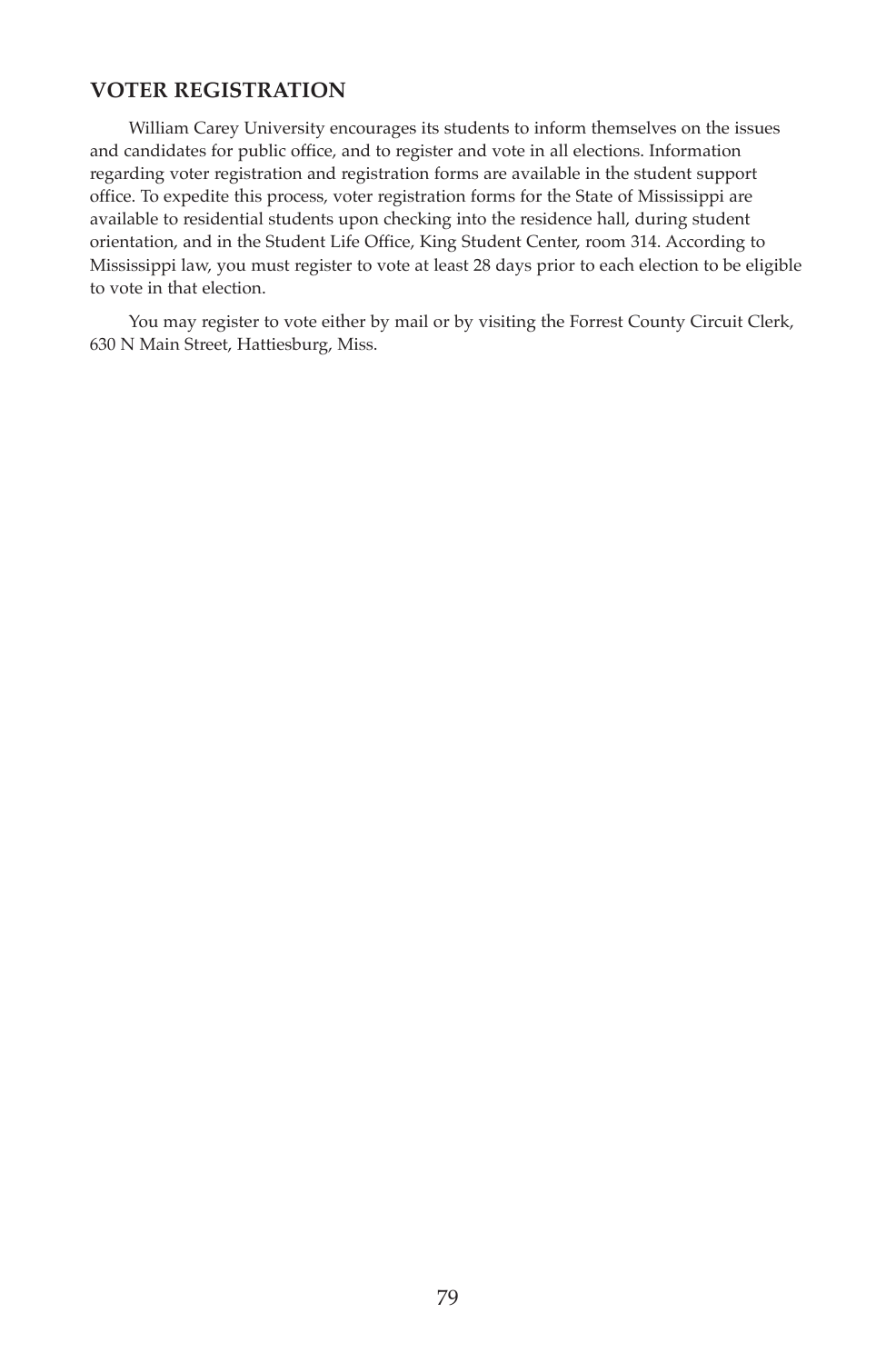### **Hattiesburg Campus Directory**

| Baptist Student Union 6161, 6386       |  |
|----------------------------------------|--|
|                                        |  |
|                                        |  |
|                                        |  |
|                                        |  |
|                                        |  |
|                                        |  |
|                                        |  |
|                                        |  |
|                                        |  |
| Cooper School of Missions/Ministry6115 |  |
|                                        |  |
| Education Department 6600              |  |
|                                        |  |
|                                        |  |
|                                        |  |
| History and Social Science Dept. 6164  |  |
| International Student Affairs6564      |  |
|                                        |  |
|                                        |  |
|                                        |  |
|                                        |  |
| Languages                              |  |
| (Spanish/Hebrew & Greek)6440/6115      |  |
|                                        |  |
|                                        |  |
|                                        |  |
|                                        |  |
| Missions & Ministry Studies6115        |  |
|                                        |  |
|                                        |  |
| Osteopathic Medicine6296               |  |
| Physical Education Department 6186     |  |
|                                        |  |
|                                        |  |
| Psychology Undergrad Dept. 6122        |  |
| Psychology Graduate Office6470         |  |
|                                        |  |
|                                        |  |
| Security                               |  |
|                                        |  |
|                                        |  |
|                                        |  |
| Student Assistance Office6208          |  |
|                                        |  |
|                                        |  |

| Theatre and Communication Dept6218 |  |
|------------------------------------|--|
|                                    |  |
|                                    |  |

#### **Tradition Campus Directory 1-228-702-xxxx**

| Baptist Student Union1835 |  |
|---------------------------|--|
|                           |  |
|                           |  |
|                           |  |
| Education Department1842  |  |
| Financial Aid Office1809  |  |
|                           |  |
| Nursing Department 1825   |  |
| Psychology Department1851 |  |
|                           |  |
| Religion Department 1835  |  |
|                           |  |
|                           |  |

#### **WCU Campuses**

| Hattiesburg800-962-5991/601-318-6051 |  |
|--------------------------------------|--|
| Tradition (Biloxi)228-702-1775       |  |
| Baton Rouge 225-953-7017             |  |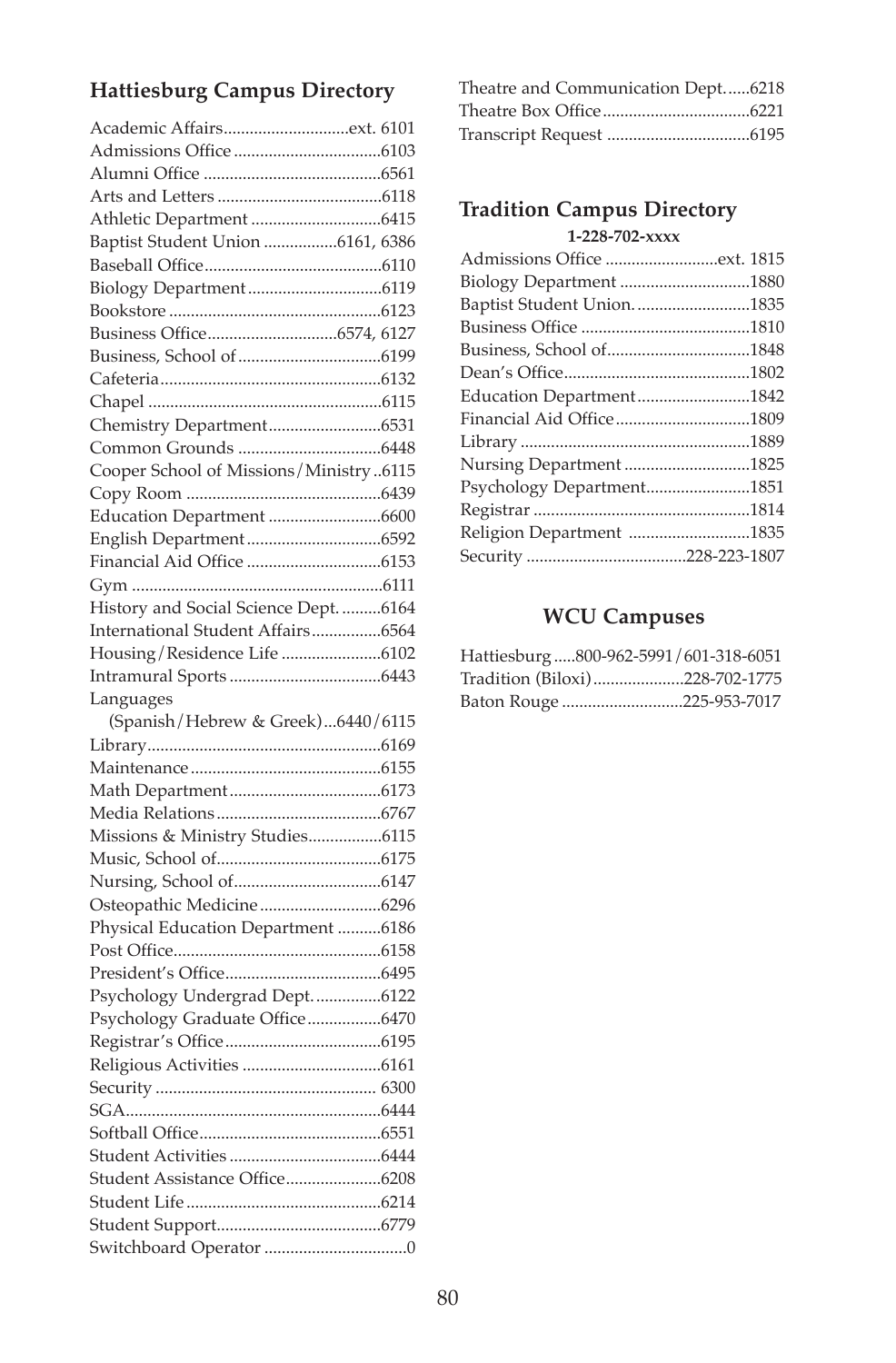## **Hattiesburg office Locations**

| <b>Art Galleries</b>                                          |                                                                    |
|---------------------------------------------------------------|--------------------------------------------------------------------|
|                                                               |                                                                    |
|                                                               |                                                                    |
|                                                               |                                                                    |
|                                                               | Clinton Gymnasium                                                  |
|                                                               |                                                                    |
|                                                               |                                                                    |
|                                                               |                                                                    |
|                                                               |                                                                    |
|                                                               |                                                                    |
|                                                               |                                                                    |
| Carey Center                                                  | (Center for Study of the Life & Work of William Carey)Donnell Hall |
|                                                               |                                                                    |
|                                                               |                                                                    |
|                                                               | Medical Arts Building                                              |
| <b>Communication Department</b>                               | (Dept. of Theatre & Communication)Tatum Theatre Addition           |
|                                                               |                                                                    |
| Copy Room/Desktop Publishing Art Trailer behind Lawrence Hall |                                                                    |
|                                                               |                                                                    |
|                                                               |                                                                    |
|                                                               |                                                                    |
|                                                               |                                                                    |
|                                                               |                                                                    |
|                                                               |                                                                    |
|                                                               |                                                                    |
| History & Social Science Department Asbury Academic Building  |                                                                    |
|                                                               |                                                                    |
|                                                               |                                                                    |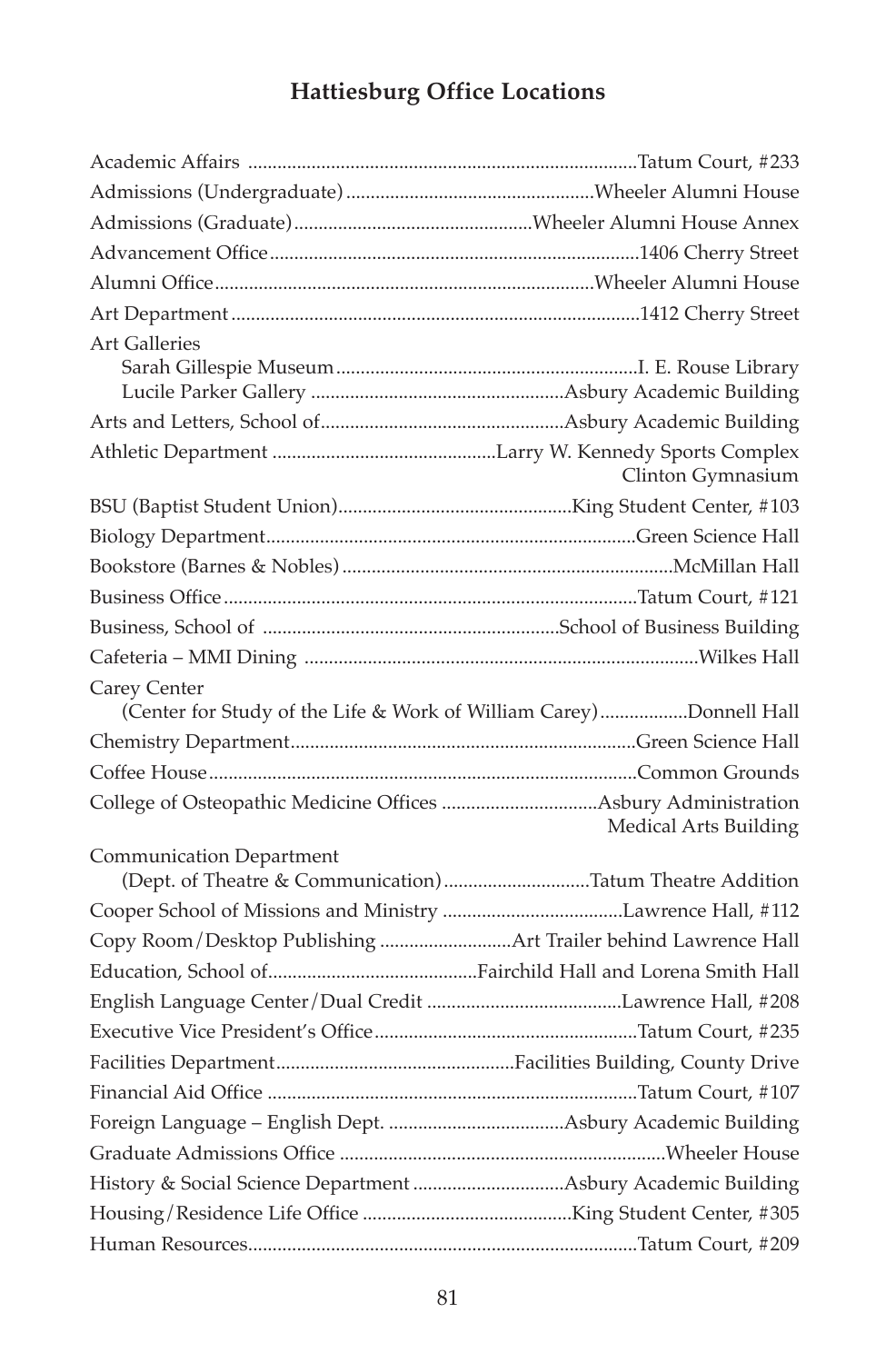| Psychology Department (Undergraduate) 2nd floor Green Science Hall |  |
|--------------------------------------------------------------------|--|
|                                                                    |  |
|                                                                    |  |
| Speech & Debate Team (Forensics) Asbury Academic Building, #105    |  |
|                                                                    |  |
|                                                                    |  |
|                                                                    |  |
|                                                                    |  |
|                                                                    |  |
|                                                                    |  |
| Theatre and Communication DepartmentTatum Theatre Addition         |  |
|                                                                    |  |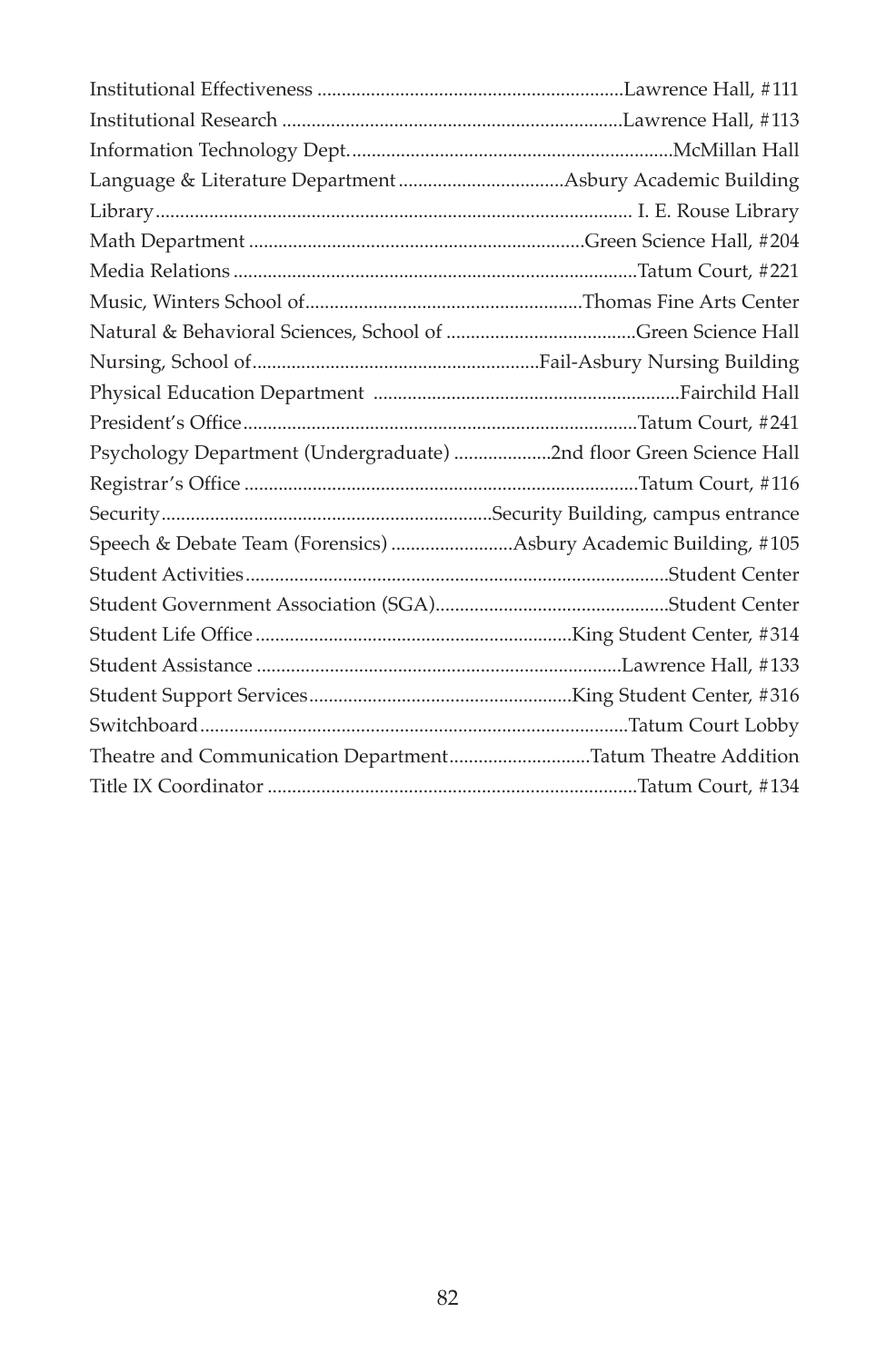# **APPENdIX A Academic Integrity Policy**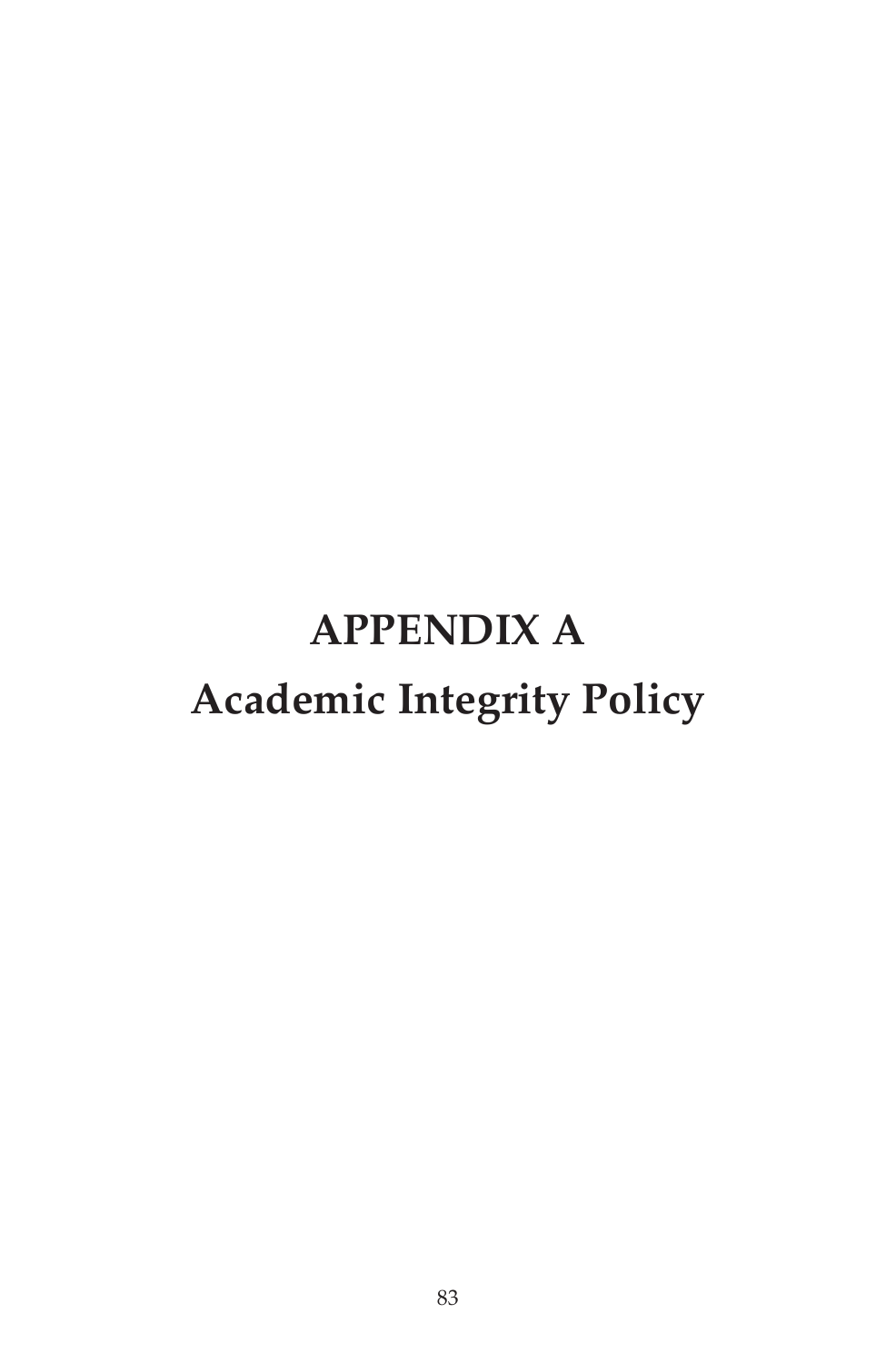It is the policy of William Carey University to provide an environment that encourages continual growth of moral and ethical values within a caring Christian academic community. This includes personal honesty and mutual trust. The university places high value on academic integrity and regards any act of academic dishonesty as a serious offense. Academic dishonesty is considered unethical and in violation of William Carey University's academic standards and Christian commitment.

#### **Forms of Academic Dishonesty**

 Any act done to misrepresent one's knowledge and/or ability in an attempt to gain an academic advantage is considered to be an act of academic dishonesty. This includes but is not limited to the following actions or attempted actions:

- 1. **Cheating on examinations:** (a) utilizing any materials not authorized by the instructor for assistance on an examination; (b) utilizing any information on an examination that was obtained from another individual and not authorized by the instructor; (c) allowing another individual to take an examination and presenting that work as his/her own.
- 2. **Cheating on course assignments:** (a) obtaining any form of assistance not authorized by the instructor on a class assignment; (b) submitting the same work in more than one course without the knowledge and permission of the instructors.
- 3. **Plagiarism:** (a) submitting an assignment as one's own original work when all or part was done by another individual; (b) knowingly representing the ideas of another person as one's own in any academic exercise.
- 4. **Fabrication:** Inventing or falsifying information used in an academic exercise.
- 5. **Misrepresentation:** (a) intentionally providing false or misleading information regarding absences in class, missed exams, late class work, or class drop dates in order to avoid the penalties associated with these actions; (b) intentionally providing false or misleading information on official university documents such as applications for admission and financial aid.
- 6. **Unauthorized access:** (a) unauthorized access to and/or alteration of any class records or documents such as grade books, class rolls, and examinations; (b) unauthorized access to and/or alteration of any official school documents such as transcripts, admissions files, and financial aid records.
- 7. **Facilitation:** Intentionally helping another individual to commit any act of academic dishonesty.

#### **Academic Integrity Guidelines**

- 1. These guidelines are based on the principles of redemption and growth and are intended to allow students to learn from their mistakes, master the expectations of academic integrity, and accept responsibility for their own actions.
- 2. It is the position of the trustees of William Carey University that emphasis should be placed on the prevention of breaches of academic integrity.
- 3. Faculty should require students in their classes to utilize available technology (Turn-It-In) to detect possible plagiarism before turning in major assignments.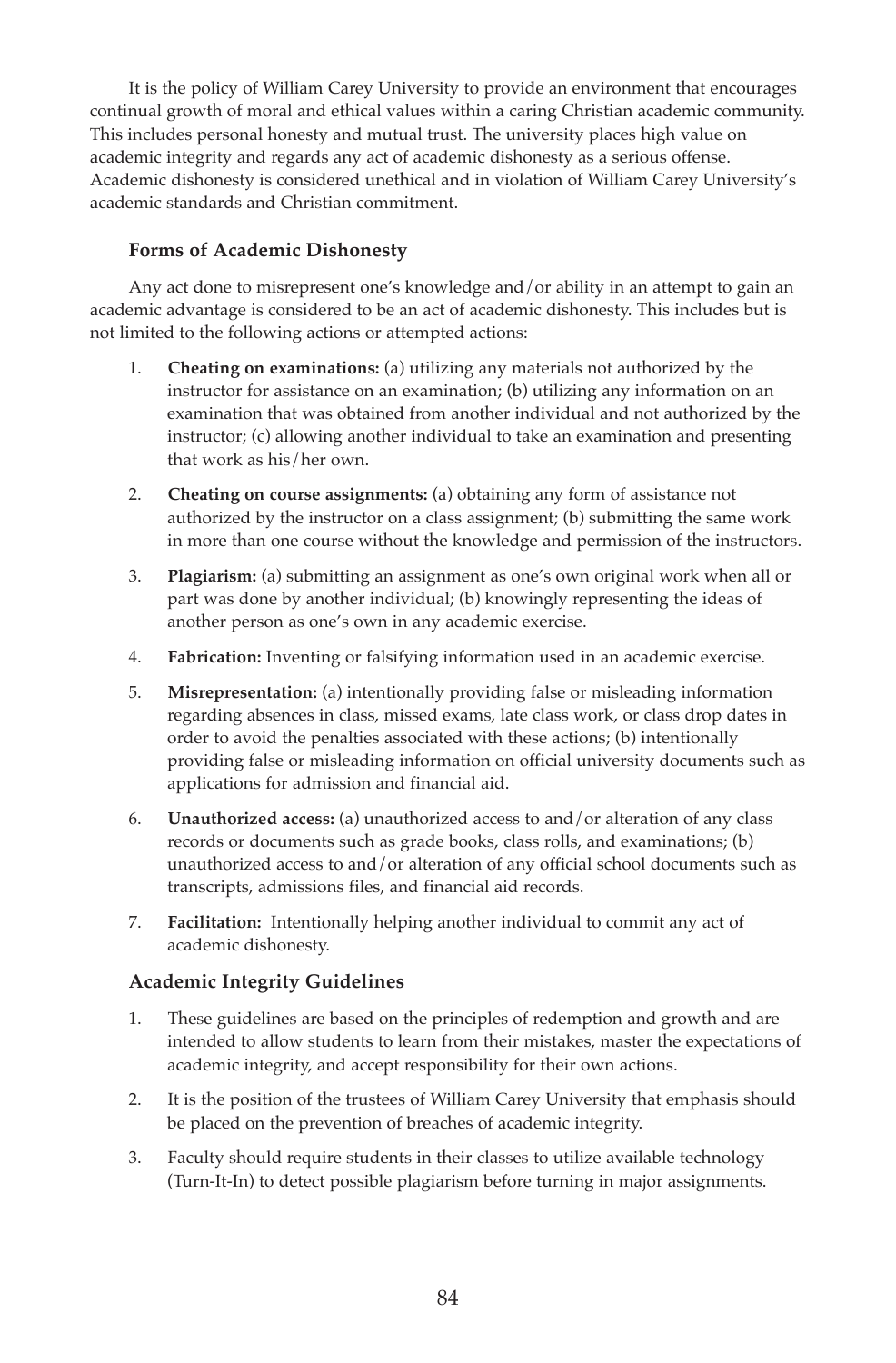- 4. Please note that the definition of plagiarism includes, ". . . knowingly [emphasis added] representing the ideas of another person as one's own . . . ." Students are responsible for learning to correctly give credit for others' work. Faculty should differentiate between incorrectly citing sources and failing to give credit to sources when considering whether a student's performance involves plagiarism.
- 5. In all cases, faculty are to have a conference with a student observed in or suspected of an act of academic dishonesty and allow the student to respond to the charge.
- 6. Prior to the conference, the faculty member should contact the office of the vice president for academic affairs to determine whether the student has had prior offenses.
- 7. All academic integrity offenses are to be reported to the office of academic affairs.
- 8. A student may not drop a course or withdraw from the university to avoid the penalties incurred as a result of an act of academic dishonesty.
- 9. For any case involving an egregious offense, or lack of cooperation on the part of the student, the instructor may confer with the school dean regarding referral to the honor board.
- 10. Students have the right to appeal any penalty given by an instructor to the academic honor board. Students have the right to appeal any penalty given or upheld by the academic honor board to the vice president for academic affairs. Appeals must be submitted within five school days excluding weekends and official student holidays.
- 11. When an incident is sufficiently serious to request an honor board hearing, the faculty member shall prepare a written statement summarizing the offense, results of the conference with the student, and requesting the academic vice president to convene the academic honor board. The student will be asked to read and sign the statement acknowledging that he/she has been informed of the charge and the penalty. If the student refuses to sign, the instructor will make that notation on the report and forward it, through the department chair/dean, to the academic vice president. Student appeals of faculty action must, likewise, be in writing, signed, and forwarded to the academic vice president. The student will be allowed to remain in class pending the outcome of the honor board hearing. The student's final status in the class will be determined by the outcome of the hearing. When a case is referred by the teacher, or the decision of the teacher is appealed by the student, the academic vice president shall notify the chair of the honor board who will schedule a meeting and notify the teacher and the student at least five working days prior to the meeting.
- 12. The honor board may recommend suspension or dismissal from the university for egregious or repeated offenses. Other penalties available to the honor board and the procedures to be followed by the honor board are found in the *Policy and Procedures Manual* of the university, Policy Number 407 "Academic Integrity."
- 13. The table on the next page gives penalties for academic dishonesty that may be charged by the instructor.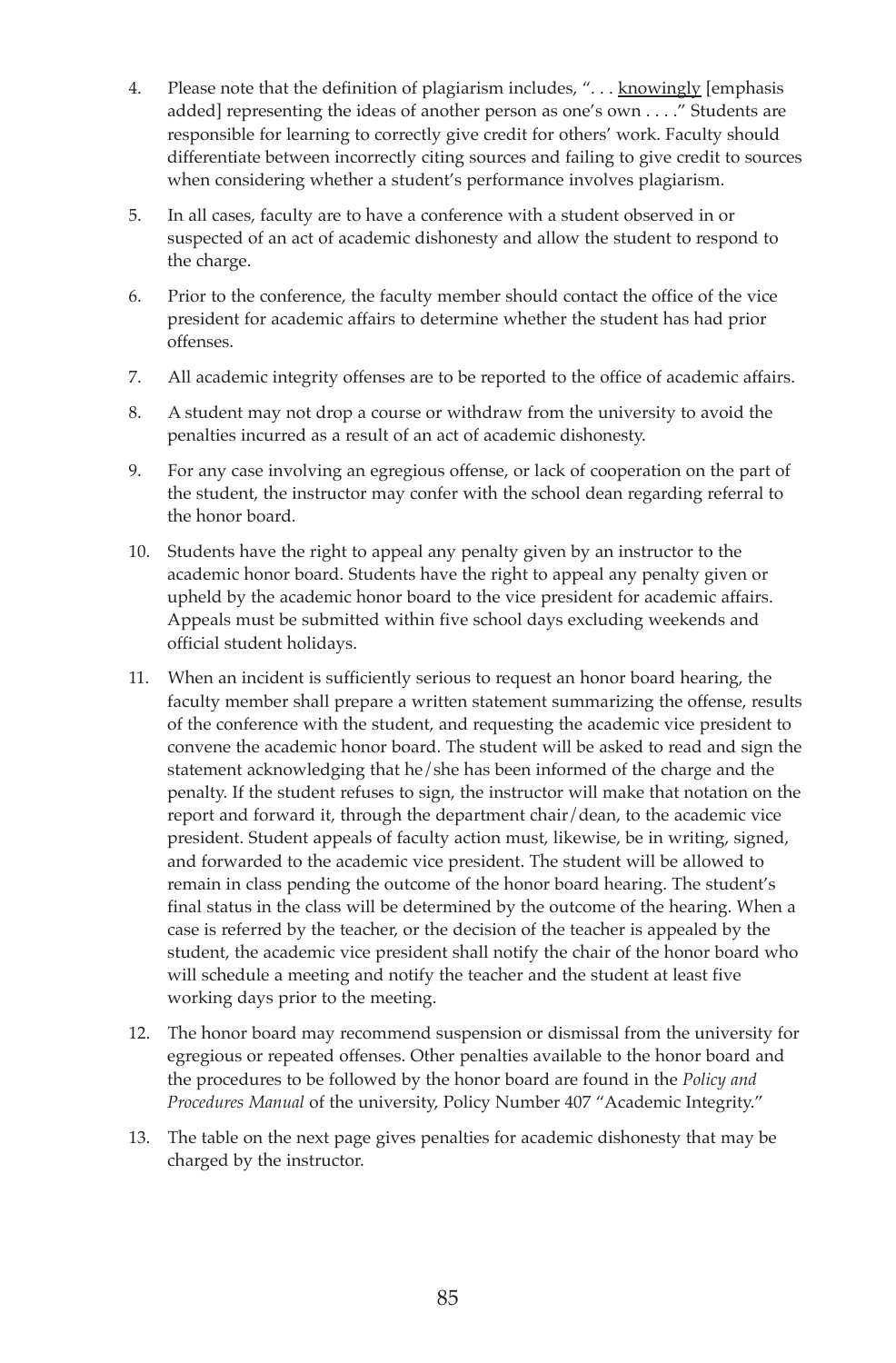#### **Penalties**

| <b>Type of Offense</b>                                                                                                        | <b>First Offense</b>                                                                                                           | <b>Second Offense</b>                          | <b>Third Offense</b>                       |
|-------------------------------------------------------------------------------------------------------------------------------|--------------------------------------------------------------------------------------------------------------------------------|------------------------------------------------|--------------------------------------------|
| Cheating on exam or<br>assignment                                                                                             | Highest failing grade on<br>exam or assignment                                                                                 | Grade of zero for<br>the exam or<br>assignment | Fail course and<br>refer to honor<br>board |
| Plagiarism                                                                                                                    | 1. Refer to library for<br>research and plagiarism<br>tutorial<br>2. Redo/correct paper<br>with penalty of one<br>letter grade | Grade of zero for<br>the paper                 | Fail course and<br>refer to honor<br>board |
| Fabrication                                                                                                                   | Highest failing grade on<br>assignment                                                                                         | Grade of zero on<br>assignment                 | Fail course and<br>refer to honor<br>board |
| For offenses of misrepresentation, unauthorized access, and facilitation, the student will<br>be referred to the honor board. |                                                                                                                                |                                                |                                            |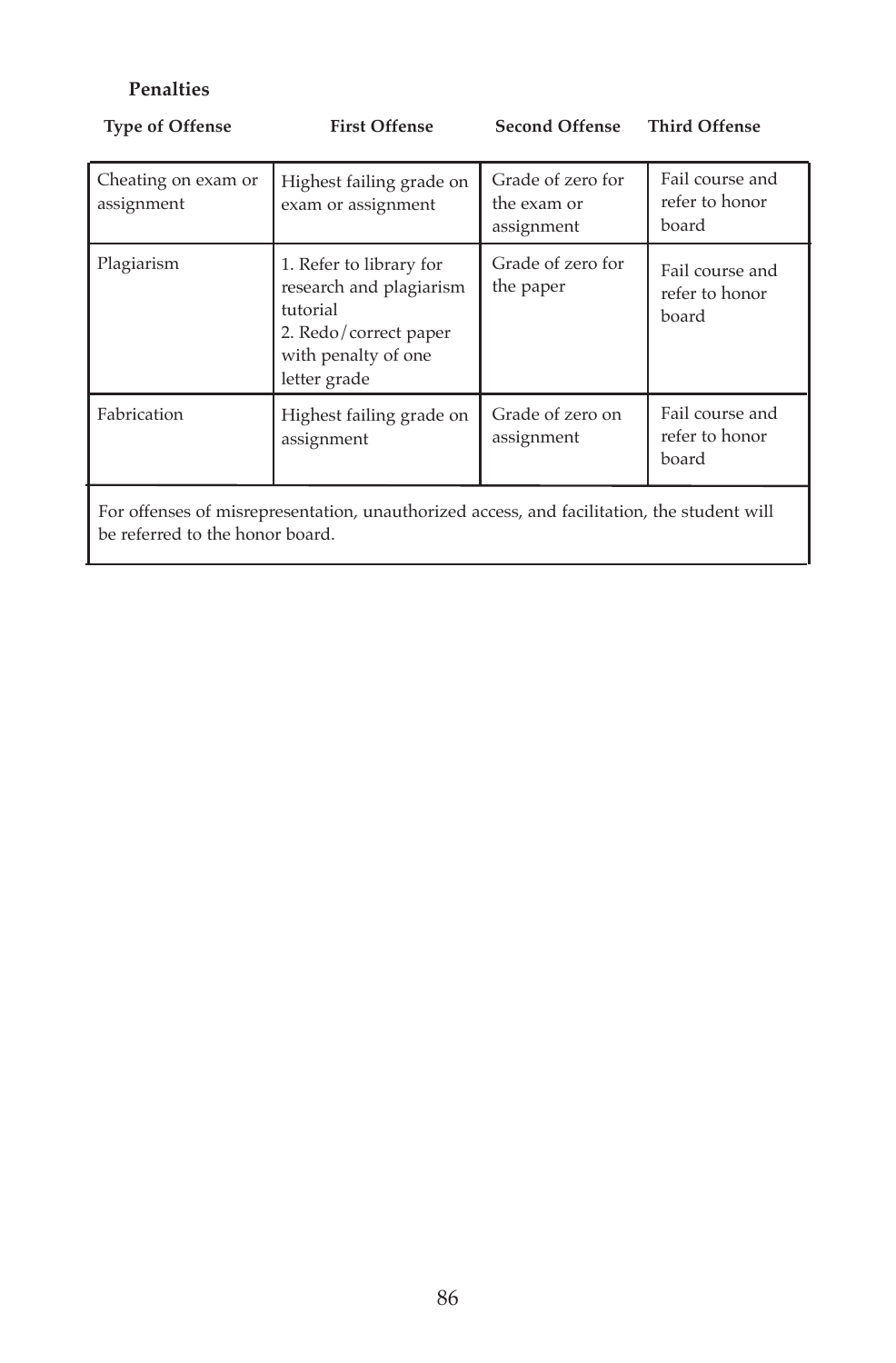# **APPENdIX B Intramurals Rules and Regulations**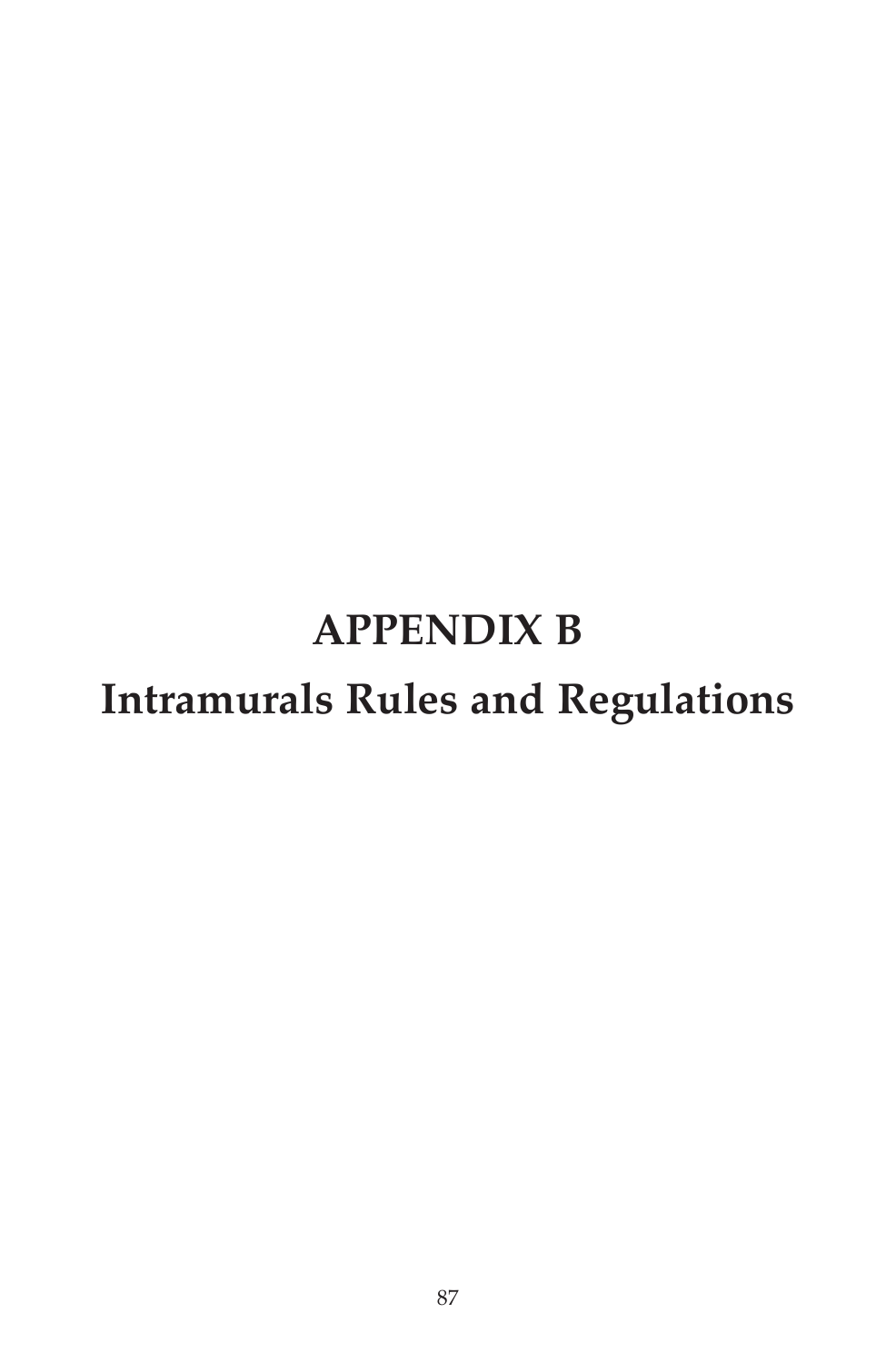#### **Carey Intramurals Rules and Regulations**

#### **How to Enter**

 To view the sport and activity list for the school year as well as register for any intramural activity, please follow the suggested guidelines:

 Team and individual entries will be accepted at the intramural sports office or online at imleagues.com/wmcarey. Check the activity information sheet for the times and dates of the sport entries. Each participant must present a William Carey Student ID card and fill out the proper entry form in order to participate.

 For team sports, an organization's intramural chair or team captain may register his/her team. All team rosters must be filled out completely on the proper entry form before the posted deadline date and time. Each roster must have the minimum number of required participants, with their WCU student ID number for that sport/event.

 Individuals desiring to play in a team sport but who are not affiliated with any team or organization may come by the intramural sports office and sign up as a free agent. Students may also sign up as a free agent online at imleagues.com/wmcarey. Team captains who need more players to fulfill the minimum requirement are encouraged to draft players from the free agent list.

#### **How to Organize**

 Sororities, residence halls, and independent student groups should choose a team captain or chair to be in charge of intramurals. Captains will be given information from the intramural office to pass on to other members of their team.

#### **Assumption of Risk**

 Individuals are encouraged to have a physical examination and obtain adequate health and accident insurance *prior to participation* in recreational sports activities. Individuals who participate in recreational sports will be doing so at their own risk. William Carey University is not responsible for any injury that may occur to an individual participating in any intramural sports activity. Participation in intramural sports is on a voluntary basis.

#### **Ambulance Policy**

 The William Carey University intramural department will follow the following guidelines for the use of an ambulance:

- 1. The intramural coordinator will determine if an ambulance is to be called.
	- a. Head trauma
	- b. Uncontrollable bleeding
	- c. Spine/Neck injury
	- d. If injured player would need the immediate skills and/or equipment of paramedics or emergency medical technicians.
	- e. If injured player's condition could worsen and become life-threatening on the way to the hospital
- 2. If an ambulance is not an absolute need, the intramural director will then let the injured player decide if he/she wants to use an ambulance or not. Since students participating in intramural sports at William Carey University are responsible for their emergency care costs, they should have the choice if they want an ambulance or not.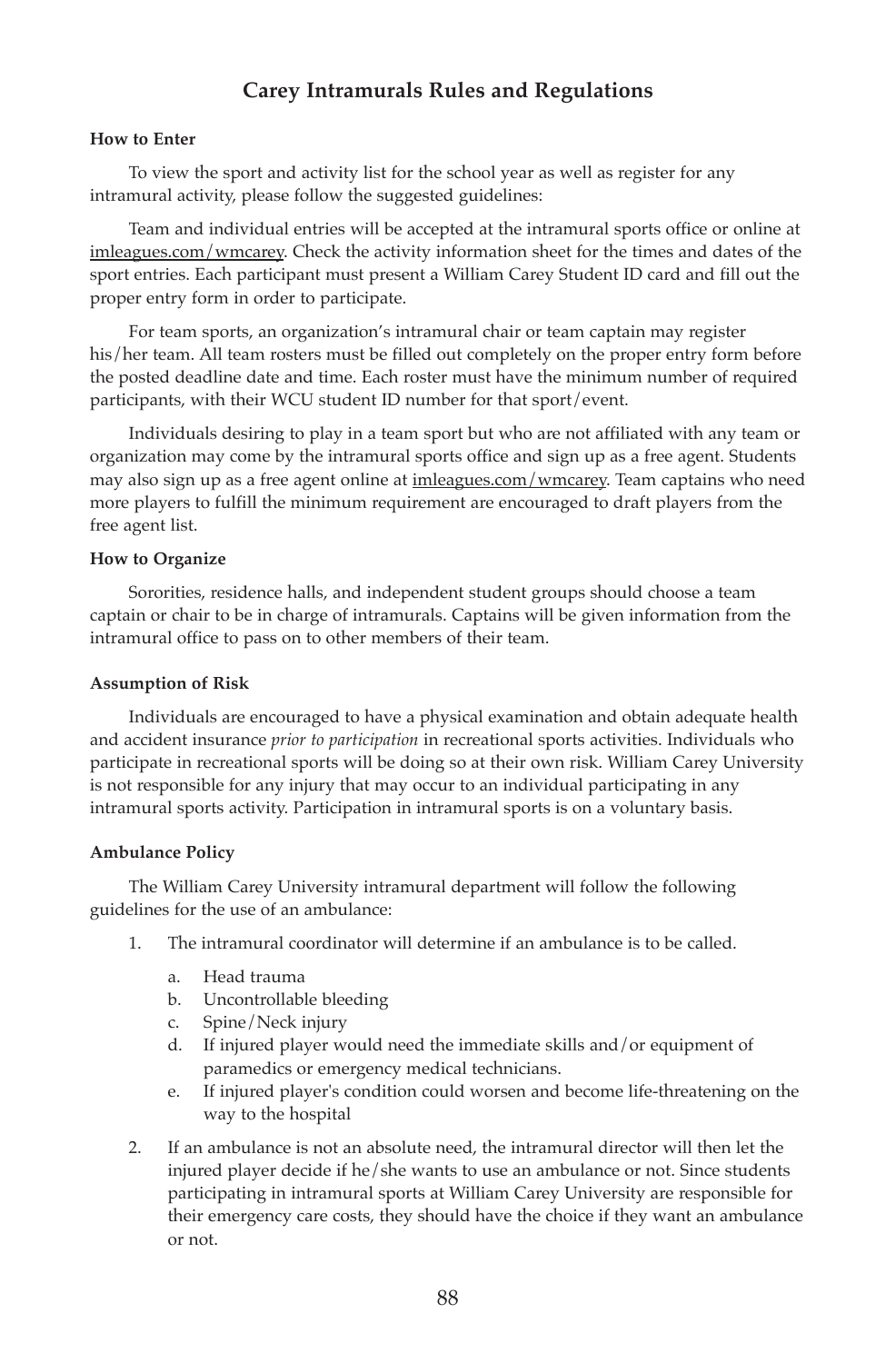3. If the injured player decides he/she does not want an ambulance, the intramural coordinator will be in charge of arranging transportation to the hospital.

#### **Intramural Sports Program Competitive Concept**

 The intramural sports program is designed to match equally skilled organizations in various activities to meet physical as well as recreational needs. Team, individual, and dual competitions will take place. Awards for active participation and success should not be the only goal in an intramural program, but such awards do add to the competitive spirit of such an activity. It is with this idea in mind that the intramural sports program will offer awards to the champions of each sport.

 The intramural sports program reserves the right to put into effect emergency rules relative to the program in order that the program might function in a secure manner.

#### **Eligibility Rules**

 Each participant must present a current WCU student ID card before each contest to be eligible to participate in intramural sports.

 *Eligibility Investigations*: The intramural sports staff will assume responsibility for investigation of the eligibility of all participants, upon request. WCU student ID cards will be required during all intramural activities. If an individual in question cannot provide valid identification, that individual, or his/her team, will forfeit the game or match.

 *Professional Athletes:* Students ineligible for varsity competition because of professional rank are prohibited from competition in the intramural sports program.

 *Varsity Letter Winners*: A person who has received a varsity award at any university or four-year college within the last year is ineligible to compete in the sports for which they received the award.

*Junior College Letter Winners*: A junior college letter winner shall be eligible in all sports.

 *Student-Athletes:* No athlete whose name appears on a varsity, junior varsity, or freshman roster will be eligible in intramural sports for that particular sport during that academic school year. Red-shirted athletes may participate if they obtain a written consent from their intercollegiate coach. If a student receives any amount of scholarship to play for a WCU sports team, then that student is not eligible to play in the intramural version of that same sport.

 *Alumni:* All alumni are ineligible for participation in intramurals. You must be a current student/faculty/staff member of WCU to participate in intramurals.

 *Rosters:* In order for an individual to be considered eligible for intramural competition, his or her name and WCU student ID number must appear on the team roster. Additions or deletions to the team roster may be made during the hours of 8 a.m. – 5 p.m., Monday through Friday, at the intramural sports office or online at imleagues.com/wmcarey.

 *Competing on Two Teams*: Players participating with one intramural team are not eligible to play for another team in the same sport.

 *Exception*: Individuals may play in either the men's or the women's program, plus the co-rec program.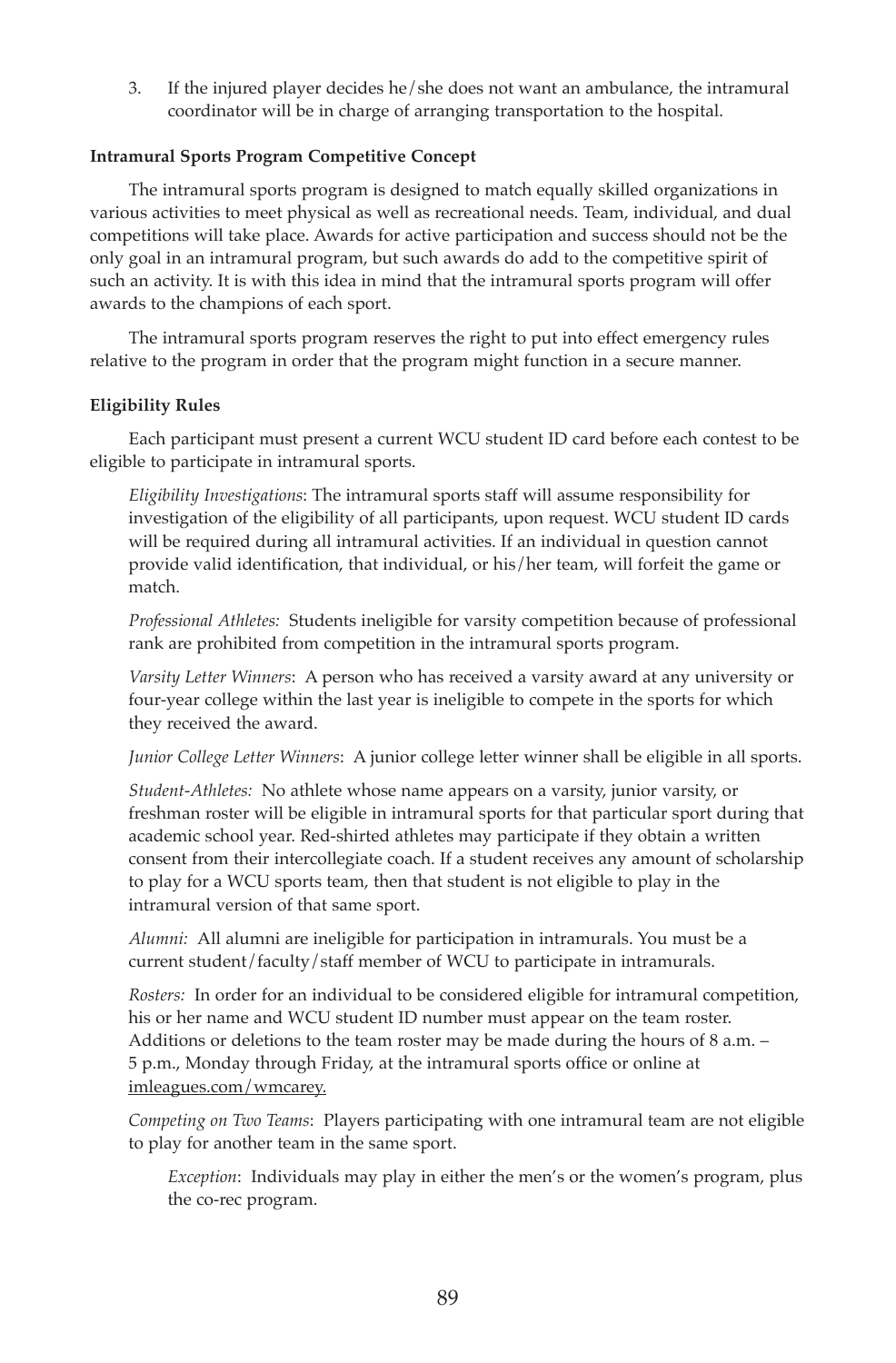*Team Transfer:* Any individual wishing to transfer from one team to another team must have the approval of the coordinator of intramural sports.

 *Ineligible Player:* Any person participating in an intramural activity without his/her name and WCU student ID number on the team's roster or who is found in violation of the rules and regulations of intramural sports is ineligible.

- 1. Any person participating in an intramural activity found to be ineligible shall be suspended from that activity for the remainder of the season.
- 2. Any team using an ineligible player shall forfeit all games in which the ineligible player participated.
- 3. A player competing under an assumed name will be suspended from intramural competition for the remainder of the season and placed on probation for the remainder of the school year.
- 4. All players participating in a game/match using a player who is not a current WCU student, faculty, or staff member shall be suspended from intramural sports for the remainder of the trimester and placed on probation the remainder of the school year.

#### **Forfeit Policy**

 Forfeit time is game time; however, a 15-minute grace period will be allowed. After this time the intramural director will declare the contest a forfeit, thus resulting in the following:

- 1. The forfeiting team will automatically relinquish the points designated for that game.
- 2. The winning team must record its lineup for the forfeited games and must have at least a minimum of the official number of players for that sport.
- 3. If you think your team will not have enough people for a game, please notify the intramural director at least 24 hours before the scheduled game.

#### **Postponements**

 Intramural sports program is willing to cooperate in extraordinary circumstances by allowing occasional postponements of contests, but because of the number of entries and short seasons, these must be kept to a minimum. For such postponements, the coordinator of intramural sports must be notified at least one working day prior to the scheduled time of the contest.

#### **Rain-outs**

These will be rescheduled at the discretion of the coordinator of intramural sports.

#### **Protests**

 In order for a team to be eligible to file a protest in a sport, an organization's intramural chair (or someone from the team's roster) must attend the mandatory preseason managers' meeting.

#### **Rule Interpretations**

 Protests involving rule interpretations will be considered on the field or court immediately following the incident in question. The game is suspended, and the intramural supervisor will be called to the game site. Play should not continue until the supervisor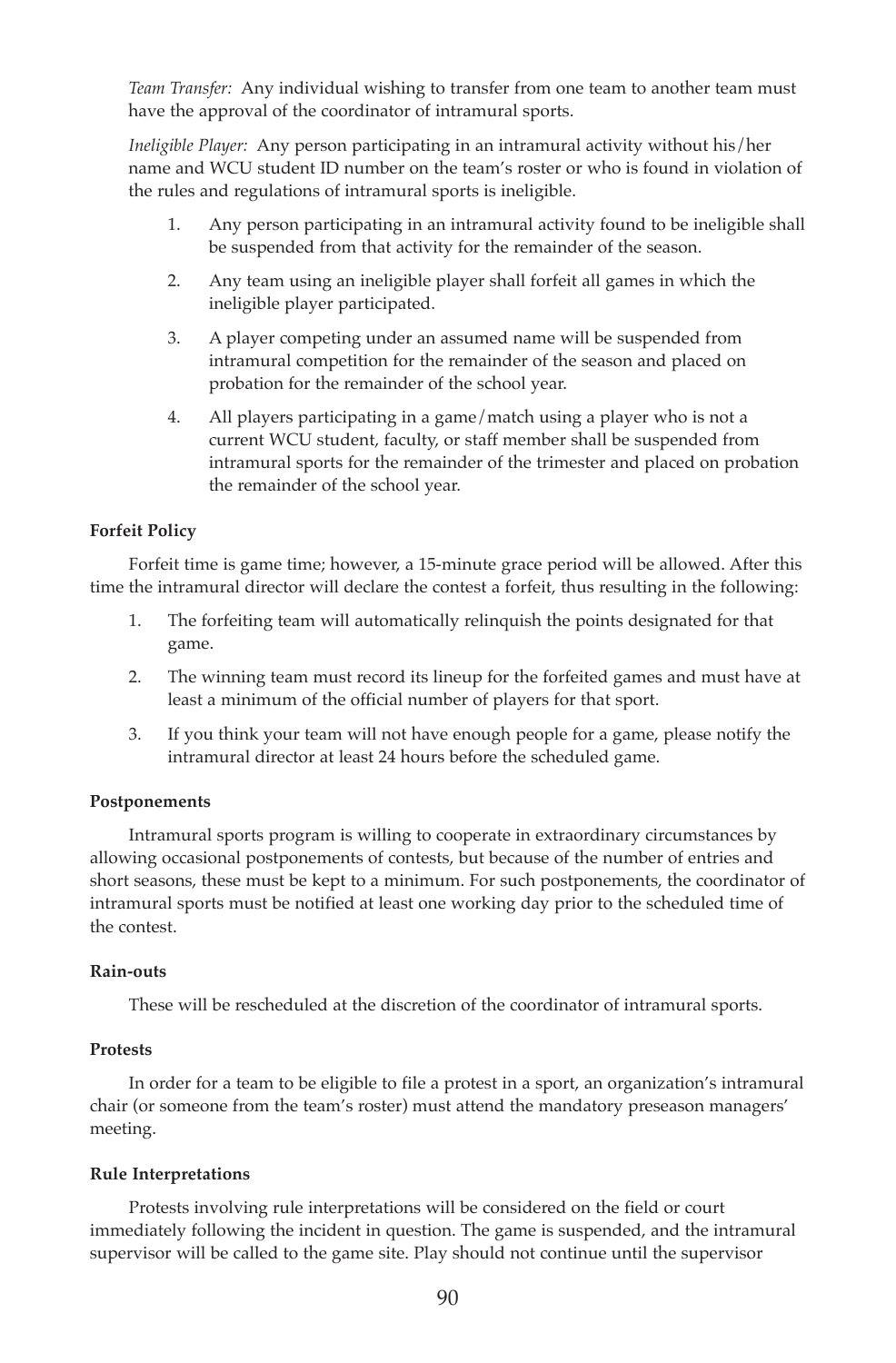renders a final decision. **NoTE**: If a team continues to play without calling the supervisor to the game site, then that team forfeits its right to a protest.

#### **Player Eligibility**

 Protests concerning player eligibility must be made to the intramural sports supervisor before, during, or immediately after the contest in question. The protest will be ruled on by the coordinator of intramural sports the following day.

#### **Conduct of Teams, Individual Participants, Coaches, and Spectators**

#### **Sportsmanship**

 A part of the philosophy of the intramural sports program is that good sportsmanship is vital to every intramural contest. In order to encourage proper conduct during games, officials, supervisors, and administrative personnel shall make decisions to warn, penalize, or eject players/teams/spectators for poor sportsmanship. These decisions are final.

#### **Prohibited Conduct**

No player, coach or spectator shall:

- use abusive language, threaten or abuse any other player or intramural sports employee before, during, or after any intramural contest. Any offending language is not tolerated and will result in ejection and possible suspension from program.
- participate in a game for which he/she is ineligible.
- argue with the game official. Only the captain may address (courteously) the game official concerning the interpretation of a rule.
- intentionally strike, shove, or exhibit any other unsportsmanlike conduct towards another player or employee of intramural sports.
- mistreat the facility, equipment, or supplies of intramural sports.

#### **Fighting**

 Under no circumstances will fighting be tolerated. Participants involved in any fighting shall be immediately removed from the contest and subject to further disciplinary action. (See Mandatory Penalties)

#### **Spectators and Equipment**

 Team captains are responsible for their own spectators and equipment. Spectators are subject to the policies and regulations of the intramural sports program. (See Mandatory Penalties)

#### **Verbal Abuse**

 Verbal abuse of intramural sports employees will not be tolerated. William Carey University specifically prohibits the use of grossly abusive language that insults, taunts, or challenges another person. This includes swearing, obscenities, epithets directed at an individual's race, color, ethnic identity, religion, sex or that which is personally abusive, degrading, and insulting.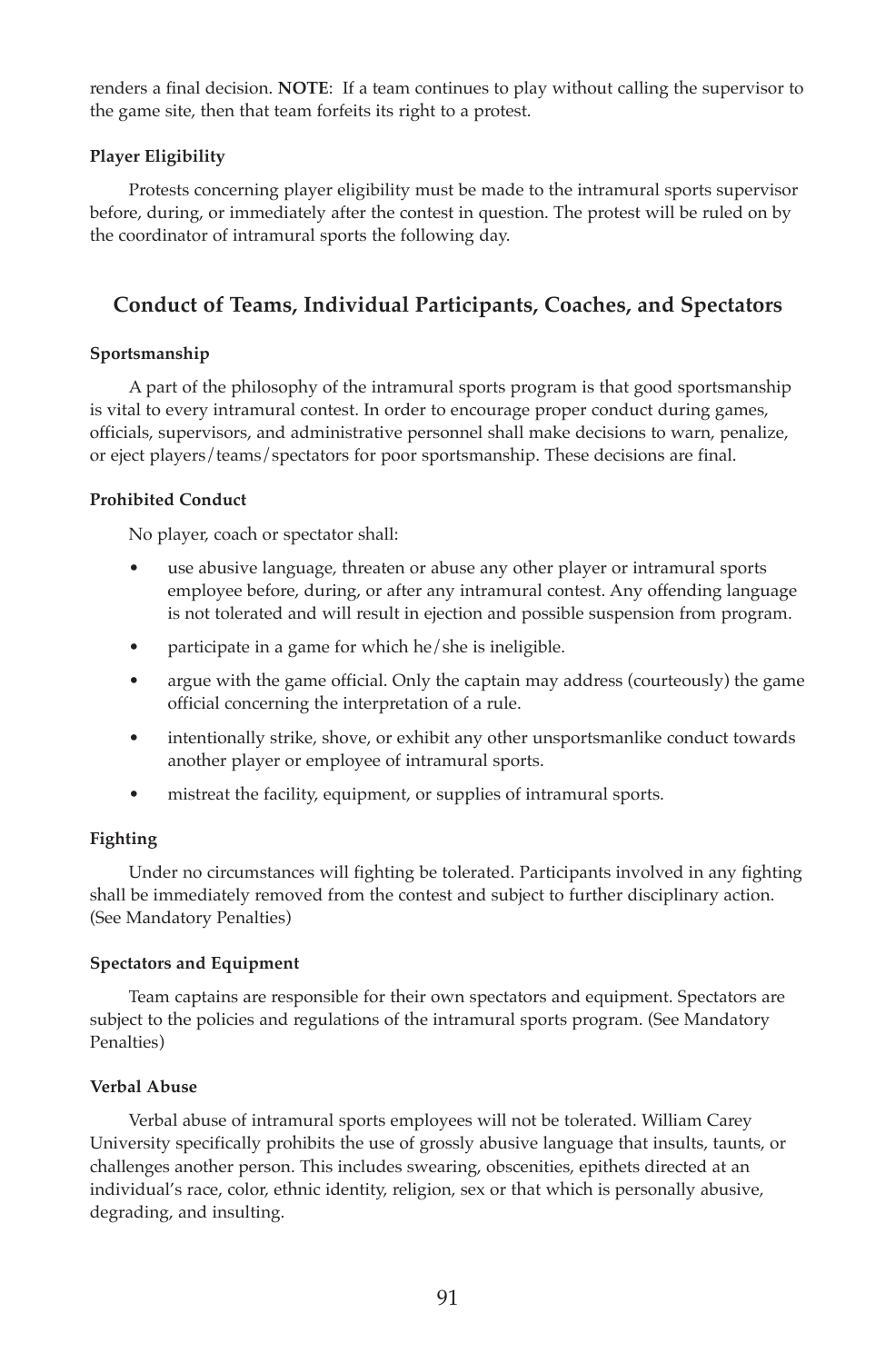#### **Alcohol or Drug Abuse**

 Alcoholic beverages and drugs are not permitted on or in the vicinity of intramural sports contests or facilities on WCU property. Participants who are considered to be under the influence of alcohol or drugs will not be permitted to participate in intramural sports contests.

#### **Mandatory Penalties**

- 1. Any individual who is ejected from a contest must leave the facility (sight and sound) immediately upon notification by the intramural supervisor.
- 2. No individual may participate in or watch any intramural activity during his or her suspension.

*Violation*: Shoving, striking, or physically abusing an official or supervisor

*Penalty*: Automatic suspension from intramural sports for one full calendar year

**Note**: Penalty also includes being reported to the vice president for student support and possible assault charges at the county courthouse. Penalty may also include the individual's team's elimination from further participation in that sport for the remainder of the sport's season.

*Violation*: Ejection or misconduct during or after the last game of a season in a sport

*Penalty*: Possible suspension from all intramural sports activities during and including the next major team sport

**Note**: Each case is heard separately by the coordinator of intramural sports.

- *Violation*: Continuous evidence of unsportsmanlike conduct by individuals, teams, or organizations
- *Penalty*: Suspension from intramural sports for a minimum of one trimester

*Violation*: Ejection from a game due to a rule infraction

*Penalty*: Suspension from the team's next game and probation for the remainder of the sport's season.

**Note**: Each case will be heard separately by the coordinator of intramural sports

*Violation*: Ejection from a game due to unsportsmanlike behavior

*Penalty*: Automatic suspension from the team's next scheduled game and probation for remainder of the sport's season.

*Violation*: Ejections from a game due to fighting (individuals)

- *Penalty*: Automatic suspension from team's next two scheduled games and probation for the remainder of the sport's season.
- **Note**: Any player, coach, or spectator who leaves the team area and enters the playing field/court during a fight is considered to be involved in the fight.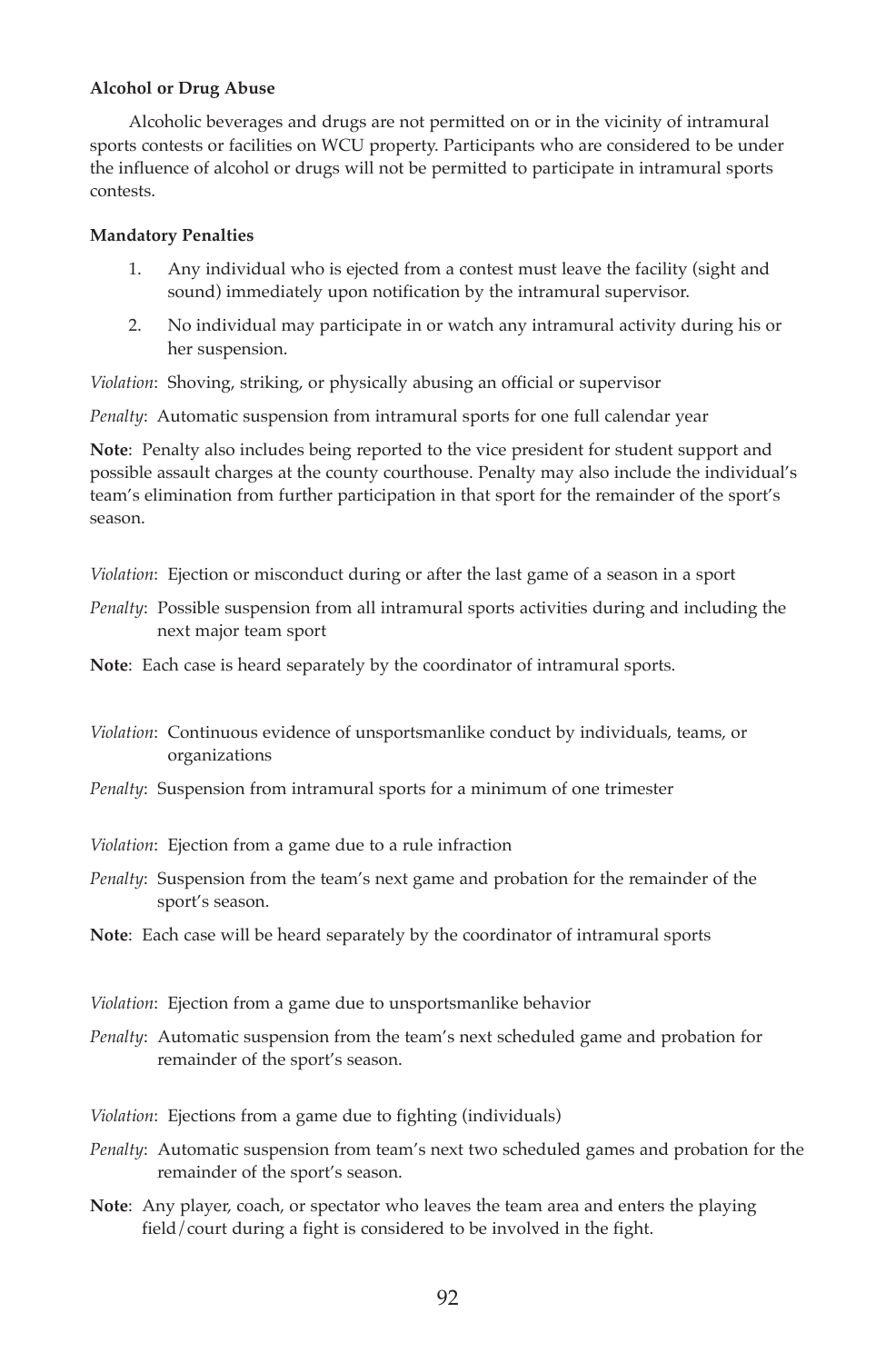*Violation*: Sidelines emptying onto the playing field (team)

- *Penalty*: Automatic forfeit of game by both teams and mandatory meeting of team captains with the intramural sports director. The offending team or organization will be placed on probation for the remainder of the trimester (1st violation). A second violation of this rule by a team will result in automatic forfeit of the game and mandatory meeting with intramural sports director by the following day. In addition, a second violation will result in that team or organization not being allowed to have spectators for the remainder of that semester.
- **Note**: If only one sideline empties onto the playing field, the game will be forfeited to offending team's opponent.

#### **disciplinary Cases**

 Cases involving individuals or teams violating the rules and regulations of the intramural sports program will be heard by the intramural sports coordinator. The individuals or teams involved will be suspended from intramural competition pending a decision from the coordinator of intramural sports.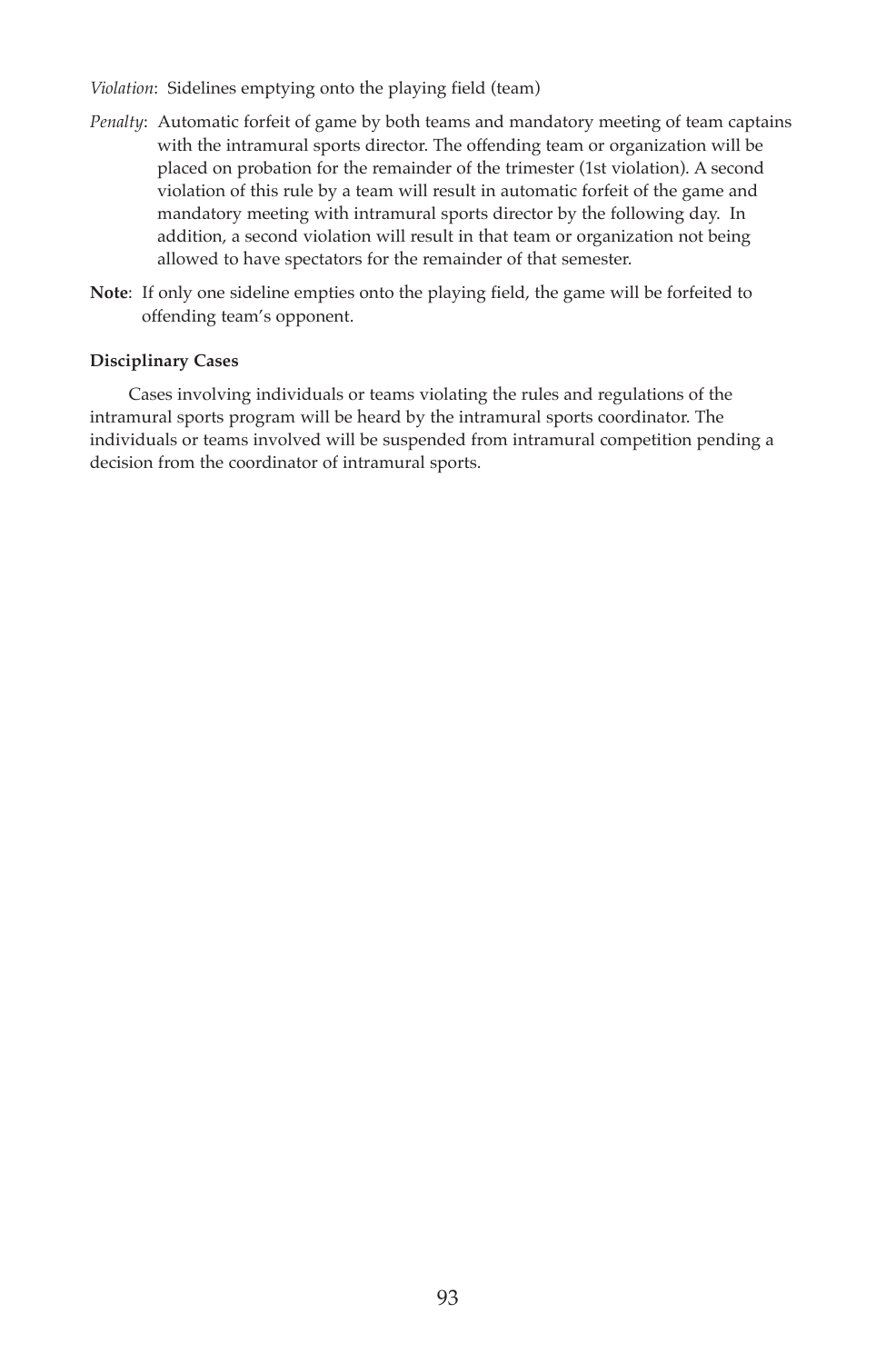## **THE ALMA MATER**

Text by Carey student Joan Geiger, 1962 Music by Carey music professor Robert L. Gauldin, 1962

William Carey, we will love thee, Loyal we will be And we will ever sing thy praises; Hail, all hail to thee. Lifting high the light of knowledge, Answering the clarion call, Thou hast made thy sons and daughters Staunch crusaders all.

Thou hast taught us love and honor, Taught us truth and right, While fitting ev'ry new crusader With thine armor bright. May the God, who made thee worthy, Keep thee ever truly free; May His spirit, Alma Mater, Ever dwell with thee.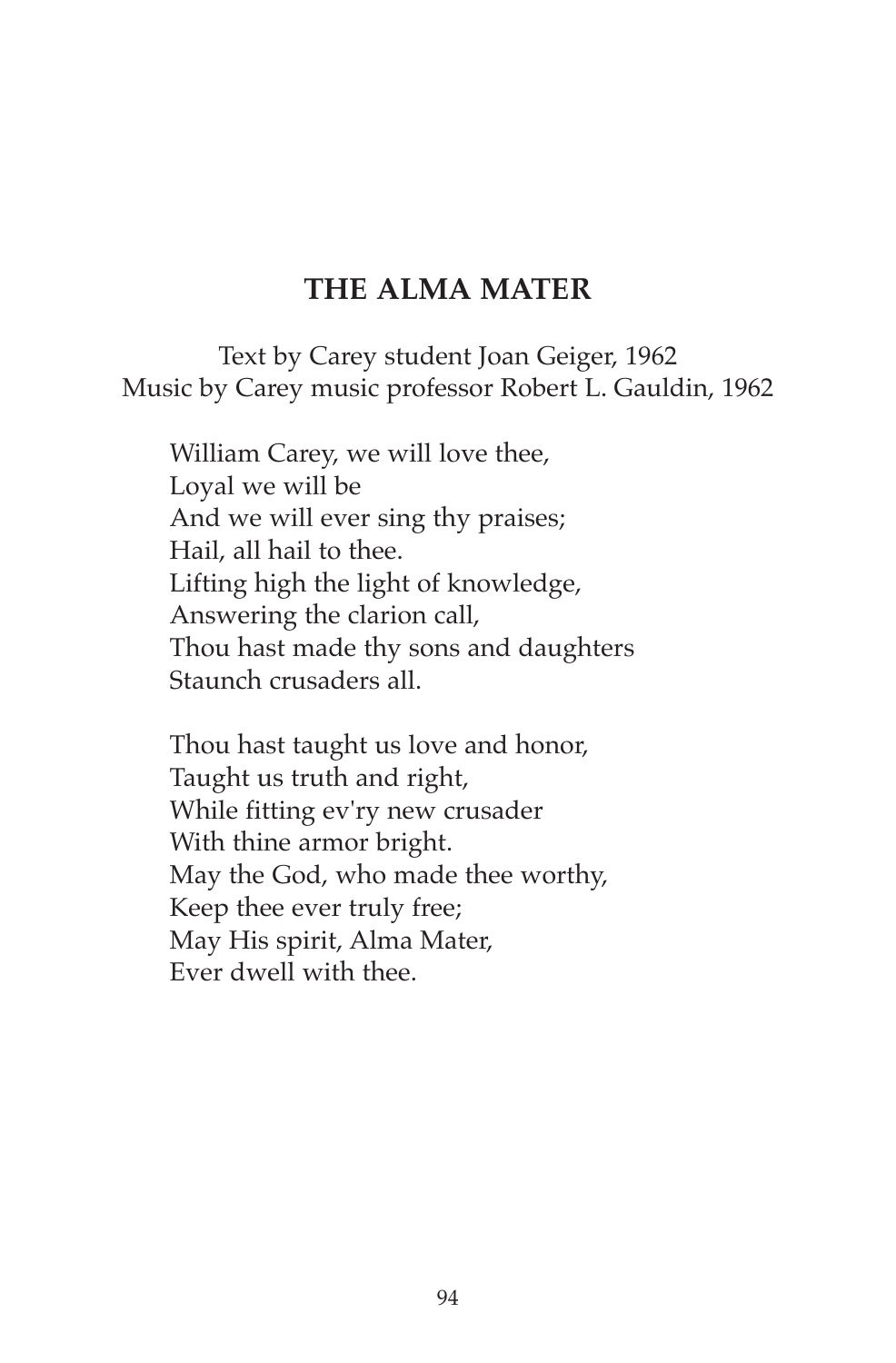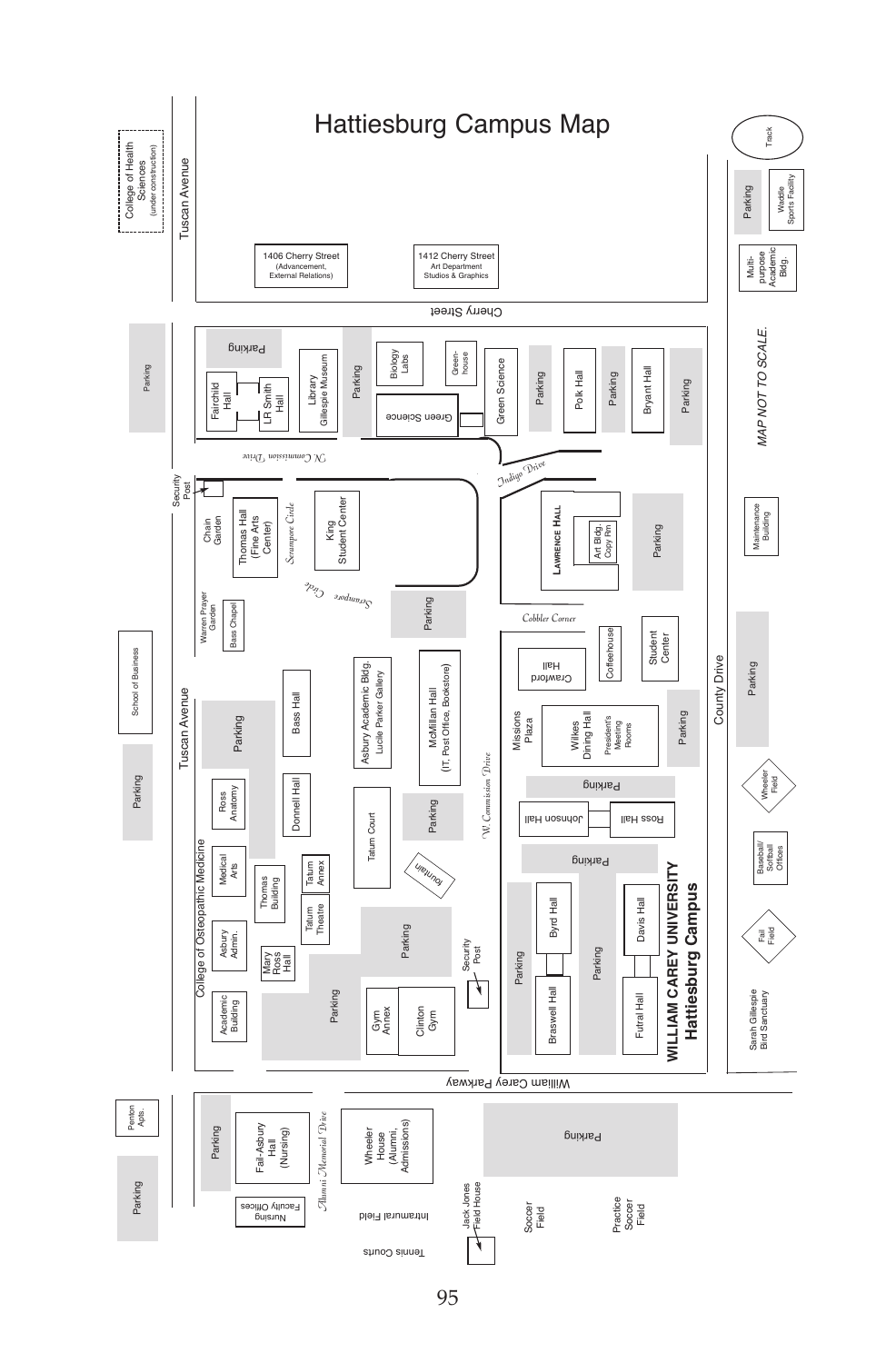## AUGUST 2021

| <b>MONDAY</b>                                                        | TUESDAY | WEDNESDAY                 | THURSDAY       |
|----------------------------------------------------------------------|---------|---------------------------|----------------|
| 26                                                                   | 27      | 28                        | 29             |
| $\overline{2}$                                                       | 3       | $\overline{4}$            | 5              |
| 9                                                                    | 10      | 11                        | 12             |
| 16                                                                   | 17      | 18                        | 19             |
| 23<br>10:00 AM - Opening<br>Convocation (H)<br>11:30 AM - Chapel (T) | 24      | 25                        | 26             |
| 30<br>11:30 AM - Chapel (T)                                          | 31      | $\ensuremath{\mathbb{I}}$ | $\overline{2}$ |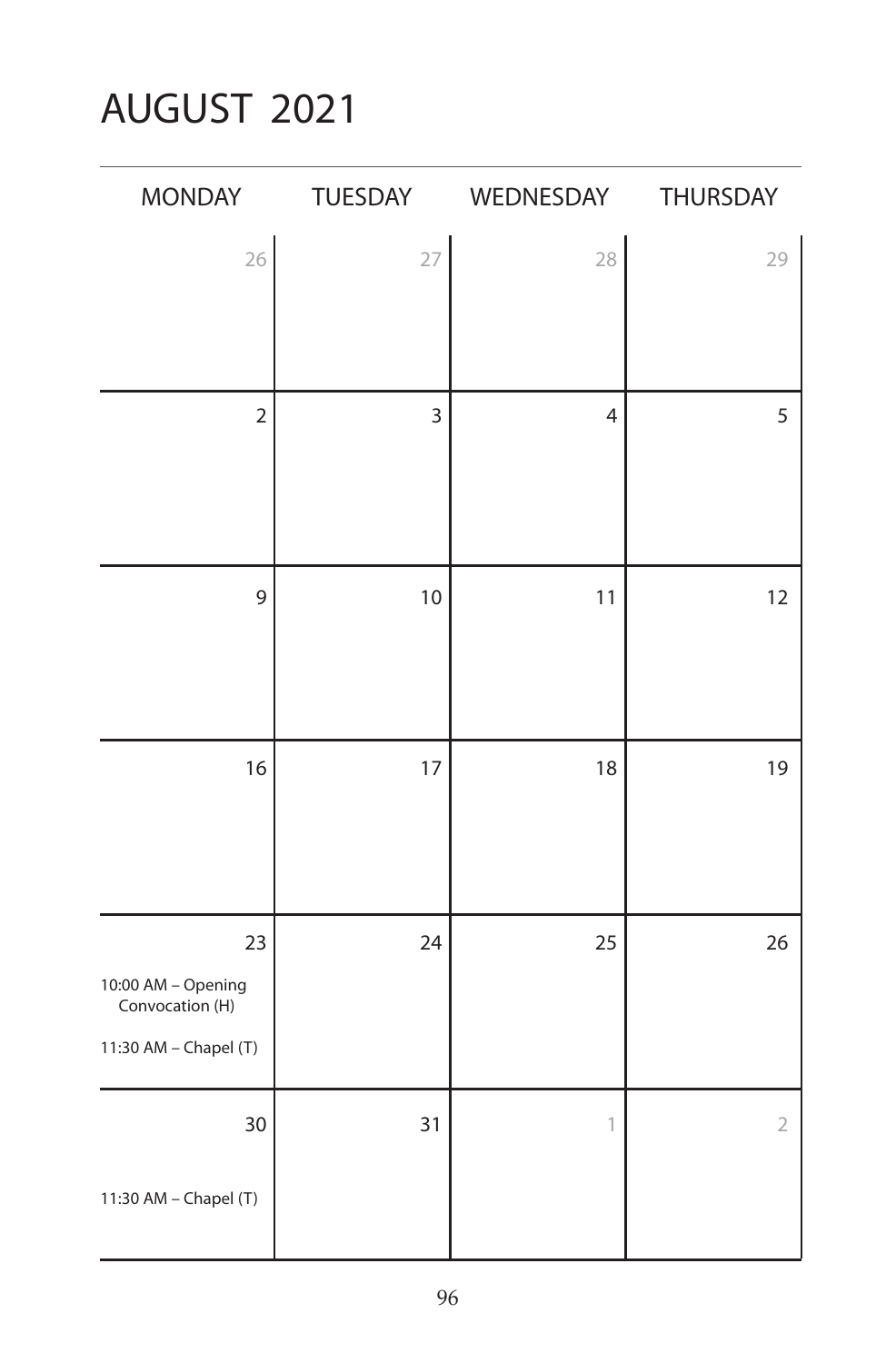| <b>FRIDAY</b> | SATURDAY       | SUNDAY       | <b>NOTES</b> |
|---------------|----------------|--------------|--------------|
| $30^{\circ}$  | 31             | $\mathbf{1}$ |              |
| 6             | $\overline{7}$ | 8            |              |
| 13            | 14             | 15           |              |
| 20            | 21             | 22           |              |
| 27            | 28             | 29           |              |
| 3             | $\overline{4}$ | 5            |              |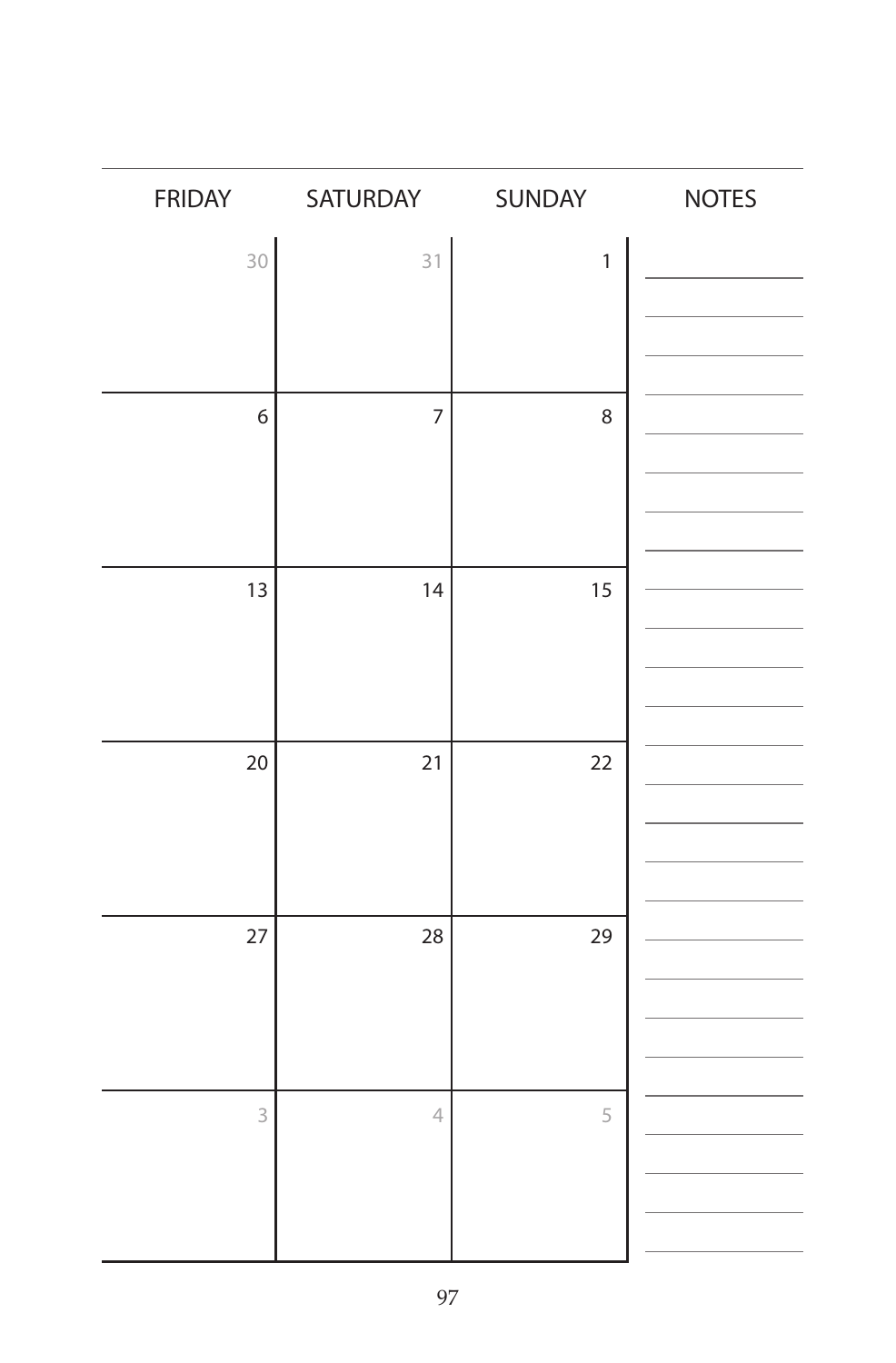## SEPTEMBER 2021

| <b>MONDAY</b>            | TUESDAY        | WEDNESDAY            | <b>THURSDAY</b> |
|--------------------------|----------------|----------------------|-----------------|
| 30                       | 31             | $\mathbf{1}$         | $\overline{2}$  |
|                          |                | 9:25 AM - Chapel (H) |                 |
|                          |                |                      |                 |
| 6                        | $\overline{7}$ | 8                    | 9               |
| Labor Day                |                | 9:25 AM - Chapel (H) |                 |
|                          |                |                      |                 |
| 13                       | 14             | 15                   | 16              |
| 11:30 AM - Chapel (T)    |                | 9:25 AM - Chapel (H) |                 |
|                          |                |                      |                 |
| 20                       | 21             | 22                   | 23              |
| 11:30 AM - Chapel (T)    |                | 9:25 AM - Chapel (H) |                 |
|                          |                |                      |                 |
| 27                       | 28             | 29                   | 30              |
| 11:30 AM - Chapel (T)    |                | 9:25 AM - Chapel (H) |                 |
| $\overline{\mathcal{A}}$ | 5              | 6                    | $\overline{ }$  |
|                          |                |                      |                 |
|                          |                |                      |                 |
|                          |                |                      |                 |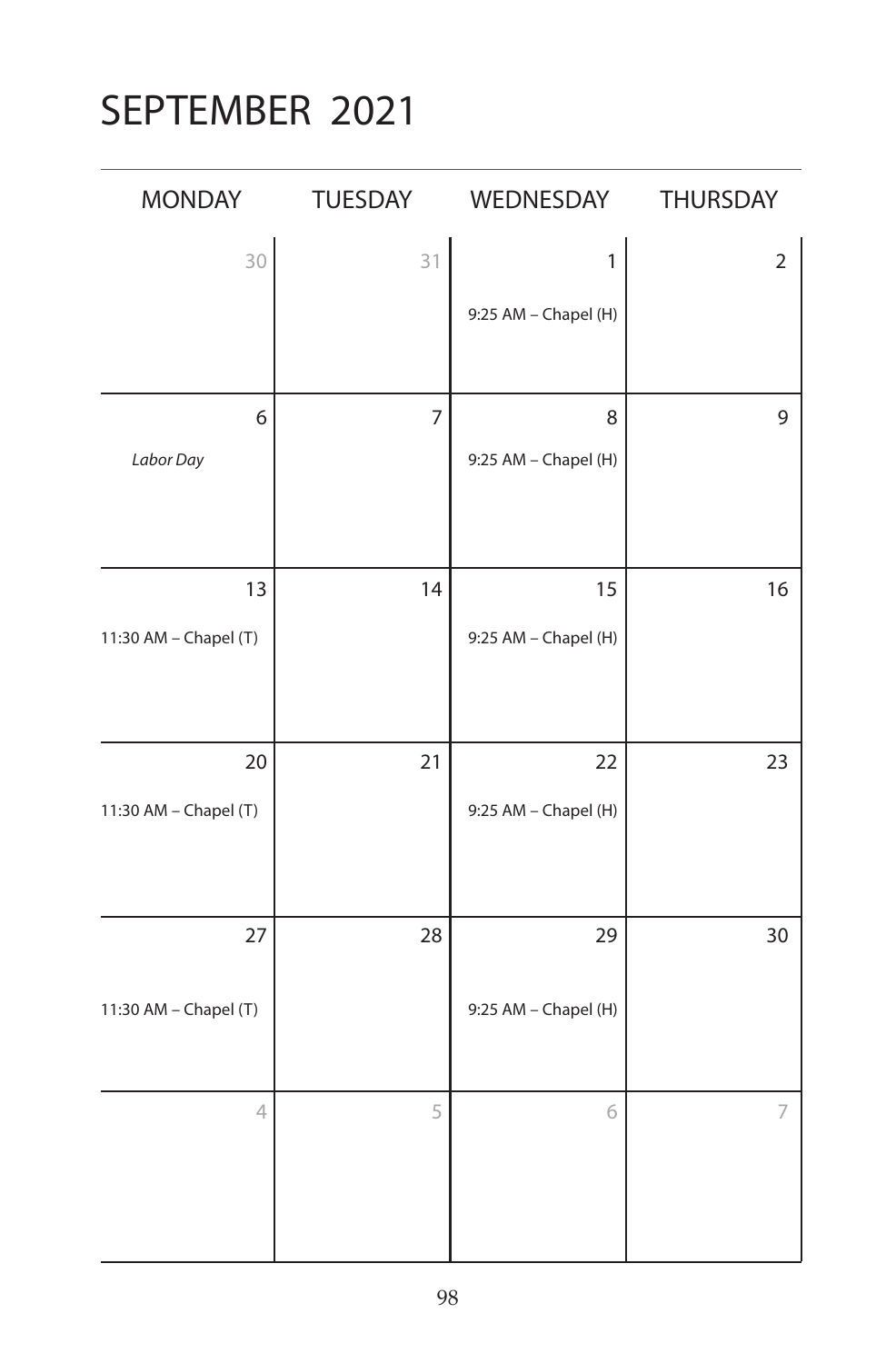| <b>FRIDAY</b>           | SATURDAY       | SUNDAY | <b>NOTES</b> |
|-------------------------|----------------|--------|--------------|
| $\overline{3}$          | $\overline{4}$ | 5      |              |
|                         |                |        |              |
|                         |                |        |              |
| 10                      | 11             | 12     |              |
|                         |                |        |              |
|                         |                |        |              |
| 17                      | 18             | 19     |              |
|                         |                |        |              |
|                         |                |        |              |
|                         |                |        |              |
| 24                      | 25             | 26     |              |
|                         |                |        |              |
|                         |                |        |              |
| $\overline{\mathbb{I}}$ | $\overline{2}$ | 3      |              |
|                         |                |        |              |
|                         |                |        |              |
| 8                       | $\mathcal{G}$  | $10$   |              |
|                         |                |        |              |
|                         |                |        |              |
|                         |                |        |              |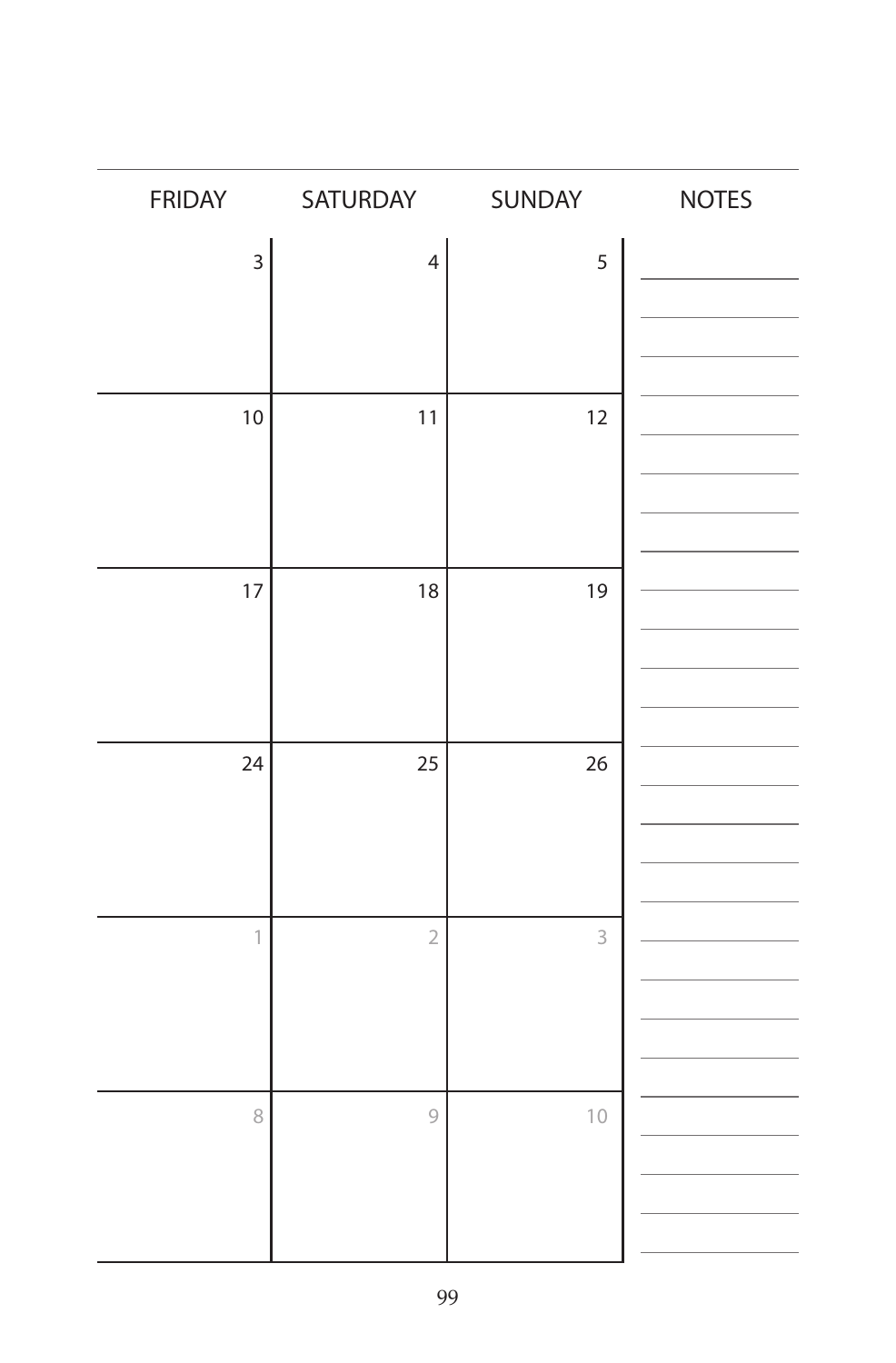## OCTOBER 2021

| <b>MONDAY</b>         | <b>TUESDAY</b> | WEDNESDAY            | THURSDAY       |
|-----------------------|----------------|----------------------|----------------|
| 27                    | 28             | 29                   | 30             |
|                       |                |                      |                |
| $\overline{4}$        | 5              | 6                    | $\overline{7}$ |
| 11:30 AM - Chapel (T) |                | 9:25 AM - Chapel (H) |                |
| 11                    | 12             | 13                   | 14             |
| 11:30 AM - Chapel (T) |                | 9:25 AM - Chapel (H) |                |
| 18                    | 19             | 20                   | 21             |
| 11:30 AM - Chapel (T) |                | 9:25 AM - Chapel (H) |                |
| 25                    | 26             | 27                   | 28             |
| 11:30 AM - Chapel (T) |                |                      |                |
| 1                     | $\overline{2}$ | 3                    | 4              |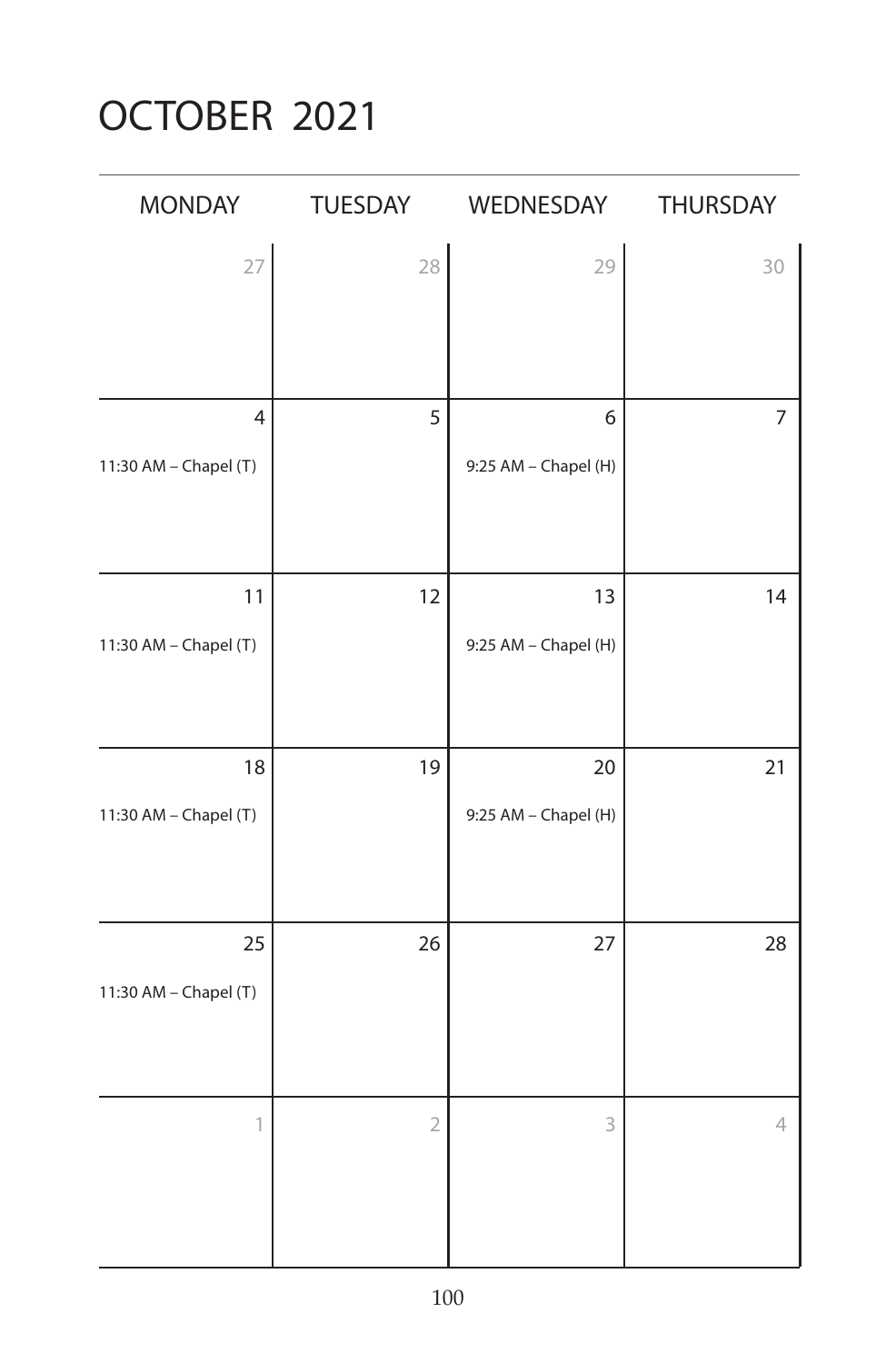| <b>FRIDAY</b> | SATURDAY    | SUNDAY                  | <b>NOTES</b> |
|---------------|-------------|-------------------------|--------------|
| $\mathbf{1}$  | $\mathbf 2$ | $\overline{\mathbf{3}}$ |              |
|               |             |                         |              |
|               |             |                         |              |
| 8             | 9           | 10                      |              |
|               |             |                         |              |
|               |             |                         |              |
| 15            | 16          | 17                      |              |
|               |             |                         |              |
|               |             |                         |              |
|               |             |                         |              |
| 22            | 23          | 24                      |              |
|               |             |                         |              |
|               |             |                         |              |
| 29            | 30          | 31                      |              |
|               |             |                         |              |
|               |             |                         |              |
|               |             |                         |              |
| 5             | 6           | $\overline{7}$          |              |
|               |             |                         |              |
|               |             |                         |              |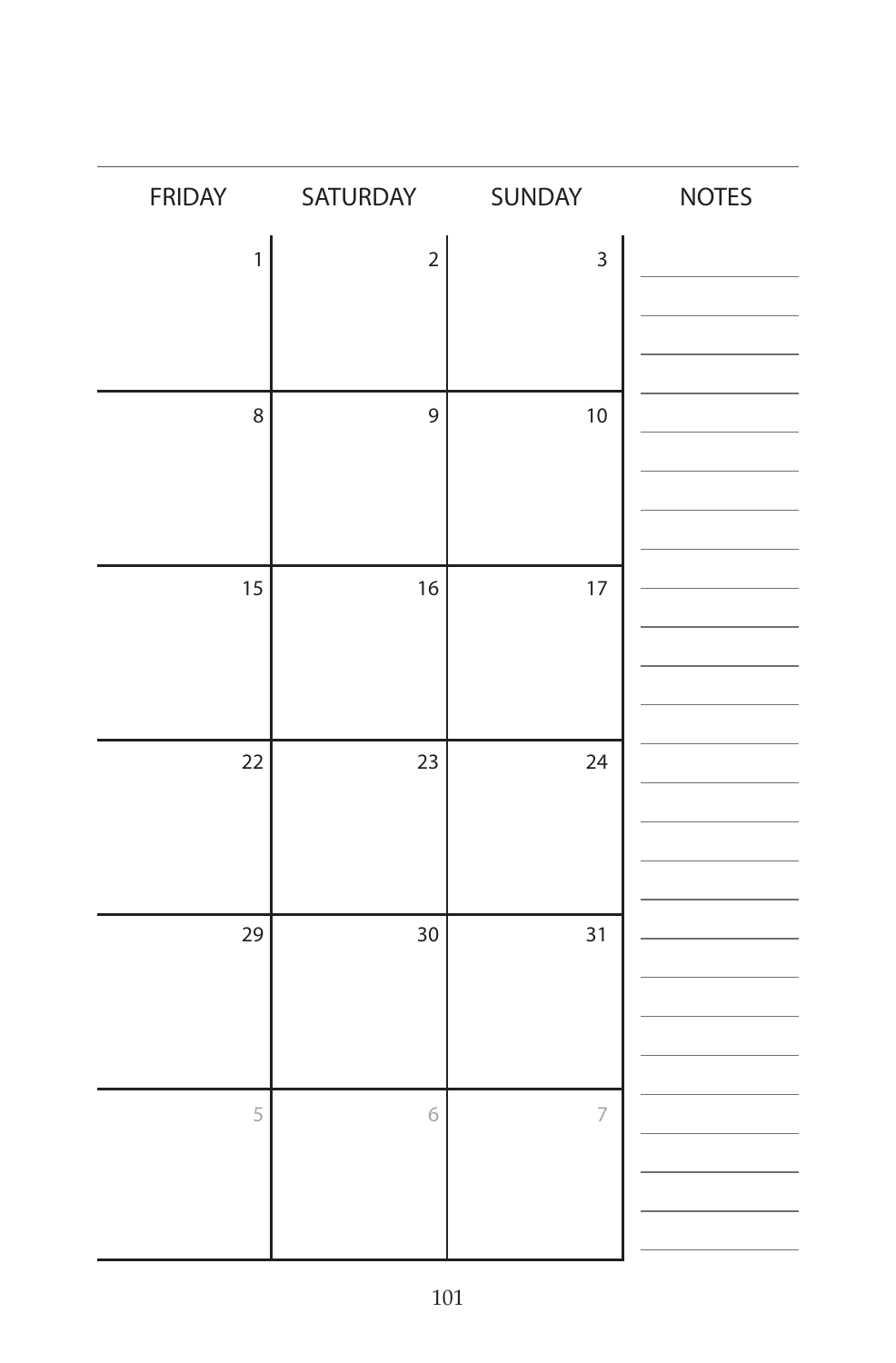# NOVEMBER 2021

| <b>MONDAY</b>               | TUESDAY        | WEDNESDAY                  | THURSDAY           |
|-----------------------------|----------------|----------------------------|--------------------|
| $\mathbf{1}$                | $\mathbf 2$    | 3                          | $\overline{4}$     |
| 8<br>11:30 AM - Chapel (T)  | 9              | 10<br>9:25 AM - Chapel (H) | 11                 |
| 15<br>11:30 AM - Chapel (T) | 16             | 17<br>9:25 AM - Chapel (H) | 18                 |
| 22                          | 23             | 24                         | 25<br>Thanksgiving |
| 29<br>11:30 AM - Chapel (T) | 30             | $\ensuremath{\mathbb{I}}$  | $\sqrt{2}$         |
| 6                           | $\overline{ }$ | 8                          | 9                  |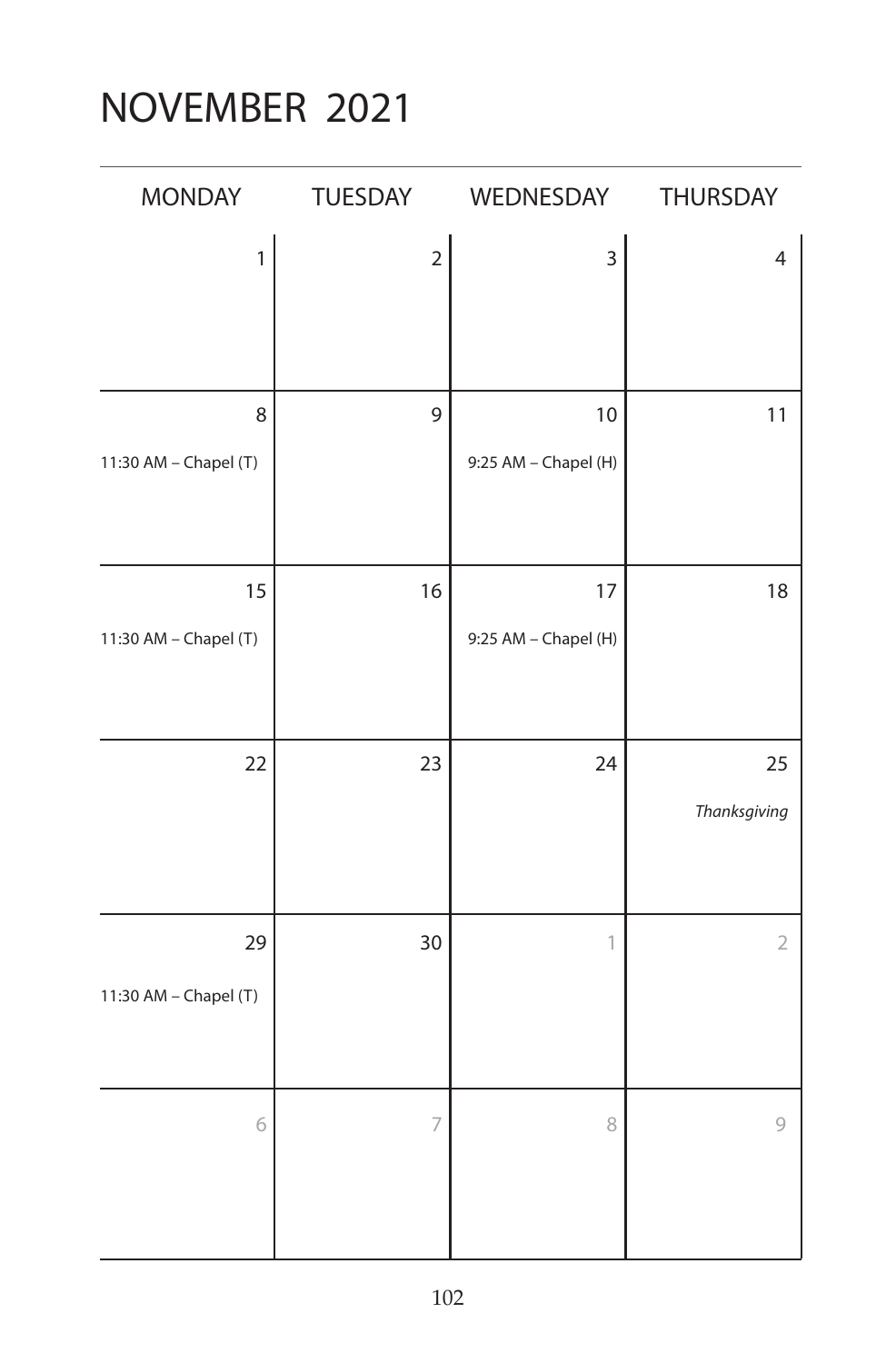| <b>FRIDAY</b> | SATURDAY       | SUNDAY                                            | <b>NOTES</b> |
|---------------|----------------|---------------------------------------------------|--------------|
| 5             | 6              | $\overline{7}$<br><b>Standard Time</b><br>Returns |              |
| 12            | 13             | 14                                                |              |
| 19            | 20             | 21                                                |              |
| 26            | 27             | 28                                                |              |
| 3             | $\overline{4}$ | 5                                                 |              |
| 10            | 11             | 12                                                |              |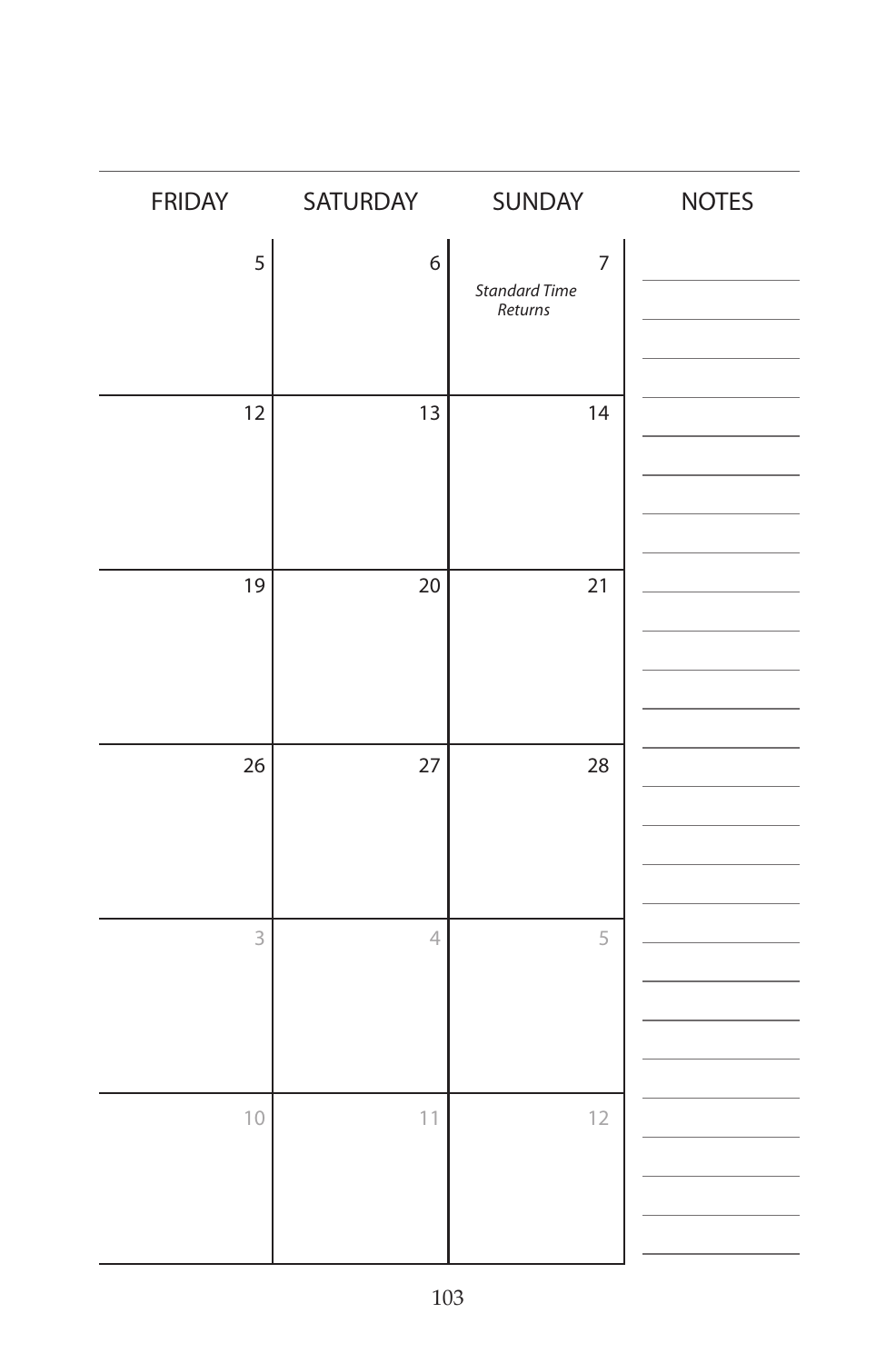## DECEMBER 2021

| <b>MONDAY</b>         | TUESDAY        | WEDNESDAY            | THURSDAY       |
|-----------------------|----------------|----------------------|----------------|
| 29                    | $30^{\circ}$   | $\mathbf{1}$         | $\overline{2}$ |
|                       |                | 9:25 AM - Chapel (H) |                |
|                       |                |                      |                |
| 6                     | $\overline{7}$ | 8                    | $\mathsf 9$    |
| 11:30 AM - Chapel (T) |                | 9:25 AM - Chapel (H) |                |
|                       |                |                      |                |
| 13                    | 14             | 15                   | 16             |
| 11:30 AM - Chapel (T) |                | 9:25 AM - Chapel (H) |                |
|                       |                |                      |                |
|                       |                |                      |                |
| 20                    | 21             | 22                   | 23             |
|                       |                |                      |                |
|                       |                |                      |                |
|                       |                |                      |                |
| 27                    | 28             | 29                   | 30             |
|                       |                |                      |                |
|                       |                |                      |                |
|                       |                |                      |                |
| 3                     | $\overline{4}$ | 5                    | 6              |
|                       |                |                      |                |
|                       |                |                      |                |
|                       |                |                      |                |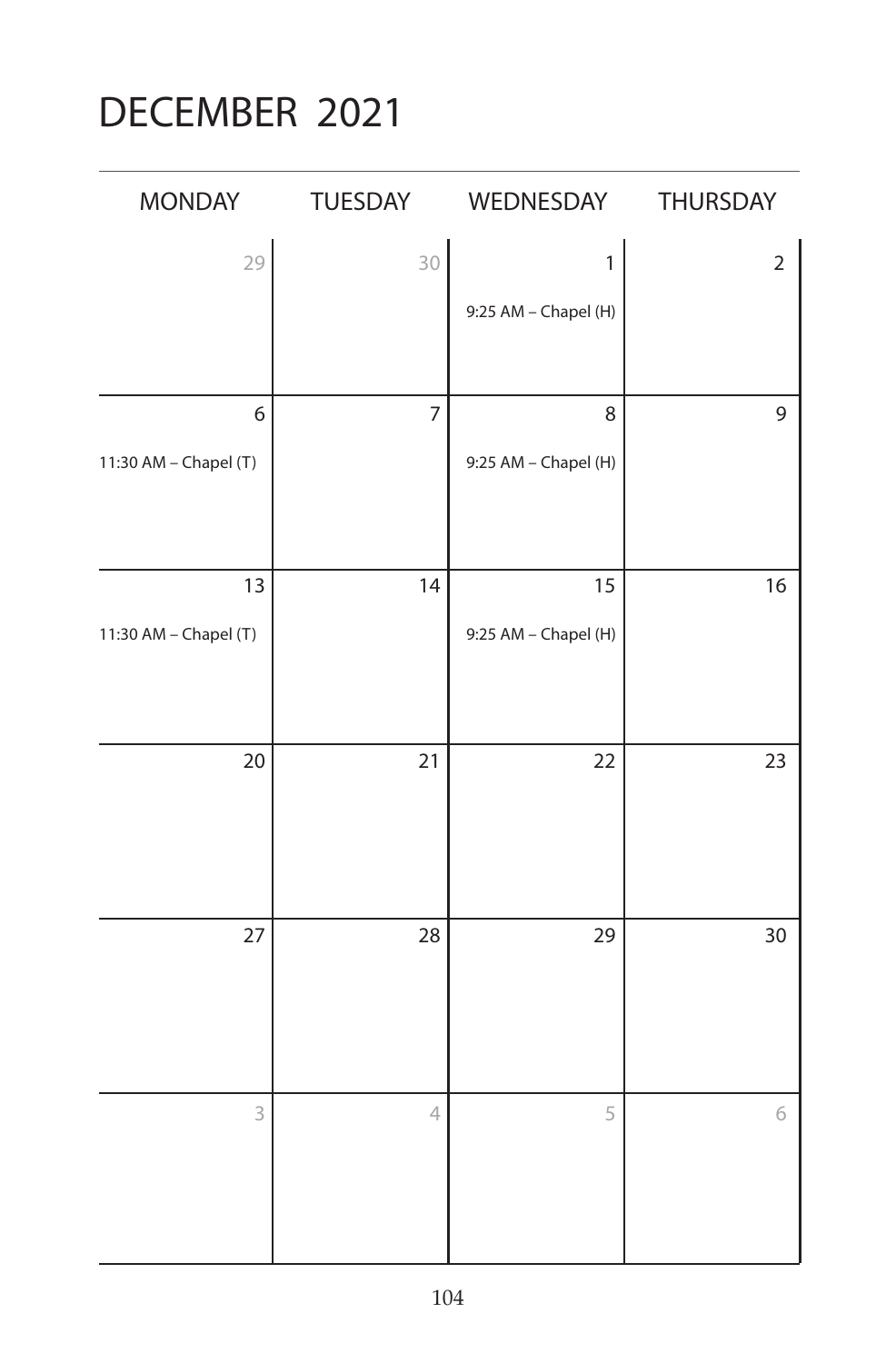| FRIDAY                  | SATURDAY       | SUNDAY         | <b>NOTES</b> |
|-------------------------|----------------|----------------|--------------|
| $\overline{\mathbf{3}}$ | $\overline{4}$ | 5              |              |
|                         |                |                |              |
|                         |                |                |              |
| 10                      | 11             | 12             |              |
|                         |                |                |              |
|                         |                |                |              |
| 17                      | 18             | 19             |              |
|                         |                |                |              |
|                         |                |                |              |
|                         |                |                |              |
| 24                      | 25             | 26             |              |
|                         | Christmas      |                |              |
|                         |                |                |              |
| 31                      | 1              | $\overline{2}$ |              |
|                         |                |                |              |
|                         |                |                |              |
| $\overline{7}$          | 8              | 9              |              |
|                         |                |                |              |
|                         |                |                |              |
|                         |                |                |              |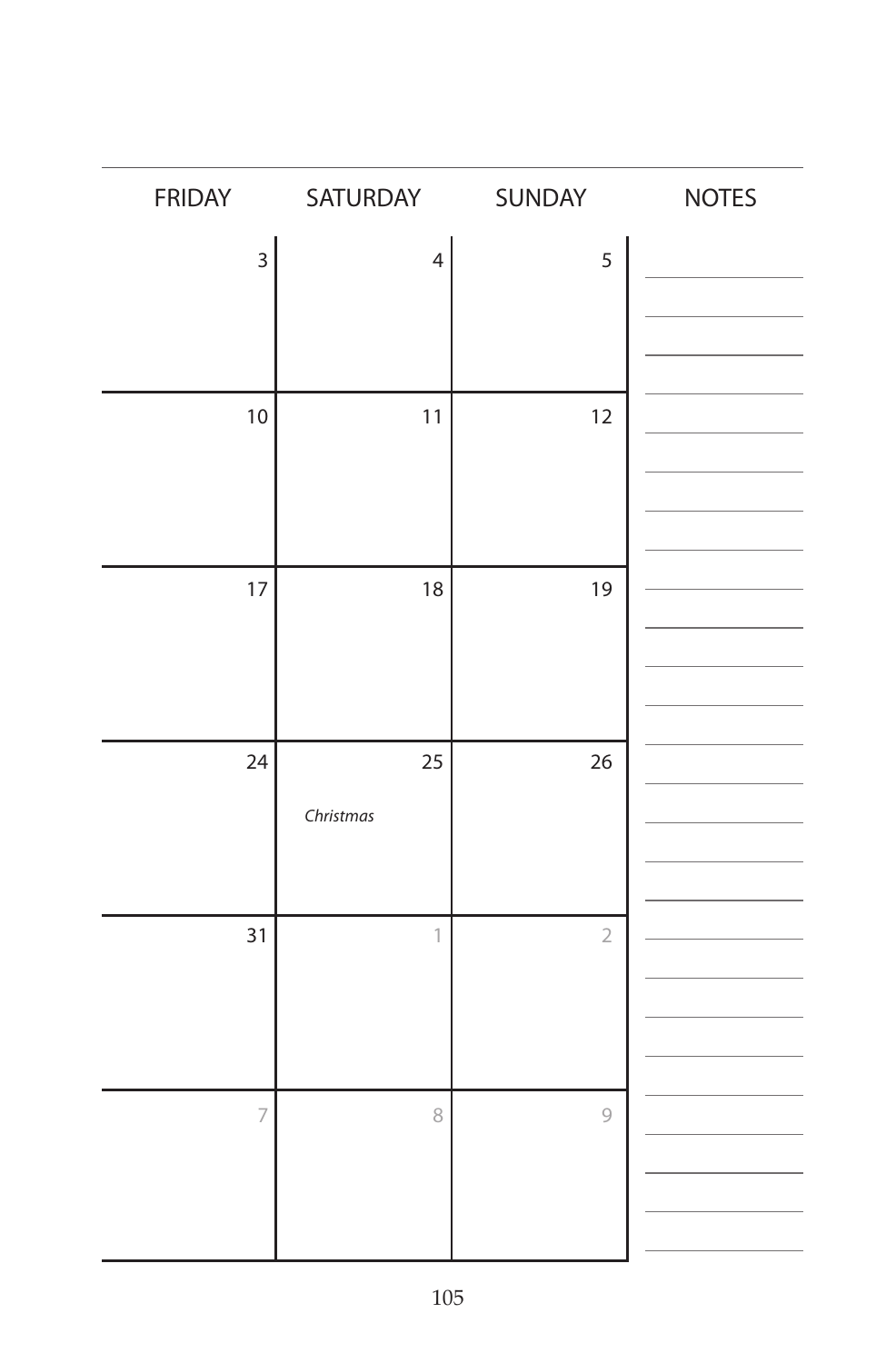# JANUARY 2022

| <b>MONDAY</b>               | TUESDAY        | WEDNESDAY                  | THURSDAY         |
|-----------------------------|----------------|----------------------------|------------------|
| 27                          | 28             | 29                         | 30               |
| $\overline{3}$              | $\overline{4}$ | 5                          | $\boldsymbol{6}$ |
| 10<br>11:30 AM - Chapel (T) | 11             | 12<br>9:25 AM - Chapel (H) | 13               |
| 17<br>MLK Day of Service    | 18             | 19<br>9:25 AM - Chapel (H) | 20               |
| 24<br>11:30 AM - Chapel (T) | 25             | 26<br>9:25 AM - Chapel (H) | 27               |
| 31                          | 1              | $\overline{2}$             | 3                |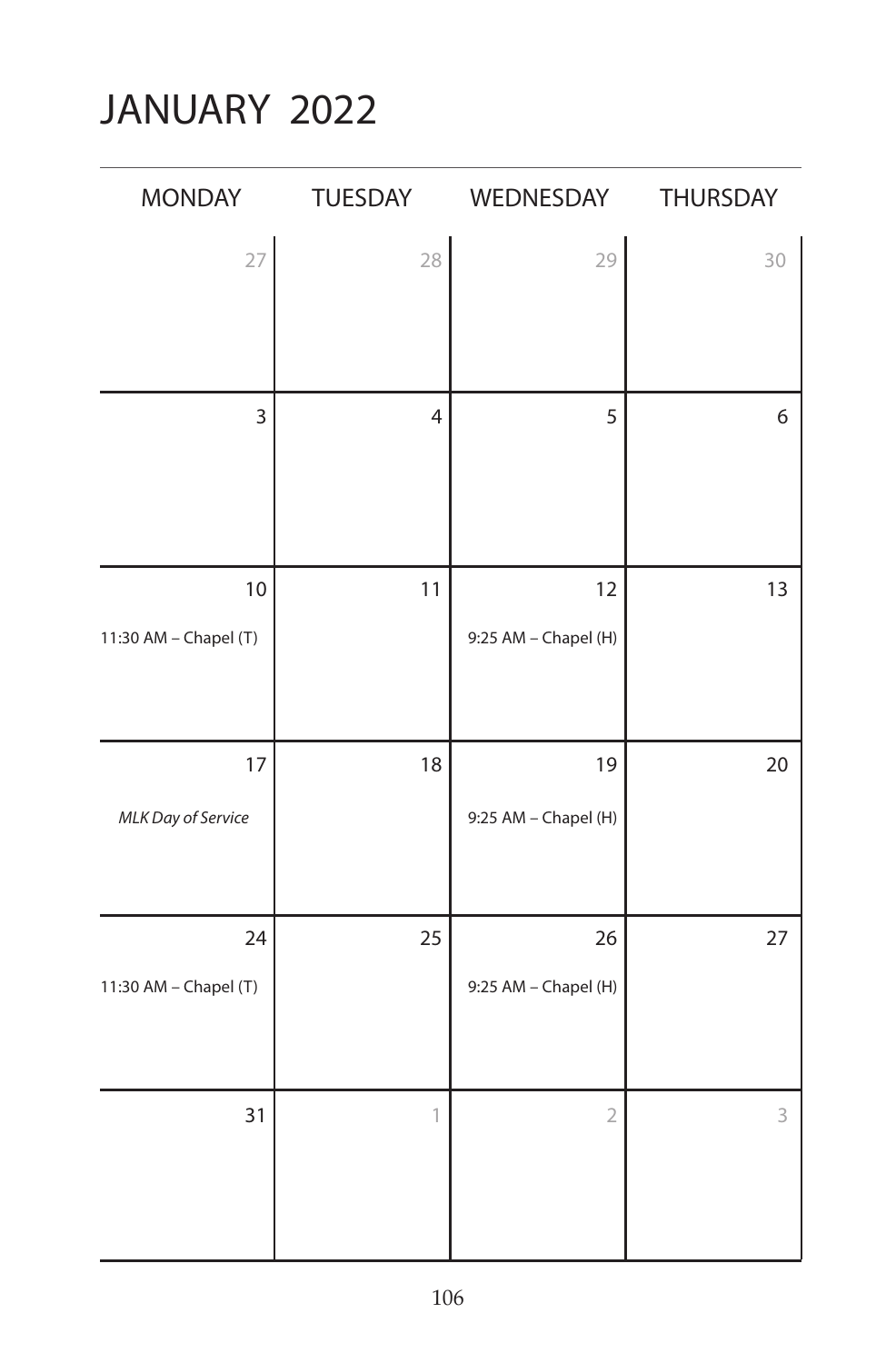| <b>FRIDAY</b>        | SATURDAY | SUNDAY         | <b>NOTES</b> |
|----------------------|----------|----------------|--------------|
| 31<br>New Year's Day | 1        | $\overline{2}$ |              |
| $\overline{7}$       | 8        | 9              |              |
| 14                   | 15       | 16             |              |
| 21                   | 22       | 23             |              |
| 28                   | 29       | 30             |              |
| $\sqrt{\phantom{a}}$ | 5        | 6              |              |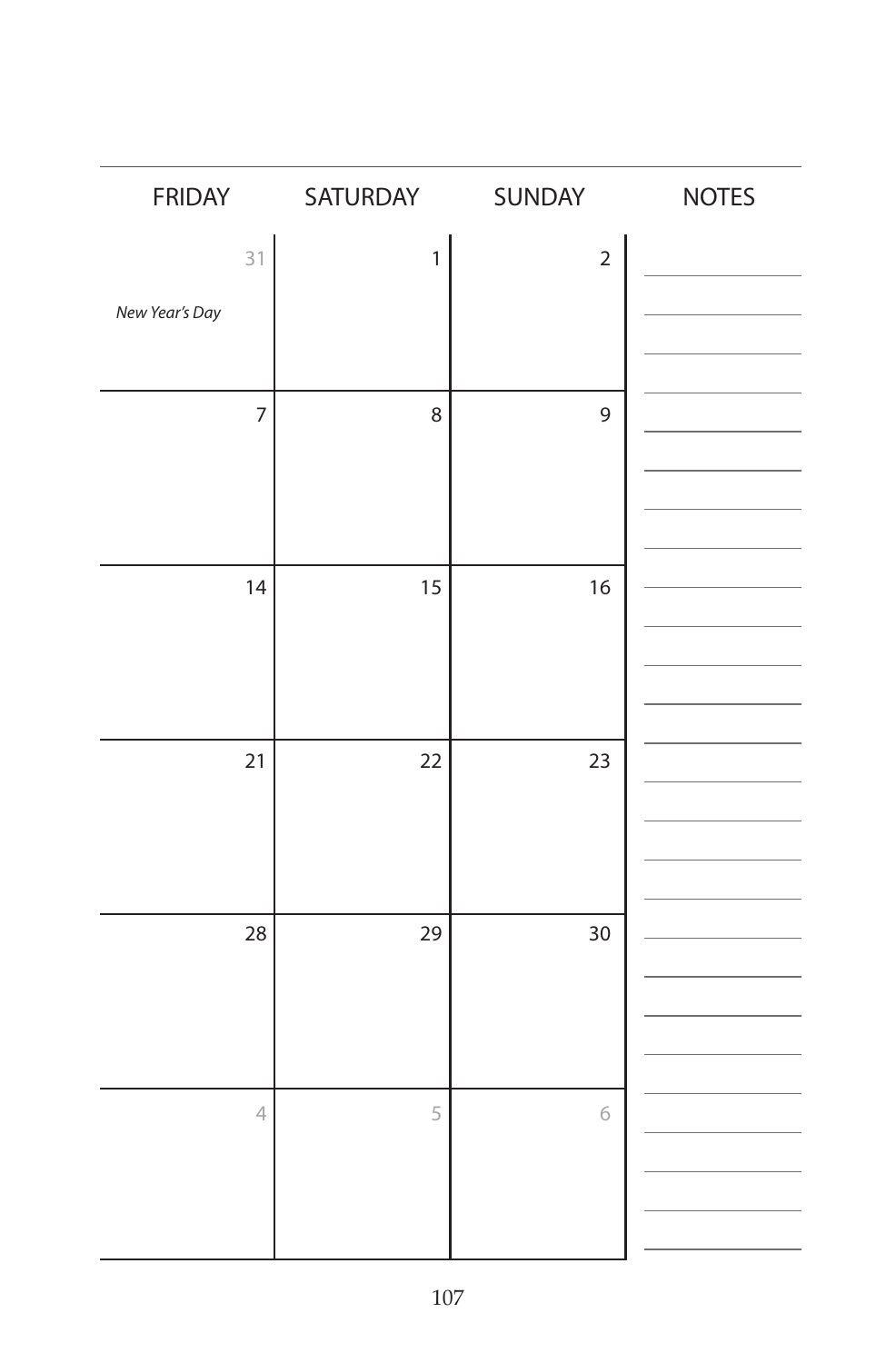## FEBRUARY 2022

| MONDAY                                  | TUESDAY      | WEDNESDAY                              | THURSDAY |
|-----------------------------------------|--------------|----------------------------------------|----------|
| 31<br>11:30 AM - Chapel (T)             | $\mathbf{1}$ | $\overline{2}$<br>9:25 AM - Chapel (H) | 3        |
| $\overline{7}$<br>11:30 AM - Chapel (T) | 8            | 9                                      | $10$     |
| 14                                      | 15           | 16                                     | $17$     |
| 21<br>11:30 AM - Chapel (T)             | 22           | 23<br>9:25 AM - Chapel (H)             | 24       |
| 28                                      | 1            | $\overline{2}$                         | 3        |
| $\overline{7}$                          | 8            | $\mathcal{G}$                          | $10$     |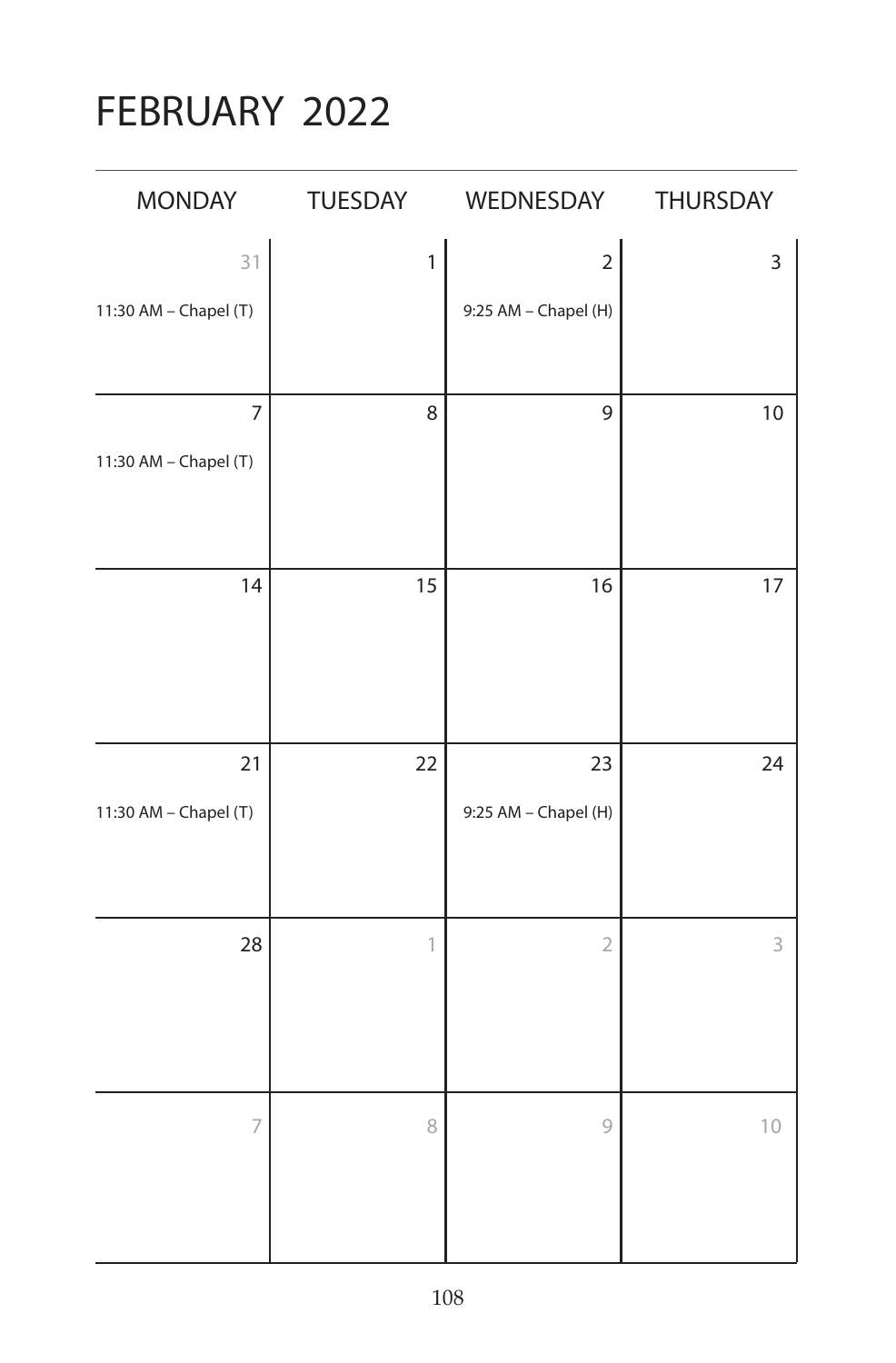| <b>FRIDAY</b>  | SATURDAY | SUNDAY | <b>NOTES</b> |
|----------------|----------|--------|--------------|
| $\overline{4}$ | 5        | 6      |              |
|                |          |        |              |
|                |          |        |              |
| 11             | 12       | 13     |              |
|                |          |        |              |
|                |          |        |              |
|                |          |        |              |
| 18             | 19       | 20     |              |
|                |          |        |              |
|                |          |        |              |
| 25             | 26       | 27     |              |
|                |          |        |              |
|                |          |        |              |
| $\overline{4}$ | 5        | 6      |              |
|                |          |        |              |
|                |          |        |              |
|                |          |        |              |
| 11             | 12       | 13     |              |
|                |          |        |              |
|                |          |        |              |
|                |          |        |              |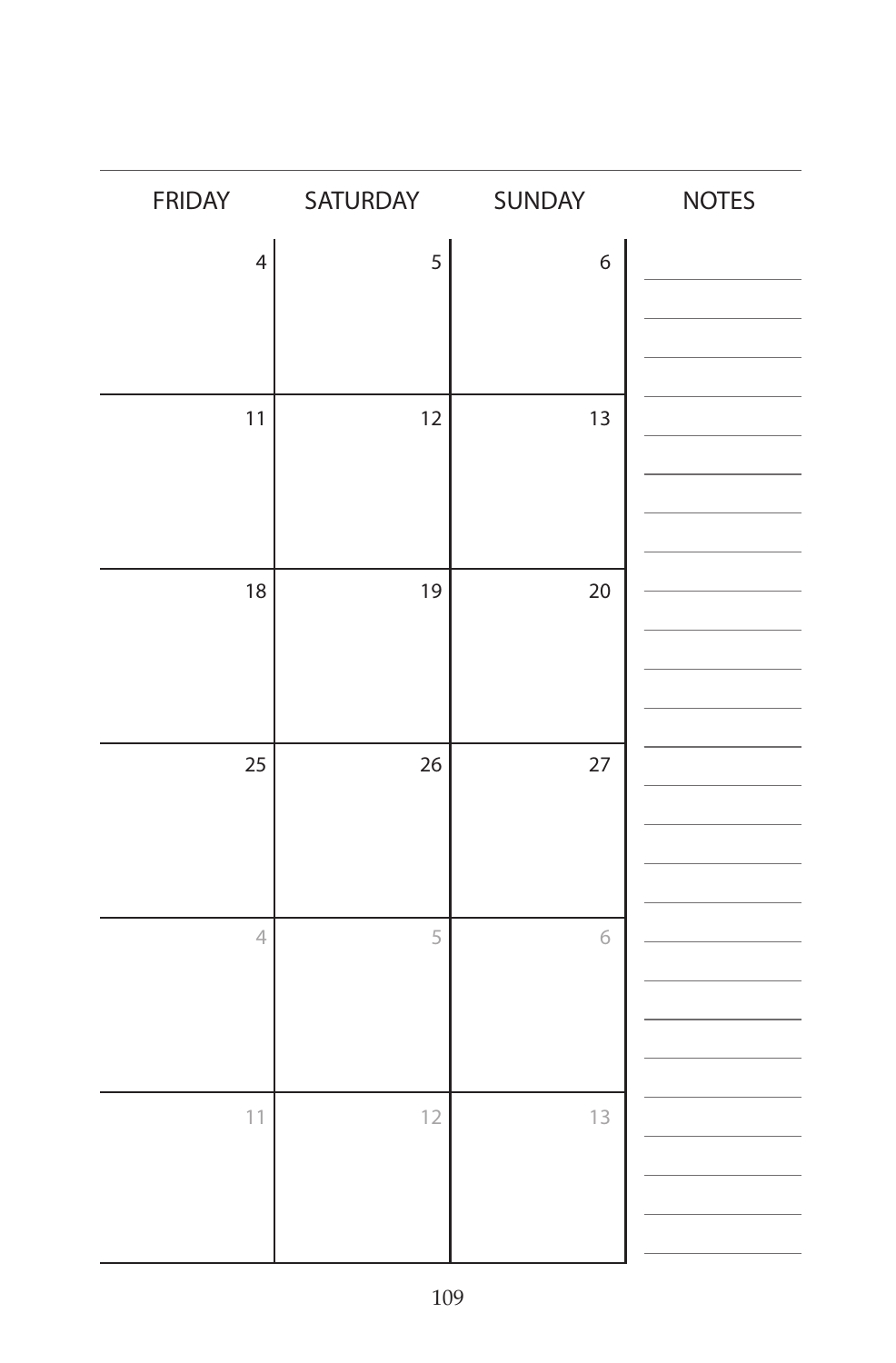## MARCH 2022

| <b>MONDAY</b>               | TUESDAY      | WEDNESDAY                              | THURSDAY |
|-----------------------------|--------------|----------------------------------------|----------|
| 28                          | $\mathbf{1}$ | $\overline{2}$<br>9:25 AM - Chapel (H) | 3        |
| 7<br>11:30 AM - Chapel (T)  | 8            | 9<br>9:25 AM - Chapel (H)              | 10       |
| 14                          | 15           | 16                                     | $17$     |
| 21<br>11:30 AM - Chapel (T) | 22           | 23<br>9:25 AM - Chapel (H)             | 24       |
| 28<br>11:30 AM - Chapel (T) | 29           | 30<br>9:25 AM - Chapel (H)             | 31       |
| $\overline{4}$              | 5            | 6                                      | 7        |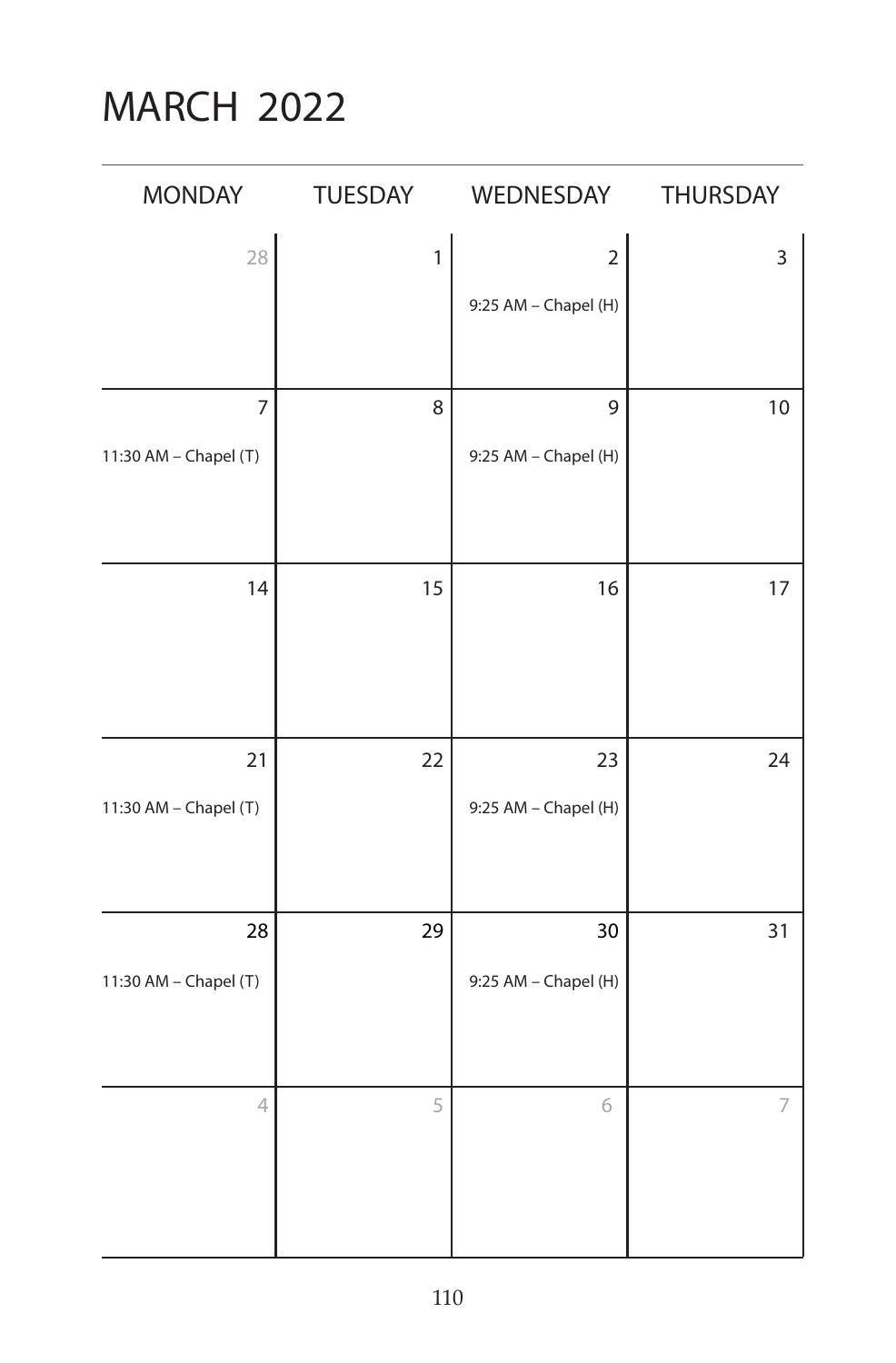| <b>FRIDAY</b>            | SATURDAY       | SUNDAY           | <b>NOTES</b> |
|--------------------------|----------------|------------------|--------------|
| $\overline{\mathcal{L}}$ | 5              | $\boldsymbol{6}$ |              |
|                          |                |                  |              |
|                          |                |                  |              |
| 11                       | 12             | 13               |              |
|                          |                | Daylight Savings |              |
|                          |                | Time Begins      |              |
|                          |                |                  |              |
| 18                       | 19             | 20               |              |
|                          |                |                  |              |
|                          |                |                  |              |
|                          |                |                  |              |
| 25                       | 26             | 27               |              |
|                          |                |                  |              |
|                          |                |                  |              |
| $\mathbb{1}$             |                | 3                |              |
|                          | $\overline{2}$ |                  |              |
|                          |                |                  |              |
|                          |                |                  |              |
| 8                        | $\circ$        | $10$             |              |
|                          |                |                  |              |
|                          |                |                  |              |
|                          |                |                  |              |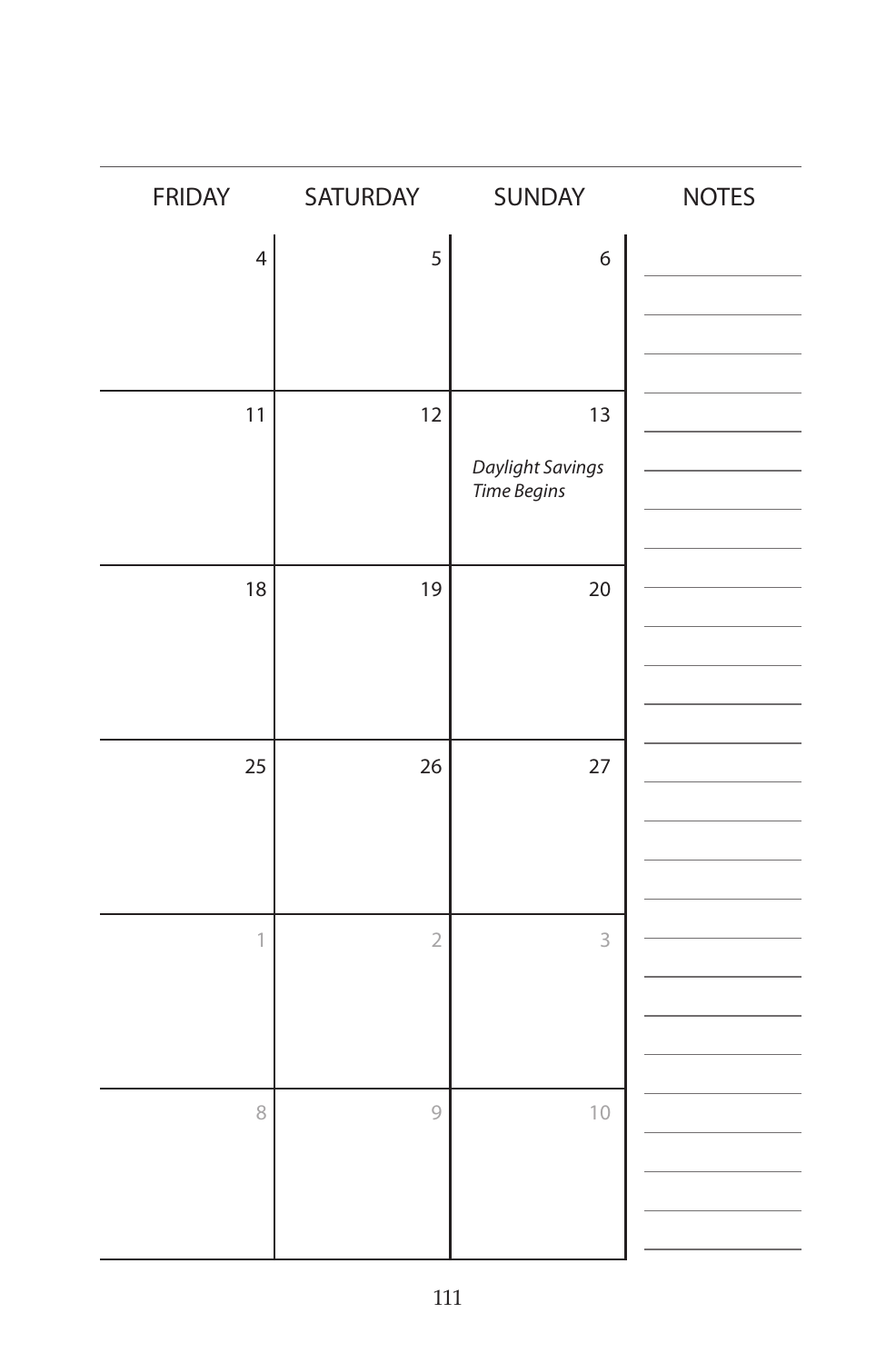APRIL 2022

| MONDAY                | TUESDAY | WEDNESDAY                                | <b>THURSDAY</b> |
|-----------------------|---------|------------------------------------------|-----------------|
| 28                    | 29      | 30                                       | 31              |
|                       |         |                                          |                 |
|                       |         |                                          |                 |
| 4                     | 5       | 6                                        | $\overline{7}$  |
| 11:30 AM - Chapel (T) |         | 9:25 AM - Chapel (H)                     |                 |
|                       |         |                                          |                 |
| 11                    | 12      | 13                                       | 14              |
| 11:30 AM - Chapel (T) |         | 9:25 AM - Chapel (H)                     |                 |
|                       |         |                                          |                 |
|                       |         |                                          |                 |
| 18                    | 19      | 20                                       | 21              |
| 11:30 AM - Chapel (T) |         | 9:25 AM - Chapel (H)                     |                 |
|                       |         |                                          |                 |
| 25                    | 26      | 27                                       | 28              |
| 11:30 AM - Chapel (T) |         | 10:00 AM - Honors<br>Day Convocation (H) |                 |
|                       |         |                                          |                 |
|                       |         |                                          |                 |
| $\overline{2}$        | 3       | 4                                        | 5               |
|                       |         |                                          |                 |
|                       |         |                                          |                 |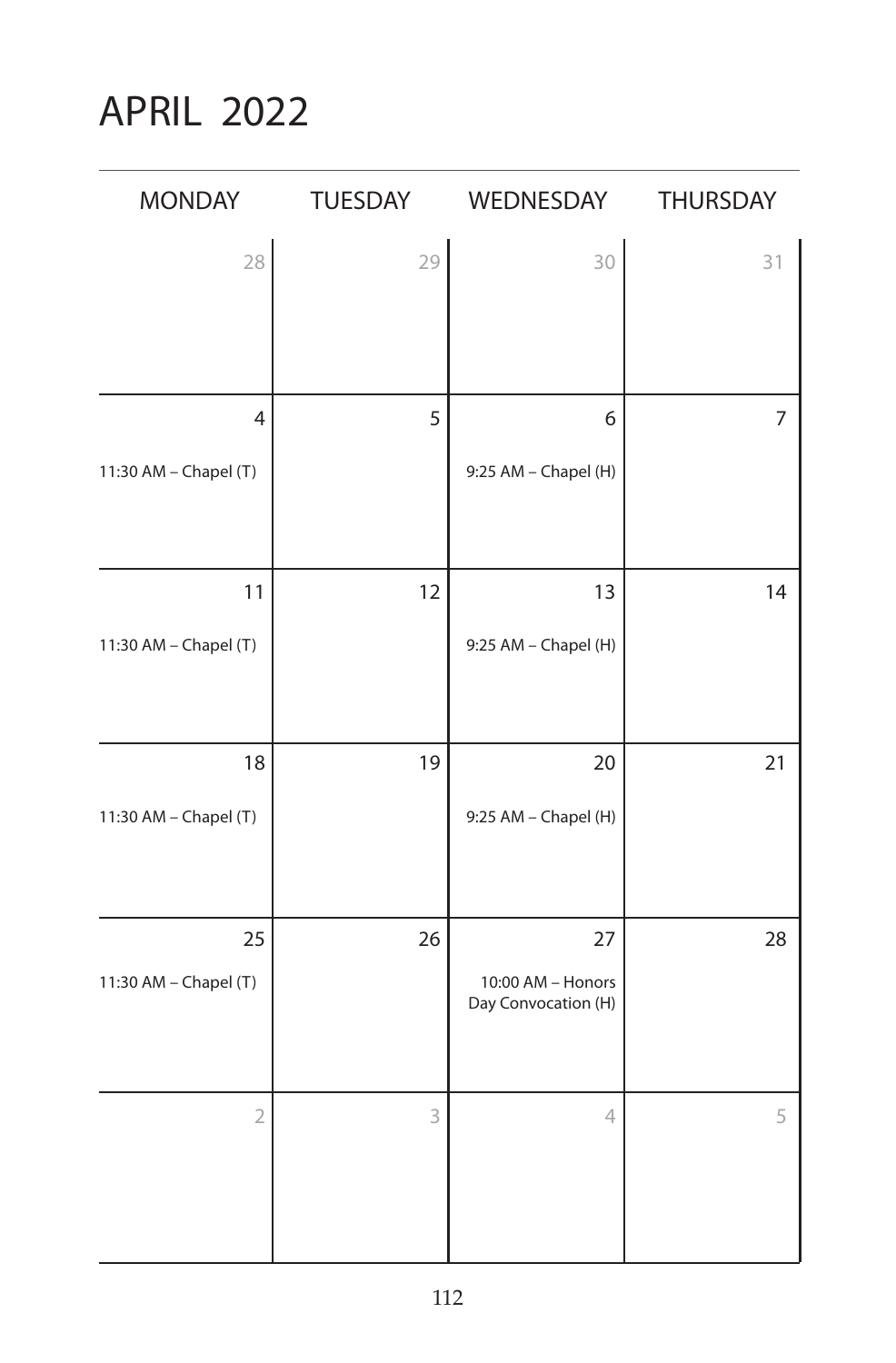| FRIDAY       | SATURDAY       | SUNDAY                    | <b>NOTES</b> |
|--------------|----------------|---------------------------|--------------|
| $\mathbf{1}$ | $\overline{c}$ | $\overline{\mathbf{3}}$   |              |
|              |                |                           |              |
|              |                |                           |              |
| 8            | 9              | $10$                      |              |
|              |                |                           |              |
|              |                |                           |              |
| 15           | 16             | 17                        |              |
| Good Friday  |                | Easter                    |              |
|              |                |                           |              |
|              |                |                           |              |
| 22           | 23             | 24                        |              |
|              |                |                           |              |
|              |                |                           |              |
| 29           | 30             | $\ensuremath{\mathbb{I}}$ |              |
|              |                |                           |              |
|              |                |                           |              |
| 6            | $\overline{7}$ | 8                         |              |
|              |                |                           |              |
|              |                |                           |              |
|              |                |                           |              |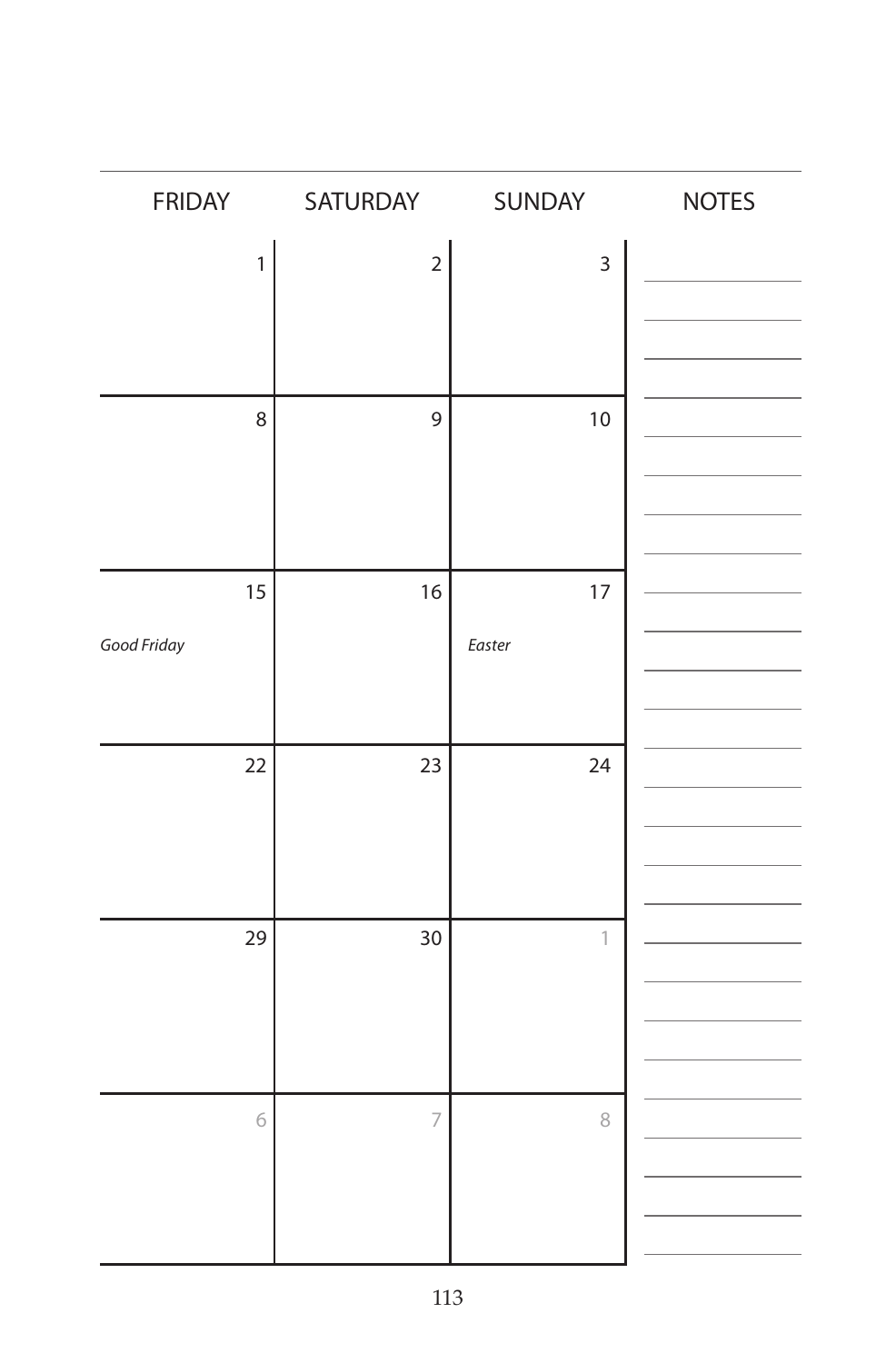MAY 2022

| <b>MONDAY</b>  | TUESDAY        | WEDNESDAY                 | THURSDAY       |
|----------------|----------------|---------------------------|----------------|
| 25             | 26             | 27                        | 28             |
|                |                |                           |                |
|                |                |                           |                |
| $\overline{2}$ | $\overline{3}$ | $\overline{4}$            | 5              |
|                |                |                           |                |
|                |                |                           |                |
| $\overline{9}$ | 10             | 11                        | 12             |
|                |                |                           |                |
|                |                |                           |                |
| 16             | 17             | 18                        | 19             |
|                |                |                           |                |
|                |                |                           |                |
|                |                |                           |                |
| 23             | 24             | 25                        | 26             |
|                |                |                           |                |
|                |                |                           |                |
| 30             | 31             | $\ensuremath{\mathbb{1}}$ | $\overline{2}$ |
| Memorial Day   |                |                           |                |
|                |                |                           |                |
|                |                |                           |                |